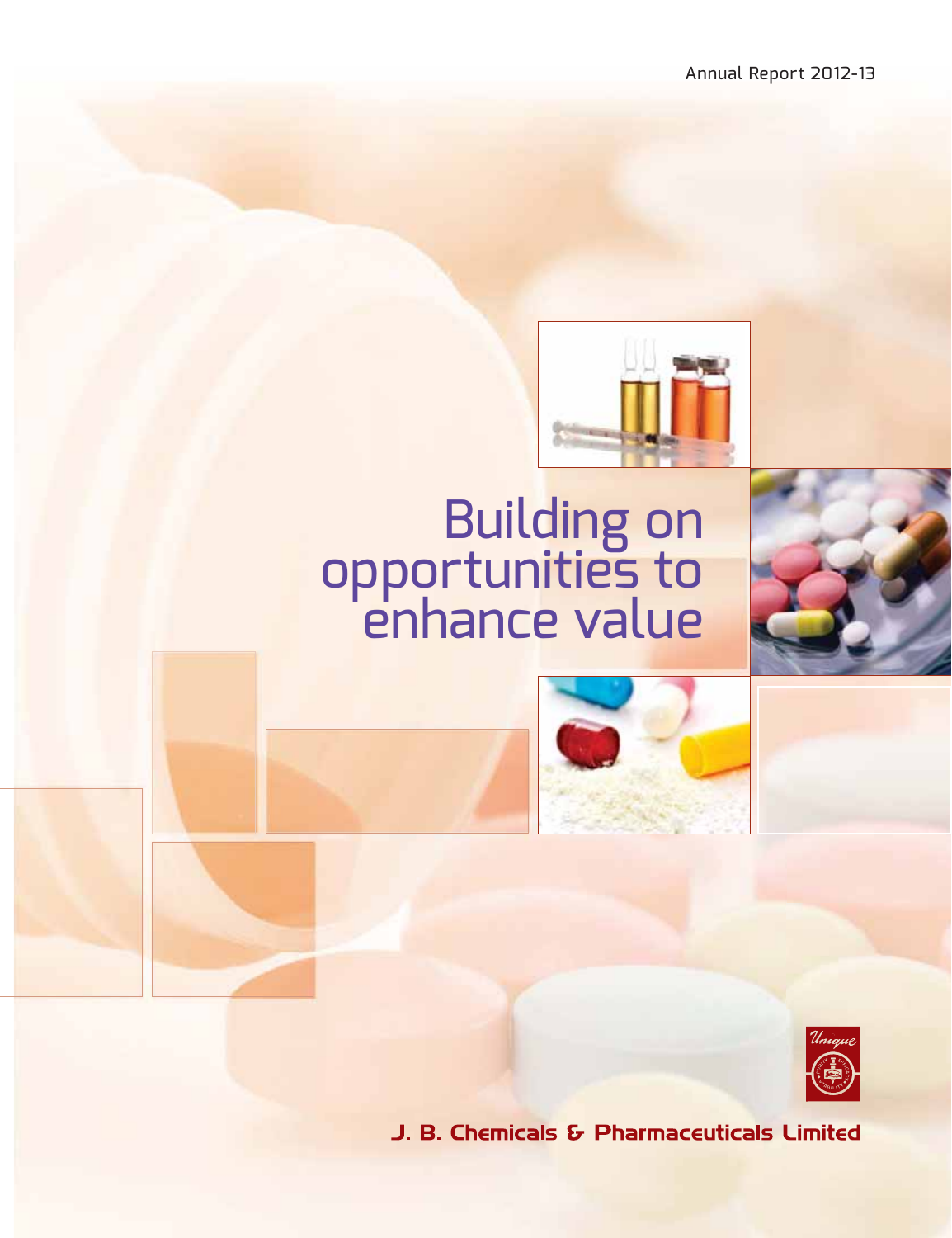JBCPL, one of India's leading pharmaceutical companies, manufactures & markets a diverse range of pharmaceutical formulations, herbal remedies and APIs. JBCPL exports to many countries worldwide with a strong presence in Russia, Ukraine, CIS countries and South Africa. The Company continues to invest in growing its share in the regulated markets in USA, Europe and Australia. JBCPL has a strong R & D and regulatory set-up for development of new drug delivery system and formulation, filing of DMFs and ANDAs. Its State-of-the-Art manufacturing facilities are approved by health authorities of regulated markets.

### Forward Looking Statements

In this annual report, we have disclosed forward looking information to enable investors to comprehend our prospects and take informed investment decisions. This report and other statements, written and oral, that we periodically make contain forward looking statements that set out anticipated performance / results based on the management's plan and assumptions. We have tried wherever possible to identify such statements by using words such as 'anticipate', 'estimate', 'expects', 'project', 'intends', 'plans', 'believes' and words of similar substance in connection with any discussion of future performance. We cannot guarantee that these forward looking statements will be realised, although we believe we have been prudent in assumptions. The achievement of results is subject to risks, uncertainties and even inaccurate assumptions. Should known or unknown risks or uncertainties materialise or should underlying assumptions prove inaccurate, actual results could vary materially from those anticipated, estimated or projected. Readers should bear this in mind.

# **Contents**

|    | $\angle$ Chairman's Statement                    |
|----|--------------------------------------------------|
|    | $4$ Domestic Formulations                        |
|    | $6$ Formulations Exports                         |
|    | 11 Financial Highlights                          |
|    | 12 Board of Directors                            |
| 13 | Corporate Information                            |
|    | 14 Directors' Report                             |
|    | $21$ Management Discussion & Analysis            |
|    | $23$ Report on Corporate Governance              |
|    | 31 Auditors' Report                              |
|    | 34 Balance Sheet                                 |
|    | $35$ Profit & Loss Statement                     |
|    | $36$ Cash Flow Statement                         |
|    | 37 Notes                                         |
|    | $59\,$ Auditors' Report on Consolidated Accounts |
|    | <b>Consolidated Accounts</b>                     |
|    | $84\,$ Ten Year Financial Summary                |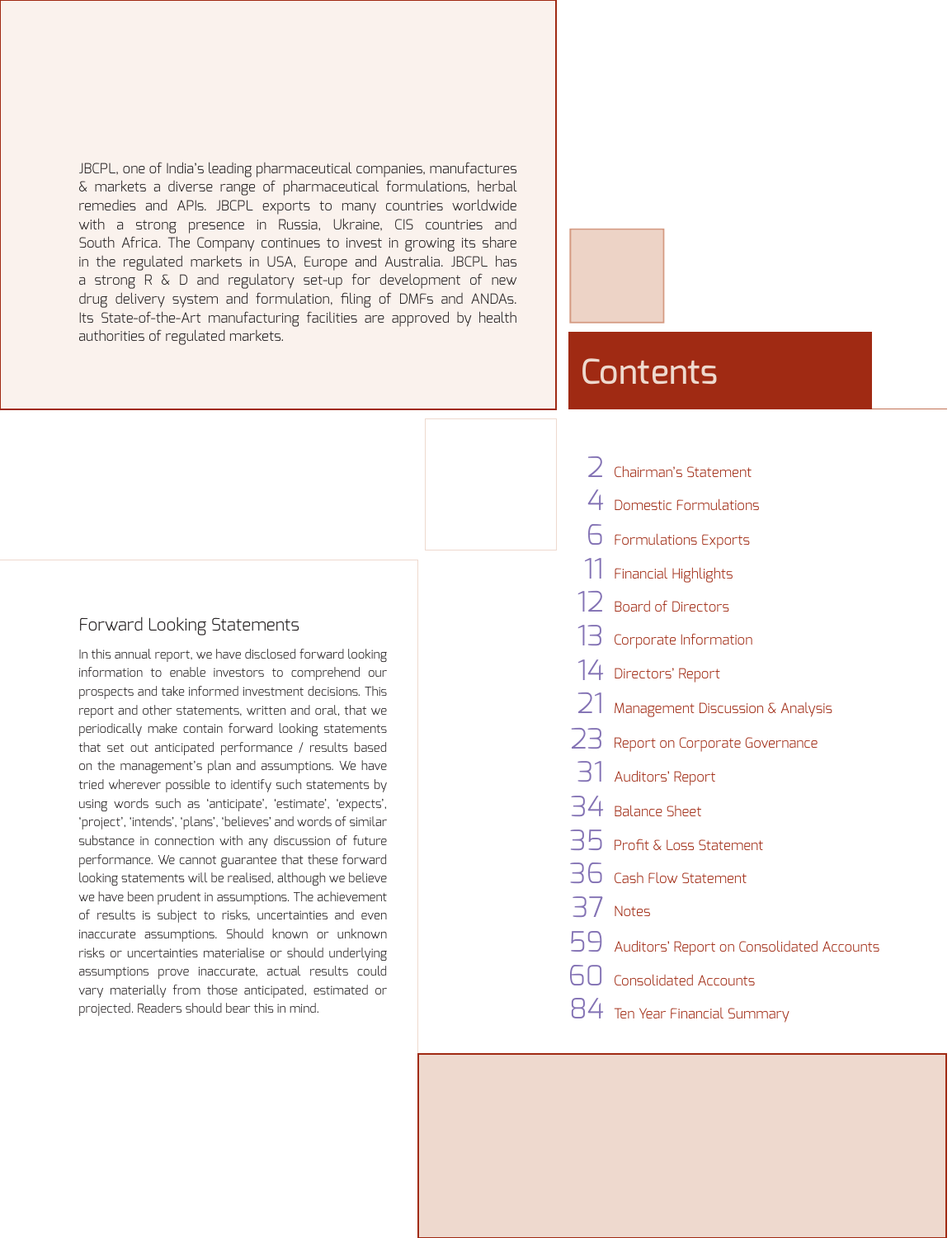

The progression of J. B. Chemicals & Pharmaceuticals Limited has been on its ability to identify opportunities early, both in terms of market and products, and successfully build on these opportunities to deliver value.

In the field of healthcare, transforming opportunities to deliver success mandates preparation to provide quality products. Over the years, we have continually invested in the facilities, products and people, to ensure that we have the right platform in place to embrace each opportunity that come by and create a valuedriven entity.

During the year, we continued with our tradition of singularly dedicating ourselves in the pursuit of growth. We have consolidated our strengths in the Indian market while making investments to build the products and people power and increase our foothold in the exports markets, with intent to reach new milestones.

The rapidly changing healthcare environment and competition creates an ever challenging and dynamic business situation. With our business model wellvalidated, the stage is set for building on newer opportunities and enhancing value for our customers and each of our stakeholders.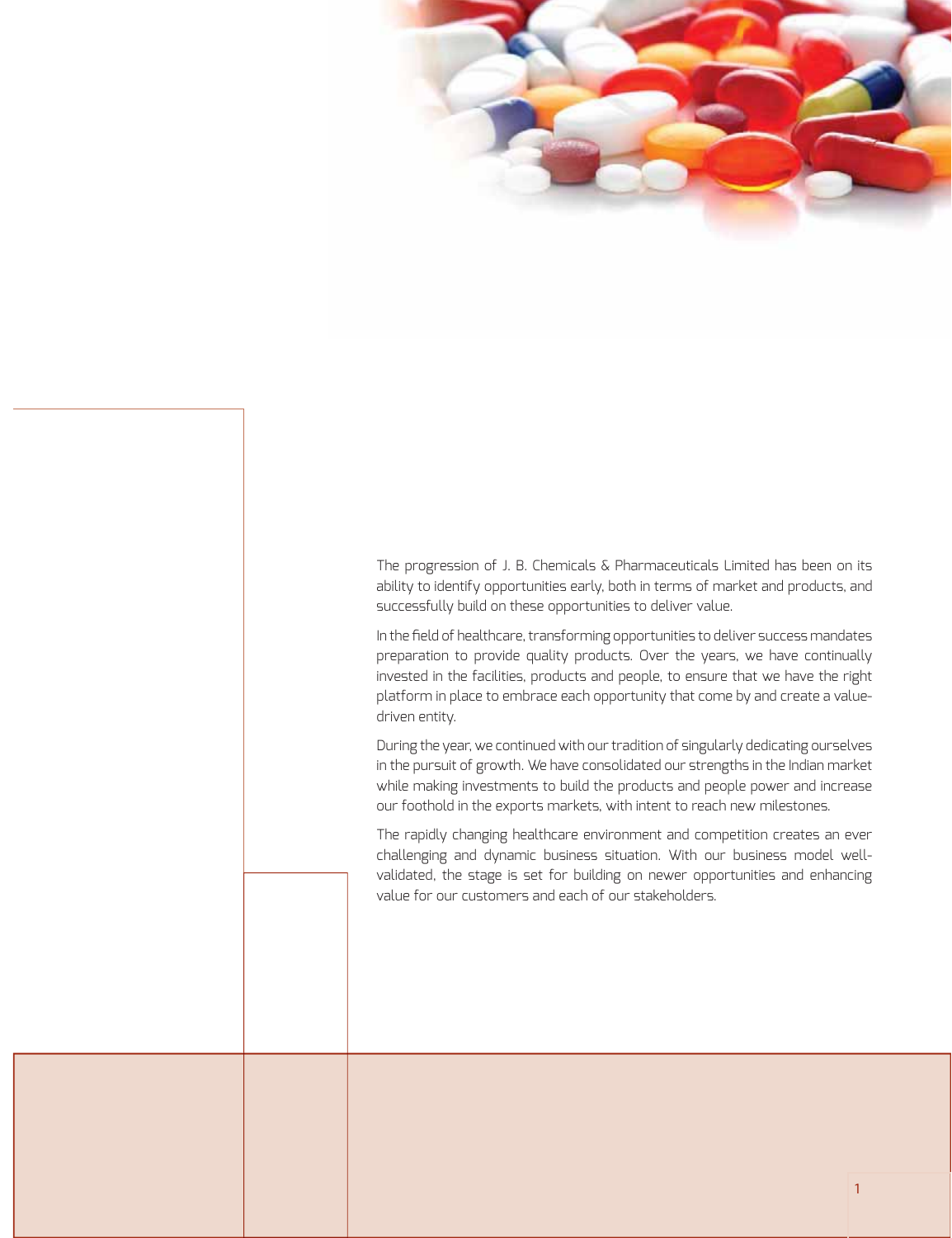# Chairman's **Statement**



Mr. J. B. Mody Chairman & Managing Director

R&D division of your company continues to play an important role in the company's growth. R&D is currently focussed on the new formulations development for ANDAs filings.

### **PERFORMANCE**

The year 2012-13 witnessed a reasonably good performance; however, the financial performance for the year 2012-13 is strictly not comparable with the previous year's performance as the company sold its Russia-CIS OTC business in the previous year. I would say that the business performance during 2012-13 was certainly satisfactory.

During 2012-13, the total income was  $\bar{\tau}$  842 crores which rose by 18%. The profit before exceptional item and tax at ₹ 108 crores registered growth of 122%, while the profit after tax was  $\bar{\tau}$  85 crores. During the year, the consolidated income at  $\bar{\tau}$  894 crores was 8% higher than the previous year, while the consolidated profit after tax stood at  $\bar{\tau}$  80 crores.

I shall now touch upon the company's main businesses, their performance and our plans moving forward.

### DOMESTIC MARKET

With sales of  $\bar{\tau}$  305 crores, the domestic formulations business grew by 10% during 2012-13.

The domestic formulations business is one of the key business areas for us which we believe will drive growth and create value in coming years. The future outlook for the industry and growth expectations remains positive. The per capita consumption of drugs is on increase due to spurt in chronic diseases coupled with increasing health awareness, increase in per capita income and improved healthcare access. Your company has devised a strategy to participate in the potential growth that this market segment offers. In the immediate future, the company plans to further consolidate and strengthen its business with focus on enhanced penetration in Tier II cities and rural market, new product launches in potential therapeutic groups and increase in productivity. Accordingly, the company continues to invest in products, people and processes to facilitate the growth objective. Your company has focused on active promotion of products in cardiac, antacid, pain management, anti-infective and anti-septic segments and has been successful in creating growing brands. The continued emphasis has always been to build brands for value creation.

Your company's niche product portfolio with brands such as Metrogyl, Rantac and Nicardia, endeavour to differentiate in the crowded market place and systematic and scientific product promotion, I believe, will help exploit opportunities offered by the growing domestic market.

### **EXPORTS**

During the year, the exports of formulations and related services amounted to  $\bar{\tau}$  413 crores.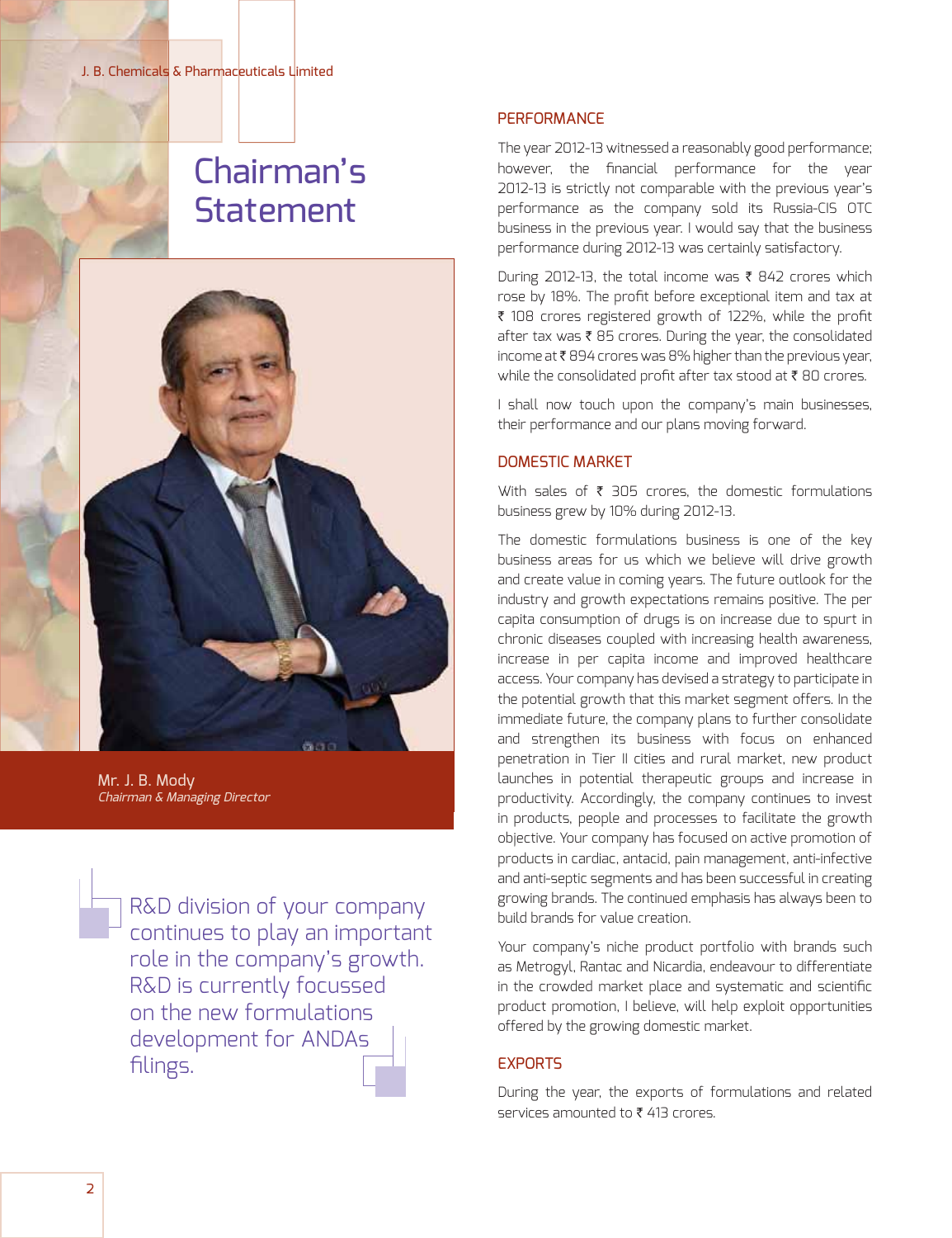The exports to Rest of the World markets (other than Russia-CIS) at  $\bar{\tau}$  221 crores continued to perform with growth of 36% in Rupee terms and 22% in US \$ terms. This business has become sizeable and offers good growth prospects. I would like to highlight that sales in US market continued to be robust and achieved growth of 44% over the previous year. Besides U.S., business in markets such as Australia, South Africa, Asian and Middle-East countries also performed well. In terms of opportunities, ANDA products, site variation products, lozenges and other OTC products achieved growth.

The company has enhanced its focus on the US market and has started investing in new ANDAs. To establish a sustainable revenue stream, the company has placed focus on niche generics and branded generics products in this market segment. The company's investment in manufacturing infrastructure of international standards for various pharmaceutical preparations, some of which is approved by health authorities such as US FDA, MHRA UK, TGA Australia, MCC South Africa and MOH Ukraine establish our quality credentials in this space.

The remaining business in Russia-CIS region achieved sales of ₹ 100 crores during the year. Post sale of OTC business in this region, the company needs to invest in new infrastructure to create platform for future growth. In view of the company's long presence in the region and strong brand equity enjoyed by it, the company has decided to continue to invest in this market till achievement of sizeable business in the region. The company also plans to invest in new products to enhance potential of the product portfolio such that it is able to provide good growth in sales and profits. This business is expected to take some more time to help regain position earlier enjoyed in this region.

Our South African joint venture namely, Biotech Laboratories (Pty.) Ltd. ("Biotech") performed well in last financial year. I am happy to say that it is now a dividend paying company. The acquisition of over 50 product dossiers as well as the veterinary business sometime back is expected to add to the growth of Biotech this year. South Africa is a potential market and we are exploring opportunities to further grow in the region.

The supply arrangement with Cilag GmbH International, which acquired our Russia-CIS OTC business in 2011-12, has been functioning smoothly. In fact, both the parties regard each other as a good partner and expect to grow the existing business.

### API BUSINESS

The API business, which was scaled down sometime back, has been regaining momentum. The total API sales at  $\bar{\tau}$  62 crores registered growth of 56%. The company has been evaluating plans to add few more products in this business both for captive consumption as well as for sale.

### RESEARCH & DEVELOPMENT (R&D)

R&D division of your company continues to play an important role in the company's growth. R&D is currently focussed on the new formulations development for ANDAs filings, development of new drug delivery systems and development of new formulations. Our R&D has also successfully developed various products for site variation projects. I have no hesitation to add that R&D activities will continue to remain in the forefront for driving future growth.

### CHALLENGES AHEAD

Having shared my optimism, I consider it necessary to inform you that each of the company's business faces a set of growth challenges-increasing competition in generic business and consequent pressure on price, regulatory requirement becoming increasingly stringent resulting in increased investment and higher time for product approvals, increasing span of price control in domestic and Russian market, increasing input and operating cost, to name a few. We are quite hopeful to meet these challenges and create and enhance value for our shareholders.

### CASH ASSETS

You may ask what we plan to do with the cash surplus. I wish to reiterate that it will be used for growth of pharmaceutical business of the company. Until then, it will remain invested in safe instruments.

### STAKEHOLDERS' SUPPORT

I take this opportunity to thank members of the medical profession, trade, institutions, government & semigovernment hospitals, customers and shareholders for your continued trust and support. On behalf of the management of JBCPL, I would also like to thank all the employees of the company for their deep commitment to achieving the company's objectives.

grado

J.B. Mody Chairman & Managing Director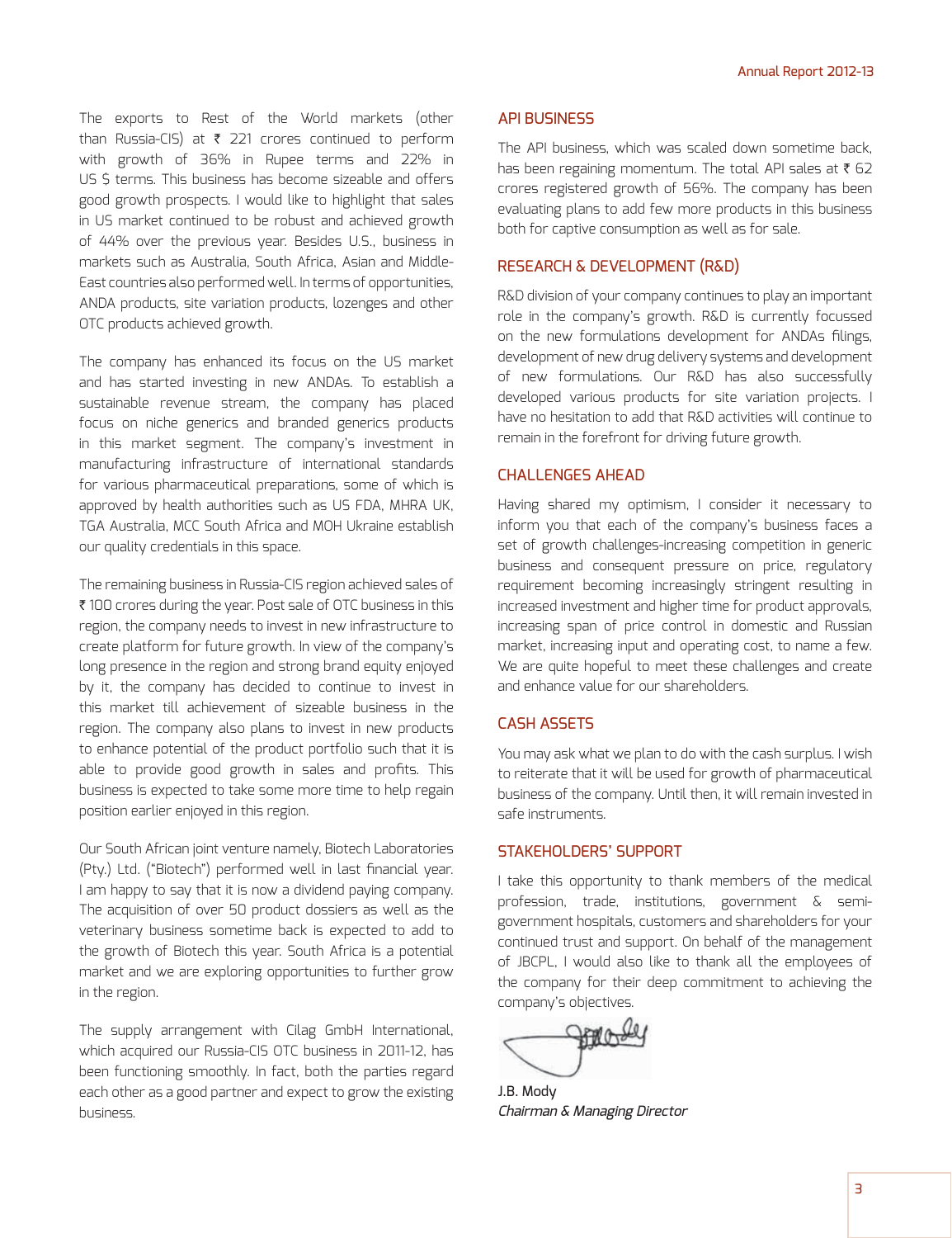# Domestic Formulations



Mr. Shirish B. Mody Whole time director (Marketing)

During 2012-13, the domestic formulations business continued to grow with net sales of  $\bar{\tau}$  305 crores. The strategy to gradually reduce dependence on legacy brands and grow sales and establish new brands in other therapeutic segments has been yielding good results year after year. The focussed marketing initiatives have contributed to building growing brands in cardiac, antacid, pain management and anti-peptic ulcerant segments.



 $\blacksquare$  The company is ranked 36<sup>th</sup> in the Industry (ORG-IMS) with the company's 5 brands viz. Rantac (anti-peptic ulcerant), Rantac D (anti-peptic ulcerant), Metrogyl (amoebicides), Nor-Metrogyl (anti-diarrhoeal) and Nicardia Retard (calcium channel blocker) featuring among top 300 brands sold unitwise.



- During the current year with aim to harness potential of the company's product basket, the company plans to further consolidate its operations with focus on enhanced penetration in tier II cities and rural market, new product launches and increase in productivity. The company would continue to pursue systematically designed product promotion initiatives such as increased coverage of doctors by medical representatives, continuous medical education programmes and disease awareness camps.
- The focus products group is expected to be growth driver during 2013-14. While on the other hand, the company is also looking for newer opportunities and options to expand foothold in the domestic formulations business and make it more profitable.
- Anti-infectives, cardiovascular, pain management and gastro intestinal are currently the fastest growing therapeutic segments in Indian market, in all of which the company has a presence.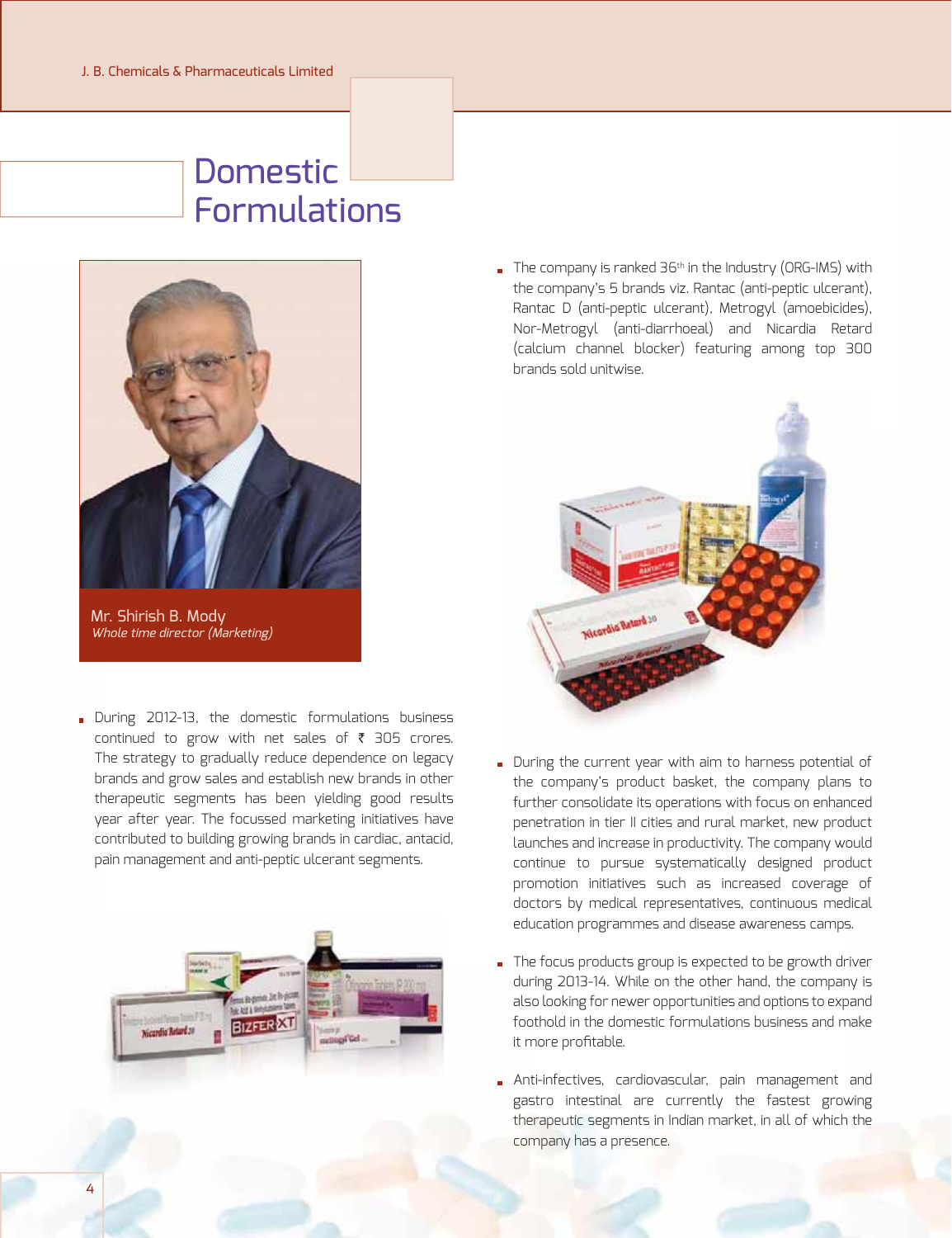The increasing fund allocation by the government for public health and an increasing investment by the private sector in hospitals make the institutional business more potential than before. The company, with several injectable products in its portfolio, has enhanced its focus on institutional business.



- During 2012-13, the company launched a product in dermatological, anti-infective and antacid segment. The company plans to launch new products selectively during 2013-14 to further strengthen the product portfolio.
- The increase in per capita consumption of drugs due to spurt in chronic diseases coupled with increase in literacy rate, increase in per capita income, improved health care access and increasing health awareness are expected to continue to aid growth opportunity in domestic formulations business. As successful penetration in rural market will accelerate next level of growth, the company has increased its focus on this segment and will expand





Mr. Pranabh Mody President & Whole time director (Operations)

its field force for this purpose at appropriate time. The company believes that with its well established brands in injectable segment and other established brands, it will be able to boost its presence in rural market.

- The company recognises the important role played by field force in growth of domestic formulations business. The company has concentrated on enhancing productivity to realise potential of people and products. The company has accordingly enhanced thrust on training and development and also put in place attractive bonus schemes to achieve the objective.
- The company believes that the domestic formulations business has good growth prospects. However, the intense competition, slow nature of prescription generation, increasing input cost for some contrast media products due to volatility in foreign exchange rate, attrition in field force, etc. pose growth challenges in this business segment. The company has put in place plans and is also in the process of developing alternatives to grow the business and make it more profitable.
- This business witnessed all round improvement in working capital management. The stringent initiatives taken are expected to result in further improvement.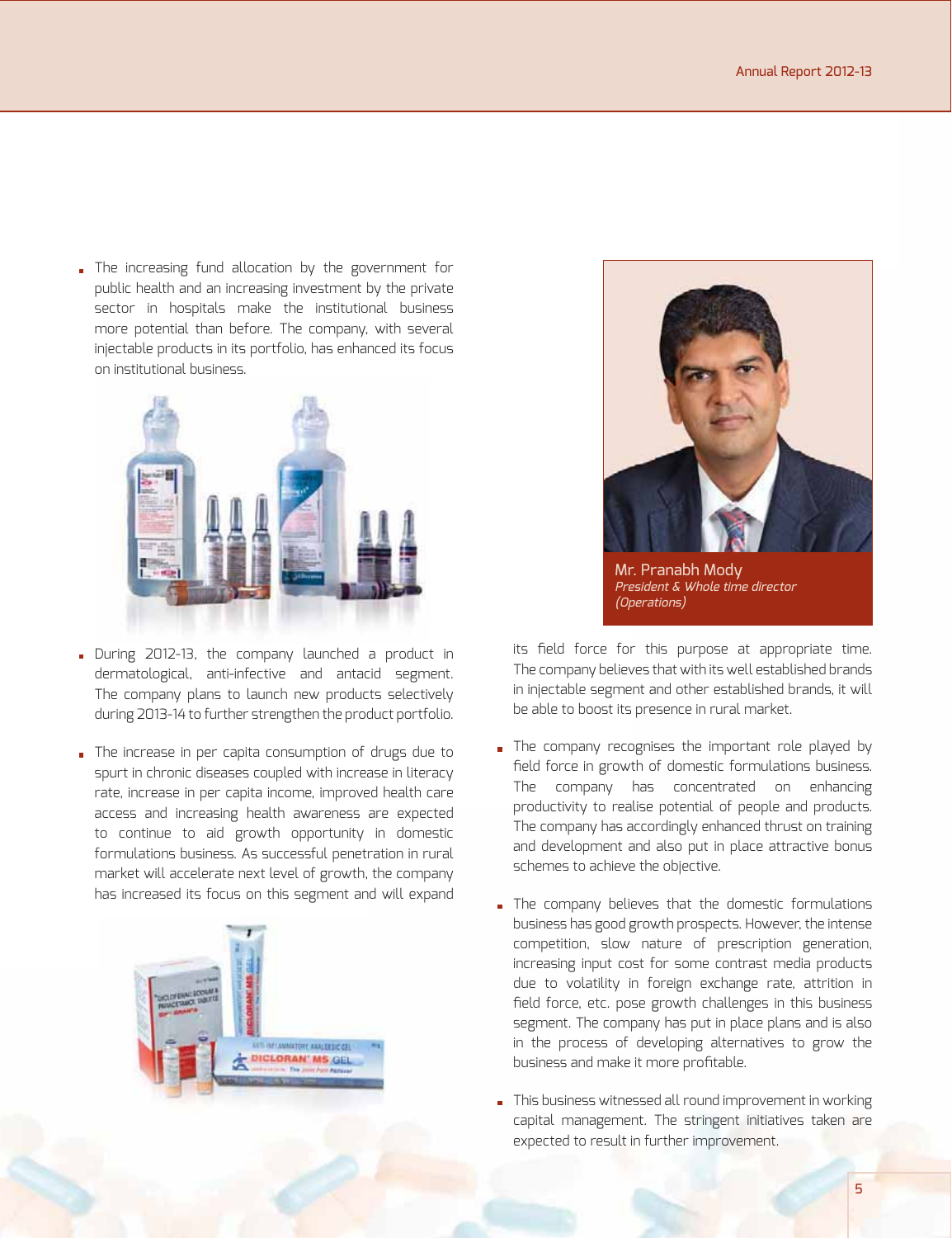# Formulations **Exports**



Mr. Dinesh B. Mody Whole time director (Administration)

The exports to the Rest of the World markets (other than Russia-CIS region) continued its growth momentum. With sales at  $\bar{\tau}$  221 crores, these exports achieved growth of 36% in Rupee terms and 22% in terms of US \$ over the previous year. All business activities in this business fared well. The sales of ANDA products at US \$ 10 million achieved growth of 44% in US \$ terms over the

previous year. In view of this success, the company has increased its outlay in new ANDAs in partnership with its present business associate. This initiative is expected to generate good sales in times to come as it takes long time for ANDA approval. The site transfer, OTC and Lozenges sales activities in this business segment too achieved good growth.

ANDAs, contract manufacturing in tablets, lozenges & injectables, branded generics, lozenges and contrast media products remain the focus area, while in terms of market, the company's focus is on US, South Africa, UK, Canada, Australia and several semi-regulated markets. The company has placed high focus on site transfer activities for multinationals and growth of niche branded generics as it provides attractive and stable revenue stream. The company's state-of-the-art manufacturing facilities with approvals of US FDA, UK MHRA, EU GMP,



Mr. Jay Mehta M Sr. Vice President – Sr Global Business (Russia & CIS) Gl



Mr. Shekhar Nadkarni Our US Business Partner





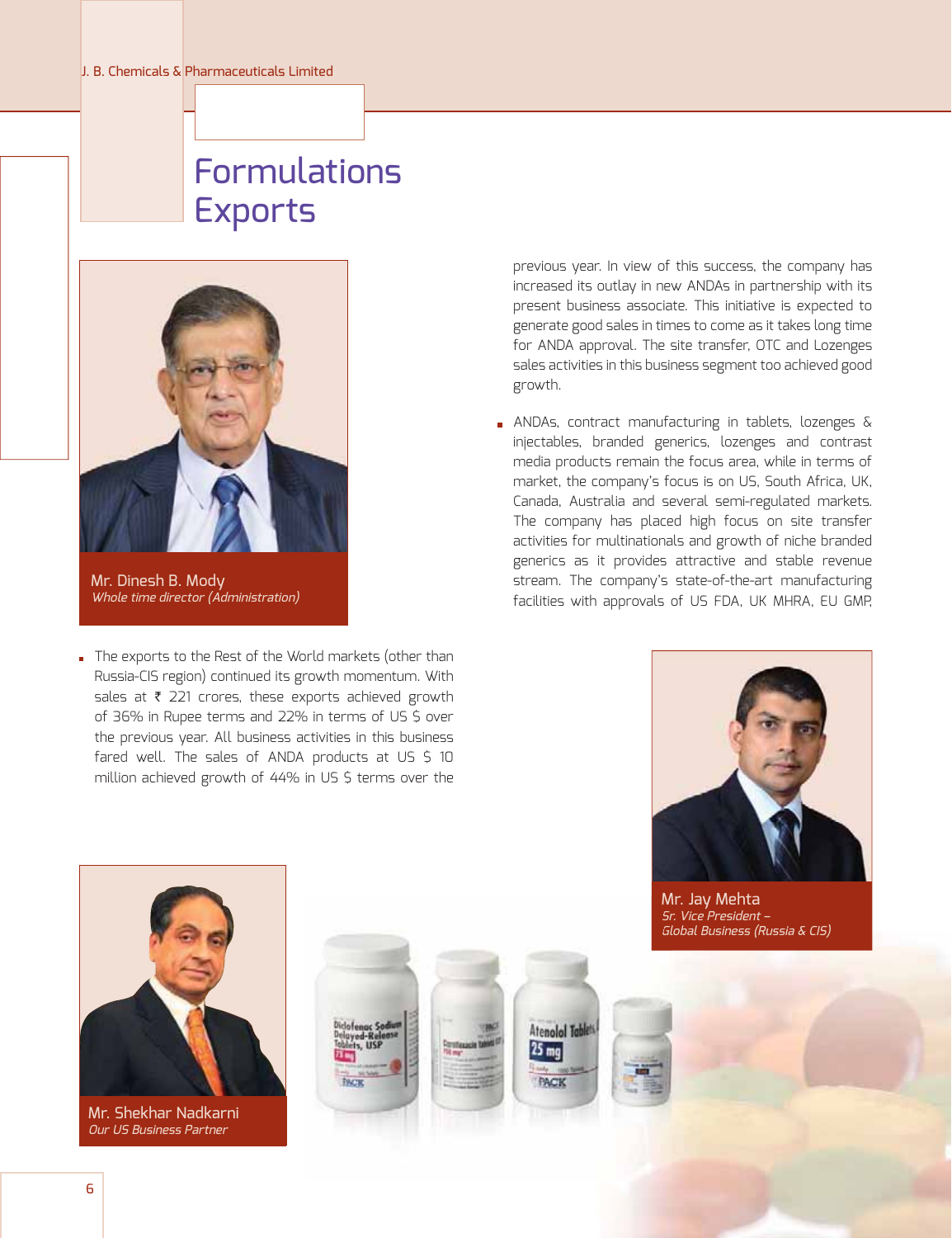

TGA Australia, MCC South Africa and MOH Ukraine give company the needed platform to succeed in this initiative.

- The company also plans to develop OTC products portfolio in this business segment as it offers high margins and involves lower time in regulatory clearances.
- This business segment has challenges such as increased competition that exerts pressure on margins and rapidly changing regulatory environment that has resulted in longer gestation in product approvals.
- Biotech Laboratories (Pty.) Ltd., a South African marketing and distribution company in which your company holds 49% equity stake, has been performing well. For the year ended 2012, it registered 17% growth in its income and 5% growth in its profit after tax. The acquisition of product dossiers and veterinary business sometime back is expected to start adding to growth this year onwards.
- **Post sale of Russia-CIS OTC business to Cilag GmbH** international ('Cilag'), the company continues to manufacture and supply those OTC products to Cilag. This business is expected to grow further in coming



Mr. Nirav Mody Sr. Vice President – Strategic Marketing and Business Development

years as well as this relationship is also expected to bring in other business opportunities for the company.

The remaining business in Russia-CIS achieved sales of ₹ 100 crores against sales of ₹ 55 crores in the previous year. The company plans to invest in necessary business infrastructure in Russia-CIS region till the company achieves sizeable business. Though increasing span of price control in Russia, new regulatory requirements and competition in this market pose a challenge, the company has placed higher emphasis on this market due to its long presence in the region.



Mr. Shad Mapetla, Chairman & CEO of Biotech Laboratories (Pty.) Ltd. (third from left in front row) with company's Senior Management Team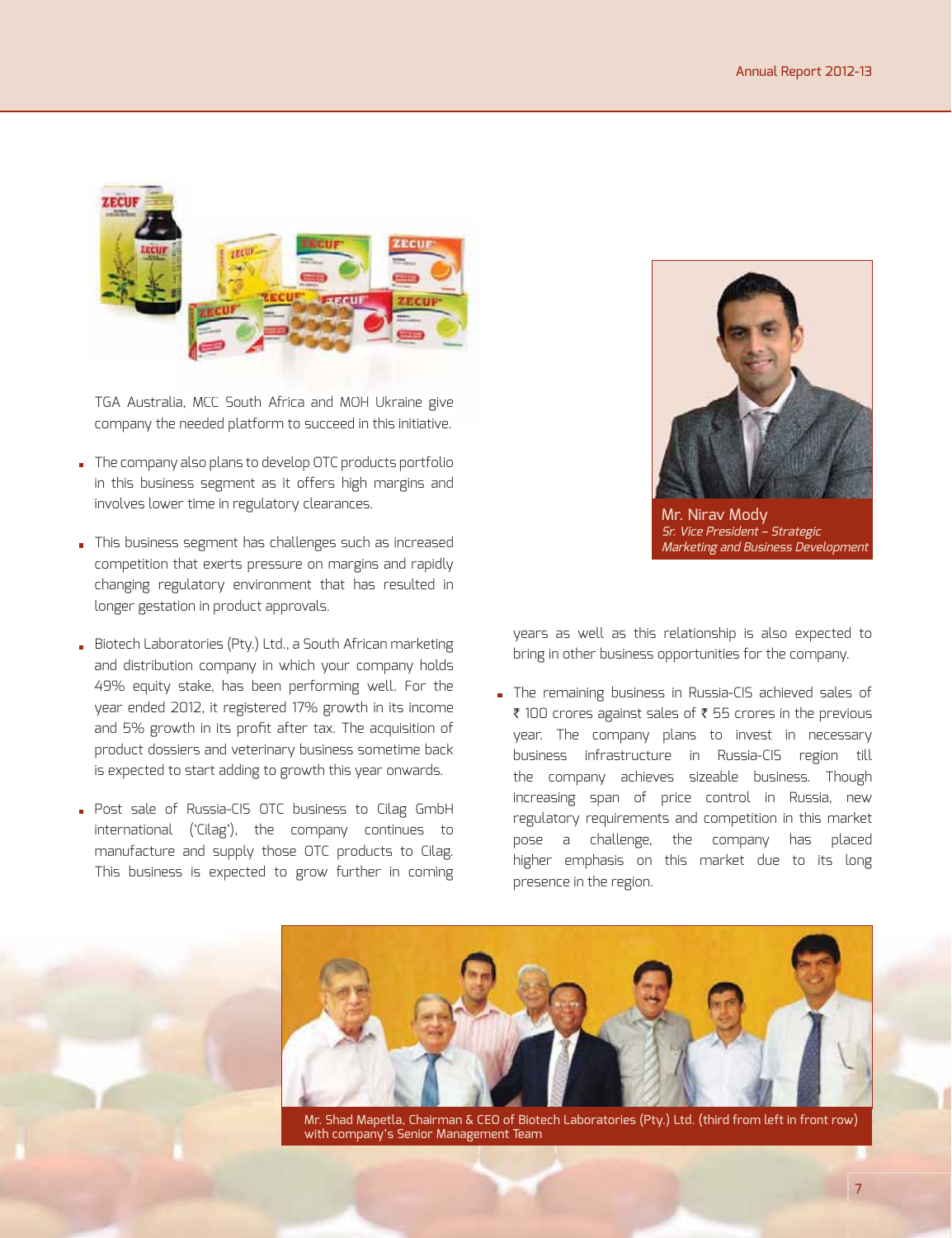|                                                                        |           | <b>Health Authority</b> | <b>Facility Approved</b>              |
|------------------------------------------------------------------------|-----------|-------------------------|---------------------------------------|
|                                                                        |           | <b>US FDA</b>           | Tablets, APIs                         |
|                                                                        |           | MHRA, UK                | Tablets, Lozenges                     |
|                                                                        | $\exists$ | EU GMP                  | Tablets, API                          |
|                                                                        | 4         | MCC, South Africa       | Tablets, Injections, Lozenges         |
|                                                                        | 5         | TGA, Australia          | Tablets, Lozenges                     |
| Mr. Bharat P. Mehta<br>Whole time director<br>(Planning & Development) | 6         | PIC/S (MOH, Ukraine)    | Tablets, Lozenges, Injections, Liquid |
|                                                                        |           |                         |                                       |

State-of-the-art Formulations manufacturing facility at Panoli, Gujarat



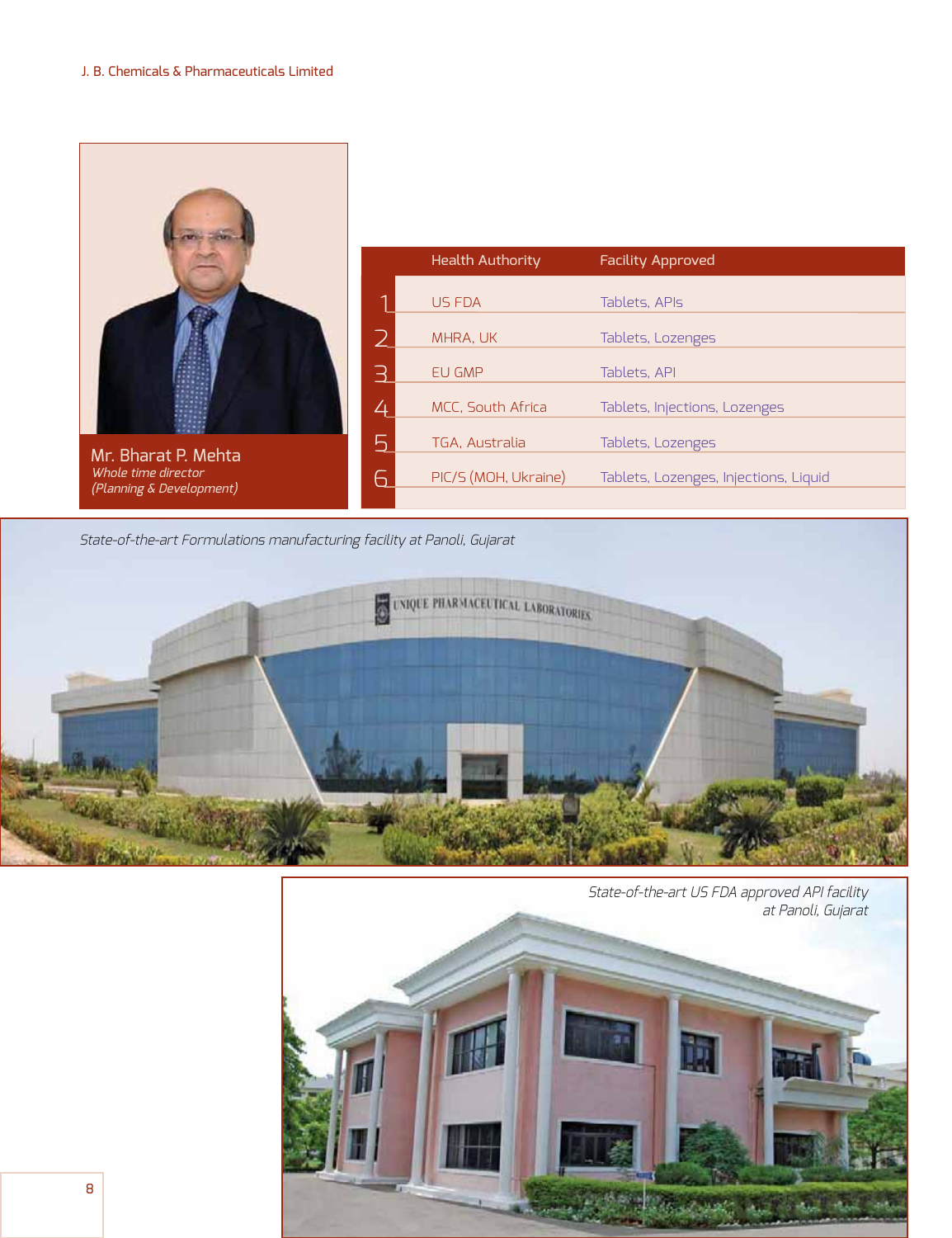

Mr. Kamlesh L. Udani<br><sub>Executive Director</sub> (Technical & Production)







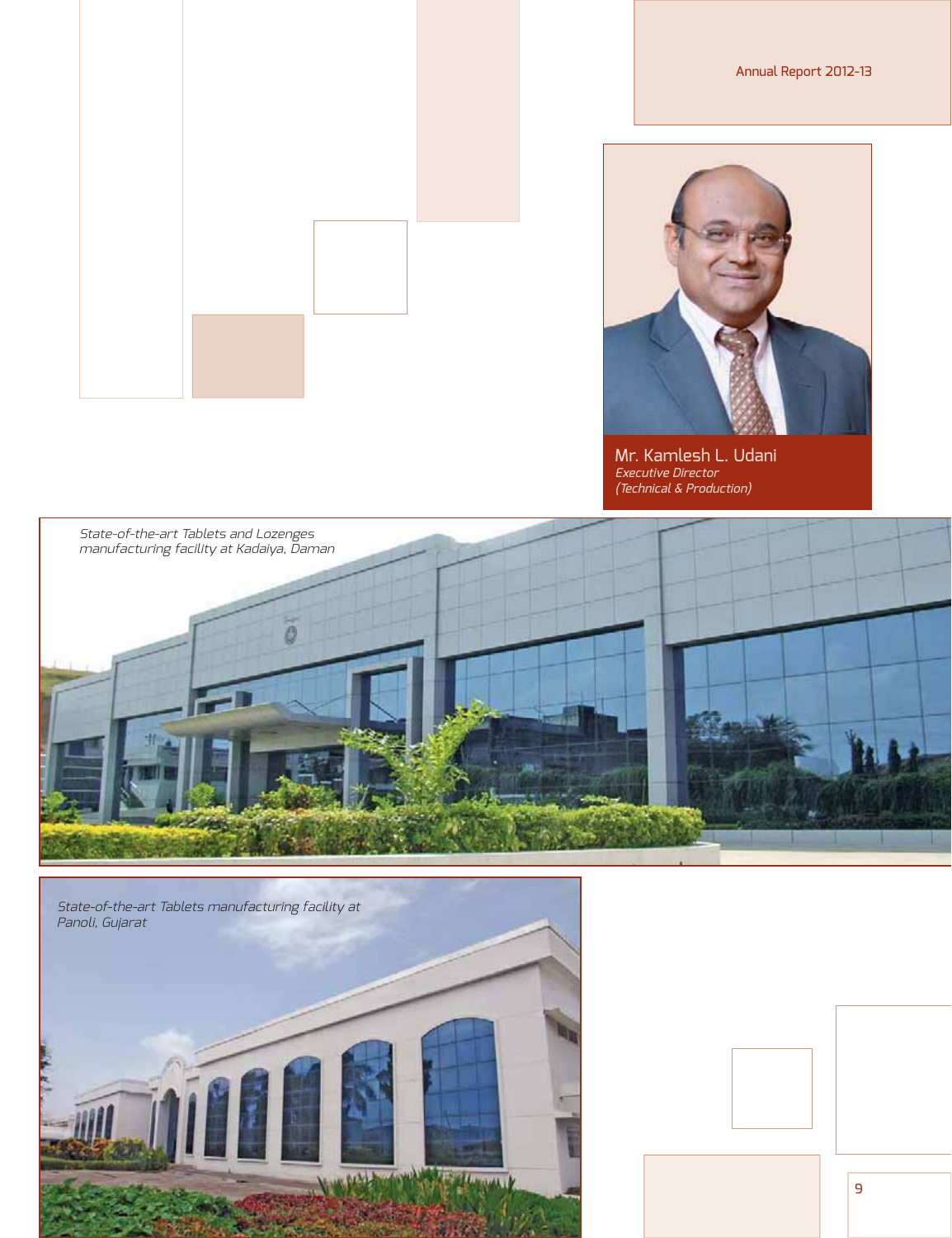

# …….a Matter of honour…….!!!

Mr. Shirish B. Mody, Whole time director (Marketing) due to his high degree of integrity, commitment and professionalism in the area of Pharmaceuticals was felicitated by the Institute of Chemical Technology (formerly known as UDCT) and was conferred "Distinguished Alumnus Technology Day Award 2013" at Mumbai.



Mr. Shirish B. Mody (first from left) being felicitated by Prof. G.D.Yadav, Vice Chancellor and Mr. Prataprao Pawar (second & third from left)



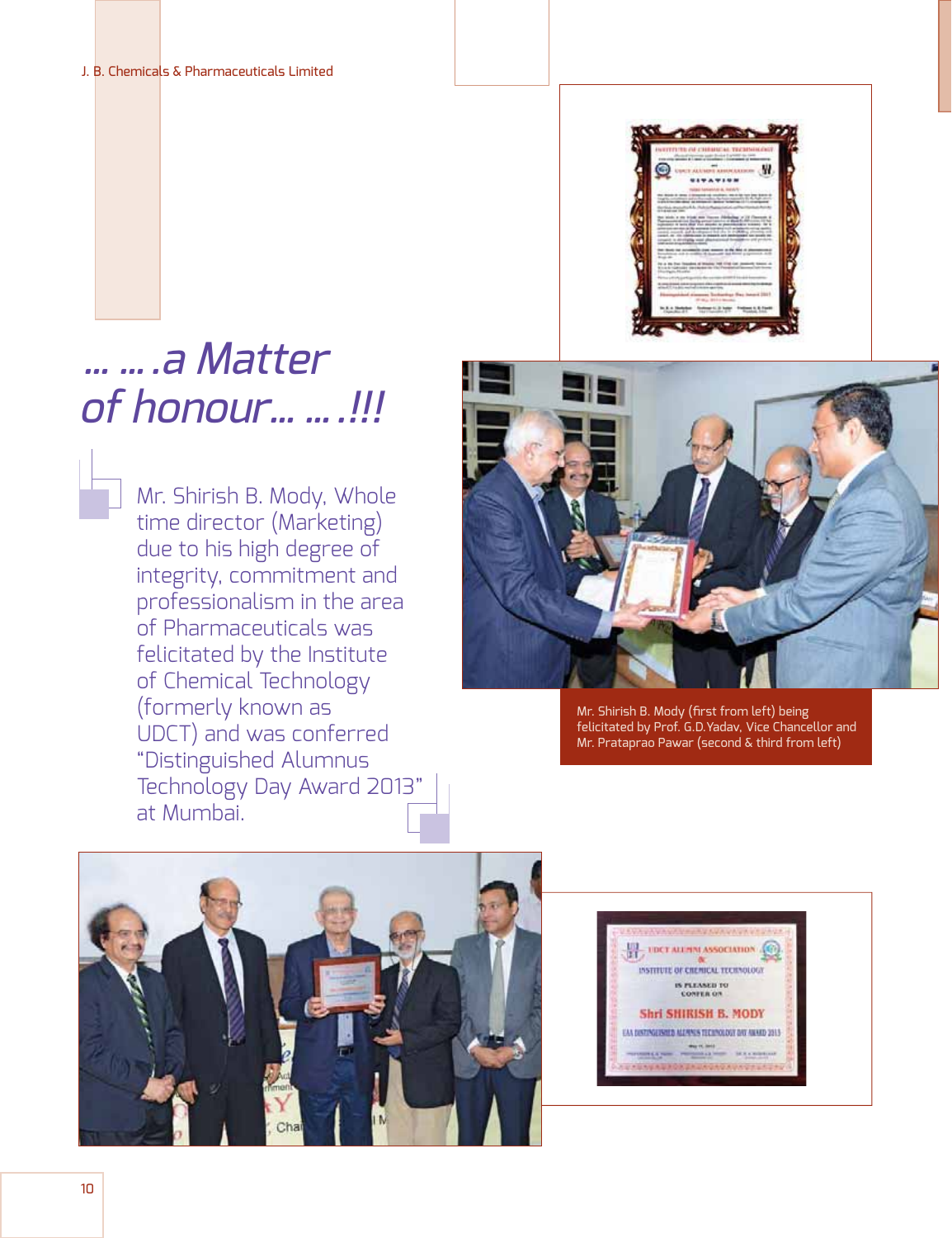# Financial **Highlights**

NET SALES & PROFIT BEFORE EXCEPTIONAL

г



 $\blacksquare$  Net Sales  $\blacksquare$  Profit before Exceptional item and tax



INVESTMENTS + CASH & BANK BALANCE/ BORROWINGS  $($  $\bar{z}$  in crores)



 $\blacksquare$  Investments + Cash & Bank Balance  $\blacksquare$  Borrowings



### DISTRIBUTION OF REVENUE 2012-13



11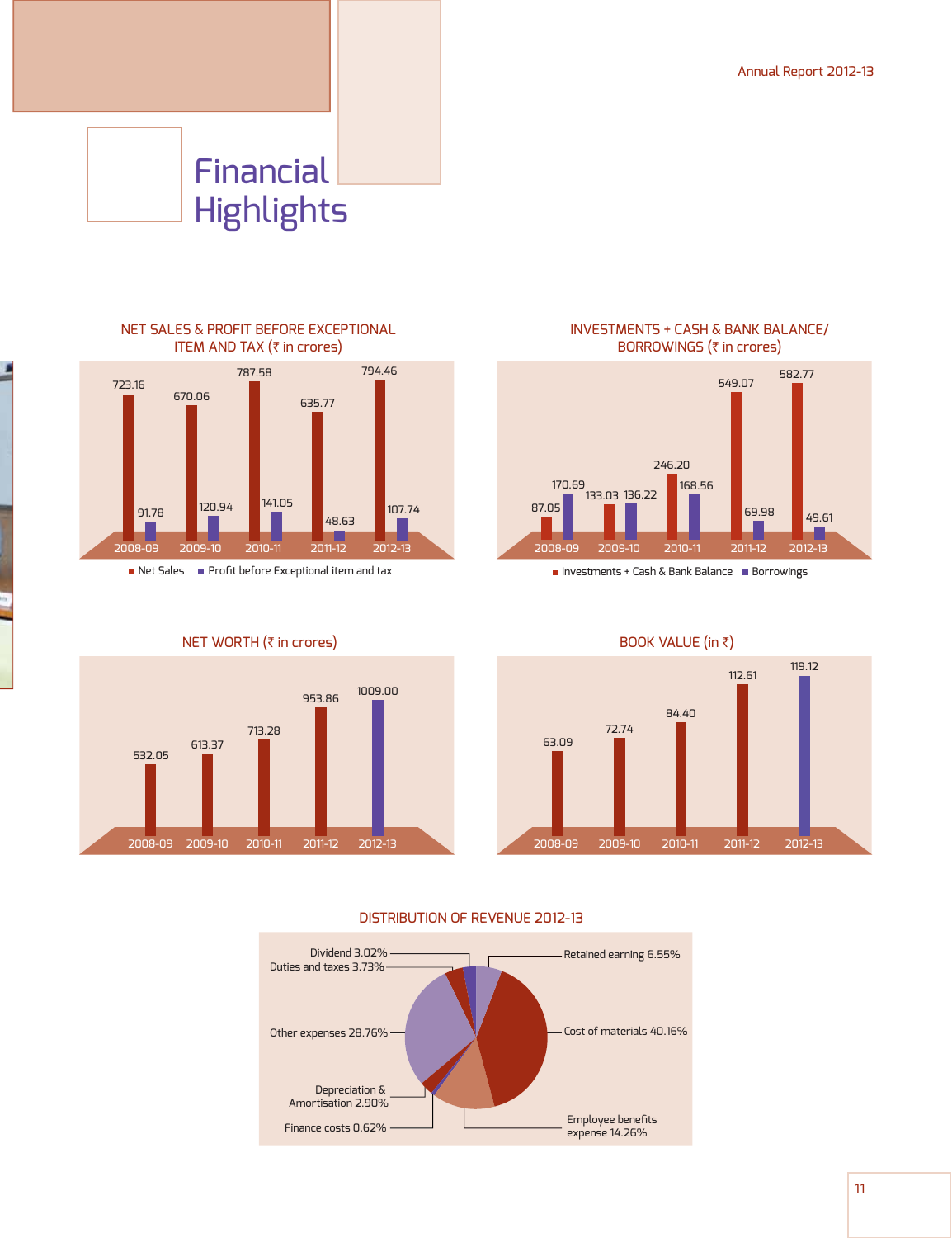# Board of **Directors**



Jyotindra B. Mody Chairman & Managing Director



Bansidhar S. Mehta Durga Dass Chopra



Dinesh B. Mody Whole time director (Administration)



Bharat P. Mehta Whole time director (Planning & Development)





Shirish B. Mody Whole time director (Marketing)



Pranabh Mody President & Whole time director (Operations)



Rajiv C. Mody



Dr. Niranjan N. Maniar Mahesh K. Shroff Jashvantrai B. Joshi



Executive Director (Technical & Production)













Sanjay Asher (Alternate to Mr. Jashvantrai B. Joshi)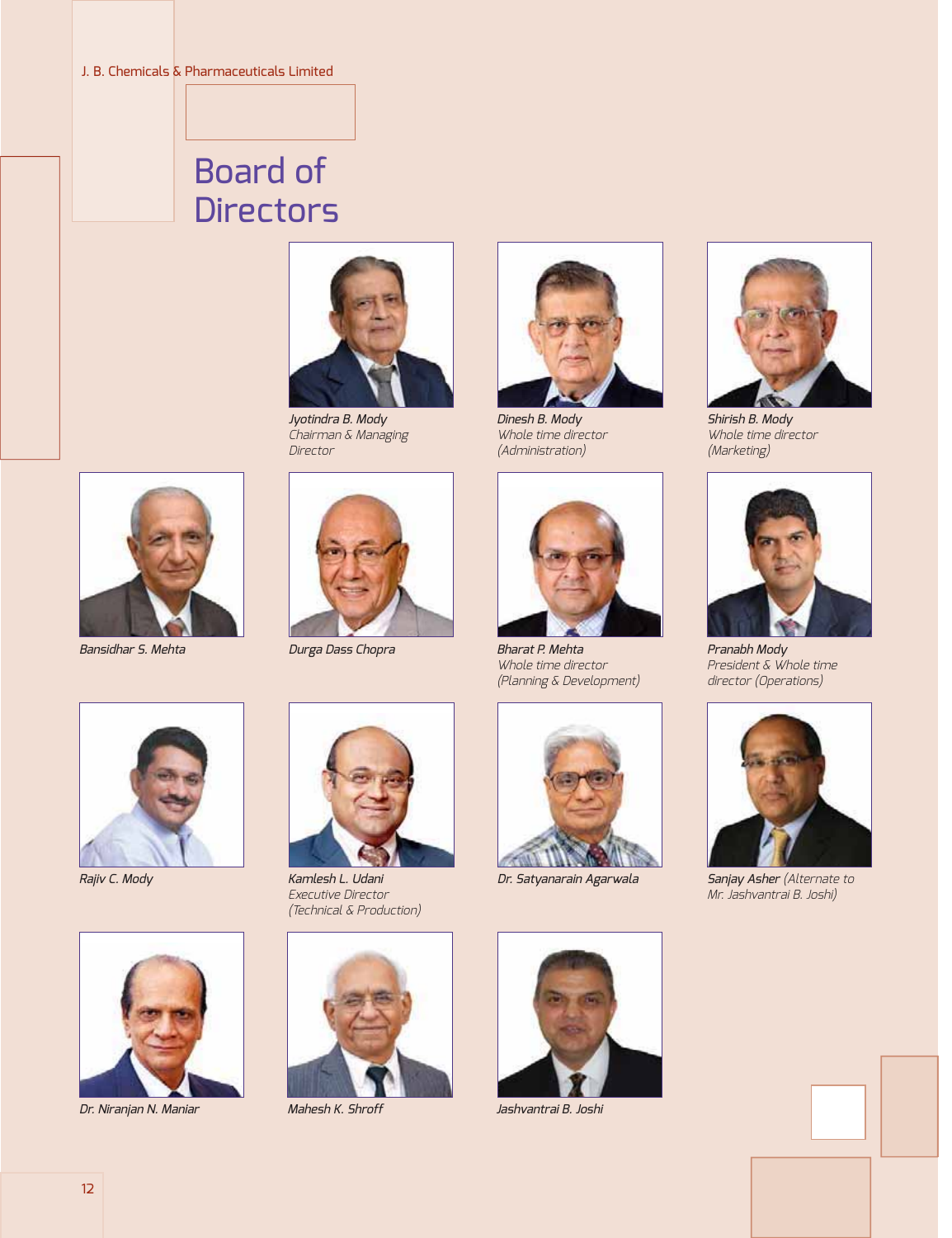### Annual Report 2012-13

### CORPORATE INFORMATION

### **AUDIT COMMITTEE**

Bansi S. Mehta (Chairman) Dinesh B. Mody Durga Dass Chopra Mahesh K. Shroff Dr. Niranjan N. Maniar Dr. Satyanarain Agarwala

### **COMPANY SECRETARY**

M. C. Mehta

### **BANKERS**

Bank of India BNP Paribas Standard Chartered Bank

### **AUDITORS**

J. K. Shah & Co. Chartered Accountants Mumbai

### **COST AUDITORS**

N. I. Mehta & Co. Mumbai

### **REGISTERED OFFICE**

'Neelam Centre', 'B' Wing, 4th Floor, Hind Cycle Road, Worli, Mumbai 400 030. Tel No. (022) 3045 1200/500 Fax No. (022) 2493 0534

### **BUSINESS MANAGEMENT TEAM**

Mr. Jyotindra B. Mody, Managing director Mr. Dinesh B. Mody, Whole time director (Administration) Mr. Shirish B. Mody, Whole time director (Marketing) Mr. Pranabh Mody, President & Whole time director (Operations) Mr. P. K. Singh, President - Global Business Mr. Nirav Mody, Sr. Vice President - Strategic Marketing & Business Development Mr. Jay Mehta, Sr. Vice President - Global Business (Russia & CIS) Mr. Sandeep Nasa, Head of Moscow Representative Office Mr. Anupam Mehta, Sr. Vice President - Materials Mr. Savya Sachi, Director - Marketing & Sales Mr. B. K. Dhar, General Manager - API (B.U.) Mr. Mitesh Kothari, General Manager - Diagnostic Mr. Bhavesh Joshi, Sr. General Manager - Finance & Accounts

### **CORE TECHNICAL TEAM**

Mr. Bharat P. Mehta, Whole time director (Planning & Development) Mr. Kamlesh Udani, Executive director (Technical & Production) Dr. Milind Joshi, President - Regulatory Affairs Mr. Parmeshwar Bang, Vice President - Works Mr. M. K. Karve, Quality Controller - Corporate QA Mr. V. G. Pansuriya, Vice President - Research & Development

### **REGISTRARS & SHARE TRANSFER AGENT**

Datamatics Financial Services Ltd. Plot No. B-5, Part-B, Cross Lane, M.I.D.C., Andheri (East), Mumbai 400 093. Tel No. (022) 66712151-56 Fax No.(022) 2832 0382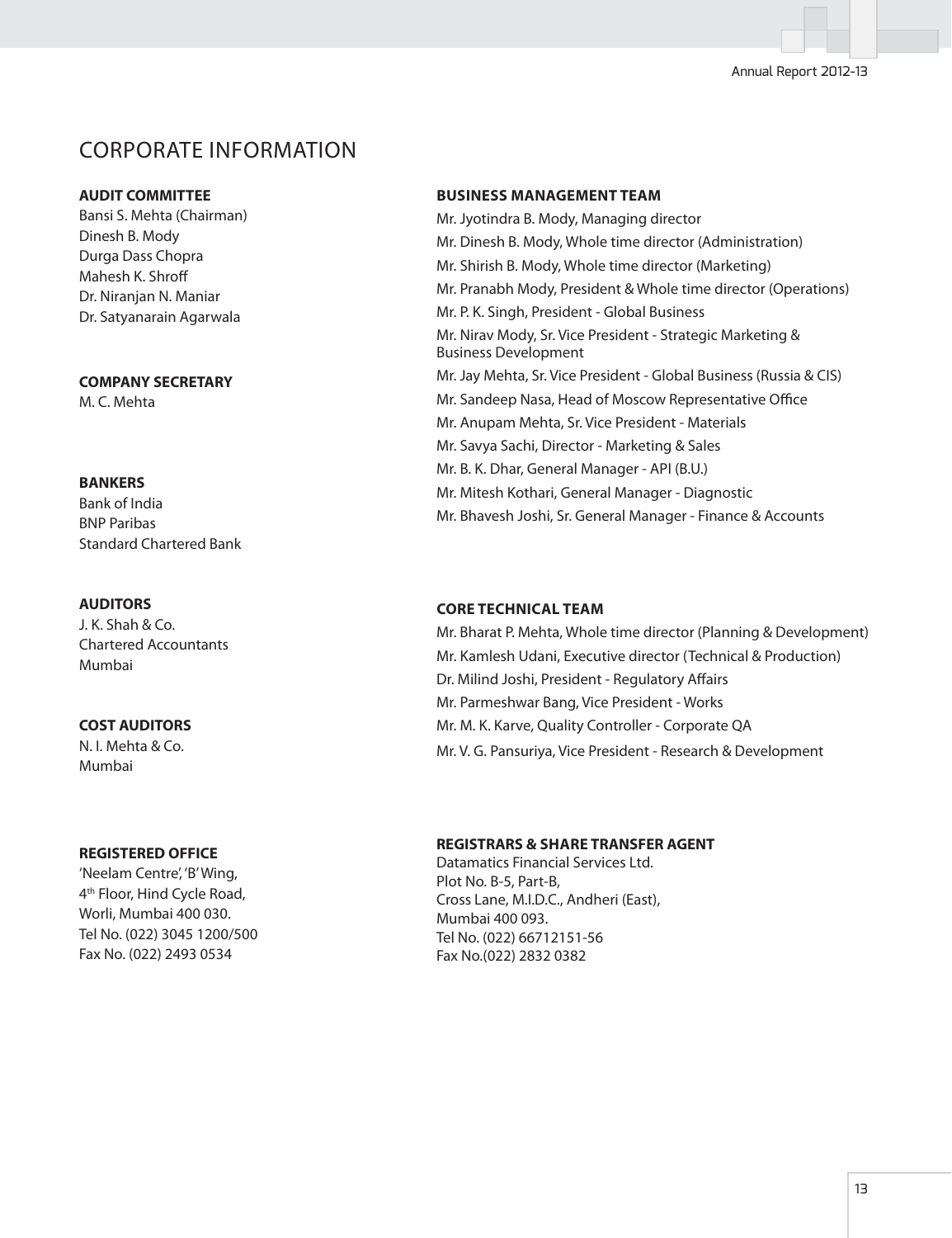### DIRECTORS' REPORT

Your directors are pleased to present the thirty seventh report and audited statement of accounts of the company for the year ended on March 31, 2013.

### **1. FINANCIAL RESULTS**

The following is the summary of financial performance of the company during the year under review as well as appropriation of profits.

|                                              |           | (₹ in lakhs) |
|----------------------------------------------|-----------|--------------|
|                                              | 2012-13   | 2011-12      |
| Revenue from Operations (Net)                | 81,642.25 | 68,642.13    |
| Other Income                                 | 2,596.07  | 2,851.19     |
| <b>Total Income</b>                          | 84,238.32 | 71,493.32    |
| Profit before finance cost and               | 13,738.23 | 9,270.99     |
| depreciation                                 |           |              |
| Less: Finance cost                           | 524.18    | 2,177.69     |
| Less: Depreciation & Amortisation<br>expense | 2,439.58  | 2,230.40     |
| Profit before extraordinary item and tax     | 10,774.47 | 4,862.90     |
| Exceptional Item: Income on sale of          |           | 76,059.34    |
| Russia-CIS OTC business (Net)                |           |              |
| Provision for tax:                           |           |              |
| <b>Current Tax</b>                           | 2,170.00  | 16,550.00    |
| <b>MAT Credit</b>                            | (431.18)  | (109.77)     |
| Deferred tax                                 | 541.80    | 212.07       |
| Profit for the period after tax              | 8,493.85  | 64,269.94    |
| Balance brought forward from previous        | 39,871.45 | 23,893.10    |
| year                                         |           |              |
| Amount available for appropriation           | 48,365.30 | 88,163.04    |
| Appropriations:                              |           |              |
| Special interim dividend                     |           | 33,881.92    |
| Tax on special interim dividend              |           | 5,496.49     |
| <b>Final dividend</b>                        |           | 848.53       |
| Tax on final dividend                        |           | 137.66       |
| Proposed dividend                            | 2,541.22  |              |
| Tax on proposed dividend                     | 431.88    |              |
| <b>Transfer to General Reserve</b>           | 849.39    | 6,426.99     |
| Transfer to Contingency Reserve              |           | 1,500.00     |
| Balance carried forward to balance<br>sheet  | 44,542.81 | 39,871.45    |
| <b>Total</b>                                 | 48,365.30 | 88,163.04    |

### **2. DIVIDEND**

Your directors recommend a dividend of  $\bar{\tau}$  3 ( $\bar{\tau}$  41 including special dividend of  $\bar{x}$  40 per equity share in the previous year) per equity share of face value of  $\bar{\tau}$  2 for the year 2012-13. This would absorb  $\bar{\tau}$  29.73 crores including dividend distribution tax.

### **3. OPERATIONS**

The financial performance for the current year is strictly not comparable with that of the previous year due to sale of Russia-CIS OTC business undertaking during the previous year. During the year, the net income from operations at  $\bar{\tau}$  816.42 crores was 18.94% higher over the previous year, while the total income for the year at  $\bar{\tau}$  842.38 crores was 17.83% higher against  $\bar{\tau}$  714.93 crores (excludes exceptional income) in the previous year. The profit before tax and profit after tax for the year stood at  $\bar{\tau}$  107.74 crores and  $\bar{\tau}$  84.94 crores respectively.

 The domestic formulations business achieved growth in line with the industry growth, while the focus products continued to achieve encouraging growth. During the current year, the company aims for improved performance based on harnessing potential of the existing products, penetration in rural markets and improving productivity of field personnel coupled with selective new products launches. The exports to Rest of the world markets achieved good growth of 22% in terms of billing currency. In this business, the company has placed enhanced focus on US market in view of encouraging sales in the last two years. Besides this market, the company's focus markets include South Africa, UK, Canada, Australia and semi-regulated markets. The Rx business in Russia-CIS too fared well. The company is, however, in the process of investing in this region for future growth. The sales of bulk drugs achieved growth of 56%.

 As the members may be aware, the company has received from Cilag GmbH International ("Cilag") a notice of claims under business Sale and Purchase Agreement dated May 23, 2011 and Supply Agreement dated May 23, 2012 for estimated amount of US\$ 33.30 million (which coincides with the amount held in the escrow account) and US\$ 5 million respectively. The company has contested these claims. In the spirit of overall business, the company and Cilag are in discussion to resolve the differences.

### **4. RESPONSIBILITY STATEMENT**

The directors confirm:

- (i) that in the preparation of the annual accounts for the year under review, the applicable accounting standards have been followed;
- (ii) that they have selected appropriate accounting policies and applied them consistently and made judgements and estimates that are reasonable and prudent so as to give a true and fair view of the state of affairs of the company at the end of financial year 2012-13 and of profit of the company for that year;
- (iii) that they have taken proper and sufficient care for the maintenance of adequate accounting records in accordance with the provisions of the Companies Act, 1956 for safeguarding the assets of the company and for preventing and detecting fraud and other irregularities; and
- (iv) that they have prepared the annual accounts for the year ended on March 31, 2013 on a going concern basis.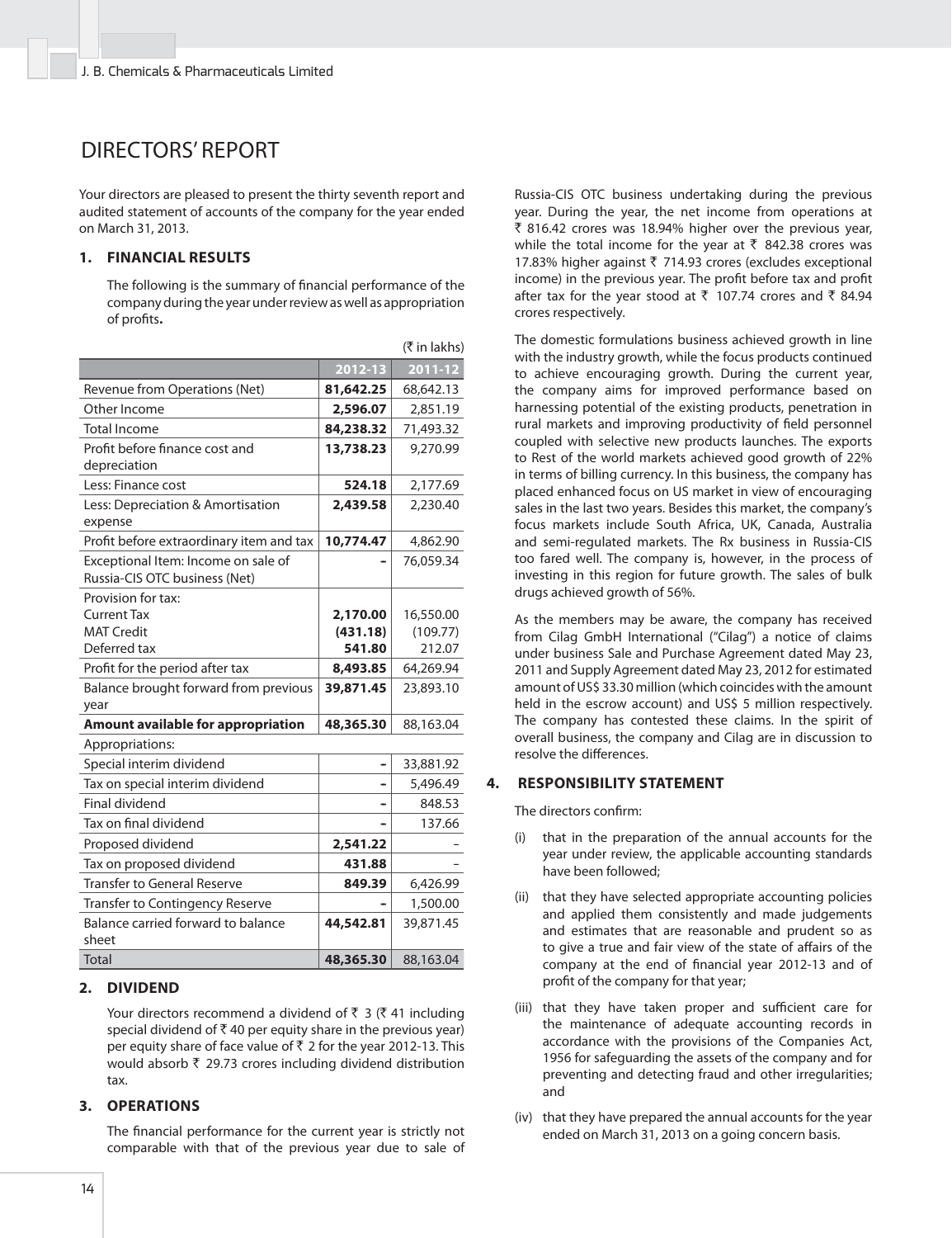### DIRECTORS' REPORT (CONTD.)

### **5. CONSERVATION OF ENERGY, TECHNOLOGY ABSORPTION, FOREIGN EXCHANGE EARNINGS AND OUTGO**

 The particulars as required under section 217(1)(e) of the Companies Act, 1956, read with the Companies (Disclosure of Particulars in the Report of Board of Directors) Rules, 1988 are given in Annexure A to this report.

### **6. PARTICULARS OF EMPLOYEES**

 The particulars of employees of the company, in terms of section 217(2A) of the Companies Act, 1956, read with the Companies (Particulars of Employees) Rules, 1975 as amended are given in Annexure B to this report.

### **7. SUBSIDIARY COMPANIES**

 The accounts, report of the directors and auditors and other statement(s) as set out in section 212 of the Companies Act, 1956, in respect of the company's subsidiaries viz. OOO Unique Pharmaceutical Laboratories, J. B. Healthcare Pvt. Ltd., J. B. Chemicals & Pharmaceuticals Private Limited and LLC Unique Pharmaceutical Laboratories are not attached pursuant to the general exemption granted by the Central Government pursuant to general circular No.2/2011 dated February 8, 2011. The particulars of performance of the subsidiaries for and its financial position as on March 2013 is given in consolidated balance sheet as required in terms of the said general exemption. The members are informed that annual accounts of the said subsidiaries and the related detailed information will be made available on request. The accounts of the said subsidiaries are also open for inspection by the members at the registered office of the company.

#### **8. EMPLOYEE STOCK OPTION PLAN**

 The disclosures in respect of the company's Employee Stock Option Plan, as required under the Securities and Exchange Board of India (Employee Stock Option Scheme and Employee Stock Purchase Scheme) Guidelines, 1999 are set out in Annexure C to this report.

### **9. CORPORATE GOVERNANCE**

A certificate from auditors of the company on compliance of conditions of corporate governance is annexed to this report. The management discussion and analysis report and compliance report on corporate governance as required by clause 49 of the listing agreement form part of this annual report.

### **10. PUBLIC DEPOSITS**

 During the year under review, the company repaid deposits of ₹ 351.83 lakhs. As on the year end, total unmatured deposits stood at  $\bar{\tau}$  1209.44 lakhs, while deposits amounting to  $\bar{\tau}$  0.55 lakhs remained unclaimed.

### **11. HEALTH AND SAFETY**

 The company continues to accord high priority to health and safety of employees at all manufacturing locations. During the year under review, the company conducted safety training programmes with the help of Industries Association for increasing disaster preparedness awareness among all employees at the plants. Training programmes and mock drills for safety awareness were also conducted for all employees at the plants.

### **12. DIRECTORS**

 In accordance with the provisions of the Companies Act, 1956 and the Articles of Association of the company, Mr. Rajiv C. Mody, Mr. Pranabh Mody and Dr. Niranjan N. Maniar retire by rotation at the ensuing annual general meeting. They, being eligible, have offered themselves for re-appointment.

 Subsequent to the year end, Dr. Rajen D. Shah resigned as a director of the company. Your board has placed on record appreciation of contributions made by Dr. Rajen Shah during his tenure as a director of the company.

### **13. AUDITORS**

 M/s J.K. Shah & Co., Chartered Accountants, auditors of the company, hold office until the conclusion of the ensuing annual general meeting. M/s J.K. Shah & Co., being eligible, have offered themselves for re-appointment and have confirmed that their appointment, if made, would be within the limit prescribed under section 224 (1B) of the Companies Act, 1956.

#### **14. COST AUDITORS**

 Subject to approval of the central government, the board of directors has appointed N. I. Mehta & Co., Cost Accountants, as cost auditors, to audit the cost accounts for pharmaceutical activities for the year ending on March 31, 2014.

 The cost audit report in respect of pharmaceutical activities of the company for the financial year ended on March 31, 2012 was filed with the Central Government on February 6, 2013, which was within the extended date for filing fixed under General Circular No.2/2013 dated 31-1-2013.

### **15. APPRECIATION**

 Your directors record their sincere gratitude to the banks for their assistance and shareholders, business associates, medical professionals and customers for their continued support and faith in the company and to employees of UNIQUE FAMILY for their valuable services and commitment.

### **For and on behalf of the Board of Directors**

Place : Mumbai **J. B. Mody** Date : May 24, 2013 **Chairman & Managing Director**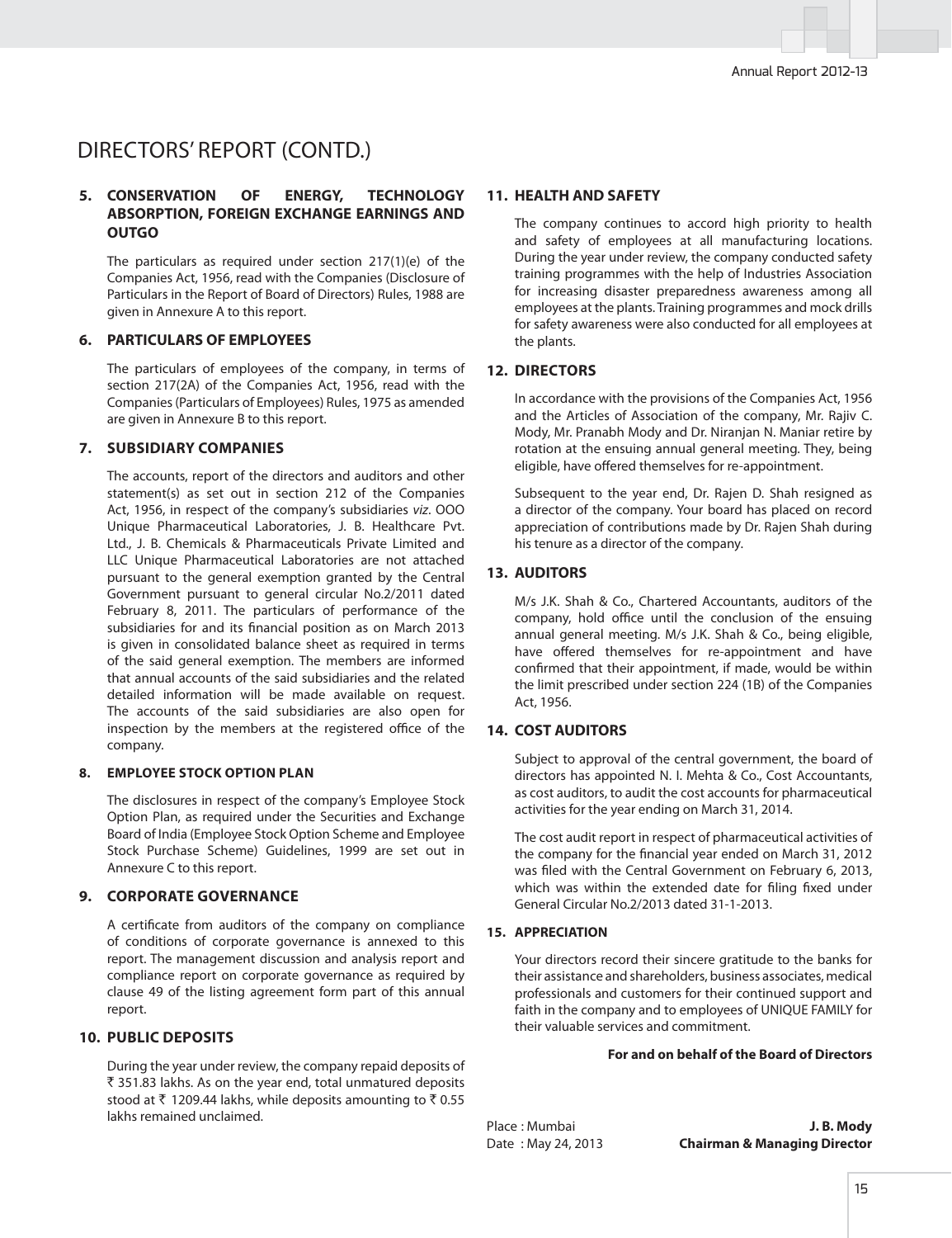### ANNEXURE 'A' TO THE DIRECTORS' REPORT

### **A. CONSERVATION OF ENERGY:**

### **(a) Energy conservation measures taken during the year:**

During the year, efforts to optimise energy conservation continued by monitoring and improving manufacturing processes, equipments and devices used at the manufacturing locations. The various energy conservation measures taken during the year include replacement of screw chiller in place of vapour absorption chiller, replacement of auto labelling machine with high speed auto labelling machine and efficient use of air handling unit and cooling temperature range on all storage areas.

#### **(b) Proposals being implemented for reduction of consumption of energy:**

 The proposals being considered for energy conservation include discontinuation of gas based power plant and meeting the power requirement instead by efficient bulk purchase thereof from open market.

### **(c) Impact of measures at (a) and (b) above for reduction of energy consumption and consequent impact on cost of production of goods:**

 The energy conservation measures undertaken during the year has helped reduce the power & fuel cost by about  $\bar{z}$  2.50 crores. This has contributed in controlling the cost of power and fuel and has thereby contributed in controlling the cost of production.

### **(d) Total energy consumption and energy consumption per unit as per Form A:**

| A              |     |                    | <b>Power &amp; Fuel Consumption</b>                | Current<br>Year | <b>Previous</b><br>Year |
|----------------|-----|--------------------|----------------------------------------------------|-----------------|-------------------------|
| 1              |     | <b>Electricity</b> |                                                    |                 |                         |
|                | (a) |                    | Purchased                                          |                 |                         |
|                |     |                    | Units (in 000 KWHs)                                | 26,526.81       | 17,682.28               |
|                |     |                    | Total amount $(\bar{\tau})$ in lakhs)              | 1,714.67        | 1,063.36                |
|                |     |                    | Rate / Unit (रै)                                   | 6.46            | 6.01                    |
|                | (b) |                    | Own Generation                                     |                 |                         |
|                |     | (i)                | Through Diesel Generator<br>(Unit in '000)         | 1,159.10        | 1,127.28                |
|                |     |                    | Units per litre of diesel oil<br>(Kwh/Ltr.)        | 2.83            | 2.95                    |
|                |     |                    | Total amount $(\overline{\mathfrak{X}})$ in lakhs) | 195.77          | 169.63                  |
|                |     |                    | Cost per unit $(\overline{\tau})$                  | 16.89           | 15.05                   |
|                |     | (ii)               | Gas used for power<br>generation                   |                 |                         |
|                |     |                    | Gas (Units in '000)                                | 4,382.20        | 6,704.53                |
|                |     |                    | Units per gas (M3)                                 | 3.00            | 3.51                    |
|                |     |                    | Total amount $(\overline{\mathfrak{X}})$ in lakhs) | 465.53          | 493.52                  |
|                |     |                    | Average per unit $(\bar{\bar{\zeta}})$             | 10.62           | 7.36                    |
| $\overline{2}$ |     | <b>Furnace Oil</b> |                                                    |                 |                         |
|                |     |                    | Quantity (kilo litres)                             | 682.93          | 565.73                  |
|                |     |                    | Total amount ( $\bar{\tau}$ in lacs)               | 405.94          | 314.28                  |
|                |     |                    | Average Rate (₹ / kilo litre)                      | 59,440.92       | 55,553.55               |

| 3 | Gas used for manufacturing                |                                           |           |                     |
|---|-------------------------------------------|-------------------------------------------|-----------|---------------------|
|   | Gas; Quantity (SM3)                       |                                           | 3,428.94  | 3,650.27            |
|   | Total Cost (₹ in lakhs)                   |                                           | 1,046.87  | 854.73              |
|   | Average Rate per 1000 SM3 (₹)             |                                           | 30,530.42 | 23,415.56           |
|   |                                           |                                           |           |                     |
|   | <b>Consumption per unit of production</b> |                                           |           |                     |
|   |                                           | Std. if any                               |           | <b>Current year</b> |
|   | Products, Unit                            | From the records and other books          |           |                     |
|   | Electricity                               | maintained                                | by the    | company,<br>in      |
|   | Furnace Oil                               | accordance with the provisions of the     |           |                     |
|   | Coal                                      | Companies Act, 1956, the company is       |           |                     |
|   |                                           |                                           |           |                     |
|   | Others                                    | not in a position to give the information |           |                     |

### **B. TECHNOLOGY ABSORPTION:**

#### **Research and Development (R&D)**

- **1** Specific areas in which R & D has been carried out by the **company**
	- (a)  $R & D$  has been working on many ANDAs for filing with US FDA as well as other regulatory markets like Europe, Africa, Russia and Australia.

required as per this format.

- (b) Development of novel oral drug delivery system for antispasmodic formulation.
- (c) Development of anti-cholinergic extended release tablets in osmotically released formulation.
- (d) Development of skeletal muscle relaxant tablets, diuretic tablets, antifungal tablets, anti-hypertensive capsules, NSAID capsules and NSAID topical gel.
- (e) Development of anti-anginal formulations and Cholesterol reducing formulations for Asian market.
- (f) Improvement of its existing products, cost reduction and process improvement.
- (g) API: R&D is in process of developing new methods to reduce cost and make the existing processes more ecofriendly. The efforts are aimed at developing zero effluent manufacturing facilities. Another area of work is to have import substitution and to be self sufficient.
- (h) Analytical processes for all the above were developed and validated.

#### **2** Benefits derived as a result of above R & D

- (a) ANDA submissions for several products.
- (b) Technology transfer of validation/commercial batches has been completed successfully.
- (c) Improvement in technology has resulted in minimization of environmental hazards.
- (d) Process simplification and improvement for API done and technology process transferred for commercial production.
- (e) Cost reduction in formulations manufacture.
- (f) Successful implementation of site variation projects.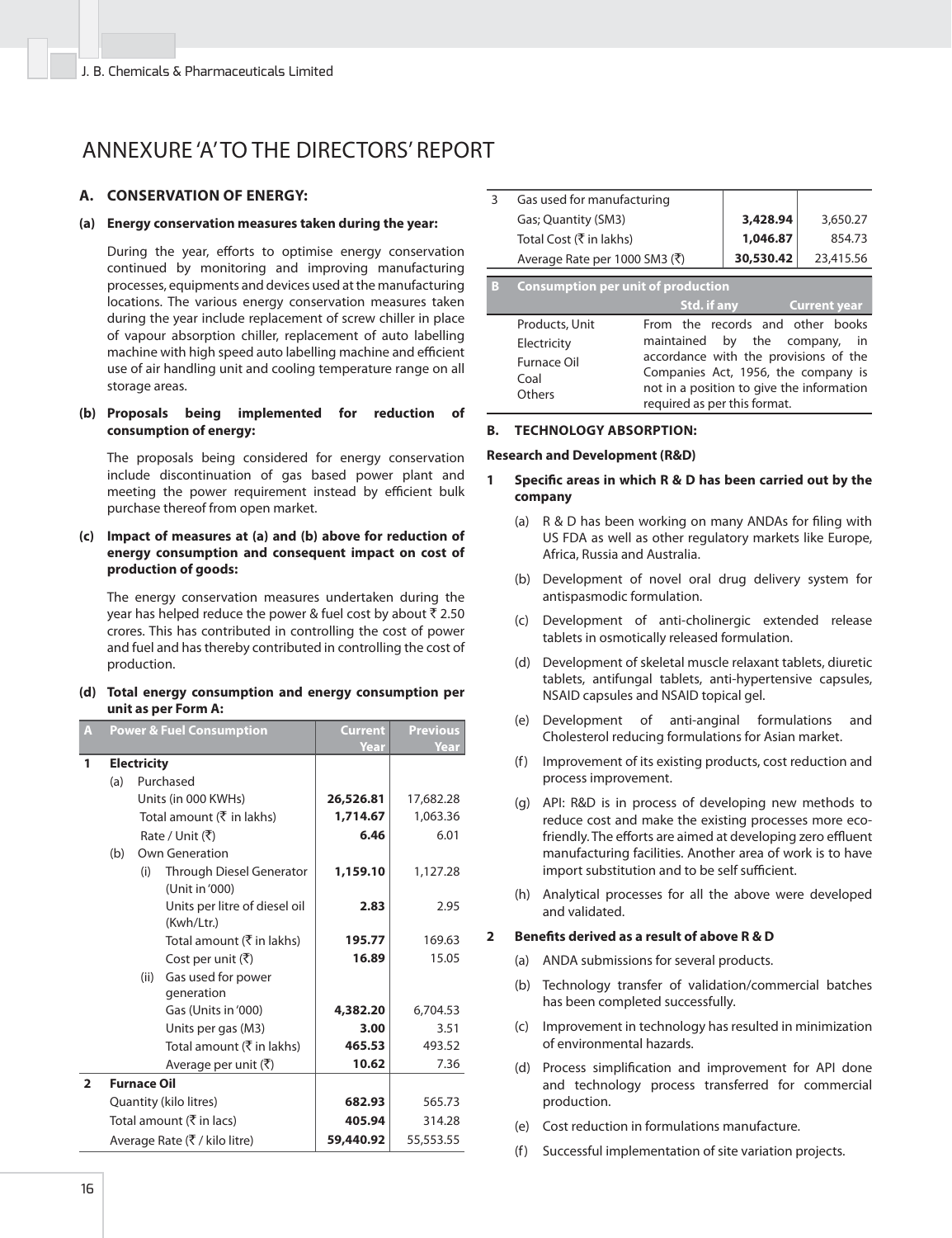### ANNEXURE 'A' TO THE DIRECTORS' REPORT (CONTD..)

### **3 Future plan of action**

- (a) To continue development of drugs for filing ANDAs.
- (b) Process development and commercialization of new APIs.
- (c) Pharmaceutical research and development of dosage forms.
- (d) Development of green technology for manufacture of APIs.

### **4 Expenditure on R & D**

|     |                                                              | (₹ in lakhs) |
|-----|--------------------------------------------------------------|--------------|
| (a) | Capital                                                      | 99.48        |
| (b) | Recurring                                                    | 1,489.65     |
| (C) | Total                                                        | 1,589.13     |
| (d) | Total R & D expenditure as a percentage<br>of total turnover | 2.00%        |

#### **Technology absorption, adaptation and innovation**

- **1 Eff orts, in brief, made towards technology absorption, adaptation and innovation:**
	- (a) Development of patent non-infringing formulations and new drug delivery systems.
	- (b) Development of indigenous technology.
	- (c) Developed technology for product tested in pilot plant and transferred for commercial production.

### **2** Benefits derived as a result of the above efforts

- (a) Expansion of product line to cater to growing domestic and export market.
- (b) Development of indigenous technology significantly improved productivity, quality and reduced the cost of production.
- (c) Availability of products for other regulatory markets due to improvement in quality.
- (d) Continuous development and upgradation of technology reduced the environmental burden thus making process eco-friendly.
- (e) Import substitution.

### **3 Information with respect to imported technology**

The requirement to furnish specified information on imported technology is not applicable as the company has not imported any technology during the last five financial years.

### **C FOREIGN EXCHANGE EARNINGS AND OUTGO:**

### **(a) Activities related to exports, initiative taken to increase exports, development of new export markets for products and services and export plans:**

 The company's thrust is to increase the exports. The various initiatives taken to increase exports and development of export market include aggressive promotion of prescription and OTC products, applications for registration of new products with regulatory authorities, development of new alliances for site variation manufacturing projects, participation in international meets of the industry, development of new products with export potential, filing of ANDAs and development of new customers for product development services. The company plans to increase exports through various new initiatives.

### **(b) Total foreign exchange used and earned:**

 During the year under review, the company earned foreign exchange amounting to  $\bar{\tau}$  47,546.71 lakhs, while the outgo in foreign exchange amounted to  $\bar{\tau}$  11,797.53 lakhs.

### **For and on behalf of the Board of Directors**

| Place : Mumbai     | J.B. Mody                               |
|--------------------|-----------------------------------------|
| Date: May 24, 2013 | <b>Chairman &amp; Managing Director</b> |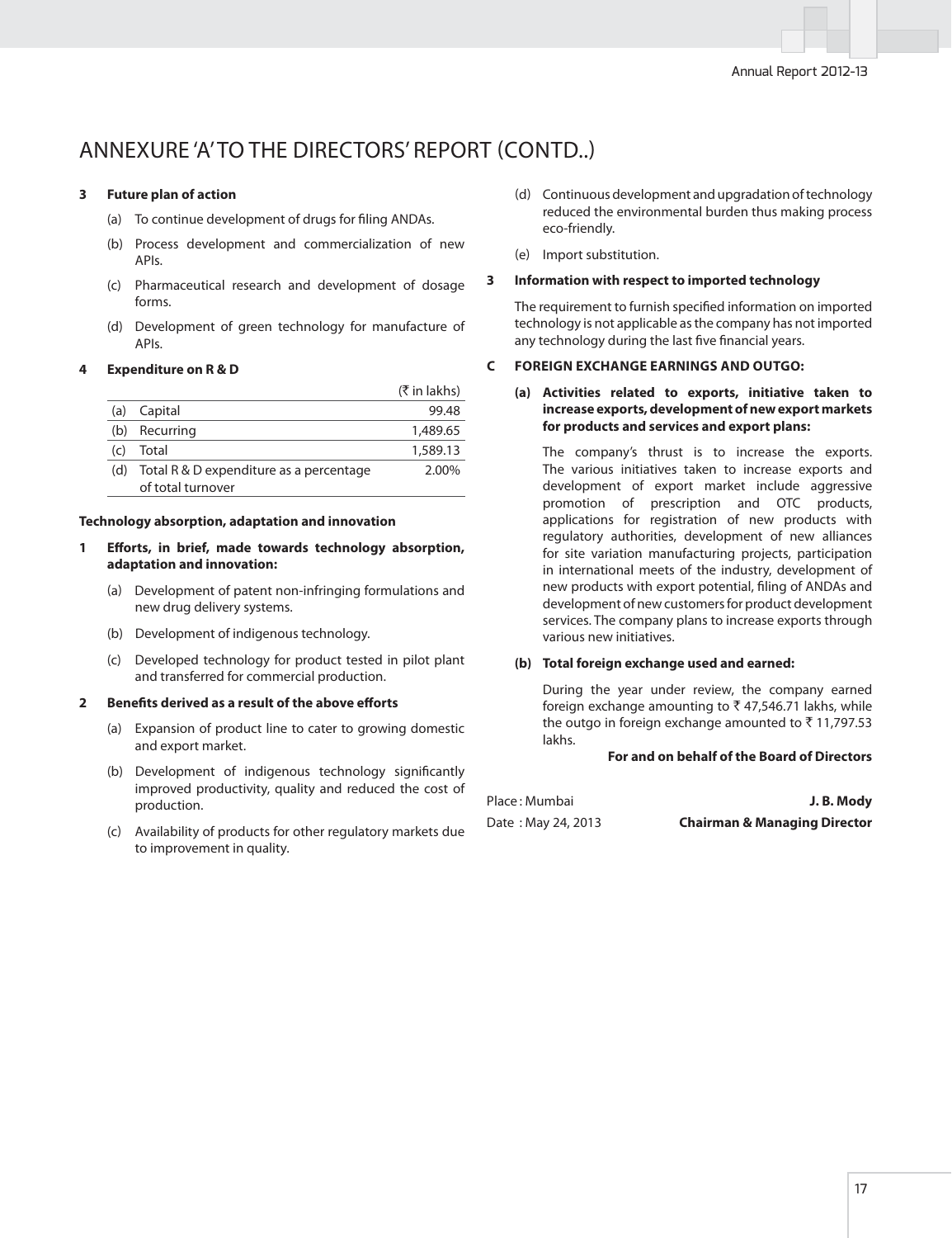### ANNEXURE 'B' TO THE DIRECTORS' REPORT

**Information as per section 217(2A) of the Companies Act, 1956 read with the Companies (Particulars of Employees) Rules, 1975 and forming part of the directors' report for the year ended on March 31, 2013.**

(a) Name & age (years) (b) Designation/nature of duties (c) Gross remuneration received  $(\bar{x})$  (d) Qualification(s) & experience (years) (e) Date of commencement of employment (f) Last employment & Post held

(a) Joshi M.D. (Dr.) (49) (b) President-Global Regulatory Management (c) 78,45,157 (d) M.Sc. Ph.D. (27) (e) 07.12.1989 (f) Adonis Labs Pvt. Ltd.-Executive-Quality Assurance (a) Mehta B.P. (65) (b) Whole time director (Planning & Development) (c) 1,20,77,157 (d) B.Sc. (42) (e) 01.01.1977 (f) Unique Pharma Labs.-Production Manager (a) Mehta J.B. (35) (b) Senior Vice President-(International Division) (c) 88,27,028 (d) B.Sc.(Chem. Engg.) (8) (e) 01.10.2004 (f) Allergan Pharmaceuticals-Research Project-In charge (a) Mody D.B. (77) (b) Whole time director (Administration) (c) 3,60,36,178 (d) Exp. in Admn. (58) (e) 01.01.1977 (f) J.B. Chemicals & Pharmaceuticals Pvt. Ltd.-Whole time director (Administration) (a) Mody J.B. (84) (b) Managing Director (c) 3,60,36,124 (d) Inter Sc. (62) (e) 01.01.1977 (f) J.B. Chemicals & Pharmaceuticals Pvt. Ltd.-Managing Director (a) Mody N.S. (32) (b) Senior Vice President- Strategic Marketing & Business Development (c) 88,25,386 (d) B.Sc. in Business Admn. (8) (e) 13.07.2004 (f) Rodman & Renshaw**-**Equity Research Analyst (a) Mody P.D. (50) (b) President & Whole time director (Operations) (c) 1,21,11,096 (d) B.Pharm., M.B.A. (USA) (26) (e) 25.06.1987 (f) First employment (a) Mody S.B. (72) (b) Whole time director (Marketing) (c) 3,60,36,199 (d) B.Sc. (Tech.) (53) (e) 01.01.1977 (f) J.B. Chemicals & Pharmaceuticals Pvt. Ltd.- Director-Technical (a) Singh P.K. (48) (b) President (Global Business) (c) 65,76,585 (d) M.Pharm (26) (e) 01.12.2001 (f) Coral Laboratories-General Manager (International Division) (a) Udani K.L. (59) (b) Executive Director (Technical & Production) (c) 71,95,610 (d) B.E. (Elect.), M.B.A. (33) (e) 01.02.2001 (f) Unique Pharmaceutical Laboratories Ltd.-Managing Director

Notes: (1) The nature of employment of the above employees is contractual in nature. The other terms and conditions of each of the above are as per the contract/letter of appointment and rules of the company. (2) Mr. J.B. Mody, Mr. D.B. Mody and Mr. S.B. Mody are related to each other as brothers. Mr. P.D. Mody is son of Mr. D. B. Mody. Mr. N.S. Mody is son of Mr. S. B. Mody. Mr. B.P. Mehta is son-in-law of Mr. J.B. Mody and Mr. J.B. Mehta is son of Mr. B.P. Mehta and grand-son of Mr. J.B. Mody.

### **For and on behalf of the Board of Directors**

Place : Mumbai **J. B. Mody** Date : May 24, 2013 **Chairman & Managing Director**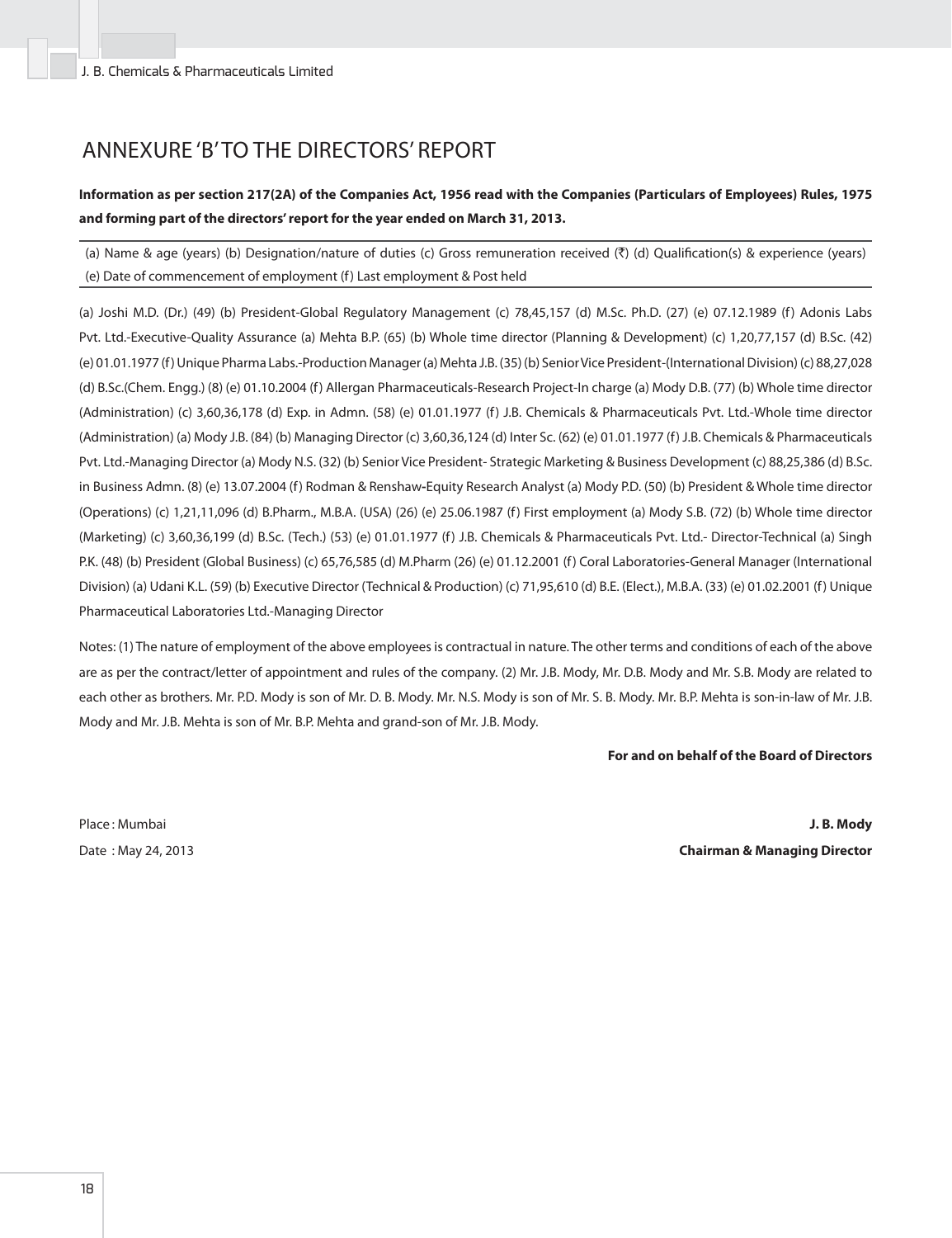### ANNEXURE 'C' TO THE DIRECTORS' REPORT

### **Disclosure pursuant to the provisions of the Securities and Exchange Board of India (Employee Stock Option Scheme and Employee Stock Purchase Scheme) Guidelines, 1999, as on March 31, 2013.**

The information pertaining to options granted under the Employee Stock Options Scheme formulated pursuant to the special resolution passed by the shareholders on March 18, 2004 is as under:

|           |                                                                                                                                                                              | <b>Year of Grant</b>                                                                                                                                                                                                        |                                                                                                                                          |           |  |
|-----------|------------------------------------------------------------------------------------------------------------------------------------------------------------------------------|-----------------------------------------------------------------------------------------------------------------------------------------------------------------------------------------------------------------------------|------------------------------------------------------------------------------------------------------------------------------------------|-----------|--|
|           |                                                                                                                                                                              | 2004                                                                                                                                                                                                                        | 2005                                                                                                                                     | 2006      |  |
| (a)       | Options granted                                                                                                                                                              | 4,75,000                                                                                                                                                                                                                    | 5,63,240                                                                                                                                 | 5,47,000  |  |
| (b)       | Options vested                                                                                                                                                               | 33,000                                                                                                                                                                                                                      | 98,875                                                                                                                                   | 2,04,700  |  |
| (c)       | Options exercised                                                                                                                                                            | 2,67,300                                                                                                                                                                                                                    | 1,78,875                                                                                                                                 | 66,125    |  |
| (d)       | The total number of shares arising as a result of<br>exercise of option                                                                                                      | 2,67,300                                                                                                                                                                                                                    | 1,78,875                                                                                                                                 | 66,125    |  |
| (e)       | Options lapsed                                                                                                                                                               | 1,74,700                                                                                                                                                                                                                    | 2,85,490                                                                                                                                 | 2,76,175  |  |
| (f)       | Money realized by exercise of options (₹)                                                                                                                                    | 1,68,39,900                                                                                                                                                                                                                 | 1,50,25,500                                                                                                                              | 62,81,875 |  |
| (g)       | Total number of options in force                                                                                                                                             | 33,000                                                                                                                                                                                                                      | 98,875                                                                                                                                   | 2,04,700  |  |
| (h)       | Weighted-average exercise price of options whose                                                                                                                             |                                                                                                                                                                                                                             |                                                                                                                                          |           |  |
|           | Exercise price equals market price<br>(a)                                                                                                                                    | ₹63                                                                                                                                                                                                                         |                                                                                                                                          |           |  |
|           | Exercise price is greater than market price<br>(b)                                                                                                                           |                                                                                                                                                                                                                             |                                                                                                                                          | ₹ 95      |  |
|           | Exercise price is less than market price<br>(c)                                                                                                                              |                                                                                                                                                                                                                             | ₹84                                                                                                                                      |           |  |
|           | Weighted-average fair value of options whose                                                                                                                                 |                                                                                                                                                                                                                             |                                                                                                                                          |           |  |
|           | Exercise price equals market price<br>(a)                                                                                                                                    | ₹20                                                                                                                                                                                                                         |                                                                                                                                          |           |  |
|           | Exercise price is greater than market price<br>(b)                                                                                                                           |                                                                                                                                                                                                                             |                                                                                                                                          | ₹26       |  |
|           | Exercise price is less than market price<br>(c)                                                                                                                              |                                                                                                                                                                                                                             | ₹35                                                                                                                                      |           |  |
| (i)       | The pricing formula                                                                                                                                                          | An amount equal to ninety five percent of the average daily closing price of<br>the shares of the company quoted on National Stock Exchange of India Ltd.<br>during the period of twelve weeks preceding the date of grant. |                                                                                                                                          |           |  |
| (j)       | Variation of terms of options                                                                                                                                                |                                                                                                                                                                                                                             | There has been no variation in the terms of options.                                                                                     |           |  |
| (k)       | Employee wise details of options granted                                                                                                                                     | (i)                                                                                                                                                                                                                         | The options granted to senior managerial person are as under.<br>The number in bracket represents the total number of options granted.   |           |  |
|           |                                                                                                                                                                              |                                                                                                                                                                                                                             | Dr. M.D. Joshi (34,000), Mr. P.K. Singh (33,000), Mr. A.P. Mehta (34,000),<br>Mr. Ashok Patel (34,000) and Mr. Madhav K. Karve (23,000). |           |  |
|           |                                                                                                                                                                              | (ii)                                                                                                                                                                                                                        | No employee has received a grant in any one year of option amounting<br>to 5% or more of option granted during that year.                |           |  |
|           |                                                                                                                                                                              | (iii)                                                                                                                                                                                                                       | No employee has been granted options equal to or exceeding 1% of<br>the issued capital of the company in any year.                       |           |  |
| $($ l $)$ | Diluted Earnings Per Share (EPS) pursuant to issue of<br>shares on exercise of option calculated in accordance<br>with [Accounting Standard (AS) 20 'Earnings Per<br>Share'] | ₹10.03.                                                                                                                                                                                                                     |                                                                                                                                          |           |  |
| (m)       | Difference in<br>employee<br>compensation<br>cost,<br>calculated using intrinsic value of options and fair<br>value of options. Its impact on profits and EPS.               | in the previous years.                                                                                                                                                                                                      | Not Applicable as employee compensation cost has been fully amortized                                                                    |           |  |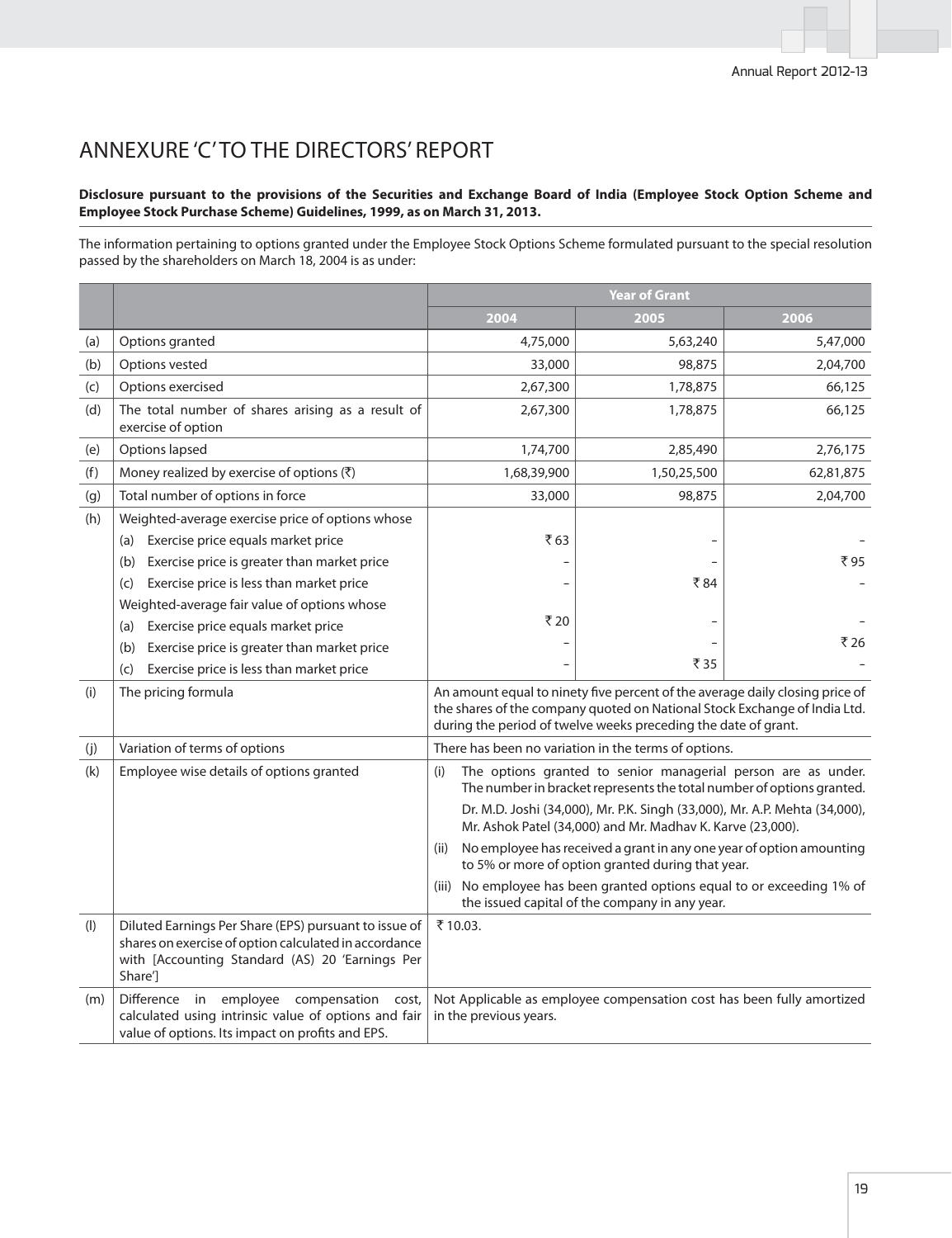### ANNEXURE 'C' TO THE DIRECTORS' REPORT (CONTD..)

|     |                                                                                                            | <b>Year of Grant</b>                                                                                                                                                                                                                                 |                                                                                                                                                                                                                                                                                                                                                                                                                             |                                                                        |
|-----|------------------------------------------------------------------------------------------------------------|------------------------------------------------------------------------------------------------------------------------------------------------------------------------------------------------------------------------------------------------------|-----------------------------------------------------------------------------------------------------------------------------------------------------------------------------------------------------------------------------------------------------------------------------------------------------------------------------------------------------------------------------------------------------------------------------|------------------------------------------------------------------------|
|     |                                                                                                            | 2004                                                                                                                                                                                                                                                 | 2005                                                                                                                                                                                                                                                                                                                                                                                                                        | 2006                                                                   |
| (n) | A description of the method and significant<br>assumptions used to estimate the fair values of<br>options. | information is as under:<br>risk-free interest rate<br>(i)<br>(ii)<br>expected life (years)<br>(iii)<br>expected volatility<br>expected dividends<br>(iv)<br>the price of the<br>(v)<br>underlying share<br>in market at the<br>time of option grant | As there was no further grant of option during the year 2012-13, the fair<br>value estimated in the previous year is considered for calculating the<br>impact on earnings per share. A description of significant assumption used<br>during the previous year to estimate the fair value of the options using the<br>Black Scholes Option Pricing model including relevant weighted average<br>6.85%<br>5<br>36.96%<br>3.19 | Grant - 2004 – ₹ 63<br>Grant - 2005 – ₹ 95.20<br>Grant - 2006 – ₹88.85 |

### **For and on behalf of the Board of Directors**

Place : Mumbai **J. B. Mody** Date : May 24, 2013 **Chairman & Managing Director**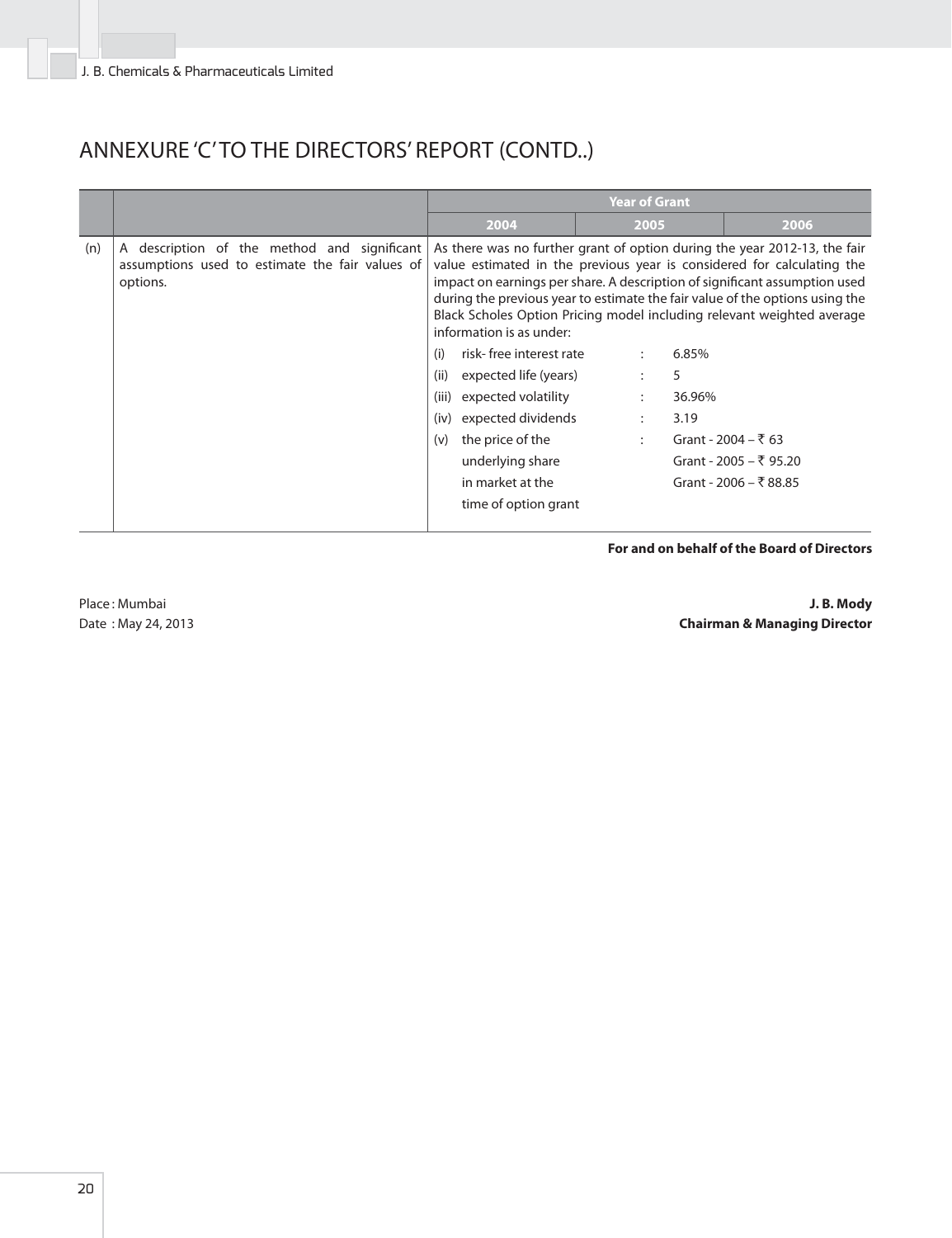### MANAGEMENT DISCUSSION AND ANALYSIS

### **INDUSTRY DEVELOPMENTS**

The domestic formulations industry at sales of over  $\bar{\tau}$  61,000 crores, for 12 months period ended March 2013, grew at 10% (ORG IMS). The growth of Indian formulations industry continues to remain robust and volumes and new introductions from existing molecules remained key contributors to growth. The recent ruling on patentability by the Supreme Court in Glivec's case has provided much needed clarity on patentability under the Indian law and would help growth of generics business in the long run.

Clearly with a view to participate in growth potential of domestic pharmaceutical market, the market continues to show intense competition with increased number of brands and new combination being launched in the market. This has put pressure on prices and calls for product differentiation and innovative strategies for growth.

### **OPPORTUNITIES & THREATS**

#### **Domestic Business:**

The domestic formulations industry has been consistently growing well for last several years. The future outlook for the industry and growth expectations remains positive. The per capita consumption of drugs is on increase due to spurt in chronic diseases coupled with increase in literacy rate, increase in per capita income, improved health care access, increasing market penetration and increasing health awareness. All these are expected to provide growth opportunity in coming years. The brand building, new products introductions, product awareness programmes, price revisions and penetration in Tier II and rural markets will remain growth enablers. For the company, the domestic formulations business is a thurst area. In view of good long term growth prospects offered by the domestic industry and the company's strengths in this business, the company is well poised to take advantage of the growing market.

The overall growth of the domestic formulations business during the year was in line with the industry growth, however, the focus products in Cardiac, Quinoliones, Antacid, NSAID, Dermitology and Iron supplement segment registered higher growth. The company's growth strategy includes focusing on growing therapeutic segments like anti-infectives, cardiovasculars, pain management and gastrointestinal, new product introductions, deeper penetration in rural market and increased focus on hospital business accompanied by CME programmes for doctors and special marketing campaigns. During the year, the company also launched products in dermatological and anti-infective segment. Despite the challenges before the company to grow the domestic formulation business and further as the sales in this business essentially depend on prescription generation which is a slow process, the company is quite hopeful of growing the business in this segment.

The company has already created good brands like Rantac (Antipeptic ulcerant), Nicardia (Cardiology), Metrogyl (Amoebicides), etc. and otherwise enjoys strong brand equity in trade and medical fraternity. The sustained brand building efforts in Cardiac, Antacid, Quinoliones and Pain management segments have met with good success.

Your company's contrast media division performed well with growth of 15%. The company plans to enhance its focus on government tender business in view of significant spends planned under various healthcare schemes. The company is evaluating backward integration in this segment to offset pressure on margins posed by increasing prices of imported raw materials and depreciation of Rupee.

The rising costs on one hand and price control on the other remain a concern.

#### **International business:**

The wide geographical presence in international market, Stateof-the-art manufacturing facilities with approval from health authorities such as US FDA, UK MHRA, TGA Australia, MCC South Africa, MOH-Ukraine, etc. and wide range of products across injectables, solids and semi-solids along with strong regulatory and R&D backup present a good business opportunity and offers good growth outlook.

The company's exports to Rest of the world countries stood at US\$ 41 million. The exports to US continued to do well. All other focus markets in this business segment too performed well. The company has increased its focus on US business and accordingly filed 3 ANDAs during the year and plans 6 more submissions during the current year. Besides ANDAs, the company's focus is on contract manufacturing in tablets-lozenges-injectables, branded generics products, lozenges and contrast media products. While in terms of market, the company's focus is on USA, South Africa, UK, Canada, Australia and semi-regulated markets. The company has placed high focus on the contract manufacturing business to build long term stable revenue stream.

Biotech Laboratories (Pty.) Ltd., a South African marketing and distribution company in which your company holds 49% equity stake, has been performing well. For the year ended 2012, it registered 17% growth in its income and 5% growth in its profit after tax.

As regards Russia-CIS remaining business, the company is in the process of ramping up its operations in this region post sale of OTC business in this region. The company continues to invest in this market to scale up the business.

The company does not perceive any major concern in the international business.

### **SEGMENT WISE PERFORMANCE**

The company is engaged in one segment viz. pharmaceuticals. During the year under review, all business units achieved good growth.

The domestic formulations business at  $\bar{\tau}$  304.70 crores achieved growth of 10%. The focus brands in this business, however, showed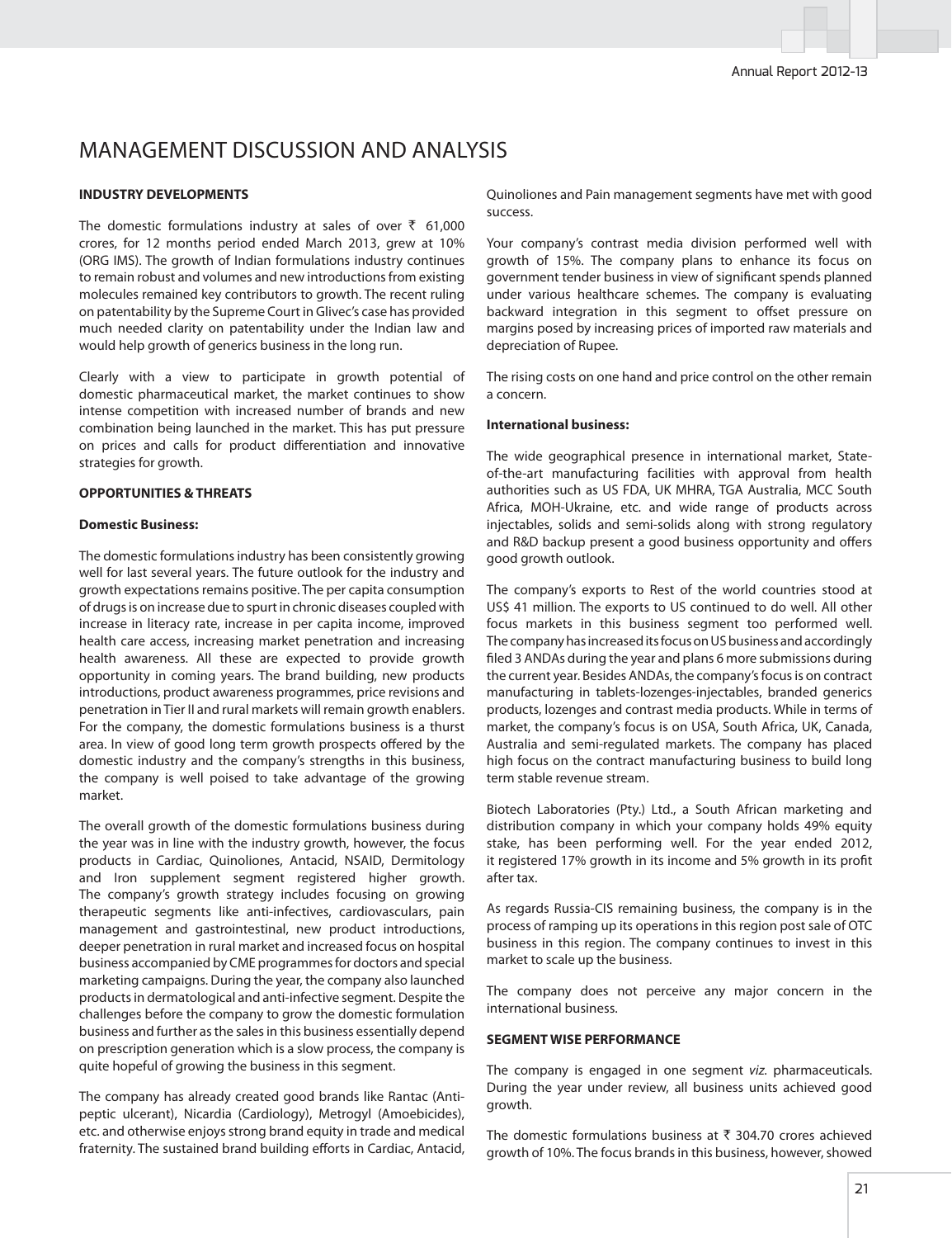### MANAGEMENT DISCUSSION AND ANALYSIS (CONTD..)

a very strong growth. In this business, the contrast media division achieved growth of 15%. Harnessing the potential of existing products basket, penetration into existing and new markets and focus on increase in productivity are all expected to help achieve good growth in the current year.

The exports to Rest of the world countries at  $\bar{\tau}$  220.68 crores grew by 36% in Rupee terms, while it achieved growth of 22% in US Dollar terms. Besides US market which generated highest sales, the markets like Africa, South Africa, South East Asia, Latin America, Middle East and Australia continued to fare well. The ANDA products, site variation projects, OTC products and Lozenges products in this business fared well.

The sales of products in Russia-CIS markets at  $\bar{\tau}$  100.50 crores registered growth of 81% over the previous year. However, change in regulatory requirements and increasing cost of operations present challenge for growth. The company will continue to invest in this market to meet the challenges and achieve potential offered by the Russia-CIS market.

The sales of active pharmaceutical ingredients at  $\bar{\tau}$  62.26 crores registered growth of 56%.

#### **OUTLOOK**

In view of good business outlook both in domestic and international market as discussed above, the company's manufacturing infrastructure of international standard, strong products portfolio with growth brands, strong marketing capability and strong balance sheet present good outlook for the company's business.

#### **RISKS AND CONCERNS**

Your company does not perceive any risks or concerns other than those that are common to the industry such as regulatory risks, exchange risk and other commercial and business related risks.

#### **INTERNAL CONTROL SYSTEMS**

Your company has an adequate system of internal controls, which ensures that its assets are protected from loss and unauthorized use as well as business affairs are carried out in accordance with established procedures. These systems of internal controls also ensure that transactions are carried out based on authority and are recorded and reported in line with generally accepted accounting principles. The company also has a system of regular internal audit carried out by competent professional retained by the company. The internal audit programme is approved by the audit committee, and findings of the internal auditor are placed before the audit committee at regular interval. The company's use of SAP as ERP platform and various function specific software also help in exercise of timely controls.

### **FINANCIAL PERFORMANCE**

The net revenue from operations stood at  $\bar{\tau}$  816.42 crores as against ₹686.42 crores in the previous year, while total revenue for the year stood at  $\bar{\tau}$  842.38 crores against  $\bar{\tau}$  714.93 crores in the previous year (excluding Exceptional income).

The finance cost at  $\bar{\tau}$  5.24 crores was lower due to better working capital management. The profit before tax (before exceptional item) for the year at  $\overline{5}107.74$  crores was 121.56% higher compared to profit of  $\bar{\tau}$  48.62 crores at the same level last year. The financial performance for the year 2012-13 is strictly not comparable with the previous year as the previous year's revenue included results of operations of Russia-CIS OTC business upto July 13, 2011 and income on sale thereof thereafter.

The earning per share for the year was  $\bar{\tau}$  10.03 per equity share of face value of  $\bar{z}$  2 each.

#### **HUMAN RESOURCE**

The relationship with employees and workers continued to be cordial at all levels. As on March 2013, employees strength in India was 2425.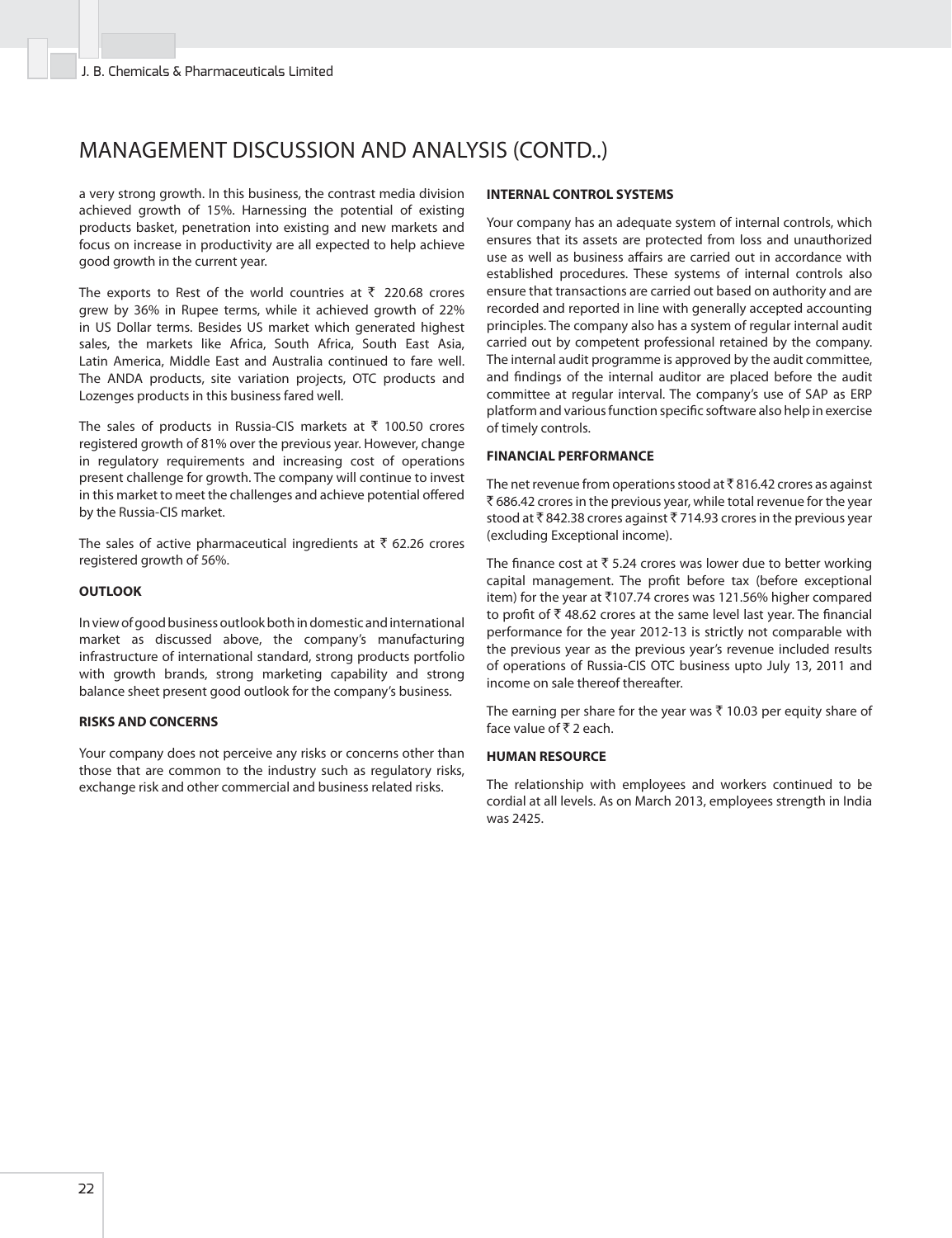### CORPORATE GOVERNANCE REPORT

#### **1. COMPANY'S PHILOSOPHY ON CORPORATE GOVERNANCE**

 The company's philosophy on code of governance is aimed at assisting the management and the board of directors in efficient conduct of the business and in meeting its obligations to all stakeholders, and is guided by the principles of transparency, fairness, accountability and integrity. These practices are intended to achieve balance among enhancement of stakeholder value, achievement of financial objective and corporate social responsibility.

### **2. BOARD OF DIRECTORS**

 The strength of the board of directors of the company as on the year end was fourteen. Six directors, including Mr. Jyotindra B. Mody, Chairman & Managing Director, are executive directors, while eight directors are non-executive, of which seven are independent directors. After the year end, Dr. Rajen D. Shah has resigned from the board of directors of the company w.e.f. April 15, 2013.

 7 meetings of the board of directors were held during the year ended on March 31, 2013. These meetings were held on April 18, 2012, May 23, 2012, August 6, 2012, October 11, 2012, November 1, 2012, February 5, 2013 and March 28, 2013.

 The information on composition and category of directors as well as attendance of each director at the meeting of the board of directors held during the year ended on March 31, 2013, last annual general meeting and their directorships/ committee membership in other public companies as of the year end is as under:

| <b>Name of director</b>                                        | <b>Category</b>                      | No. of<br>board meetings | <b>Attendance</b><br>at last AGM | No. of other<br>director- | <b>Other committee position</b> |                          |
|----------------------------------------------------------------|--------------------------------------|--------------------------|----------------------------------|---------------------------|---------------------------------|--------------------------|
|                                                                |                                      | attended                 |                                  | ship(s)                   | <b>Member</b>                   | <b>Chairman</b>          |
| Mr. Jyotindra B. Mody                                          | Executive (Promoter)                 | 7                        | Yes                              | 4                         |                                 |                          |
| Mr. Dinesh B. Mody                                             | Executive (Promoter)                 | $\overline{7}$           | Yes                              | 3                         |                                 |                          |
| Mr. Shirish B. Mody                                            | Executive (Promoter)                 | 6                        | Yes                              | 3                         | $\overline{\phantom{a}}$        | $\rightarrow$            |
| Mr. Bharat P. Mehta                                            | <b>Executive (Promoter</b><br>Group) | 5                        | Yes                              | 2                         |                                 |                          |
| Mr. Pranabh Mody                                               | <b>Executive (Promoter</b><br>Group) | $\overline{7}$           | Yes                              | 3                         | $\mathbf{1}$                    |                          |
| Mr. Kamlesh L. Udani                                           | Executive                            | 3                        | Yes                              | $\overline{2}$            | $\overline{\phantom{0}}$        | $\overline{\phantom{a}}$ |
| Dr. Rajen D. Shah<br>(Resigned w.e.f. 15/04/2013)              | Non-Executive<br>(Promoter Group)    | 6                        | Yes                              | 3                         |                                 |                          |
| Mr. Bansidhar S. Mehta                                         | Non-Executive &<br>Independent       | 7                        | Yes                              | 14                        | 5                               | $\overline{4}$           |
| Mr. Durga Dass Chopra                                          | Non-Executive &<br>Independent       | $\overline{7}$           | Yes                              |                           |                                 |                          |
| Dr. Satyanarain Agarwala                                       | Non-Executive &<br>Independent       | $\overline{7}$           | Yes                              | 1                         |                                 |                          |
| Dr. Niranjan N. Maniar                                         | Non-Executive &<br>Independent       | 7                        | Yes                              |                           |                                 |                          |
| Mr. Mahesh K. Shroff                                           | Non-Executive &<br>Independent       | 7                        | Yes                              |                           |                                 |                          |
| Mr. Rajiv C. Mody                                              | Non-Executive &<br>Independent       |                          | <b>No</b>                        | 3                         | 1                               |                          |
| Mr. Jashvantrai B. Joshi                                       | Non-Executive &<br>Independent       |                          | No                               |                           |                                 |                          |
| Mr. Sanjay K. Asher (Alternate to<br>Mr. Jashvantrai B. Joshi) | Non-Executive &<br>Independent       | 3                        | No                               | 15                        | 6                               | 4                        |

Notes:

(1) The directorships exclude alternate directorships, directorships of private limited companies, bodies corporate incorporated outside India and those held in associations.

(2) The committee positions pertain to position held on Audit Committee and Shareholders'/Investors Grievance Committee of public limited companies.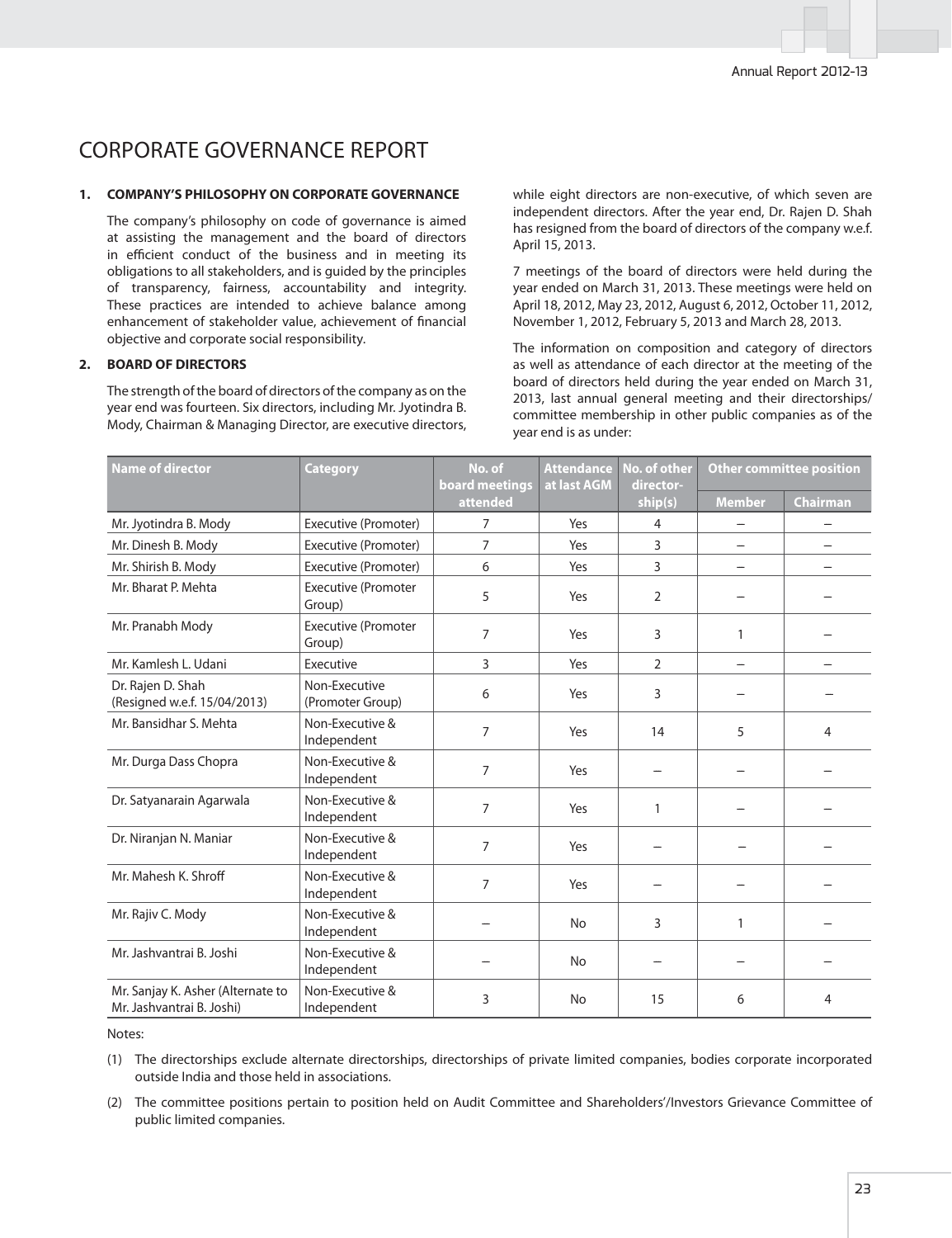### **3. AUDIT COMMITTEE**

 The terms of reference of the audit committee are those prescribed under clause 49 of the listing agreement as well as under section 292A of the Companies Act, 1956.

 The composition of the audit committee complies with the requirement laid down in clause 49 of the listing agreement. Mr. Bansidhar S. Mehta, Chartered Accountant, is the Chairman of the audit committee, while Mr. D.D. Chopra, Mr. Dinesh B. Mody, Dr. S. Agarwala, Mr. Mahesh K. Shroff and Dr. N.N. Maniar are the other members of the audit committee. M.C. Mehta, Company Secretary, acts as secretary to the audit committee.

 4 meetings of the committee were held during the year ended on March 31, 2013. These meetings were held on May 23, 2012, August 6, 2012, November 1, 2012 and February 5, 2013. The information with regard to attendance of the members is as under:

| <b>Name</b>                 | <b>Position</b><br>held | <b>Category</b>                            | No. of<br>meetings<br>attended |
|-----------------------------|-------------------------|--------------------------------------------|--------------------------------|
| Mr. Bansidhar S.<br>Mehta   | Chairman                | Non-executive<br>& independent<br>director | 4                              |
| Mr. Durga Dass<br>Chopra    | Member                  | Non-executive<br>& independent<br>director | 4                              |
| Mr. Dinesh B.<br>Mody       | Member                  | Executive<br>director<br>(Promoter)        | 4                              |
| Dr. Satyanarain<br>Agarwala | Member                  | Non-executive<br>& independent<br>director | 4                              |
| Mr. Mahesh K.<br>Shroff     | Member                  | Non-executive<br>& independent<br>director | 4                              |
| Dr. Niranjan N.<br>Maniar   | Member                  | Non-executive<br>& independent<br>director | 4                              |

 The Chairman & Managing Director, President & Whole time director (Operations), finance head, statutory auditor and internal auditor have been regular invitees to the audit committee meetings.

### **4. REMUNERATION COMMITTEE AND DETAILS OF REMUNERATION**

 The company has set up a Remuneration Committee, which comprises of three independent directors namely Mr. Mahesh K. Shroff, Chairman, Mr. D. D. Chopra and Dr. Niranjan N. Maniar. No meeting of remuneration committee was held during the year as no need thereof arosed during the year. The terms of reference of the committee are to decide the remuneration of the executive directors.

### **(i) Remuneration and shareholding of Non-executive directors**

 The non-executive directors at present are only paid sitting fees for attending meetings of the board and committee(s) thereof. Keeping in view industry practices being the criteria relied upon by the board, the board unanimously decides the amount of sitting fees to be paid from time to time, based on the power conferred by the Articles of Association of the company. The sitting fee presently fixed does not require prior approval of the shareholders. The information on amount of sitting fees paid to the non-executive directors for attending meetings of the board and committee(s) thereof held during the year ended on March 31, 2013 and the number of equity shares held by them in the company as of March 31, 2013 is as under:

| <b>Name</b>                                       | <b>Sitting Fees</b><br>(3) | <b>No. of shares</b><br>held |
|---------------------------------------------------|----------------------------|------------------------------|
| Mr. Bansidhar S. Mehta                            | 2,60,000                   | 11,700                       |
| Mr. Durga Dass Chopra                             | 2,80,000                   | 3,07,930                     |
| Dr. Satyanarain Agarwala                          | 2,60,000                   | 1,500                        |
| Dr. Niranjan N. Maniar                            | 2,20,000                   | 15,000                       |
| Mr. Mahesh K. Shroff                              | 2,40,000                   | 57,505                       |
| Dr. Rajen D. Shah<br>(Resigned w.e.f. 15/04/2013) | 1,20,000                   | 10,000                       |
| Mr. Sanjay K. Asher                               | 60,000                     |                              |

 During the year under report, the non-executive directors neither had any other pecuniary relationship nor entered into any other transaction vis-à-vis the company. None of the non-executive directors, other than as stated above, hold any shares in the company.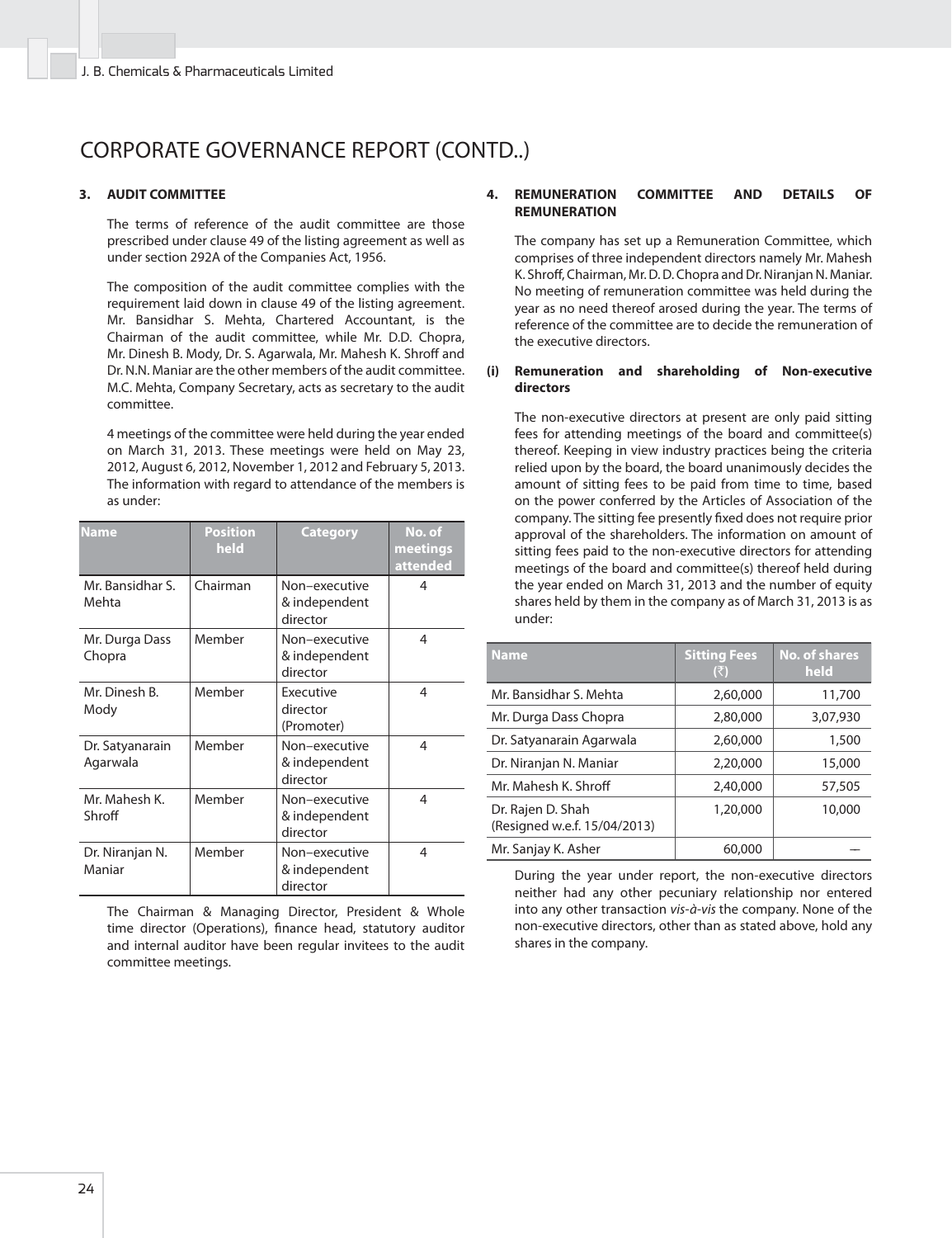### **(ii) Remuneration of Executive directors**

The remuneration paid to the executive directors of the company for the year ended on March 31, 2013 summarized under major elements is as under:  $(F$  in lakhel

|                       |               |                                     |                  | \\!!!!!!!!!!! |
|-----------------------|---------------|-------------------------------------|------------------|---------------|
| <b>Name</b>           | <b>Salary</b> | <b>Allowances &amp; Perquisites</b> | Retiral benefits | <b>Total</b>  |
| Mr. Jyotindra B. Mody | 143.00        | 178.75                              | 38.61            | 360.36        |
| Mr. Dinesh B. Mody    | 143.00        | 178.75                              | 38.61            | 360.36        |
| Mr. Shirish B. Mody   | 143.00        | 178.75                              | 38.61            | 360.36        |
| Mr. Bharat P. Mehta   | 57.26         | 48.05                               | 15.46            | 120.77        |
| Mr. Pranabh Mody      | 52.04         | 54.68                               | 14.39            | 121.11        |
| Mr. Kamlesh L. Udani  | 32.07         | 29.99                               | 9.90             | 71.96         |

Notes:

- 1. All the above remuneration components are fixed in nature.
- 2. As per the company's Employee Stock Option Scheme, a director in employment of the company is not eligible to receive options under the Scheme.
- 3. The appointment of each executive director is for a period of five years from the respective date of appointment.
- 4. The company has entered into contract with each executive director setting out terms and conditions of appointment, which contract can be terminated by either party by giving three months notice to the other. The contract so entered into does not provide for payment of severance fees.

### **5. SHAREHOLDERS/ INVESTORS GRIEVANCE COMMITTEE**

The Shareholders/Investors Grievance committee comprises of Mr. Mahesh K. Shroff, Chairman, Mr. Durga Dass Chopra, Mr. Jyotindra B. Mody and Mr. Dinesh B. Mody. M. C. Mehta, Company Secretary, acts as secretary to the committee, and is the compliance officer.

 The complaints received from the investors are being regularly attended to and are believed to be resolved to their satisfaction. The status of the investors' complaints is reviewed by the Investors Grievance Committee generally on quarterly basis. During the year ended on March 31, 2013, the company received 21 investor complaints, all of which have been attended to before the end of the year, and believed to have been resolved to the satisfaction of the investors.

 The board of directors, in order to expedite share transfers, has delegated the power of share transfer to committee of directors, which meets regularly to consider and approve transfer of shares in physical form. During the year ended on March 31, 2013, the company received 35 share transfer requests for transfer of 45,605 shares held in physical form. All these share transfers have been timely processed. No valid share transfer request received during the year was pending as on the year end.

### **6. GENERAL BODY MEETINGS**

 The information relating to the location and time of last three annual general meetings and the special resolutions passed thereat is as under:

| Year      | Location                                         | <b>Date</b>   | <b>Time</b> | <b>Whether any special resolution</b>  |
|-----------|--------------------------------------------------|---------------|-------------|----------------------------------------|
|           |                                                  |               |             | passed                                 |
| $09-10$   | Rama Watumull Auditorium, K. C. College, Dinshaw | July 23, 2010 | $3.00$ p.m. | Yes. Six special resolutions passed.   |
|           | Wacha Road, Churchgate, Mumbai - 400 020.        |               |             |                                        |
| $10 - 11$ | Patkar Hall, New Marine Lines, Mumbai - 400 020. | July 25, 2011 | $3.00$ p.m. | Yes. Three special resolutions passed. |
| $11 - 12$ | Rama Watumull Auditorium, K. C. College, Dinshaw | July 30, 2012 | 3.30 p.m.   | No.                                    |
|           | Wacha Road, Churchgate, Mumbai - 400 020.        |               |             |                                        |

 The company has neither passed any special resolution through postal ballot during 2012-13 nor at present proposes to pass any special resolution through postal ballot during the current year.

### **7. DISCLOSURES**

The company has not entered into any materially significant related party transactions with its promoters, directors or management or their relatives etc. that may have potential conflict with the interest of the company at large.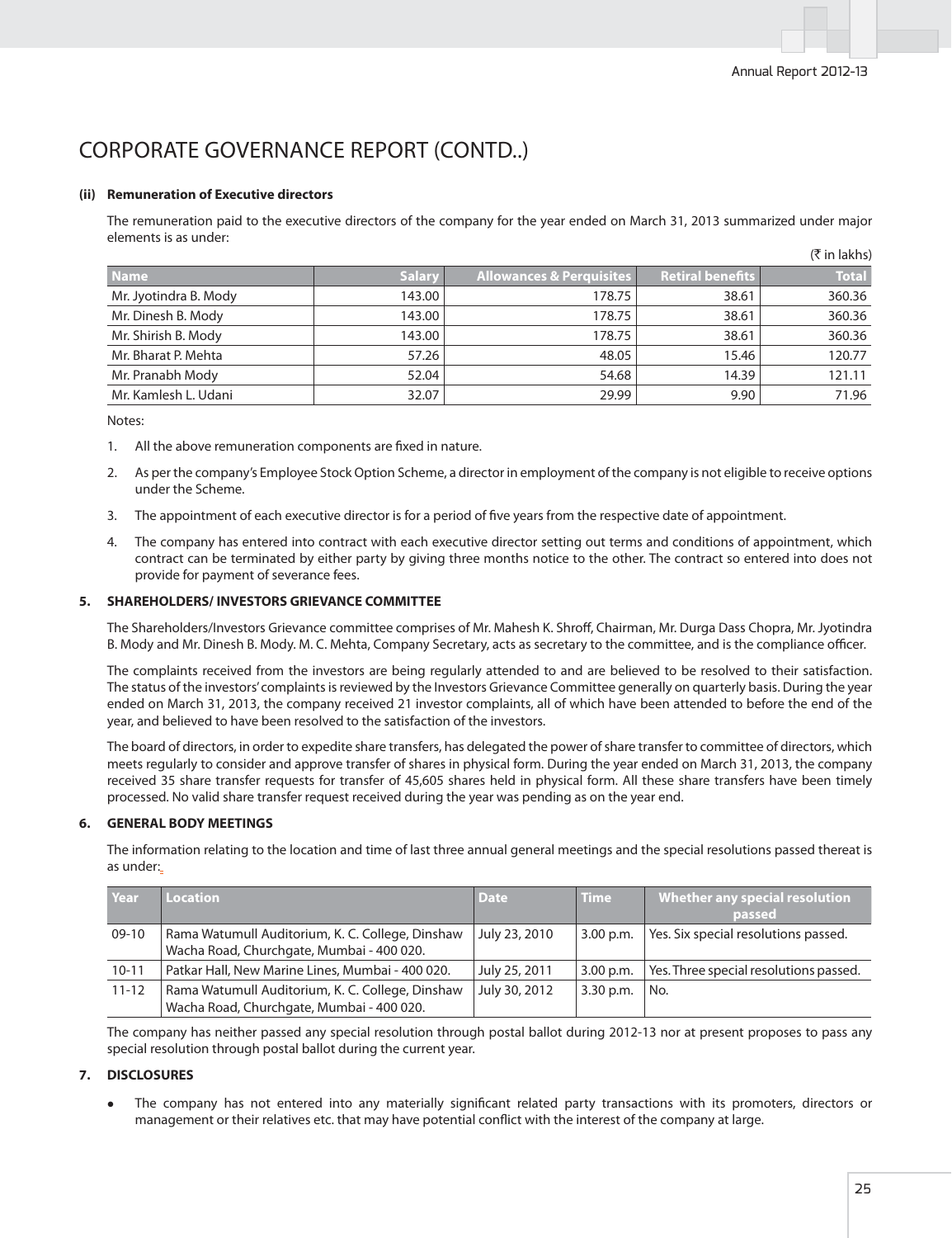- To the best of the company's knowledge, there has been no incidence of non-compliance with requirement of stock exchange, SEBI or other statutory authority, on matters relating to capital markets during last three years. During last three years, no penalty or stricture has been imposed on the company by the stock exchanges, SEBI or any statutory authority on any matter related to capital market.
- The board of directors has laid down the code of conduct for directors and senior management personnel including all functional heads, which they are bound to observe in the course of conduct of business of the company. This code of conduct has been posted on the website of the company. Each director of the company and senior management personnel including all functional heads, to whom the code has been made applicable, have affirmed their compliance with the code. A declaration by Mr. Jyotindra B. Mody, Chairman & Managing Director, to this effect forms part of this report.
- The company has not established formal whistle blower policy mechanism. However, the audit committee does not deny access to any personnel of the company.
- <sup>z</sup> Mr. Jyotindra Mody, Mr. Dinesh Mody and Mr. Shirish Mody are related to each other as brothers. Mr. Bharat Mehta is related to Mr. Jyotindra Mody as son-in-law. Mr. Pranabh Mody is son of Mr. Dinesh Mody. Dr. Rajen D. Shah is related to Mr. Shirish Mody as son-in-law.
- The company is in compliance with all the mandatory requirements of clause 49 of the listing agreement. The status on adoption of non-mandatory requirement is set out in this report.

### **8. MEANS OF COMMUNICATION**

 The quarterly results are generally published in Business Standard and Sakal, and also displayed on the company's website www.jbcpl.com. The official news releases are also displayed on the company's website. During the year, the company has not made any presentation to analysts.

| AGM: Date, Time and Venue                                                                                | August 14, 2013 at 3.30 p.m. at Rama Watumull Auditorium, K.C. College, Dinshaw<br>Wacha Road, Churchgate, Mumbai - 400 020.                                                                                                 |
|----------------------------------------------------------------------------------------------------------|------------------------------------------------------------------------------------------------------------------------------------------------------------------------------------------------------------------------------|
| Date of Book Closure                                                                                     | August 3, 2013 to August 14, 2013 (both days inclusive).                                                                                                                                                                     |
| Dividend Payment Date                                                                                    | August 23, 2013.                                                                                                                                                                                                             |
| Financial year                                                                                           | April to March.                                                                                                                                                                                                              |
| Listing on Stock Exchanges                                                                               | -Bombay Stock Exchange Limited<br>-National Stock Exchange of India Limited<br>The company has paid the annual listing fees for the period $1st$ April, 2013 to 31 <sup>st</sup><br>March, 2014 to both the stock exchanges. |
| <b>Stock Code</b>                                                                                        | BSE: 506943<br><b>NSF: JRCHFPHARM</b>                                                                                                                                                                                        |
| <b>ISIN</b>                                                                                              | The ISIN no. for dematerialization of the company's shares with NSDL and CDSL is<br>INE572A01028.                                                                                                                            |
| <b>Market Price Data</b>                                                                                 | Annexure A.                                                                                                                                                                                                                  |
| Performance in comparison to BSE Sensex                                                                  | Annexure B.                                                                                                                                                                                                                  |
| Registrar and Share Transfer Agents                                                                      | Datamatics Financial Services Ltd.<br>Plot No. B-5, Part B, Cross Lane, M.I.D.C., Andheri (E), Mumbai - 400 093.<br>Tel. No.: (022) 66712151 - 56<br>Fax No.: (022) 28320382<br>Email: corpequity@dfssl.com                  |
| <b>Share Transfer System</b>                                                                             | The share transfer committee comprising of four members of the board meets<br>regularly to consider and approve transfer of shares.                                                                                          |
| Distribution of Shareholding as on<br>31-03-2013.                                                        | Annexure C.                                                                                                                                                                                                                  |
| Shareholding pattern                                                                                     | Annexure D.                                                                                                                                                                                                                  |
| Dematerialization of shares                                                                              | Annexure E.                                                                                                                                                                                                                  |
| Outstanding GDR/ADR/Warrants or any<br>convertible instruments, conversion date<br>and impact on equity. | The company has not issued any GDRs/ADRs/warrants or any other convertible<br>instrument.                                                                                                                                    |

### **9. GENERAL SHAREHOLDER INFORMATION**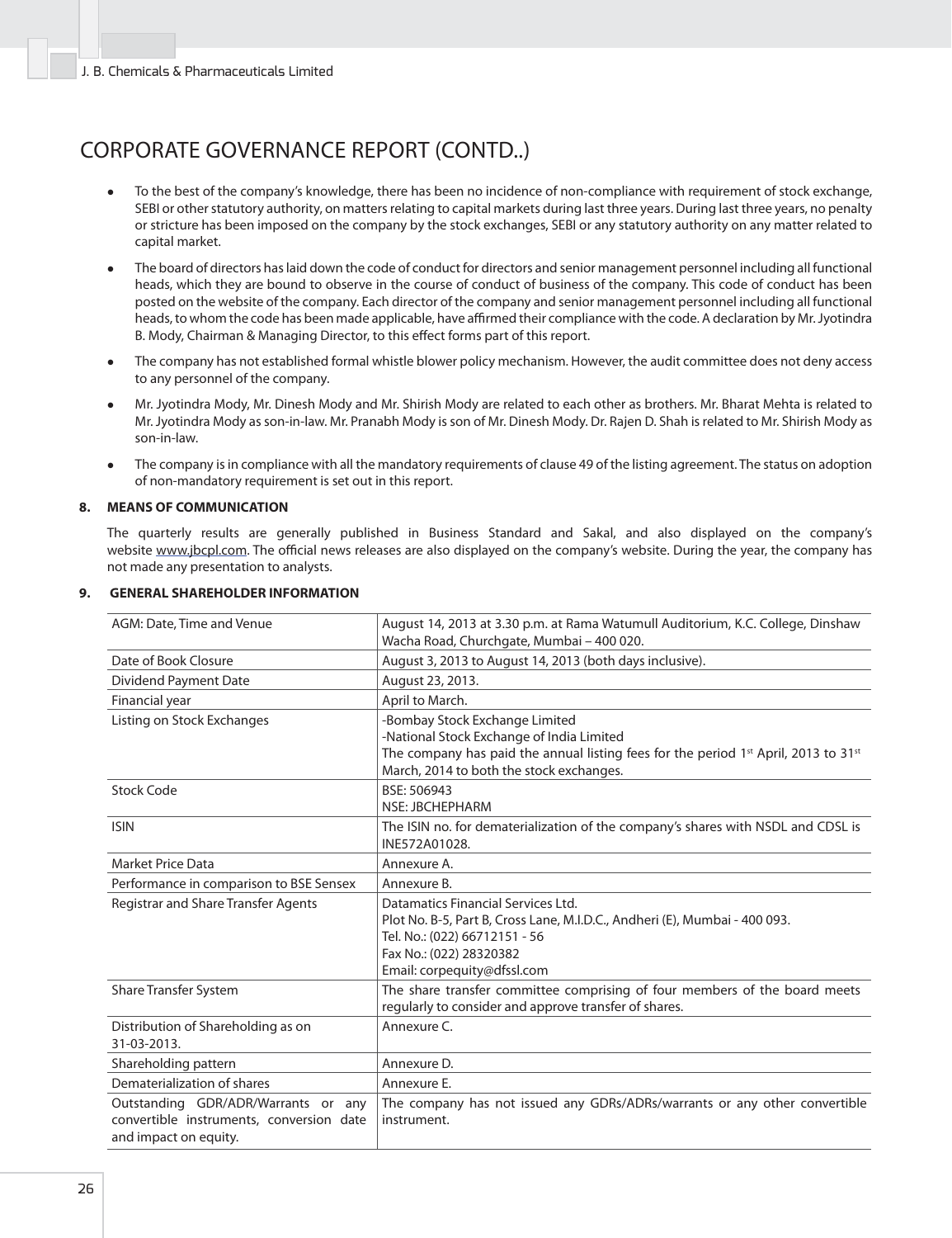| <b>Plant Locations</b>     | - Plot No. 215 to 219, 304 to 310 and 4 & 5, Phase IV, GIDC Industrial Area,<br>Panoli 394 116, Gujarat.<br>- Plot No.128/1, 128/1/1, 128/2, 129/1 & 129/B1, GIDC Industrial Area,<br>Ankleshwar 393 002, Gujarat.<br>- Survey No. 101/2 & 102/1, Daman Industrial Estate, Airport Road, Kadaiya,<br>Daman 396 210.                                       |
|----------------------------|-----------------------------------------------------------------------------------------------------------------------------------------------------------------------------------------------------------------------------------------------------------------------------------------------------------------------------------------------------------|
| Address for correspondence | Neelam Centre, 'B' Wing, 4 <sup>th</sup> Floor, Hind Cycle Road, Worli, Mumbai - 400 030.<br>Tel. No. (022) 3045 1200/500<br>Fax No. (022) 2493 0534 / 2493 9633<br>E-mail: secretarial@jbcpl.com<br>The investors may register their grievance on investorelations@jbcpl.com, an<br>exclusive e-mail ID for registration of complaints by the investors. |

### **Annexure A**

The high and low prices of the company's equity shares (of face value of  $\bar{\tau}$  2 each) on Bombay Stock Exchange Limited (BSE) and on National Stock Exchange of India Limited (NSE) during each month in the financial year 2012-13 were as under.

| <b>Month</b>        | <b>BSE</b>        |            | <b>NSE</b>         |            |  |  |
|---------------------|-------------------|------------|--------------------|------------|--|--|
|                     | <b>High</b><br>₹) | Low<br>(₹) | <b>High</b><br>(₹) | Low<br>(5) |  |  |
| April, 2012         | 76.30             | 62.00      | 76.00              | 55.85      |  |  |
| May, 2012           | 69.05             | 59.00      | 69.90              | 59.85      |  |  |
| June, 2012          | 64.80             | 60.05      | 65.00              | 59.40      |  |  |
| July, 2012          | 74.85             | 63.00      | 74.80              | 63.15      |  |  |
| <b>August, 2012</b> | 76.50             | 64.10      | 76.60              | 65.00      |  |  |
| September, 2012     | 77.95             | 64.30      | 78.75              | 65.15      |  |  |
| October, 2012       | 78.85             | 67.20      | 78.85              | 67.50      |  |  |
| November, 2012      | 90.90             | 69.05      | 90.90              | 68.50      |  |  |
| December, 2012      | 96.40             | 70.95      | 96.40              | 83.00      |  |  |
| January, 2013       | 96.00             | 83.00      | 95.70              | 83.50      |  |  |
| February, 2013      | 91.00             | 79.55      | 91.00              | 80.00      |  |  |
| March, 2013         | 83.75             | 70.30      | 84.00              | 71.00      |  |  |

### **Annexure B**

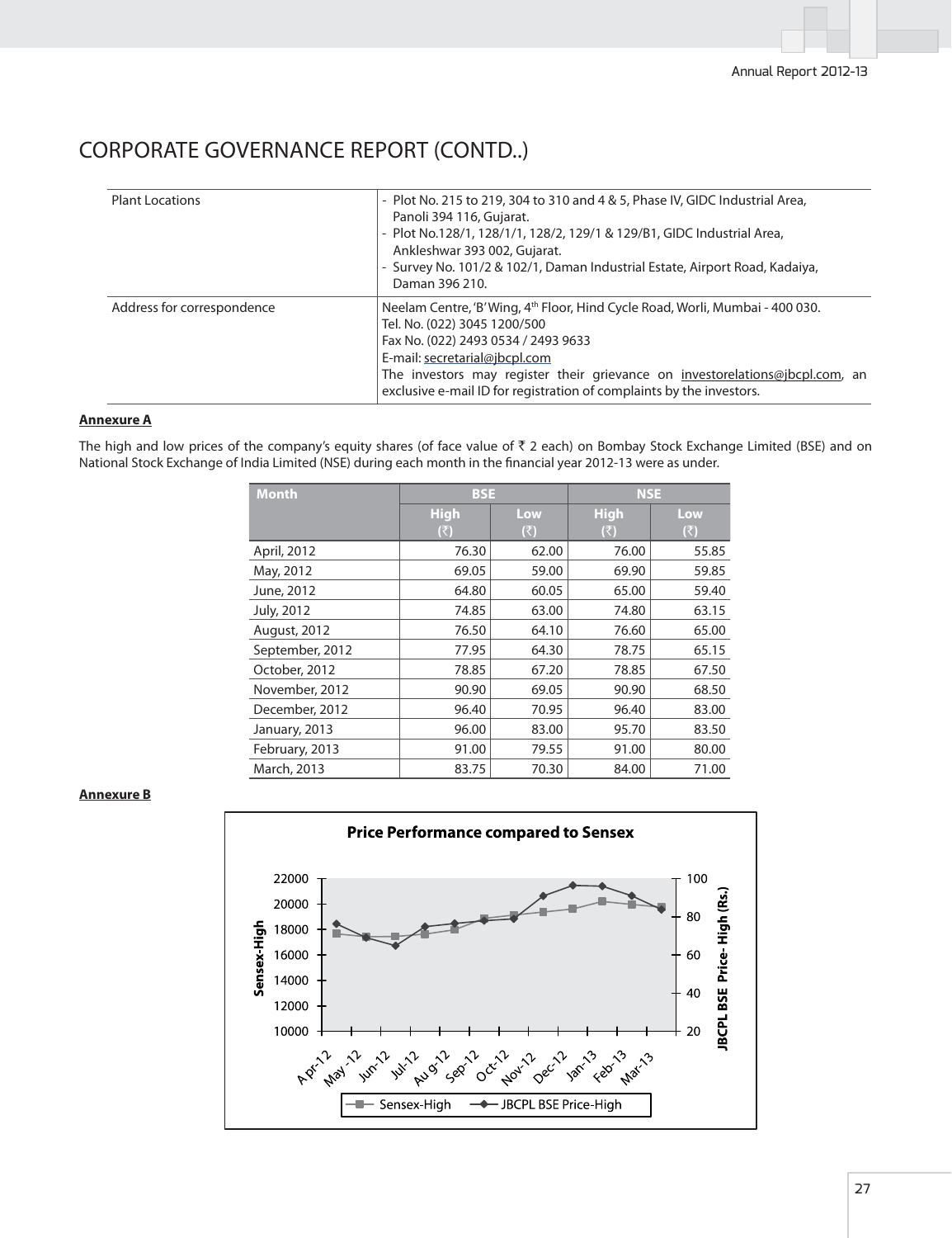### **Annexure C**

Distribution of shareholding as on March 31, 2013 is as under.

| <b>Range of equity shares held</b> | No. of holders | $%$ of       | No. of equity | % of capital |
|------------------------------------|----------------|--------------|---------------|--------------|
|                                    |                | shareholders | shares held   |              |
| Upto 500                           | 26,902         | 77.70        | 42,83,924     | 5.06         |
| $501 - 1000$                       | 3,221          | 9.30         | 26,92,725     | 3.18         |
| $1001 - 2000$                      | 2,284          | 6.60         | 35,87,094     | 4.23         |
| $2001 - 3000$                      | 1,015          | 2.93         | 26,16,856     | 3.09         |
| $3001 - 4000$                      | 336            | 0.97         | 12,01,592     | 1.42         |
| $4001 - 5000$                      | 255            | 0.74         | 12,06,609     | 1.42         |
| $5001 - 10000$                     | 322            | 0.93         | 23,11,299     | 2.73         |
| $10001 - 50000$                    | 223            | 0.64         | 43,56,827     | 5.14         |
| 50001 and above                    | 65             | 0.19         | 6,24,50,374   | 73.73        |
| <b>Total</b>                       | 34,623         | 100.00       | 8,47,07,300   | 100.00       |

### **Annexure D**

Shareholding pattern as on March 31, 2013 is as under.

| <b>Category</b>                           | <b>No. of shares</b> | % holding |
|-------------------------------------------|----------------------|-----------|
| Promoters & Promoters Group               | 4,73,26,197          | 55.87     |
| Other Directors & their relatives         | 4,69,315             | 0.55      |
| Mutual Funds, Banks & Insurance Companies | 20,49,297            | 2.42      |
| Foreign Institutional Investors/OCB       | 16,77,248            | 1.98      |
| <b>NRIS</b>                               | 11,11,238            | 1.31      |
| Domestic companies                        | 26,98,433            | 3.18      |
| Resident individuals                      | 2,93,75,572          | 34.69     |
| <b>Total</b>                              | 8,47,07,300          | 100.00    |

### **Annexure E**

The position as to dematerialization of shares as on March 31, 2013 is as under.

| <b>Category</b>      | No. of shares | % of shares | No. of Shareholders | ∣% of Shareholders |
|----------------------|---------------|-------------|---------------------|--------------------|
| Electronic Form      | 8,28,50,834   | 97.81       | 33,066              | 95.50              |
| <b>Physical Form</b> | 18,56,466     | 2.19        | 1,557               | 4.50               |
| <b>Total</b>         | 8,47,07,300   | 100.00      | 34,623              | 100.00             |

### **Non-Mandatory Requirements**

#### <sup>z</sup> **The Board**

The chairman of the company is executive and hence the provision with regard to maintenance of chairman's office as contained in the non-mandatory requirement is not relevant. All independent directors significantly contribute to the deliberation of the board and direction of the company irrespective of duration of their tenure. The non-mandatory condition that independent directors may have a tenure not exceeding, in the aggregate, a period of nine years, on the board of a company will be considered when deemed fit by the board of the company. The board takes into account qualification and experience of independent director, which would be of use to the company and which would enable him to contribute to the company in his capacity as independent director.

### <sup>z</sup> **Remuneration Committee**

 The company has set up Remuneration Committee comprising of three independent directors, which determines remuneration payable to the executive directors of the company.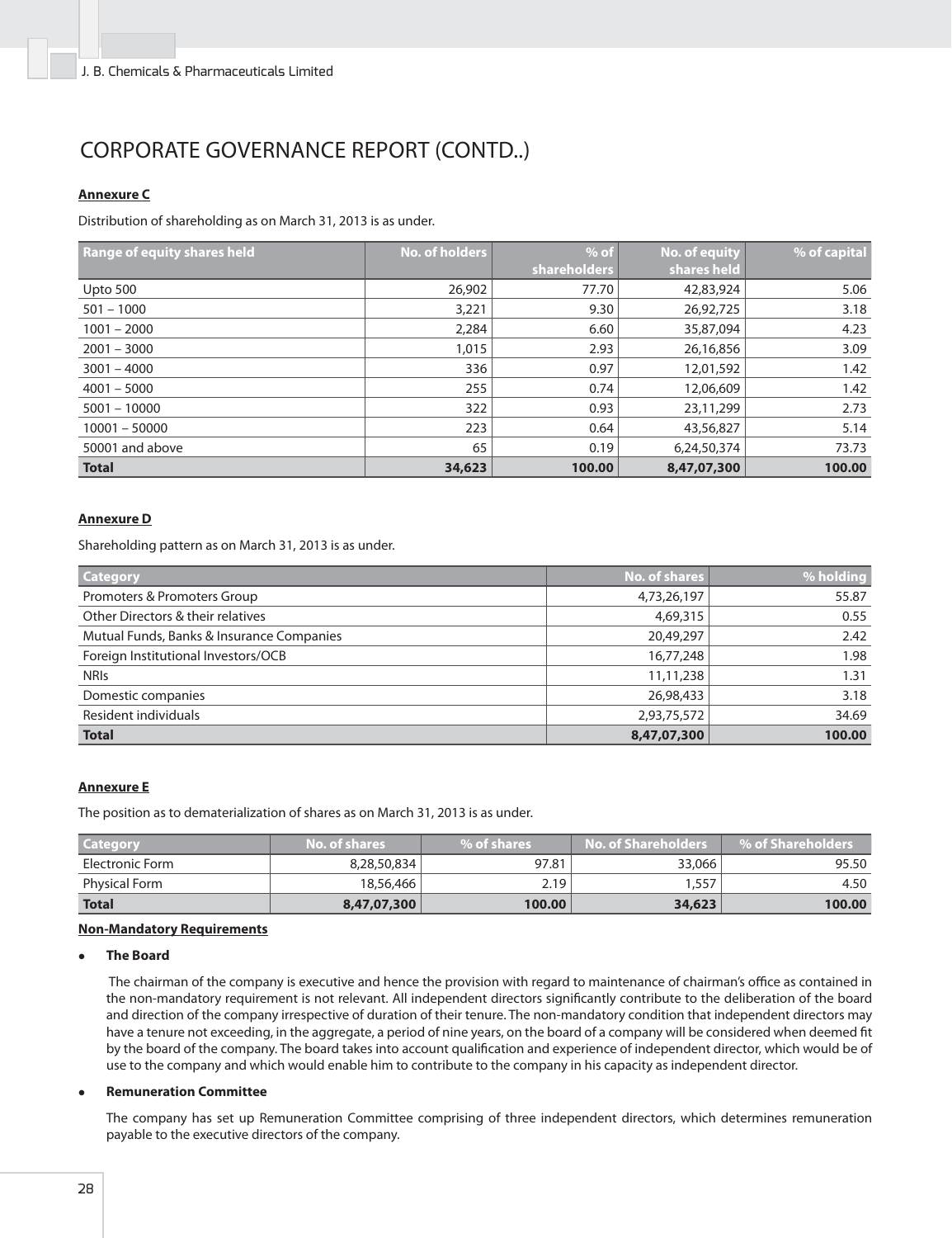### **Shareholders rights**

The half yearly financial results are published in the news papers as mentioned above as well as posted on the company's website. The significant events, if any, too are posted on the company's website. In view of this, the same is not separately sent to the shareholders.

### **Training and Evaluation**

 The training of board members and evaluation of performance of non-executive directors as envisaged under clause 49 of the listing agreement will be considered as and when such need arises.

### **Whistle Blower Policy**

 The company at present has not established formal whistle blower policy mechanism. However, the management and audit committee do not deny access to any employee.

### DECLARATION

I hereby declare that the directors and senior management personnel including all functional heads of the company have affirmed compliance with the code of conduct, for the year ended on March 31, 2013.

**For and on behalf of the board of directors**

Place : Mumbai **J. B. Mody** Date : May 24, 2013 **Chairman & Managing Director**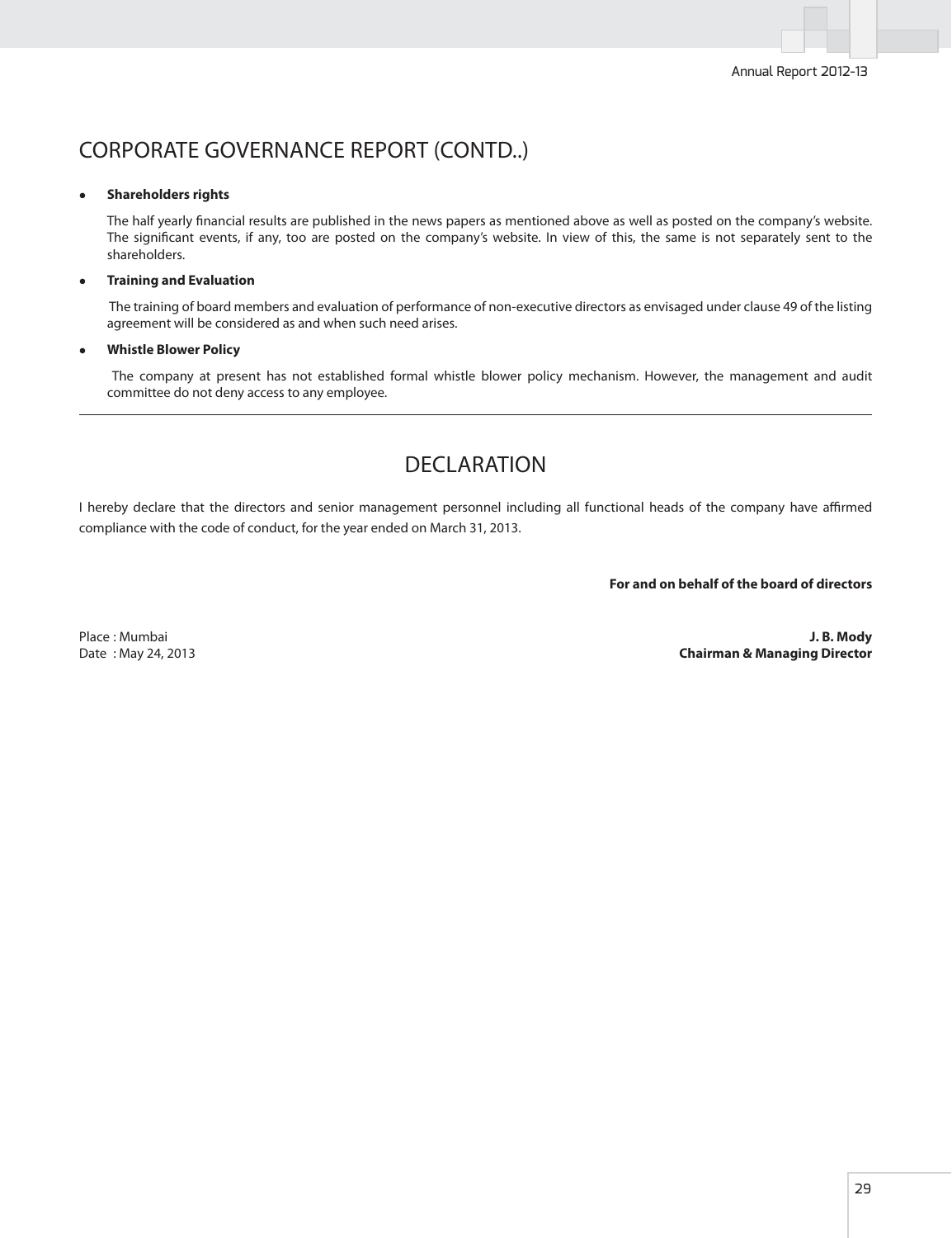### AUDITOR'S CERTIFICATE ON CORPORATE GOVERNANCE

To,

The Members of

J. B. Chemicals & Pharmaceuticals Ltd.

We have examined the compliance of conditions of corporate governance by J. B. Chemicals & Pharmaceuticals Ltd., for the year ended on 31st March, 2013, as stipulated in clause 49 of the Listing Agreement of the said Company with Stock Exchange.

The compliance of conditions of corporate governance is the responsibility of the management. Our examination was limited to a review of the procedures and implementation thereof, adopted by the Company for ensuring the compliance of the conditions of the Corporate Governance. It is neither an audit nor an expression of opinion on the financial statements of the Company.

In our opinion and to the best of our information and according to the explanations given to us, we certify that the Company has complied with the conditions of Corporate Governance as stipulated in the above-mentioned listing agreement.

We further state that such compliance is neither an assurance as to the future viability of the Company nor the efficiency or effectiveness with which the management has conducted the affairs of the Company.

> For **J. K. SHAH & CO.** Chartered Accountants Firm Registration No.: 109606W

Place : Mumbai Partner Date : May 24, 2013 M. No. 3662

**J. K. SHAH**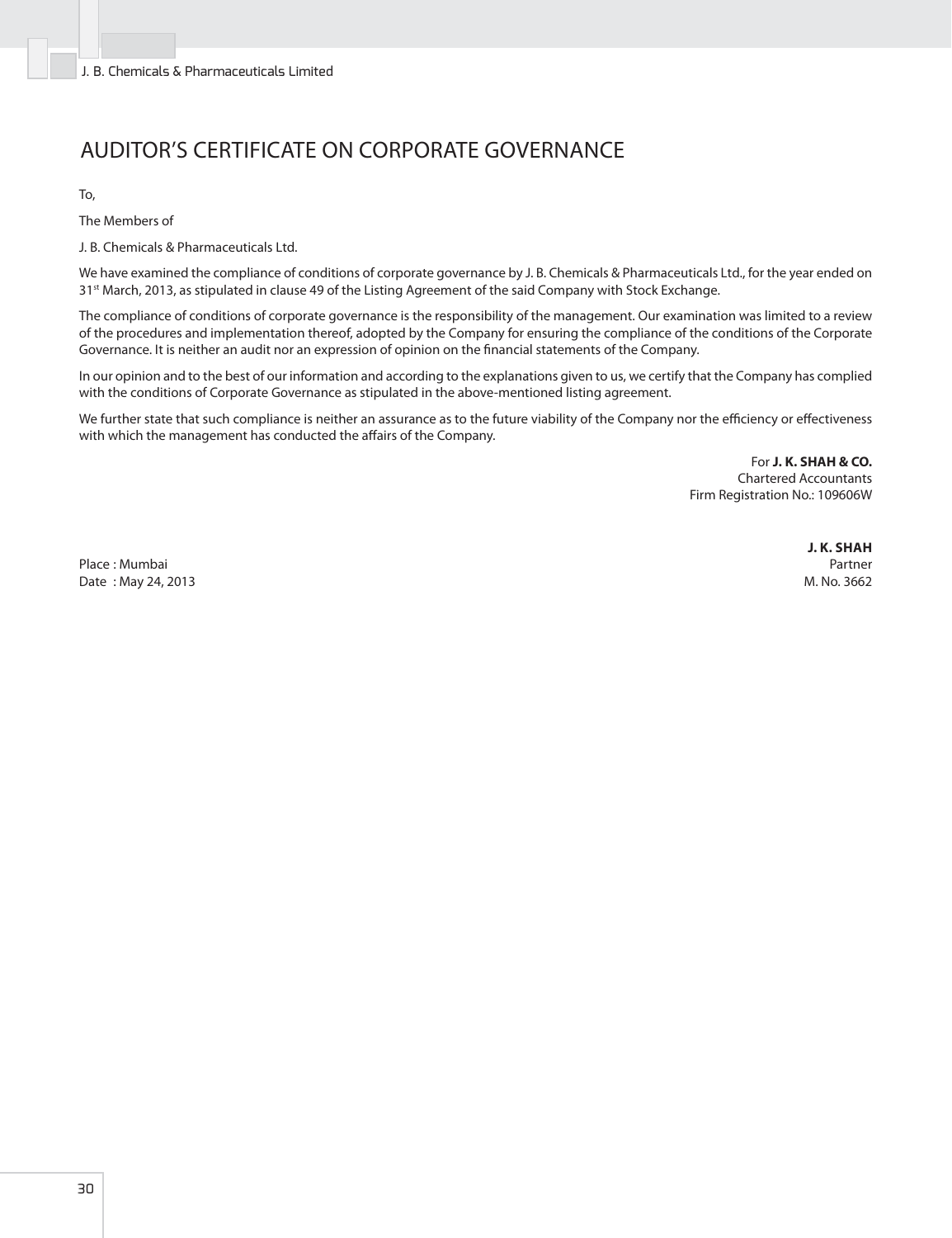### INDEPENDENT AUDITORS' REPORT

### **To, The Members of J. B. CHEMICALS & PHARMACEUTICALS LIMITED**

#### **Report on Financial Statements**

We have audited the accompanying financial statements of J. B. CHEMICALS & PHARMACEUTICALS LIMITED ("the Company"), which comprise the Balance Sheet as at 31<sup>st</sup> March 2013, the Statement of Profit & Loss and Cash Flow Statement for the year then ended and a summary of significant accounting policies and other explanatory information.

### **Management Responsibility for the Financial Statements**

Management is responsible for the preparation of these financial statements that give a true and fair view of the financial position, financial performance and cash flows of the Company in accordance with the Accounting Standards referred to in sub-section (3C) of section 211 of the Companies Act, 1956 ("the Act"). This responsibility includes the design, implementation and maintenance of internal control relevant to the preparation and presentation of the financial statements that give a true and fair view and are free from material misstatement, whether due to fraud or error.

#### **Auditors' Responsibility**

Our responsibility is to express an opinion on these financial statements based on our audit. We conducted our audit in accordance with the Standards on Auditing issued by the Institute of Chartered Accountants of India. Those Standards require that we comply with ethical requirements and plan and perform the audit to obtain reasonable assurance about whether the financial statements are free from material misstatement.

An audit involves performing procedures to obtain audit evidence about the amounts and disclosures in the financial statements. The procedures selected depend on the auditor's judgement, including the assessment of the risks of material misstatement of the financial statements, whether due to fraud or error. In making those risk assessments, the auditor considers internal control relevant to the Company's preparation and fair presentation of the financial statements in order to design audit procedures that are appropriate in the circumstances. An audit also includes evaluating the appropriateness of accounting policies used and the reasonableness of the accounting estimates made by management, as well as evaluating the overall presentation of the financial statements.

We believe that the audit evidence we have obtained is sufficient and appropriate to provide a basis for our audit opinion.

### **Opinion**

In our opinion and to the best of our information and according to the explanations given to us, the said accounts together with the notes thereon give the information required by the Act in the manner so required and give a true and fair view in conformity with the accounting principles generally accepted in India:

- in the case of the Balance Sheet, of the state of affairs of the Company as at 31<sup>st</sup> March, 2013;
- in the case of the Statement of Profit and Loss, of the profit for the year ended on that date; and
- in the case of the Cash Flow Statement, of the cash flows for the year ended on that date.

### **Report on Other Legal and Regulatory Matters**

- 1. As required by the Companies (Auditor's Report) Order, 2003 ("the Order") issued by the Central Government of India in terms of sub-section (4A) of section 227 of the Act, we give in the Annexure a statement on the matters specified in paragraphs 4 and 5 of the Order.
- 2. As required by section 227(3) of the Act, we report that:
- a) we have obtained all the information and explanations which to the best of our knowledge and belief were necessary for the purpose of our audit;
- b) in our opinion proper books of account as required by law have been kept by the Company so far as appears from our examination of those books;
- c) the Balance Sheet, Statement of Profit and Loss and Cash Flow Statement dealt with by this Report are in agreement with the books of account;
- d) in our opinion, the Balance Sheet, Statement of Profit and Loss, and Cash Flow Statement comply with the Accounting Standards referred to in subsection (3C) of section 211 of the Companies Act, 1956;
- e) On the basis of written representation received from the directors, as on 31<sup>st</sup> March, 2013 and taken on record by the Board of Directors, we report that none of the directors is disqualified as on 31<sup>st</sup> March, 2013 from being appointed as a director in terms of clause (g) of sub-section (1) of section 274 of the Companies Act, 1956.

For **J. K. Shah & Co.** Chartered Accountants Firm Registration No : 109606W

 **J. K. Shah** Place : Mumbai **Partner** Date : May 24, 2013. Membership No: 3662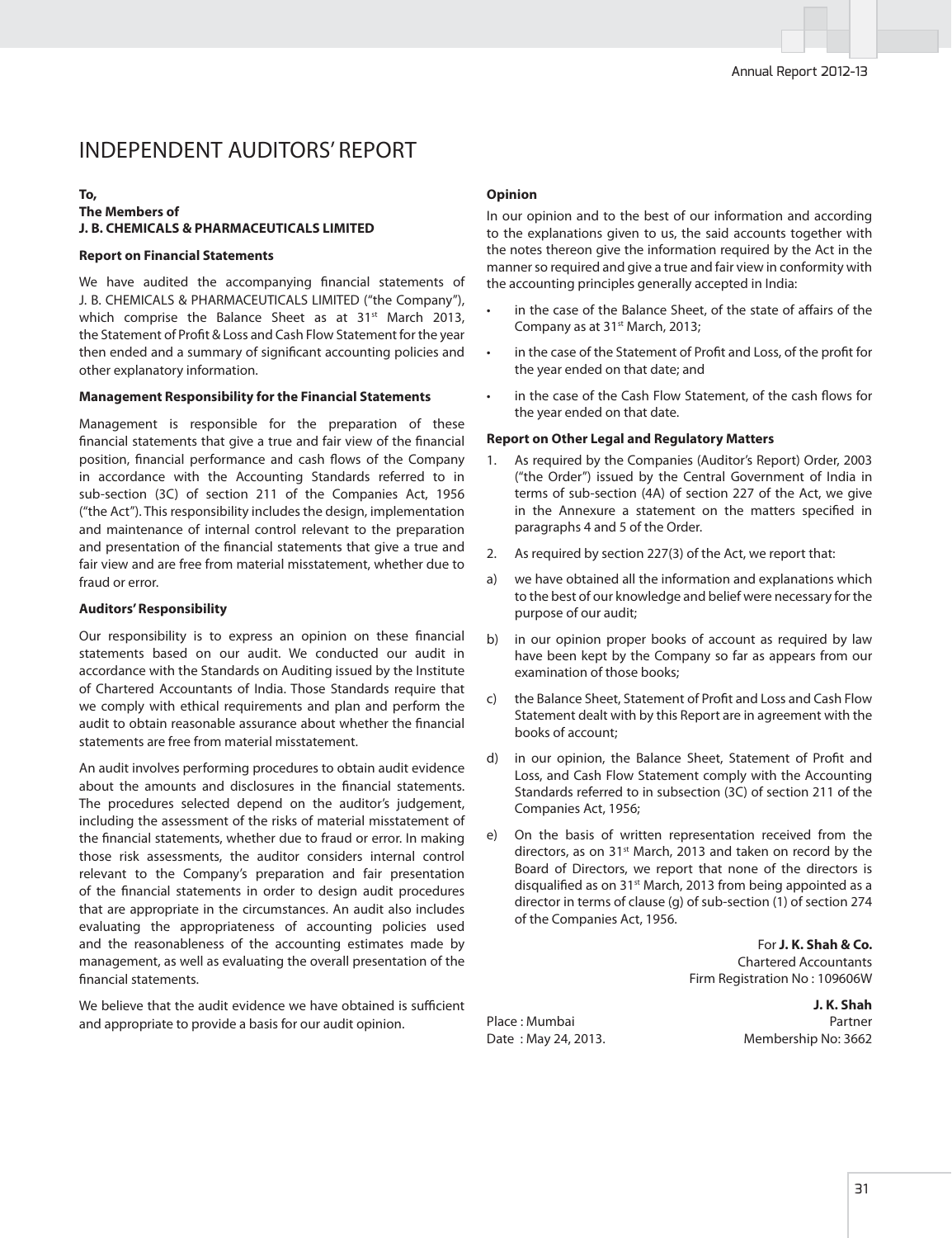### ANNEXURE TO THE AUDITORS' REPORT

### **To,**

### **The Members of J. B. CHEMICALS & PHARMACEUTICALS LIMITED for the period ended 31st March, 2013**

- 1) a) The company has maintained proper records showing full particulars including quantitative details and situation of fixed assets.
	- b) These fixed assets have been physically verified by the management at regular interval considering the size of the company and nature of assets. No material discrepancies have been noticed on such verification.
	- c) No disposal of a substantial part of fixed assets of the company has taken place during the year.
- 2) a) As explained to us, the inventories were physically verified by the management at reasonable intervals during the year.
	- b) In our opinion and according to the information and explanation given to us, the procedures of physical verification of inventories followed by the management are reasonable and adequate in relation to the size of the company and the nature of its business.
	- c) In our opinion and according to the information and explanation given to us, the company has maintained proper records of its inventories and the discrepancies noticed on physical verification between physical stock and the book records were not material and have been adequately dealt with in the books of account.
- 3) a) According to information and explanation given to us, the company has, during the year, not granted any loan secured or unsecured to the companies, firms or other parties covered in the register maintained under section 301 of the Companies Act, 1956. Accordingly, paragraphs 4 (iii) (a), (b), (c) and (d) of the Order, are not applicable.
	- b) According to information and explanation given to us, the company had, taken unsecured loans from two companies covered in the register maintained under section 301 of the Companies Act, 1956. The year end balance is Rs. 105.00 Lacs and the maximum amount involved at any time during the year is Rs. 150.00 Lacs. The rate of interest and other terms and conditions are not prima-facie prejudicial to the interest of the company. The payment of principal amount and interest are also regular.
- 4) The company has adequate internal control procedure commensurate with the size of the company and nature of its business with regard to purchase of inventories and fixed assets and for sale of goods and services. We have not come across any major weakness in internal control.
- 5) a) To the best of our knowledge and belief, and according to information and explanation given to us, the particulars of contracts or arrangements referred to in section 301 of the Act have been entered in the register maintained under that section.
- b) The transaction of purchase of goods and material and sale of goods, material and services, made in pursuance of contracts or arrangements entered in the Register maintained under section 301 of the Act and exceeding the value of rupees five lacs in respect of any party during the year, have been made at prices which are reasonable having regard to the prevailing market prices at the relevant time.
- 6) In our opinion and according to the information and explanation given to us, the company has complied with the directives issued by the Reserve Bank of India and the provisions of section 58A and 58AA or any other relevant provisions of the Act and rules framed thereunder, with regard to the deposits accepted from the public.
- 7) The company has appointed a firm of Chartered Accountants to carry out its internal audit function. In our opinion, the internal audit system is commensurate with the size of the company and nature of its business.
- 8) We have broadly reviewed the books of account maintained by the company, pursuant to the rules made by the Central Government for the maintenance of cost records, under clause (d) of sub-section (1) of section 209 of the Companies Act, 1956 and are of the opinion that prima facie the prescribed accounts and records have generally been maintained. We have not, however, made a detailed examination of the records with a view to determining whether they are accurate or complete.
- 9) a) According to the records of the company, the company is regular in depositing undisputed statutory dues including Provident Fund, Investor Education and Protection Fund, Employees' State Insurance, Income Tax, Sales Tax, Wealth Tax, Service Tax, Custom Duty, Excise Duty, Cess and other statutory dues with the appropriate authorities. According to the information and explanation given to us, there are no undisputed amounts payable in respect of such statutory dues which have remained outstanding as at 31<sup>st</sup> March, 2013 for a period of more than six months from the day they became payable.
	- b) According to information and explanation given to us, details of disputed Sales Tax demand aggregating that have not been deposited on account of disputes are given below:

| <b>Name of</b><br><b>Statute</b>  | <b>Nature</b><br>of Dues         | <b>Amount</b><br>(Rs. In lacs) | <b>Period to</b><br>which amount<br>relates | <b>Forum where</b><br>dispute<br>pending |
|-----------------------------------|----------------------------------|--------------------------------|---------------------------------------------|------------------------------------------|
| The UP Sales<br><b>Tax Act</b>    | Sales Tax                        | 0.25                           | 1992-1993                                   | Supreme Court<br>of India                |
| The Kerala<br>VAT Rules,<br>2005. | <b>VAT Tax</b>                   | 5.59                           | 2009-2010                                   | <b>VAT Appellate</b><br>Tribunal         |
| Central Excise<br>Act, 1944       | <b>Fxcise</b><br>Duty<br>Penalty | 8.07<br>8.07                   | May 2001<br>Nov 2001                        | <b>CESTAT</b>                            |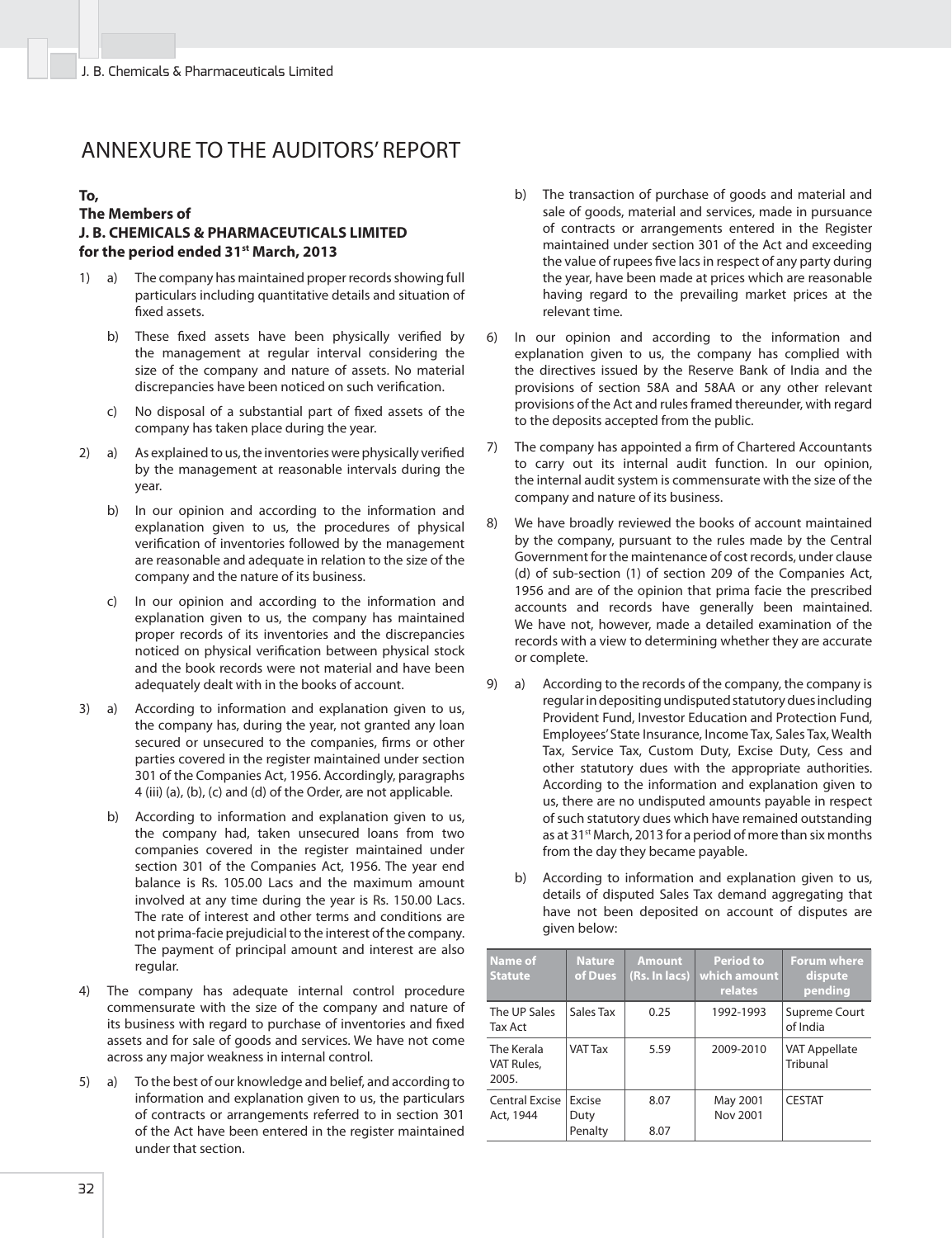### ANNEXURE TO THE AUDITOR'S REPORT (CONTD..)

- 10) The company has no accumulated losses and has not incurred cash losses in the current financial year and in the immediately preceding financial year.
- 11) The company has not defaulted in repayment of dues to any Banks.
- 12) The company has not granted loans and advances on the basis of security by way of pledge of shares, debentures or other securities.
- 13) The provisions of any Special Statue applicable to Chit Funds, Nidhis or Mutual Benefit Funds / Societies are not applicable to the company.
- 14) The company is not dealing in or trading in shares, securities, debentures, or other investments and hence, requirement of paragraph 4(xiv) are not applicable to the company.
- 15) According to the information and explanation given to us, the company has not given any guarantee for loans taken by the others from the Banks and Financial Institutions.
- 16) In our opinion and according to the information and explanations given to us, on an overall basis, the term loans have been applied for the purpose for which they have been obtained.
- 17) According to the Cash Flow Statement and other records examined by us and on the basis of information and explanation given to us, on an overall basis, funds raised on Short Term basis have, prima facie, not been used during the year for Long Term investment.
- 18) During the year, the company has not issued and allotted any shares to parties and companies covered in the register maintained u/s 301 of the Companies Act, 1956.
- 19) Since the company does not have any debentures, the question of creation of securities for debentures does not arise.
- 20) Since the company has not raised money by Public Issue, clause (xx) of the Order is not applicable.
- 21) To the best of our knowledge and belief and according to the information and explanations given to us, no fraud on or by the company was noticed or reported during the year.

For **J. K. Shah & Co.** Chartered Accountants Firm Registration No : 109606W

Date: May 24, 2013. Membership No: 3662

 **J. K. Shah** Place : Mumbai Partner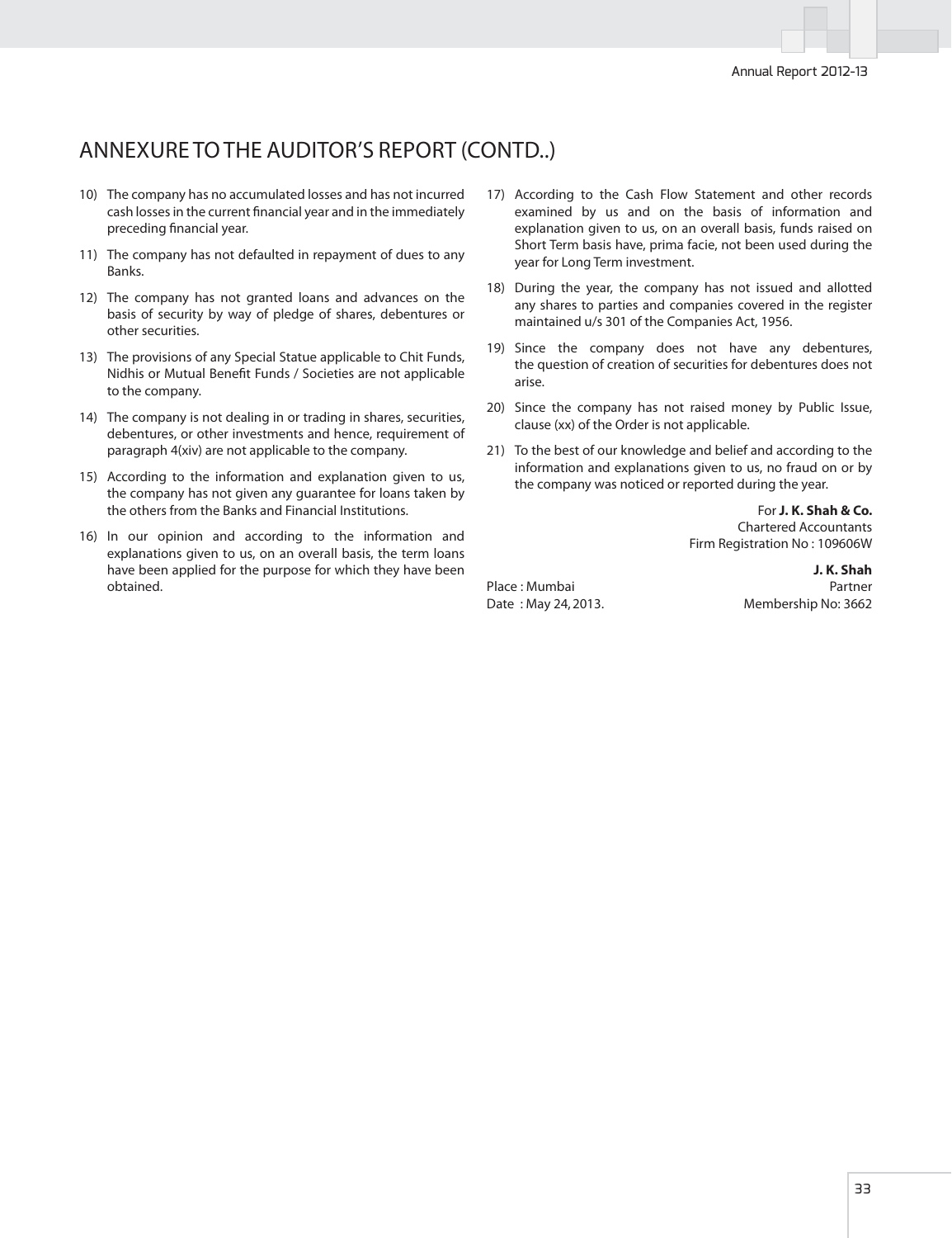### BALANCE SHEET AS AT MARCH 31, 2013

| (₹ in lakhs)                                                                |                      |                |            |                |            |  |
|-----------------------------------------------------------------------------|----------------------|----------------|------------|----------------|------------|--|
| <b>Particulars</b>                                                          | As at<br><b>Note</b> |                |            | As at          |            |  |
|                                                                             | No.                  | March 31, 2013 |            | March 31, 2012 |            |  |
| <b>EQUITY AND LIABILITIES</b>                                               |                      |                |            |                |            |  |
| <b>Shareholders' funds</b>                                                  |                      |                |            |                |            |  |
| (a) Share capital                                                           | 2                    | 1,694.15       |            | 1,694.15       |            |  |
| (b) Reserves and surplus                                                    | 3                    | 99,206.03      | 100,900.18 | 93,692.17      | 95,386.32  |  |
| <b>Non-current liabilities</b>                                              |                      |                |            |                |            |  |
| (a) Long-term borrowings                                                    | 4                    | 724.26         |            | 1,152.17       |            |  |
| (b) Deferred tax liabilities (Net)                                          | 5                    | 2,197.49       |            | 1,655.69       |            |  |
| (c) Long-term provisions                                                    | 6                    | 822.82         | 3,744.57   | 826.84         | 3,634.70   |  |
| <b>Current liabilities</b>                                                  |                      |                |            |                |            |  |
| (a) Short-term borrowings                                                   | 7                    | 3,677.35       |            | 5,522.65       |            |  |
| (b) Trade payables                                                          | 8                    | 5,176.14       |            | 3,353.77       |            |  |
| (c) Other current liabilities                                               | 9                    | 9,840.87       |            | 7,669.74       |            |  |
| (d) Short-term provisions                                                   | 10                   | 3,943.30       | 22,637.66  | 1,704.53       | 18,250.69  |  |
| <b>TOTAL</b>                                                                |                      |                | 127,282.41 |                | 117,271.71 |  |
| <b>ASSETS</b>                                                               |                      |                |            |                |            |  |
| <b>Non-current assets</b>                                                   |                      |                |            |                |            |  |
| (a) Fixed assets                                                            |                      |                |            |                |            |  |
| Tangible assets<br>(i)                                                      | 11                   | 29,249.48      |            | 24,020.73      |            |  |
| Intangible assets<br>(ii)                                                   | 11                   | 187.16         |            | 80.25          |            |  |
| (iii) Capital work-in-progress                                              |                      | 472.98         |            | 3,891.83       |            |  |
| (iv) Realisable value of Impaired Assets                                    |                      | 7.72           |            | 7.72           |            |  |
| (b) Non-current investments                                                 | 12                   | 3,897.98       |            | 3,878.98       |            |  |
| (c) Long-term loans and advances                                            | 13                   | 1,428.47       |            | 1,258.29       |            |  |
| (d) Other non-current assets                                                | 14                   |                | 35,243.79  |                | 33,137.80  |  |
| <b>Current assets</b>                                                       |                      |                |            |                |            |  |
| (a) Current investments                                                     | 15                   | 39,467.80      |            | 29,892.18      |            |  |
| (b) Inventories                                                             | 16                   | 8,988.92       |            | 9,079.85       |            |  |
| (c) Trade receivables                                                       | 17                   | 19,464.31      |            | 13,120.82      |            |  |
| (d) Cash and cash equivalents                                               | 18                   | 14,910.99      |            | 21,136.24      |            |  |
| (e) Short-term loans and advances                                           | 19                   | 9,206.60       | 92,038.62  | 10,904.82      | 84,133.91  |  |
| <b>TOTAL</b>                                                                |                      |                | 127,282.41 |                | 117,271.71 |  |
| Significant Accounting Policies and Notes on Financial<br><b>Statements</b> | 1 to 50              |                |            |                |            |  |

**For J. K. Shah & Co.**  Chartered Accountants Firm Registration No. 109606W

**J. K. Shah**  Partner Membership No. 3662

Place : Mumbai **Place : Mumbai Place : Mumbai** Date : May 24, 2013 Date : May 24, 2013

### As per our report of even date **For and on behalf of the Board of Directors**

 **J. B. Mody**  Chairman & Managing Director

 **S. B. Mody**  Whole time director (Marketing)

 **D. B. Mody**  Whole time director (Administration)

 **M. C. Mehta**  Company Secretary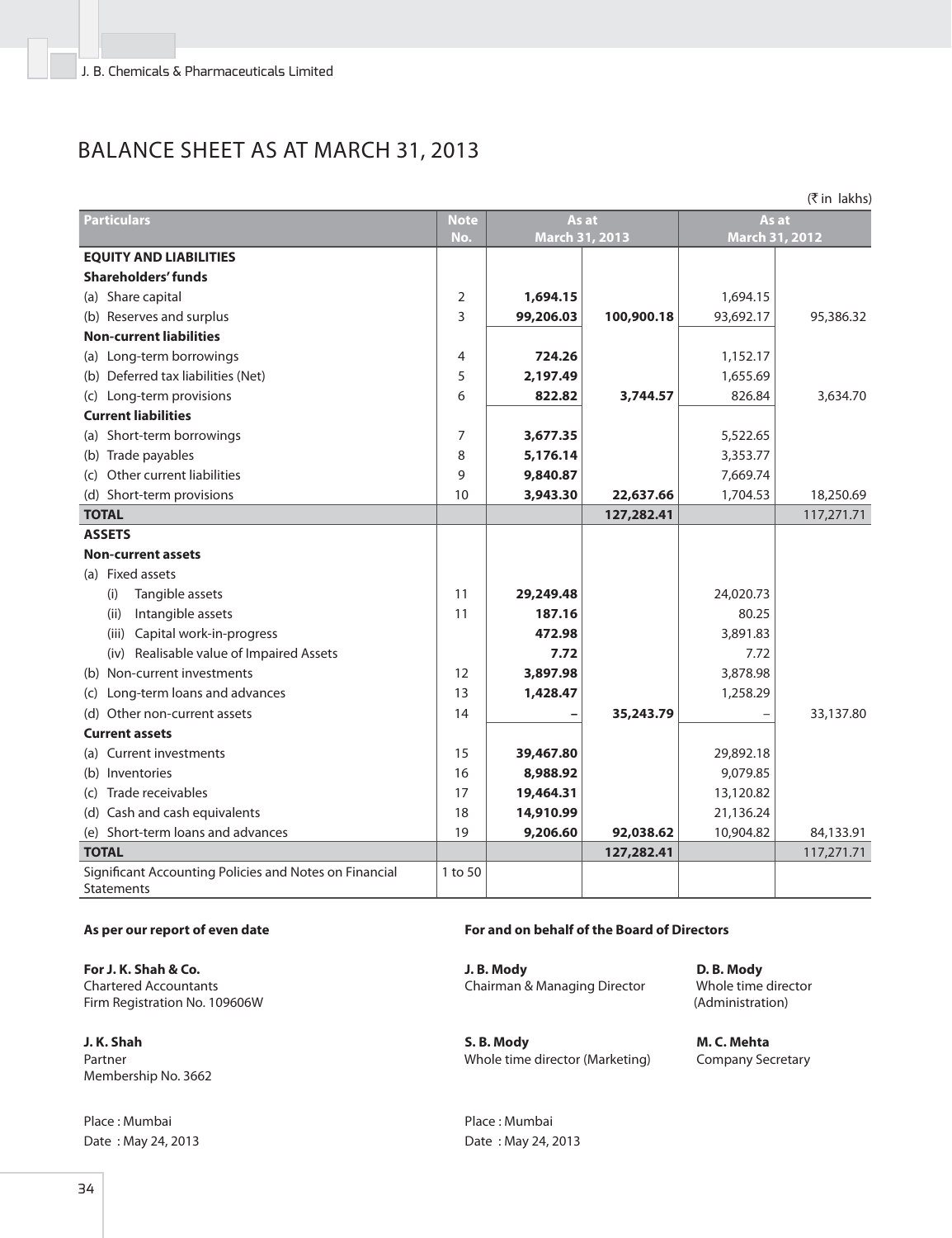|                                                                                         |          |           | (₹ in lakhs) |
|-----------------------------------------------------------------------------------------|----------|-----------|--------------|
| Particulars                                                                             | Note No. | 2012-2013 | 2011-2012    |
| Income:                                                                                 |          |           |              |
| Revenue from Operations                                                                 | 20       | 82,676.46 | 69,380.63    |
| Less: Excise Duty                                                                       |          | 1,034.21  | 738.50       |
| Revenue from Operations (Net)                                                           |          | 81,642.25 | 68,642.13    |
| Other income                                                                            | 21       | 2,596.07  | 2,851.19     |
| <b>Total Revenue</b>                                                                    |          | 84,238.32 | 71,493.32    |
| <b>Expenses:</b>                                                                        |          |           |              |
| Cost of materials consumed                                                              | 22       | 26,190.38 | 20,320.53    |
| Purchases of stock-in-trade                                                             |          | 7,155.17  | 6,999.76     |
| Changes in inventories of finished goods, work-in-progress and stock-in-trade           | 23       | 480.97    | (547.18)     |
| Employee benefits expense                                                               | 24       | 12,012.87 | 10,131.32    |
| Finance costs                                                                           | 25       | 524.18    | 2,177.69     |
| Depreciation and amortization expense                                                   | 11       | 2,439.58  | 2,230.40     |
| Other expenses                                                                          | 26       | 24,660.70 | 25,317.90    |
| <b>Total Expenses</b>                                                                   |          | 73,463.85 | 66,630.42    |
| Profit Before Exceptional and Extraordinary Item and Tax                                |          | 10,774.47 | 4,862.90     |
| Exceptional Item : Profit on sale of OTC Business Undertaking in Russia - CIS Countries |          |           | 76,059.34    |
| <b>Profit Before Tax</b>                                                                |          | 10,774.47 | 80,922.24    |
| Tax expense:                                                                            |          |           |              |
| (1) Current tax                                                                         |          | 2,170.00  | 16,550.00    |
| Less: Mat Credit Entitlement                                                            |          | 434.00    |              |
| <b>Net Current Tax</b>                                                                  |          | 1,736.00  | 16,550.00    |
| Deferred tax<br>(2)                                                                     |          | 541.80    | 212.07       |
| MAT Credit of earlier years<br>(3)                                                      |          | 2.82      | (109.77)     |
| <b>Profit for the Year</b>                                                              |          | 8,493.85  | 64,269.94    |
| Earning per equity share                                                                |          |           |              |
| <b>Basic</b><br>(1)                                                                     |          | 10.03     | 75.95        |
| <b>Diluted</b><br>(2)                                                                   |          | 10.03     | 75.95        |
| Significant Accounting Policies and Notes on Financial Statements                       | 1 to 50  |           |              |

# PROFIT AND LOSS STATEMENT FOR THE YEAR ENDED ON MARCH 31, 2013

**For J. K. Shah & Co.**  Chartered Accountants Firm Registration No. 109606W

**J. K. Shah**  Partner Membership No. 3662

Place : Mumbai **Place : Mumbai Place : Mumbai** Date : May 24, 2013 Date : May 24, 2013

# As per our report of even date **For and on behalf of the Board of Directors**

 **J. B. Mody**  Chairman & Managing Director

 **S. B. Mody**  Whole time director (Marketing)

 **D. B. Mody**  Whole time director (Administration)

 **M. C. Mehta**  Company Secretary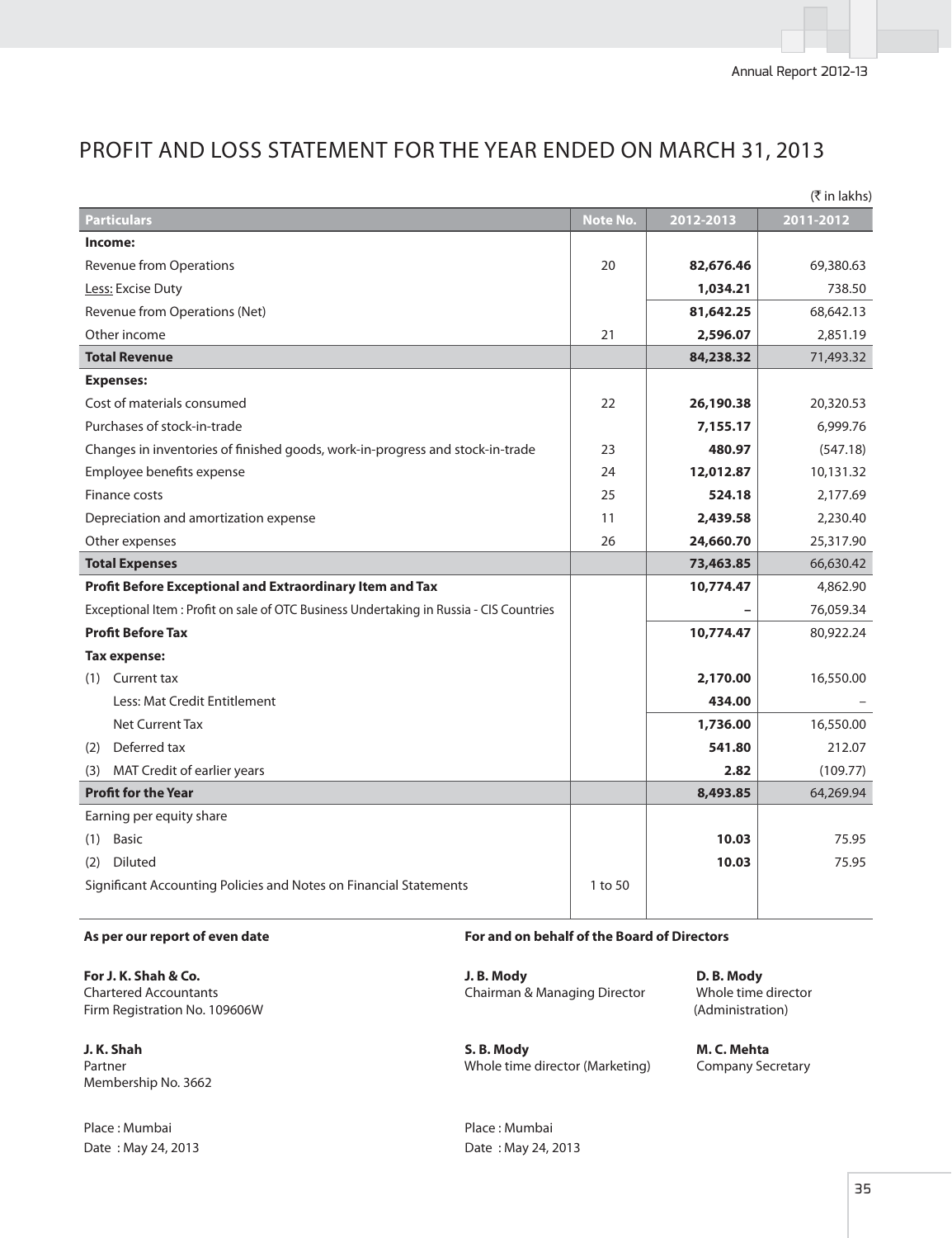# CASH FLOW STATEMENT FOR THE YEAR ENDED ON MARCH 31, 2013

|                                                                                                                                                                                                                                                                                                                               |                                                                       |                                      |                                                                            | (₹in lakhs)                            |
|-------------------------------------------------------------------------------------------------------------------------------------------------------------------------------------------------------------------------------------------------------------------------------------------------------------------------------|-----------------------------------------------------------------------|--------------------------------------|----------------------------------------------------------------------------|----------------------------------------|
| <b>Particulars</b>                                                                                                                                                                                                                                                                                                            | 2012-2013                                                             |                                      | 2011-2012                                                                  |                                        |
| A. Cash Flow from Operating Activities<br>Net Profit before Tax and Extraordinary items<br><b>Adjustment For:</b>                                                                                                                                                                                                             |                                                                       | 10,774.47                            |                                                                            | 80,922.24                              |
| Depreciation<br>Foreign Exchange Fluctuation (Net)<br><b>Interest Paid</b><br>(Profit)/ Loss on Sale/Discard of Assets (Net)                                                                                                                                                                                                  | 2,439.58<br>(768.83)<br>408.03<br>2.72                                |                                      | 2,230.40<br>1,815.87<br>1,253.80<br>(97.21)                                |                                        |
| (Profit)/ Loss on Sale of Investments (Net)<br><b>Bad Debts</b><br><b>Interest Received</b><br>Dividend Received<br>Reversal of Deferred Employee Compensation                                                                                                                                                                | (2, 294.42)<br>(214.48)<br>(246.65)<br>(6.89)                         |                                      | (180.52)<br>213.26<br>(826.41)<br>(4,243.63)<br>(5.12)                     |                                        |
| Loss of Investment on winding up of subsidiary<br>Provision for doubtful debts<br>Provision for diminution in value of investment                                                                                                                                                                                             | 84.65                                                                 |                                      | 191.35<br>(0.40)                                                           |                                        |
|                                                                                                                                                                                                                                                                                                                               |                                                                       | (596.29)                             |                                                                            | 351.39                                 |
| <b>Operating Profit Before Working Capital Changes</b>                                                                                                                                                                                                                                                                        |                                                                       | 10,178.18                            |                                                                            | 81,273.63                              |
| <b>Adjustment For:</b><br><b>Trade and Other Receivables</b><br>Inventories<br><b>Trade Payable</b>                                                                                                                                                                                                                           | (4,092.07)<br>90.93<br>4,067.70                                       |                                      | 17,866.25<br>(901.63)<br>3,292.92                                          |                                        |
|                                                                                                                                                                                                                                                                                                                               |                                                                       | 66.56                                |                                                                            | 20,257.54                              |
| <b>Cash Generated From Operations</b><br>Direct Taxes Paid (net)<br><b>Net Cash from Operating Activities</b>                                                                                                                                                                                                                 |                                                                       | 10,244.74<br>(2, 156.84)<br>8,087.90 |                                                                            | 101,531.17<br>(16,451.41)<br>85,079.76 |
| <b>B.</b> Cash Flow from Investing Activities<br><b>Purchase of Fixed Assets</b><br>Sale of Fixed Assets<br>Purchase of Investment<br>Sale of Investment<br><b>Interest Received</b><br>Dividend Received<br><b>Net Cash used in Investing Activities</b>                                                                     | (4,599.17)<br>240.06<br>(60, 200.23)<br>52,900.02<br>239.35<br>246.65 | (11, 173.32)                         | (8,002.13)<br>762.85<br>(1,71,755.03)<br>1,50,302.28<br>862.28<br>4,243.63 | (23, 586.12)                           |
| <b>C. Cash Flow from Financing Activities</b><br>Proceeds from issue of /shares under ESOP (including Securities Premium)<br>Proceeds/(Repayment) from/of Short Term Borrowing (Net)<br>Proceeds/(Repayment) from/of Long Term Borrowing (Net)<br><b>Interest Paid</b><br>Dividend Paid (Including Dividend Distribution Tax) | (1,700.06)<br>(19.78)<br>(421.39)<br>(998.60)                         |                                      | 157.83<br>(8,739.32)<br>(1,508.63)<br>(1,341.38)<br>(41, 217.67)           |                                        |
| <b>Net Cash Used in Financing Activities</b>                                                                                                                                                                                                                                                                                  |                                                                       | (3, 139.83)                          |                                                                            | (52, 649.17)                           |
| <b>Net Increase in Cash and Cash Equivalents</b>                                                                                                                                                                                                                                                                              |                                                                       | (6, 225.25)                          |                                                                            | 8,844.47                               |
| Cash And Cash Equivalents as at 01.04.12                                                                                                                                                                                                                                                                                      | 21,136.24                                                             |                                      | 12,291.77                                                                  |                                        |
| Cash And Cash Equivalents as at 31.03.13 (Refer Note No.2)                                                                                                                                                                                                                                                                    | 14,910.99                                                             | (6, 225.25)                          | 21,136.24                                                                  | 8,844.47                               |

Notes :

1) The above Cash Flow Statement has been prepared under the indirect method as set out in Accounting Standard 3 on "Cash Flow Statement".

2) It includes ₹ 13,757.75 lakhs (Previous year ₹ 16,282.72 lakhs) deposited in Escrow account in terms of Escrow agreement dated 14<sup>th</sup> July, 2011, entered into with Cilag GmbH International in relation to sale of Russia - CIS OTC business undertaking.

3) Balance with banks include  $\bar{\tau}$  70.50 lakhs (Previous year Nil) being deposits under lien.

4) Previous year's figures are re-grouped / re-classified wherever necessary in order to conform to current years' groupings and classifications.

**For J. K. Shah & Co.**  Chartered Accountants Firm Registration No. 109606W

**J. K. Shah**  Partner Membership No. 3662

Place : Mumbai **Place : Mumbai** Date : May 24, 2013 Date : May 24, 2013

**As per our report of even date For and on behalf of the Board of Directors** 

 **J. B. Mody**  Chairman & Managing Director

 **S. B. Mody**  Whole time director (Marketing)

 **D. B. Mody**  Whole time director (Administration)

 **M. C. Mehta**  Company Secretary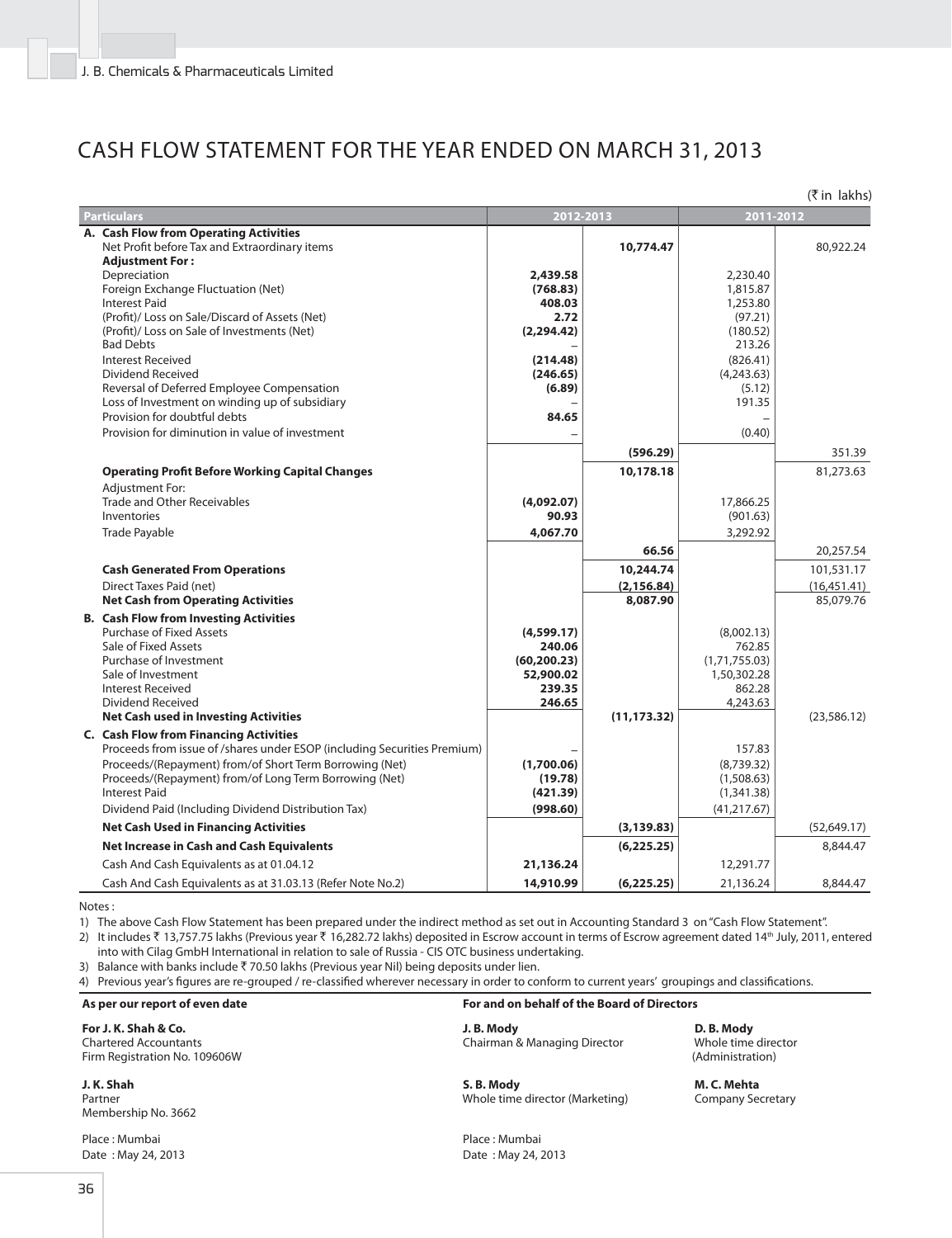# NOTES ON FINANCIAL STATEMENTS FOR THE YEAR ENDED ON MARCH 31, 2013

### **1. SIGNIFICANT ACCOUNTING POLICIES**

#### 1.1. Basis of accounting

 The Financial statements are prepared on mercantile basis under the historical cost convention in accordance with the generally accepted accounting principles in India, Accounting Standards notified under sub-section (3C) of section 211 of the Companies Act, 1956 and the other relevant provisions of the Companies Act, 1956.

1.2. Revenue recognition

 All revenue and expenses are accounted for on accrual basis. Revenue is recognized when no significant uncertainties exist in relation to the amount of eventual receipt.

1.3. Fixed assets

 Fixed Assets are stated at cost of acquisition and includes other direct / indirect and incidental expenses incurred to put them into use but excludes CENVAT availed on such assets. Whenever the cost of the fixed asset is met under the specific contract by third party, the same is reduced from the cost of the respective fixed asset.

 All indirect expenses incurred during project implementation and on trial run are treated as incidental expenditure during construction and capitalized.

1.4. Depreciation

 Depreciation is provided on Straight Line Method at the rates and on the basis specified in Schedule XIV to the Companies Act, 1956. Premium paid for leasehold land is amortized over the lease period.

1.5. Intangibles

 Intangible assets are stated at costs less accumulated amortization.

Intangible assets are amortized over a period of 3 years.

1.6. Impairment of assets

 Where there is an indication that an asset is impaired, the recoverable amount, if any, is estimated and the impairment loss is recognized to the extent carrying amount exceeds recoverable amount.

1.7. Provisions and contingencies

 The company creates a provision when there is a present obligation as a result of past event that probably requires an outflow of resources and a reliable estimate can be made of the amount of the obligation. A disclosure for a contingent liability is made when there is a possible obligation or present obligation that probably will not require an outflow

of resources or where reliable estimate of the amount of the obligation cannot be made.

1.8. Inventories

 Inventories are stated at the lower of cost or net realizable value. Cost is determined on the basis of Moving Weighted Average method. The cost of work in progress (other than those lying at third party manufacturing site which is valued at material cost) and finished goods comprise direct material, direct labour, other direct cost and related production overheads.

Stores are written off in the year of purchase.

1.9. Investments

 Investments, which are Long Term in nature, are stated at cost of acquisition with provision where necessary for diminution, other than temporary, in the value of investments. Current investments are carried at lower of cost and quoted/fair price, computed category wise.

- 1.10. Employee benefit
- 1.10.1 Short Term Employee Benefits

Short term employee benefits are recognized in the period during which the services have been rendered.

### 1.10.2 Long Term Employee Benefits:

a. Provident Fund, Family pension Fund & Employees' State Insurance Scheme:

 As per the Employees Provident Funds and Miscellaneous Provisions Act, 1952 all employees of the company are entitled to receive benefits under the provident fund & family pension fund which is a defined contribution plan. These contributions are made to the fund administrated and managed by Government of India. In addition, some employees of the company are covered under Employees' State Insurance Scheme Act 1948, which are also defined contribution schemes recognized and administrated by Government of India.

 The company's contributions to these schemes are recognized as expense in profit and loss account during the period in which the employee renders the related service. The company has no further obligation under these plans beyond its monthly contributions.

b. Superannuation Plan:

 Some employees of the company are entitled to superannuation, a defined contribution plan which is administrated through Life Insurance Corporation of India ("LIC"). Superannuation benefits are recognized in the Profit and loss account.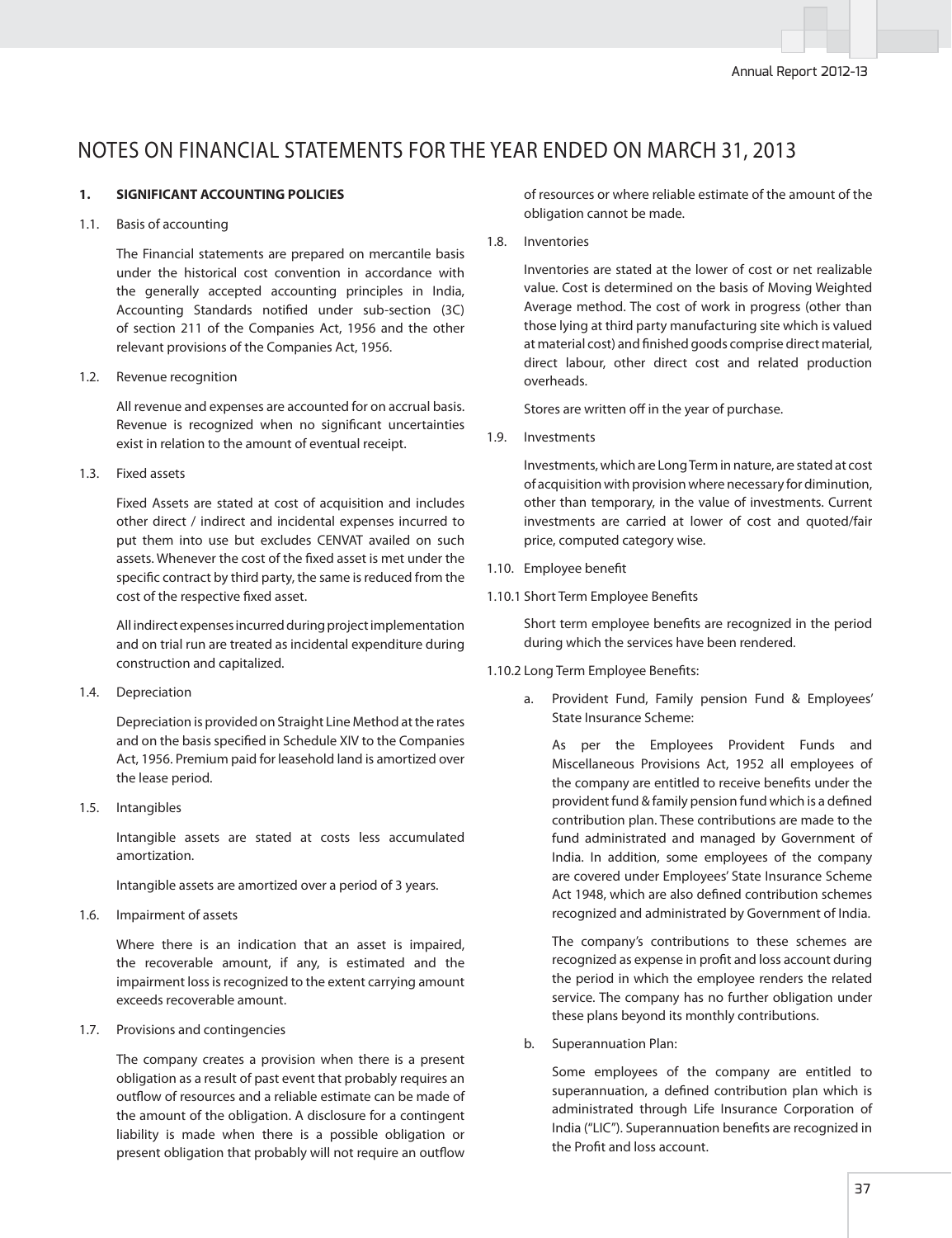c. Leave Encashment:

 The company provides for the liability at year end on account of unavailed earned leave as per the actuarial valuation.

d. Gratuity:

 The company provides for gratuity obligations through a Defined benefits Retirement plan ('the Gratuity Plan') covering all employees. The present value of the obligation under such Defined benefits plan is determined based on actuarial valuation using the Project Unit Credit method, which recognizes each period of service as giving rise to additional unit of employee benefit entitlement and measure each unit separately to build up final obligation. The obligation is measured at the present value of the estimated cash flows. The discount rate used for determining the present value of the defined obligation under defined benefit plan, is based on the market yields on Government securities as at the balance sheet date. Actuarial gains and losses are recognized in profit and loss account as and when determined.

 The company makes annual contribution to LIC for the gratuity plan in respect of all the employees.

1.11. Foreign currency transaction

 Transactions in foreign currency are recorded at the exchange rate prevailing on the date of the transaction. Foreign currency denominated monetary assets and liabilities at the balance sheet date are translated at the exchange rate prevailing on the date of balance sheet. Exchange rate differences resulting from foreign exchange transactions settled during the period including year-end translation of assets and liabilities are recognized in the Profit and loss account.

In case of forward exchange contracts or any other financial instruments that is in substance a forward exchange contract to hedge the foreign currency risk which is on account of firm commitment and/or is a highly probable forecast transaction, the premium or discount arising at the inception of the contract is amortized as expense or income over the life of contract.

 Gain/Loss on settlement of transaction arising on cancellation or renewal of such a forward exchange contract is recognized as income or expense for the period.

1.12. Leases

Leases wherein a significant portion of the risks and reward of ownership are retained by the lessor are classified as Operating Leases. Lease rentals in respect of such leases are charged to the Profit and loss account.

1.13. Research and development

 Revenue expenditure on Research and Development is charged to the profits of the year in which it is incurred.

 Capital expenditure on Research and Development is treated as Fixed Assets.

1.14. Borrowing cost

 Borrowing Costs directly attributed to the acquisition of fixed assets are capitalized as a part of the cost of asset upto the date the asset is put to use. Other Borrowing Costs are charged to the profit and loss account in the year in which they are incurred.

- 1.15. Income tax
	- a. Tax expenses comprise of current and deferred tax.
	- b. Provision for current income tax is made on the basis of relevant provisions of the Income Tax Act, 1961 as applicable to the financial year.
	- c. Deferred Tax is recognized subject to the consideration of prudence on timing differences, being the difference between taxable income and accounting income that originate in one period and are capable of reversal in one or more subsequent periods.
	- d. Minimum Alternate Tax (MAT) credit is recognized as an asset only when and to the extent there is convincing evidence that the company will pay normal income tax during the specified period.
- 1.16. Employee stock option plan

 The accounting value of stock options representing the excess of the market price over the exercise price of the shares granted under "Employees Stock Option Scheme" of the company, is amortized on straight line basis over the vesting period as "deferred Employees Compensation" in accordance with SEBI (Employee Stock Option Scheme and Employee Stock Purchase Scheme) Guidelines, 1999.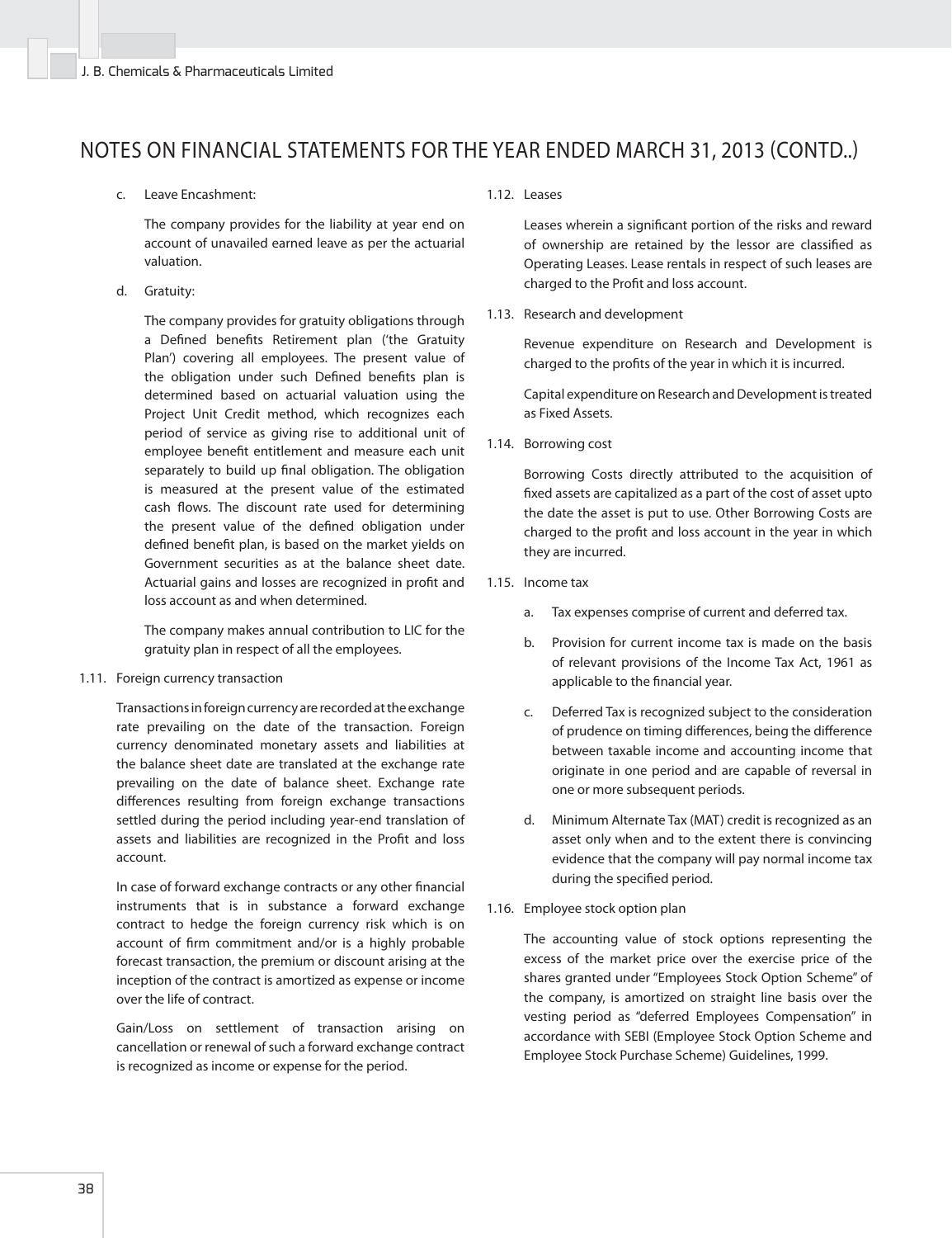# **2. SHARE CAPITAL**

|                                                                                |                | (₹ in lakhs)          |
|--------------------------------------------------------------------------------|----------------|-----------------------|
| <b>Particulars</b>                                                             | As at          | As at                 |
|                                                                                | March 31, 2013 | <b>March 31, 2012</b> |
| Authorised:                                                                    |                |                       |
| 10,00,00,000 (Previous year 10,00,00,000) Equity Shares of ₹2/- each           | 2,000.00       | 2,000.00              |
| <b>Issued, Subscribed &amp; Paid up:</b>                                       |                |                       |
| 8,47,07,300 (Previous year 8,47,07,300) Equity Shares of ₹ 2/- each fully paid | 1,694.15       | 1,694.15              |
| <b>Total</b>                                                                   | 1,694.15       | 1,694.15              |

### 2.1Reconciliation of the shares outstanding and amount of Share Capital

| <b>Particulars</b>                              | <b>As at March 31, 2013</b> |                         | <b>As at March 31, 2012</b> |                 |
|-------------------------------------------------|-----------------------------|-------------------------|-----------------------------|-----------------|
|                                                 | <b>Number</b>               | $(\bar{\tau}$ in lakhs) | <b>Number</b>               | $($ ₹ in lakhs) |
| Shares outstanding at the beginning of the year | 8,47,07,300                 | 1,694.15                | 8,45,16,825                 | 1,690.34        |
| Shares Issued during the year pursuant to       |                             | -                       | 190.475                     | 3.81            |
| <b>Employees Stock Options Scheme</b>           |                             |                         |                             |                 |
| Shares outstanding at the end of the year       | 8,47,07,300                 | 1,694.15                | 8,47,07,300                 | 1,694.15        |

2.2 The company has only one class of issued shares having par value of  $\bar{\tau}$  2/-. Each holder of equity shares is entitled to one vote per share.

2.3 Details of Shareholders holding more than 5% shares.

| <b>Name of Shareholder</b>              | <b>As at March 31, 2013</b> |                | <b>As at March 31, 2012</b> |                |
|-----------------------------------------|-----------------------------|----------------|-----------------------------|----------------|
|                                         | <b>No. of Shares</b>        | $%$ of         | <b>No. of Shares</b>        | $%$ of         |
|                                         | held                        | <b>Holding</b> | held                        | <b>Holding</b> |
| Jyotindra Mody Holdings Pvt. Ltd.       | 74,66,242                   | 8.81           | 63,11,325                   | 7.45           |
| Dinesh Mody Securities Pvt. Ltd.        | 70,55,326                   | 8.33           | 59,00,410                   | 6.97           |
| Shirish B. Mody Investments Pvt. Ltd.   | 65,30,601                   | 7.71           | 53,75,685                   | 6.35           |
| Ansuya Mody Securities Pvt. Ltd.        | 72,34,882                   | 8.54           | 60,79,965                   | 7.18           |
| Kumud Mody Securities Pvt. Ltd.         | 71,81,232                   | 8.48           | 60,26,315                   | 7.11           |
| Bharati S. Mody Investments Pvt. Ltd.   | 78,73,987                   | 9.30           | 67,19,070                   | 7.93           |
| Unique Pharmaceutical Laboratories Ltd. |                             |                | 44,82,390                   | 5.29           |
| Ashish Dhawan                           | 77,73,672                   | 9.18           | 77,61,262                   | 9.16           |

### 2.4 Shares reserved for issue under ESOP

In the year 2004, the company has instituted the Employees Stock Option Scheme, under which 25,00,000 equity shares of  $\bar{\tau}$  2 each have been reserved. Under the Scheme, the options are granted at an amount equal to ninety five percent of the average daily closing price of the shares of the company's share quoted on National Stock Exchange of India Ltd. during the period of twelve weeks preceding the date of grant.These options vest in four equal instalments and subject to other provisions of the Scheme, are exercisable within a period of five years from the respective date of vesting.

The activity in the said ESOP Scheme during the last two years was as under:

| <b>Particulars</b>                                 | As at                    | As at                 |
|----------------------------------------------------|--------------------------|-----------------------|
|                                                    | March 31, 2013           | <b>March 31, 2012</b> |
| Options outstanding at the beginning of the period | 5,20,925                 | 7,90,525              |
| Less: Exercised                                    | $\overline{\phantom{0}}$ | 1,90,475              |
| Lapsed                                             | 1,84,350                 | 791.25                |
| Options outstanding at the end of the period       | 3,36,575                 | 5,20,925              |

On exercise of options during the year, the company received aggregate exercise price of  $\bar{\tau}$  Nil (Previous year  $\bar{\tau}$ 157.83 lakhs).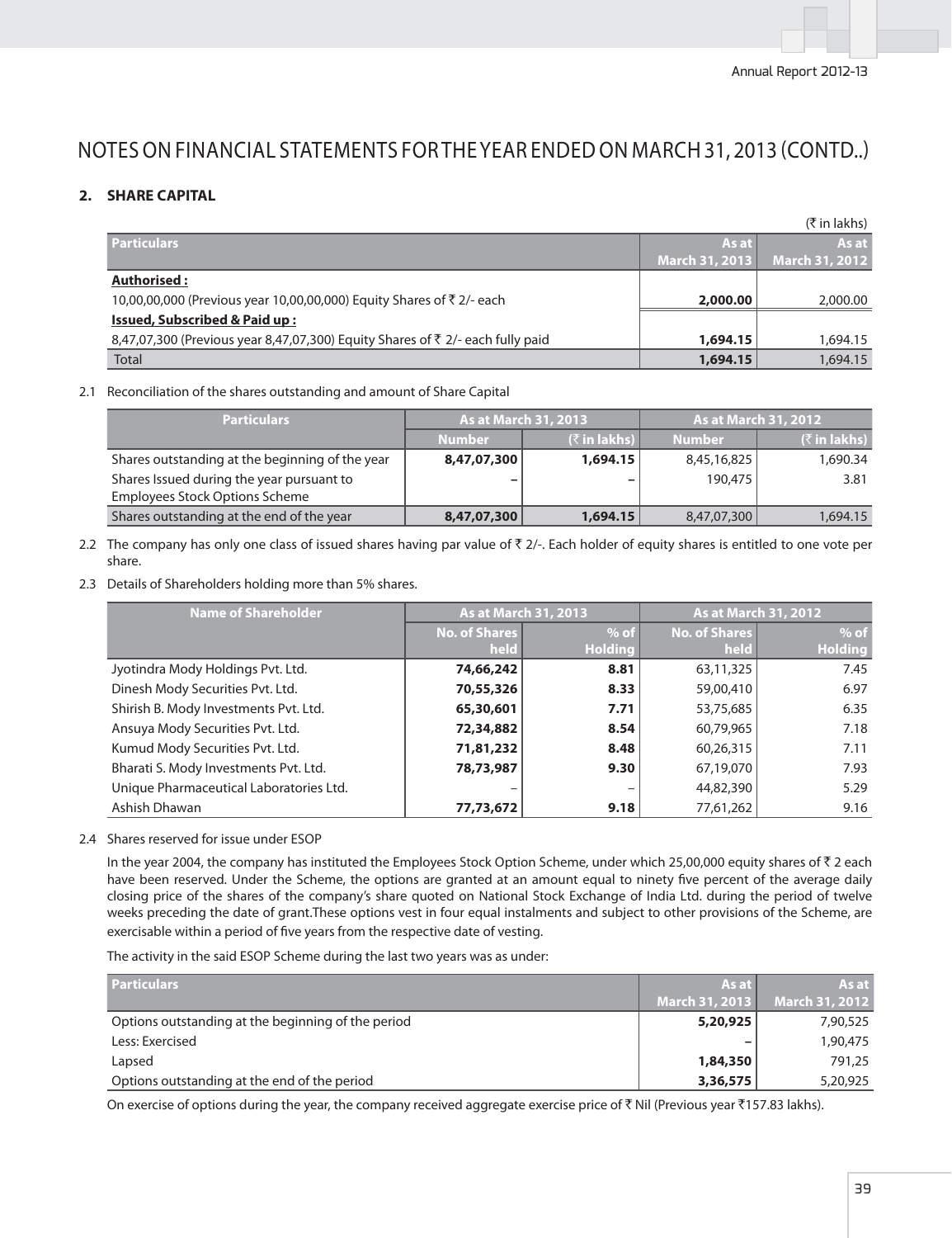### **3. RESERVES & SURPLUS**

|       |                                                               |                         | (₹in lakhs)             |
|-------|---------------------------------------------------------------|-------------------------|-------------------------|
|       | <b>Particulars</b>                                            | As at<br>March 31, 2013 | As at<br>March 31, 2012 |
| a.    | Capital Reserves (transferred from amalgamating company) :    |                         |                         |
|       | Investment allowance Reserve (utilised)                       | 34.86                   | 34.86                   |
|       | Capital Reserve                                               | 63.53                   | 63.53                   |
|       | Cash Subsidy                                                  | 1.98                    | 1.98                    |
|       |                                                               | 100.37                  | 100.37                  |
| b.    | Capital Reserve                                               | 4.21                    | 4.21                    |
| c.    | Cash Subsidy                                                  | 85.66                   | 85.66                   |
| d.    | Contingency Reserve:                                          |                         |                         |
|       | <b>Opening Balance</b>                                        | 2,020.00                | 520.00                  |
|       | Add: Transfer from Statement of Profit & Loss                 |                         | 1,500.00                |
|       | <b>Closing Balance</b>                                        | 2,020.00                | 2,020.00                |
| e.    | Securities Premium Reserve:                                   |                         |                         |
|       | Opening Balance                                               | 4,845.60                | 4,681.83                |
|       | Add : Securities premium credited on shares issued under ESOP |                         | 163.77                  |
|       | <b>Closing Balance</b>                                        | 4,845.60                | 4,845.60                |
| f.    | Share Options Outstanding Account:                            |                         |                         |
|       | Opening Balance                                               | 17.96                   | 32.83                   |
|       | Less: Amortised during the year                               | 6.89                    | 14.87                   |
|       | <b>Closing Balance</b>                                        | 11.07                   | 17.96                   |
| g.    | General Reserve:                                              |                         |                         |
|       | Opening Balance                                               | 46,746.92               | 40,319.93               |
|       | Add: Transfer from Statement of Profit & Loss                 | 849.39                  | 6,426.99                |
|       | <b>Closing Balance</b>                                        | 47,596.31               | 46,746.92               |
| h.    | Surplus in the statement of Profit & Loss:                    |                         |                         |
|       | Opening balance                                               | 39,871.45               | 23,893.10               |
|       | Add: Profit for the year                                      | 8,493.85                | 64,269.94               |
|       | Less: Interim Dividend                                        |                         | 33,881.92               |
|       | Tax on Interim Dividend                                       |                         | 5,496.49                |
|       | <b>Final Dividend</b>                                         | -                       | 848.53                  |
|       | Tax on Final Dividend                                         |                         | 137.66                  |
|       | Proposed Dividend                                             | 2,541.22                |                         |
|       | Tax on Proposed Dividend                                      | 431.88                  |                         |
|       | Transfer to Contingency Reserve                               |                         | 1,500.00                |
|       | <b>Transfer to General Reserve</b>                            | 849.39                  | 6,426.99                |
|       | <b>Closing Balance</b>                                        | 44,542.81               | 39,871.45               |
| Total |                                                               | 99,206.03               | 93,692.17               |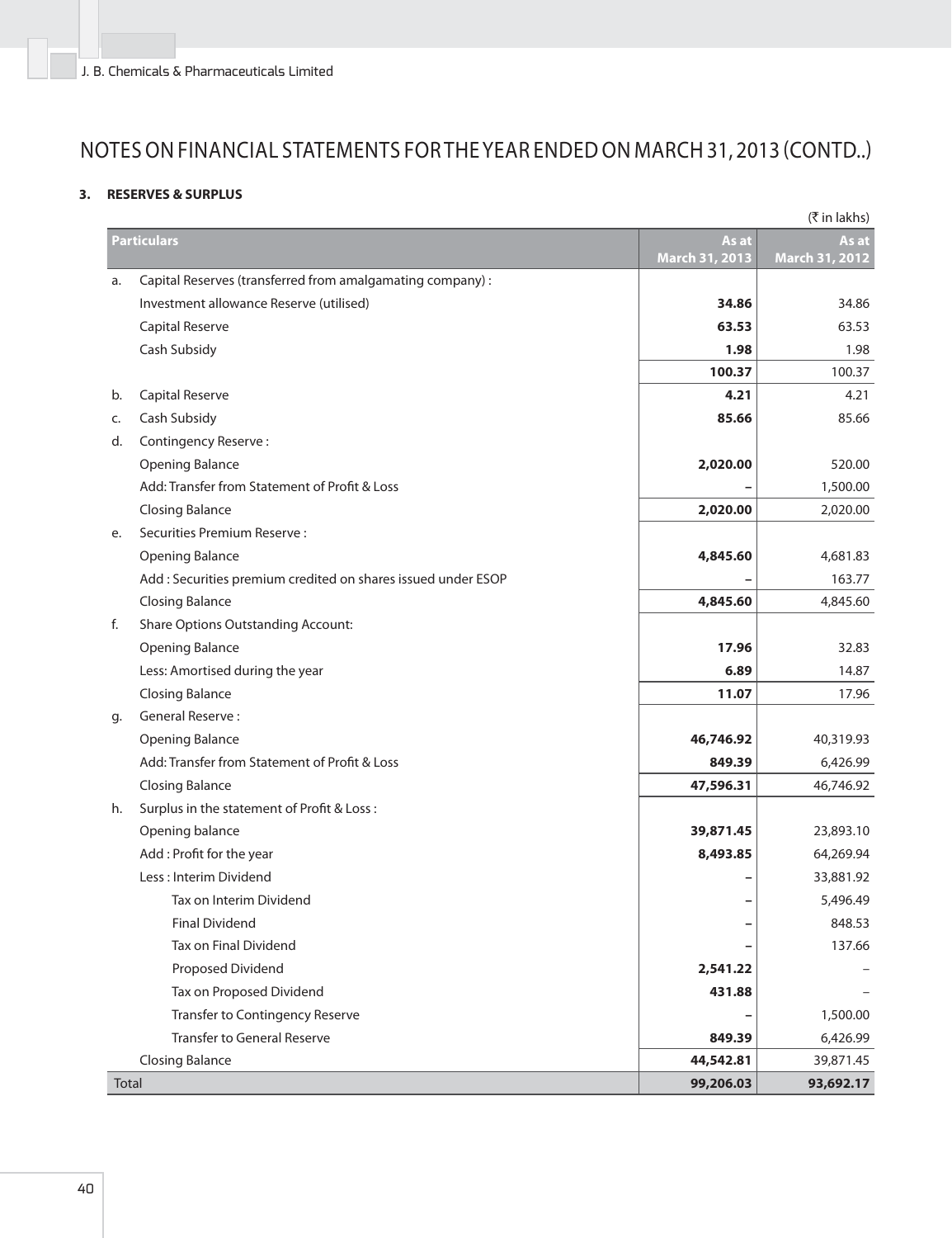### **4. LONG TERM BORROWINGS**

|                                          |                       | $(\bar{\tau}$ in lakhs) |
|------------------------------------------|-----------------------|-------------------------|
| <b>Particulars</b>                       | As at                 | As at                   |
|                                          | <b>March 31, 2013</b> | <b>March 31, 2012</b>   |
| <b>Secured</b>                           |                       |                         |
| Term loans                               |                       |                         |
| Vehicle loans from banks                 | 21.76                 | 40.27                   |
|                                          | 21.76                 | 40.27                   |
| <b>Unsecured</b>                         |                       |                         |
| Fixed Deposit from Public & Shareholders | 702.50                | 1,071.90                |
| Inter Corporate Deposit                  |                       | 40.00                   |
|                                          | 702.50                | 1,111.90                |
| Total                                    | 724.26                | 1,152.17                |

Terms of Repayment

4. 1 Vehicle loans are secured by hypothecation of vehicles and same is repayable in sixty equivated monthly instalments inclusive of interest on reducing balance.

4. 2 i) Maturity profile and rate of interest of fixed deposit from public and shareholders are as set out below:

|                  |                  | $(\bar{\tau}$ in lakhs) |
|------------------|------------------|-------------------------|
| Rate of Interest | Maturity Profile |                         |
|                  | 2014-2015        | 2015-2016               |
| 9%               | 0.05             |                         |
| 10%              | 539.89           | 162.56                  |

ii) Fixed Deposit amount includes ₹ 462.46 lakhs (Previous year ₹ 805.40 lakhs) from related parties (refer note no. 36).

## **5. DEFERRED TAX LIABILITIES (NET)**

|                               |                | $(\bar{\tau}$ in lakhs) |
|-------------------------------|----------------|-------------------------|
| <b>Particulars</b>            | As at          | As at                   |
|                               | March 31, 2013 | March 31, 2012          |
| <b>Deferred Tax Assets</b>    |                |                         |
| <b>Retirement Benefits</b>    | 357.88         | 312.99                  |
| <b>Others</b>                 | 92.29          | 93.58                   |
| Total                         | 450.17         | 406.57                  |
| <b>Deferred Tax Liability</b> |                |                         |
| Depreciation                  | 2,647.66       | 2,062.26                |
|                               | 2,647.66       | 2,062.26                |
| Total                         | 2,197.49       | 1,655.69                |

### **6. LONG TERM PROVISIONS**

|                                        |                       | (₹ in lakhs)   |
|----------------------------------------|-----------------------|----------------|
| <b>Particulars</b>                     | As at                 | As at          |
|                                        | <b>March 31, 2013</b> | March 31, 2012 |
| <b>Provision for Employee Benefits</b> |                       |                |
| Gratuity                               | 654.85                | 686.10         |
| Leave Encashment                       | 167.97                | 140.74         |
| <b>Total</b>                           | 822.82                | 826.84         |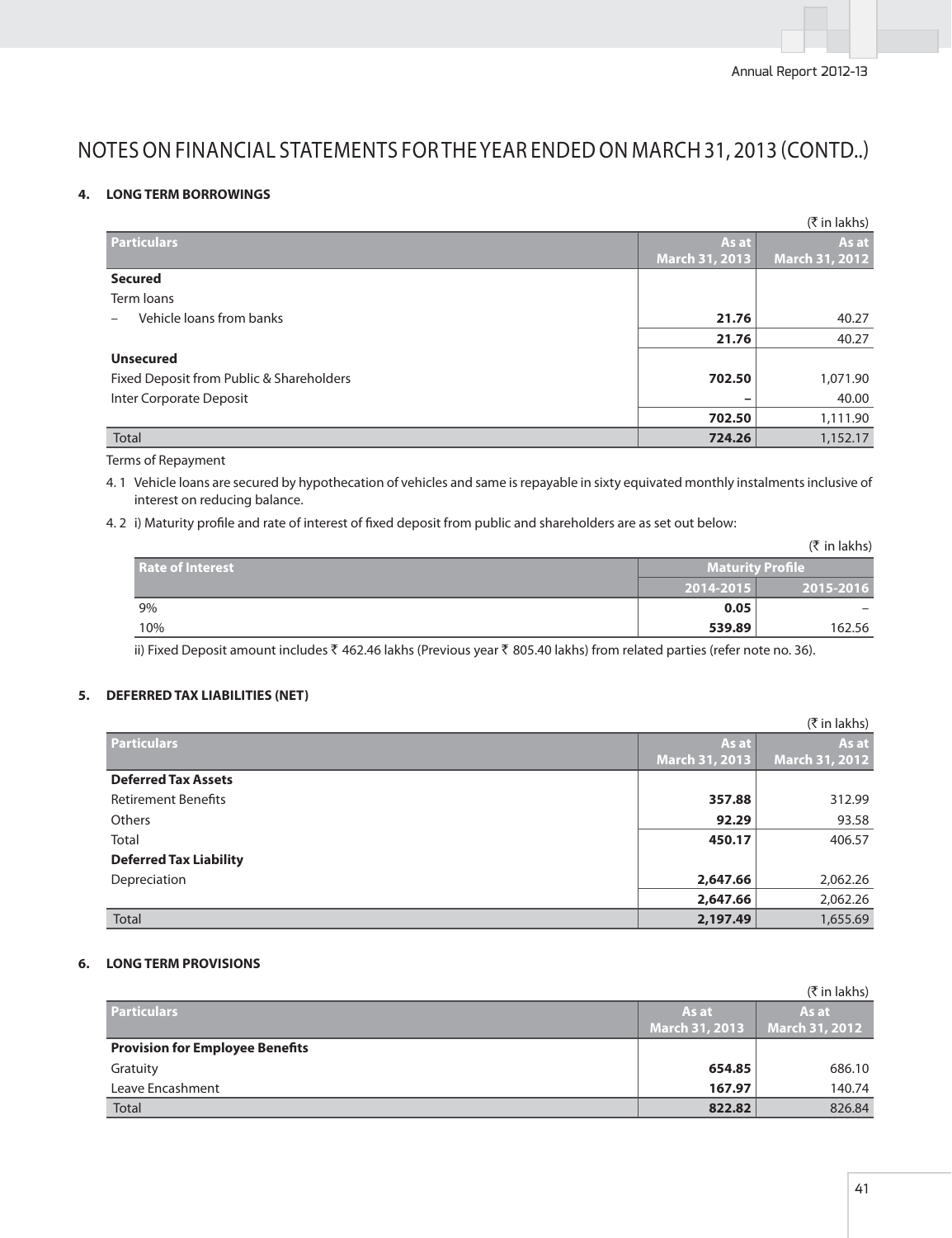### **7. SHORT TERM BORROWINGS**

|                                                      |                       | (₹ in lakhs)          |
|------------------------------------------------------|-----------------------|-----------------------|
| <b>Particulars</b>                                   | As at                 | As at                 |
|                                                      | <b>March 31, 2013</b> | <b>March 31, 2012</b> |
| <b>Secured</b>                                       |                       |                       |
| <b>Working Capital Loans from Banks #</b>            |                       |                       |
| Foreign currency loans<br>(a)                        | 2,715.00              | 2,600.00              |
| Rupee Loans<br>(b)                                   | 608.80                |                       |
|                                                      | 3,323.80              | 2,600.00              |
| <b>Unsecured</b>                                     |                       |                       |
| Foreign currency loans from Bank<br>(a)              |                       | 1,469.60              |
| Interest free advance from Directors<br>(b)          | 1.50                  | 1.50                  |
| Deposit from Distributors / Customers<br>(c)         | 247.05                | 247.05                |
| Inter Corporate Deposits from related parties<br>(d) | 105.00                | 1,204.50              |
|                                                      | 353.55                | 2,922.65              |
| <b>Total</b>                                         | 3,677.35              | 5,522.65              |

# Working capital borrowings from the banks are secured by first charge on pari passu basis by way of hypothecation of company's current assets both present and future and by way of joint equitable mortgage of company's immovable properties situated at Thane and Belapur in the state of Maharashtra, Ankleshwar & Panoli (except for movable fixed assets located at plot no. 4, GIDC Phase IV, Panoli, Gujarat) in the state of Gujarat and Daman in the Union Territory of Daman.

### **8. TRADE PAYABLES**

|                                                |                | (₹ in lakhs)          |
|------------------------------------------------|----------------|-----------------------|
| <b>Particulars</b>                             | As at I        | As at                 |
|                                                | March 31, 2013 | <b>March 31, 2012</b> |
| Payable to Micro, Small and Medium Enterprises | 174.47         | 101.25                |
| Payable to Others                              | 5,001.67       | 3,252.52              |
| <b>Total</b>                                   | 5,176.14       | 3,353.77              |

8.1 The details of amount outstanding to Micro, Small and Medium Enterprise based on available information with the company is as under:

|     | <b>Particulars</b> |                                                                                                                | As at                 | As at                 |
|-----|--------------------|----------------------------------------------------------------------------------------------------------------|-----------------------|-----------------------|
|     |                    |                                                                                                                | <b>March 31, 2013</b> | <b>March 31, 2012</b> |
| (a) |                    | The Principal amount and the interest due thereon remaining unpaid to suppliers                                |                       |                       |
|     | (i)                | Principal                                                                                                      |                       |                       |
|     | (ii)               | Interest due thereon                                                                                           |                       |                       |
| (b) | (i)                | The delayed payments of principal amount paid beyond the appointed date<br>during the entire accounting year * | 1,056.31              | 792.63                |
|     | (ii)               | Interest actually paid under section 16 of the Micro, Small and Medium<br>Enterprise Development Act, 2006     |                       |                       |
| (c) | (i)                | Normal interest accrued during the year, for all the delayed payments, as per<br>the agreed terms              | 21.17                 | 13.72                 |
|     | (ii)               | Normal interest payable for the period of delay in making payments as per<br>agreed terms                      | 21.17                 | 13.72                 |
| (d) | (i)                | Total interest accrued during the year                                                                         | 21.17                 | 13.72                 |
|     | (ii)               | Total interest accrued during the year and remaining unpaid                                                    | 21.17                 | 13.72                 |

 The above information regarding Micro, Small and Medium enterprises has been determined to the extent such parties have been identified on the basis of information available with the company. This has been relied upon by the Auditors.

\* The delayed payment has been computed having regard to specified credit period of 45 days under MSME Act. However, there is no delay in terms of agreed credit terms with these suppliers.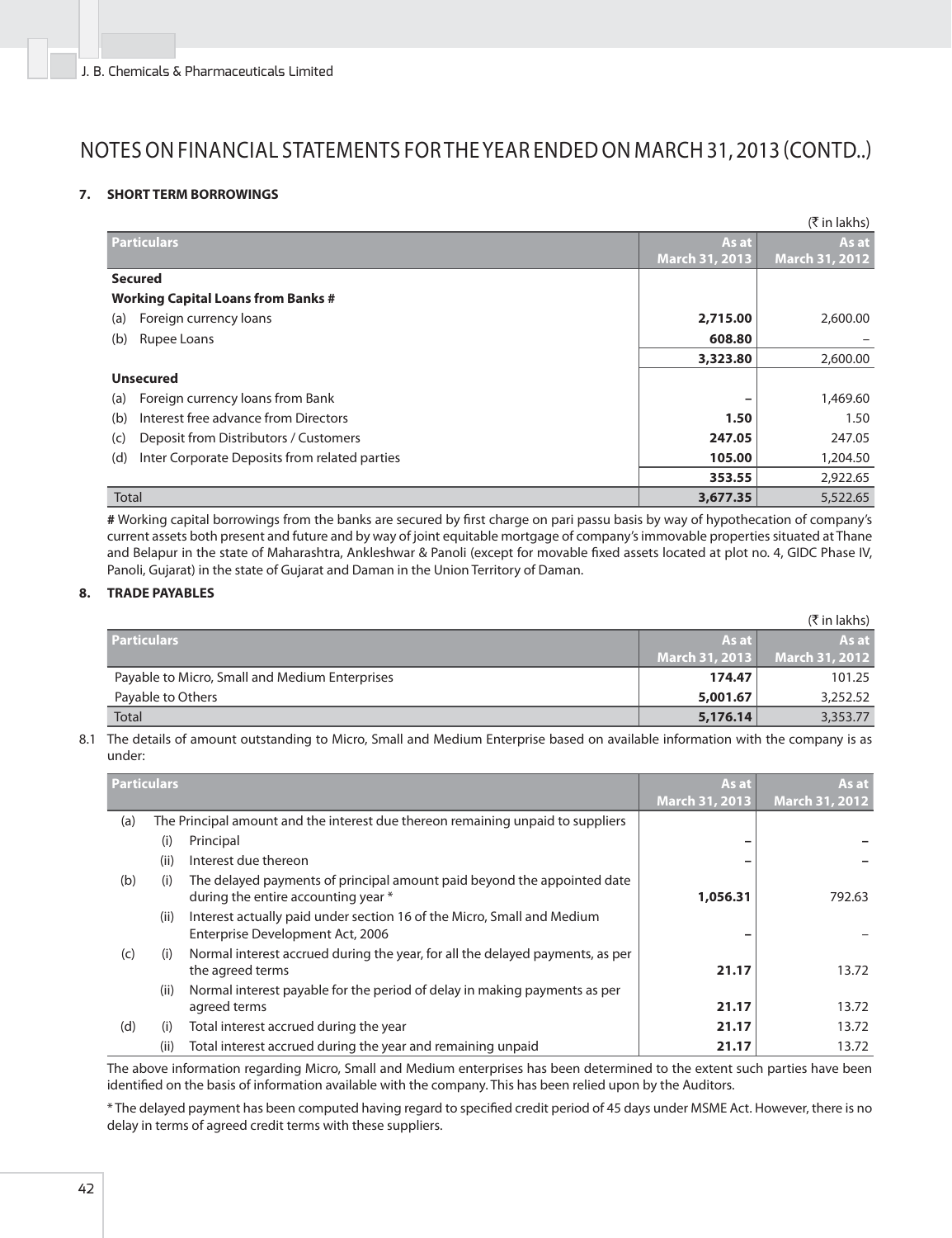### **9. OTHER CURRENT LIABILITIES**

|                      | (₹ in lakhs)                                                             |                       |                       |  |  |
|----------------------|--------------------------------------------------------------------------|-----------------------|-----------------------|--|--|
| <b>Particulars</b>   |                                                                          | As at                 | As at                 |  |  |
|                      |                                                                          | <b>March 31, 2013</b> | <b>March 31, 2012</b> |  |  |
| (a)                  | Current maturities of long-term debt                                     |                       |                       |  |  |
|                      | Vehicle Loan (Refer Note No. 4.1)                                        | 11.81                 | 13.08                 |  |  |
|                      | Sales Tax Deferral                                                       |                       | 16.34                 |  |  |
|                      | Fixed Deposit from Public & Shareholders #                               | 506.94                | 292.36                |  |  |
|                      | Inter Corporate Deposit                                                  | 40.00                 |                       |  |  |
| (b)                  | Interest accrued but not due on borrowings                               | 101.35                | 114.71                |  |  |
| (c)                  | Unclaimed Dividends @                                                    | 163.20                | 177.31                |  |  |
| (d)                  | Unclaimed Matured Deposits @                                             | 0.55                  | 0.65                  |  |  |
| (e)                  | <b>Advance from Customers</b>                                            | 117.98                | 187.76                |  |  |
| Other Payable<br>(f) |                                                                          | 7,306.20              | 6.164.45              |  |  |
| (q)                  | Creditors for capital expenditure                                        | 1,434.48              | 702.98                |  |  |
| (h)                  | Outstanding Purchase Consideration (Undischarged liabilities of vendors) | 0.10                  | 0.10                  |  |  |
| (i)                  | Bank overdrawn as per books                                              | 158.26                |                       |  |  |
| Total                |                                                                          | 9,840.87              | 7,669.74              |  |  |

# Fixed Deposit amount includes ₹ 308.40 lakhs (Previous year ₹ 82.96 lakhs) from related parties (refer note no. 36). **@** There is no amount due and outstanding to be credited to Investor Education and Protection Fund.

### **10. SHORT TERM PROVISIONS**

|       | $(\bar{\bar{\mathbf{x}}}$ in lakhs)    |                |                       |  |  |
|-------|----------------------------------------|----------------|-----------------------|--|--|
|       | <b>Particulars</b>                     | As at          | As at                 |  |  |
|       |                                        | March 31, 2013 | <b>March 31, 2012</b> |  |  |
| (a)   | <b>Provision for employee benefits</b> |                |                       |  |  |
|       | Gratuity                               | 858.11         | 617.96                |  |  |
|       | Leave Encashment                       | 112.09         | 102.08                |  |  |
| (b)   | <b>Others</b>                          |                |                       |  |  |
|       | Proposed Dividend                      | 2,541.22       | 847.07                |  |  |
|       | Tax on Proposed Dividend               | 431.88         | 137.42                |  |  |
| Total |                                        | 3,943.30       | 1,704.53              |  |  |

#### **11. TANGIBLE AND INTANGIBLE ASSETS**

|     | $($ t in lakhs)           |                       |                  |                    |                        |                       |                                 |           |                        |                        |                        |  |
|-----|---------------------------|-----------------------|------------------|--------------------|------------------------|-----------------------|---------------------------------|-----------|------------------------|------------------------|------------------------|--|
| Sr. | <b>Fixed Assets</b>       |                       |                  | <b>Gross Block</b> |                        |                       | <b>Accumulated Depreciation</b> |           |                        | <b>Net Block</b>       |                        |  |
| No. |                           | As at                 | <b>Additions</b> | <b>Disposals</b>   | As at                  | As at                 | Depreciation                    | <b>On</b> | As at                  | As at                  | As at                  |  |
|     |                           | 1 <sup>st</sup> April |                  |                    | 31 <sup>st</sup> March | 1 <sup>st</sup> April | charge for the                  | disposals | 31 <sup>st</sup> March | 31 <sup>st</sup> March | 31 <sup>st</sup> March |  |
|     |                           | 2012                  |                  |                    | 2013                   | 2012                  | year                            |           | 2013                   | 2013                   | 2012                   |  |
| Α   | <b>Tangible Assets:</b>   |                       |                  |                    |                        |                       |                                 |           |                        |                        |                        |  |
|     | Land (Freehold)           | 59.34                 |                  |                    | 59.34                  |                       |                                 |           |                        | 59.34                  | 59.34                  |  |
|     | Land (Leasehold)          | 830.16                |                  |                    | 830.16                 | 70.17                 | 8.07                            |           | 78.24                  | 751.92                 | 759.99                 |  |
|     | <b>Factory Buildings</b>  | 9,655.16              | 959.64           |                    | 10,614.80              | 2,687.83              | 335.88                          |           | 3,023.71               | 7,591.09               | 6,967.33               |  |
|     | Other Buildings           | 672.01                |                  | 10.82              | 661.19                 | 143.80                | 10.93                           | 3.58      | 151.15                 | 510.04                 | 528.21                 |  |
|     | (Note 1)                  |                       |                  |                    |                        |                       |                                 |           |                        |                        |                        |  |
|     | Plant & Equipment         | 24,365.47             | 5,961.55         | 198.20             | 30,128.82              | 11,515.74             | 1,588.86                        | 18.05     | 13,086.55              | 17,042.27              | 12,849.73              |  |
|     | Furniture & Fixtures      | 1,096.22              | 45.95            |                    | 1,142.17               | 622.24                | 52.69                           |           | 674.93                 | 467.24                 | 473.98                 |  |
|     | Vehicles                  | 1,096.68              | 230.03           | 206.98             | 1,119.73               | 474.47                | 101.16                          | 155.18    | 420.45                 | 699.28                 | 622.21                 |  |
|     | Office Equipment          | 1,674.09              | 138.48           | 5.77               | 1,806.80               | 1,150.17              | 139.89                          | 2.18      | 1,287.88               | 518.92                 | 523.92                 |  |
|     | Airconditioners           | 2,174.98              | 523.37           |                    | 2,698.35               | 938.96                | 150.01                          |           | 1,088.97               | 1,609.38               | 1,236.02               |  |
|     | <b>Total</b>              | 41,624.11             | 7,859.02         | 421.77             | 49,061.36              | 17,603.38             | 2,387.49                        | 178.99    | 19,811.88              | 29,249.48              | 24,020.73              |  |
| B   | <b>Intangible Assets:</b> |                       |                  |                    |                        |                       |                                 |           |                        |                        |                        |  |
|     | Trade Marks               | 3.67                  |                  |                    | 3.67                   | 1.28                  | 1.22                            |           | 2.50                   | 1.17                   | 2.39                   |  |
|     | Computer Software         | 478.07                | 159.00           |                    | 637.07                 | 400.21                | 50.87                           |           | 451.08                 | 185.99                 | 77.86                  |  |
|     | <b>Total</b>              | 481.74                | 159.00           |                    | 640.74                 | 401.49                | 52.09                           |           | 453.58                 | 187.16                 | 80.25                  |  |
|     | <b>Grand Total</b>        | 42,105.85             | 8,018.02         | 421.77             | 49,702.10              | 18,004.87             | 2,439.58                        | 178.99    | 20,265.46              | 29,436.64              | 24,100.98              |  |
|     | Previous year's Total     | 38,676.23             | 4,477.18         | 1,047.56           | 42,105.85              | 16,156.69             | 2,230.40                        | 382.22    | 18,004.87              | 24,100.98              | 22,519.54              |  |

#### **Notes :**

1) Value of buildings includes a sum of Rs.3000/- being the cost of shares in the societies.<br>2) No depreciation has been claimed on assets to the extent of CENVAT claimed.

2) No depreciation has been claimed on assets to the extent of CENVAT claimed.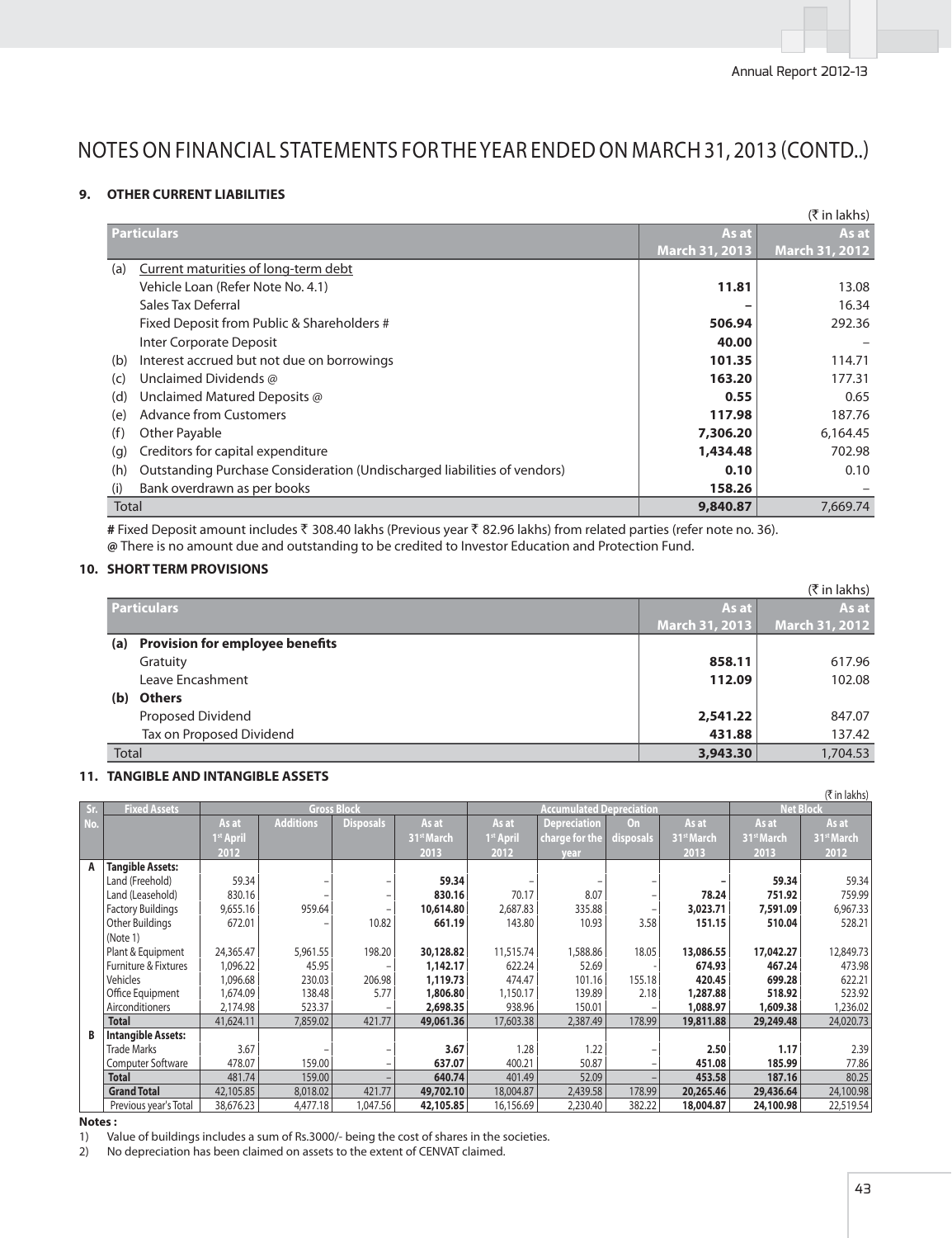### **12. NON CURRENT INVESTMENTS**

(Long Term Investment) (At Cost)

| <b>Particulars</b><br>As at<br>As at<br>March 31, 2013<br><b>March 31, 2012</b><br><b>Trade Investments</b><br>A<br><b>Equity Shares</b><br>Unquoted:<br>In Subsidiary Companies:<br>Investment in OOO Unique Pharmaceutical Laboratories, Russia (No. of shares are<br>not denominated as per Law of Russian Federation)<br>1,250.30<br>1,250.30<br>52,16,100 (Previous year 52,16,100) Ordinary shares of US \$ 1 each of J. B. Healthcare<br>Pvt. Ltd., Jersey<br>2,322.30<br>2,322.30<br>13,986 (Previous year 8,993) Ordinary shares of US \$ 1 each of J. B. Chemicals &<br>Pharmaceuticals Private Limited, Singapore<br>7.06<br>4.28<br>Investment in LLC Unique Pharmaceutical Laboratories, Ukraine (No. of shares are<br>not denominated as per Law of Ukraine)<br>19.01<br>2.49<br>In Other Companies:<br>5,866 (Previous year 5,866) Equity Shares of ₹ 10/- each of Bharuch Enviro<br>Infrastructure Ltd.<br>0.59<br>0.59<br>6,12,032 (Previous year 6,12,032) Equity Shares of ₹ 10/- each of Narmada Clean Tech Ltd.<br>61.20<br>61.20<br>3,660.46<br>3,641.16<br>Total (A)<br><b>Other Investments</b><br>В<br>(a) Equity Shares (Unquoted):<br>In Other Companies:<br>8,036 (Previous year 8,036) Equity Shares of ₹10/- each of J B Life Science Overseas Ltd.<br>0.80<br>0.80<br>20,000 (Previous year 20,000) Equity Shares of Enviro Technology Ltd. of ₹ 10/- each<br>2.00<br>2.00<br>60,000 (Previous year 60,000) Equity Shares of Panoli Enviro Technology Ltd. of<br>₹ 10/- each<br>6.00<br>6.00<br>20,00,000 (Previous year 20,00,000) Equity Shares of ₹ 10/- each of Asian Heart<br>Institute & Research Centre Pyt. Ltd.<br>200.00<br>200.00<br>2,40,000 (Previous year 2,40,000) Equity Shares of ₹ 10/- each of Raptim Research Ltd.<br>24.00<br>24.00<br>50,000 (Previous year 50,000) Equity Shares of ₹ 10/- each of Ankleshwar Research &<br>Analytical Infrastructure Ltd.<br>5.00<br>5.00<br>(b) Government Securities:<br><b>National Saving Certificates</b><br>0.51<br>0.61<br>(Pledged with Government Authorities)<br>(c) Debentures and Bonds (Unquoted):<br>126 (Previous year 126) Units of ₹ 10/- each of Unit Trust of India<br>0.01<br>0.01<br>Nil (Previous year 2,000) Bonds of Rural Electrification Corporation of ₹ 10/- each<br>0.20<br>Total (B)<br>238.32<br>238.62<br>Total $(A + B)$<br>3,898.78<br>3,879.78<br>Less: Provision for diminution in the value of Investments<br>0.80<br>0.80<br><b>Total</b><br>3,897.98<br>3,878.98 | (₹ in lakhs) |  |  |  |  |
|------------------------------------------------------------------------------------------------------------------------------------------------------------------------------------------------------------------------------------------------------------------------------------------------------------------------------------------------------------------------------------------------------------------------------------------------------------------------------------------------------------------------------------------------------------------------------------------------------------------------------------------------------------------------------------------------------------------------------------------------------------------------------------------------------------------------------------------------------------------------------------------------------------------------------------------------------------------------------------------------------------------------------------------------------------------------------------------------------------------------------------------------------------------------------------------------------------------------------------------------------------------------------------------------------------------------------------------------------------------------------------------------------------------------------------------------------------------------------------------------------------------------------------------------------------------------------------------------------------------------------------------------------------------------------------------------------------------------------------------------------------------------------------------------------------------------------------------------------------------------------------------------------------------------------------------------------------------------------------------------------------------------------------------------------------------------------------------------------------------------------------------------------------------------------------------------------------------------------------------------------------------------------------------------------------------------------------------------------------------------------------------------------------------------------------------------------------------------------------------------|--------------|--|--|--|--|
|                                                                                                                                                                                                                                                                                                                                                                                                                                                                                                                                                                                                                                                                                                                                                                                                                                                                                                                                                                                                                                                                                                                                                                                                                                                                                                                                                                                                                                                                                                                                                                                                                                                                                                                                                                                                                                                                                                                                                                                                                                                                                                                                                                                                                                                                                                                                                                                                                                                                                                |              |  |  |  |  |
|                                                                                                                                                                                                                                                                                                                                                                                                                                                                                                                                                                                                                                                                                                                                                                                                                                                                                                                                                                                                                                                                                                                                                                                                                                                                                                                                                                                                                                                                                                                                                                                                                                                                                                                                                                                                                                                                                                                                                                                                                                                                                                                                                                                                                                                                                                                                                                                                                                                                                                |              |  |  |  |  |
|                                                                                                                                                                                                                                                                                                                                                                                                                                                                                                                                                                                                                                                                                                                                                                                                                                                                                                                                                                                                                                                                                                                                                                                                                                                                                                                                                                                                                                                                                                                                                                                                                                                                                                                                                                                                                                                                                                                                                                                                                                                                                                                                                                                                                                                                                                                                                                                                                                                                                                |              |  |  |  |  |
|                                                                                                                                                                                                                                                                                                                                                                                                                                                                                                                                                                                                                                                                                                                                                                                                                                                                                                                                                                                                                                                                                                                                                                                                                                                                                                                                                                                                                                                                                                                                                                                                                                                                                                                                                                                                                                                                                                                                                                                                                                                                                                                                                                                                                                                                                                                                                                                                                                                                                                |              |  |  |  |  |
|                                                                                                                                                                                                                                                                                                                                                                                                                                                                                                                                                                                                                                                                                                                                                                                                                                                                                                                                                                                                                                                                                                                                                                                                                                                                                                                                                                                                                                                                                                                                                                                                                                                                                                                                                                                                                                                                                                                                                                                                                                                                                                                                                                                                                                                                                                                                                                                                                                                                                                |              |  |  |  |  |
|                                                                                                                                                                                                                                                                                                                                                                                                                                                                                                                                                                                                                                                                                                                                                                                                                                                                                                                                                                                                                                                                                                                                                                                                                                                                                                                                                                                                                                                                                                                                                                                                                                                                                                                                                                                                                                                                                                                                                                                                                                                                                                                                                                                                                                                                                                                                                                                                                                                                                                |              |  |  |  |  |
|                                                                                                                                                                                                                                                                                                                                                                                                                                                                                                                                                                                                                                                                                                                                                                                                                                                                                                                                                                                                                                                                                                                                                                                                                                                                                                                                                                                                                                                                                                                                                                                                                                                                                                                                                                                                                                                                                                                                                                                                                                                                                                                                                                                                                                                                                                                                                                                                                                                                                                |              |  |  |  |  |
|                                                                                                                                                                                                                                                                                                                                                                                                                                                                                                                                                                                                                                                                                                                                                                                                                                                                                                                                                                                                                                                                                                                                                                                                                                                                                                                                                                                                                                                                                                                                                                                                                                                                                                                                                                                                                                                                                                                                                                                                                                                                                                                                                                                                                                                                                                                                                                                                                                                                                                |              |  |  |  |  |
|                                                                                                                                                                                                                                                                                                                                                                                                                                                                                                                                                                                                                                                                                                                                                                                                                                                                                                                                                                                                                                                                                                                                                                                                                                                                                                                                                                                                                                                                                                                                                                                                                                                                                                                                                                                                                                                                                                                                                                                                                                                                                                                                                                                                                                                                                                                                                                                                                                                                                                |              |  |  |  |  |
|                                                                                                                                                                                                                                                                                                                                                                                                                                                                                                                                                                                                                                                                                                                                                                                                                                                                                                                                                                                                                                                                                                                                                                                                                                                                                                                                                                                                                                                                                                                                                                                                                                                                                                                                                                                                                                                                                                                                                                                                                                                                                                                                                                                                                                                                                                                                                                                                                                                                                                |              |  |  |  |  |
|                                                                                                                                                                                                                                                                                                                                                                                                                                                                                                                                                                                                                                                                                                                                                                                                                                                                                                                                                                                                                                                                                                                                                                                                                                                                                                                                                                                                                                                                                                                                                                                                                                                                                                                                                                                                                                                                                                                                                                                                                                                                                                                                                                                                                                                                                                                                                                                                                                                                                                |              |  |  |  |  |
|                                                                                                                                                                                                                                                                                                                                                                                                                                                                                                                                                                                                                                                                                                                                                                                                                                                                                                                                                                                                                                                                                                                                                                                                                                                                                                                                                                                                                                                                                                                                                                                                                                                                                                                                                                                                                                                                                                                                                                                                                                                                                                                                                                                                                                                                                                                                                                                                                                                                                                |              |  |  |  |  |
|                                                                                                                                                                                                                                                                                                                                                                                                                                                                                                                                                                                                                                                                                                                                                                                                                                                                                                                                                                                                                                                                                                                                                                                                                                                                                                                                                                                                                                                                                                                                                                                                                                                                                                                                                                                                                                                                                                                                                                                                                                                                                                                                                                                                                                                                                                                                                                                                                                                                                                |              |  |  |  |  |
|                                                                                                                                                                                                                                                                                                                                                                                                                                                                                                                                                                                                                                                                                                                                                                                                                                                                                                                                                                                                                                                                                                                                                                                                                                                                                                                                                                                                                                                                                                                                                                                                                                                                                                                                                                                                                                                                                                                                                                                                                                                                                                                                                                                                                                                                                                                                                                                                                                                                                                |              |  |  |  |  |
|                                                                                                                                                                                                                                                                                                                                                                                                                                                                                                                                                                                                                                                                                                                                                                                                                                                                                                                                                                                                                                                                                                                                                                                                                                                                                                                                                                                                                                                                                                                                                                                                                                                                                                                                                                                                                                                                                                                                                                                                                                                                                                                                                                                                                                                                                                                                                                                                                                                                                                |              |  |  |  |  |
|                                                                                                                                                                                                                                                                                                                                                                                                                                                                                                                                                                                                                                                                                                                                                                                                                                                                                                                                                                                                                                                                                                                                                                                                                                                                                                                                                                                                                                                                                                                                                                                                                                                                                                                                                                                                                                                                                                                                                                                                                                                                                                                                                                                                                                                                                                                                                                                                                                                                                                |              |  |  |  |  |
|                                                                                                                                                                                                                                                                                                                                                                                                                                                                                                                                                                                                                                                                                                                                                                                                                                                                                                                                                                                                                                                                                                                                                                                                                                                                                                                                                                                                                                                                                                                                                                                                                                                                                                                                                                                                                                                                                                                                                                                                                                                                                                                                                                                                                                                                                                                                                                                                                                                                                                |              |  |  |  |  |
|                                                                                                                                                                                                                                                                                                                                                                                                                                                                                                                                                                                                                                                                                                                                                                                                                                                                                                                                                                                                                                                                                                                                                                                                                                                                                                                                                                                                                                                                                                                                                                                                                                                                                                                                                                                                                                                                                                                                                                                                                                                                                                                                                                                                                                                                                                                                                                                                                                                                                                |              |  |  |  |  |
|                                                                                                                                                                                                                                                                                                                                                                                                                                                                                                                                                                                                                                                                                                                                                                                                                                                                                                                                                                                                                                                                                                                                                                                                                                                                                                                                                                                                                                                                                                                                                                                                                                                                                                                                                                                                                                                                                                                                                                                                                                                                                                                                                                                                                                                                                                                                                                                                                                                                                                |              |  |  |  |  |
|                                                                                                                                                                                                                                                                                                                                                                                                                                                                                                                                                                                                                                                                                                                                                                                                                                                                                                                                                                                                                                                                                                                                                                                                                                                                                                                                                                                                                                                                                                                                                                                                                                                                                                                                                                                                                                                                                                                                                                                                                                                                                                                                                                                                                                                                                                                                                                                                                                                                                                |              |  |  |  |  |
|                                                                                                                                                                                                                                                                                                                                                                                                                                                                                                                                                                                                                                                                                                                                                                                                                                                                                                                                                                                                                                                                                                                                                                                                                                                                                                                                                                                                                                                                                                                                                                                                                                                                                                                                                                                                                                                                                                                                                                                                                                                                                                                                                                                                                                                                                                                                                                                                                                                                                                |              |  |  |  |  |
|                                                                                                                                                                                                                                                                                                                                                                                                                                                                                                                                                                                                                                                                                                                                                                                                                                                                                                                                                                                                                                                                                                                                                                                                                                                                                                                                                                                                                                                                                                                                                                                                                                                                                                                                                                                                                                                                                                                                                                                                                                                                                                                                                                                                                                                                                                                                                                                                                                                                                                |              |  |  |  |  |
|                                                                                                                                                                                                                                                                                                                                                                                                                                                                                                                                                                                                                                                                                                                                                                                                                                                                                                                                                                                                                                                                                                                                                                                                                                                                                                                                                                                                                                                                                                                                                                                                                                                                                                                                                                                                                                                                                                                                                                                                                                                                                                                                                                                                                                                                                                                                                                                                                                                                                                |              |  |  |  |  |
|                                                                                                                                                                                                                                                                                                                                                                                                                                                                                                                                                                                                                                                                                                                                                                                                                                                                                                                                                                                                                                                                                                                                                                                                                                                                                                                                                                                                                                                                                                                                                                                                                                                                                                                                                                                                                                                                                                                                                                                                                                                                                                                                                                                                                                                                                                                                                                                                                                                                                                |              |  |  |  |  |
|                                                                                                                                                                                                                                                                                                                                                                                                                                                                                                                                                                                                                                                                                                                                                                                                                                                                                                                                                                                                                                                                                                                                                                                                                                                                                                                                                                                                                                                                                                                                                                                                                                                                                                                                                                                                                                                                                                                                                                                                                                                                                                                                                                                                                                                                                                                                                                                                                                                                                                |              |  |  |  |  |
|                                                                                                                                                                                                                                                                                                                                                                                                                                                                                                                                                                                                                                                                                                                                                                                                                                                                                                                                                                                                                                                                                                                                                                                                                                                                                                                                                                                                                                                                                                                                                                                                                                                                                                                                                                                                                                                                                                                                                                                                                                                                                                                                                                                                                                                                                                                                                                                                                                                                                                |              |  |  |  |  |
|                                                                                                                                                                                                                                                                                                                                                                                                                                                                                                                                                                                                                                                                                                                                                                                                                                                                                                                                                                                                                                                                                                                                                                                                                                                                                                                                                                                                                                                                                                                                                                                                                                                                                                                                                                                                                                                                                                                                                                                                                                                                                                                                                                                                                                                                                                                                                                                                                                                                                                |              |  |  |  |  |
|                                                                                                                                                                                                                                                                                                                                                                                                                                                                                                                                                                                                                                                                                                                                                                                                                                                                                                                                                                                                                                                                                                                                                                                                                                                                                                                                                                                                                                                                                                                                                                                                                                                                                                                                                                                                                                                                                                                                                                                                                                                                                                                                                                                                                                                                                                                                                                                                                                                                                                |              |  |  |  |  |
|                                                                                                                                                                                                                                                                                                                                                                                                                                                                                                                                                                                                                                                                                                                                                                                                                                                                                                                                                                                                                                                                                                                                                                                                                                                                                                                                                                                                                                                                                                                                                                                                                                                                                                                                                                                                                                                                                                                                                                                                                                                                                                                                                                                                                                                                                                                                                                                                                                                                                                |              |  |  |  |  |
|                                                                                                                                                                                                                                                                                                                                                                                                                                                                                                                                                                                                                                                                                                                                                                                                                                                                                                                                                                                                                                                                                                                                                                                                                                                                                                                                                                                                                                                                                                                                                                                                                                                                                                                                                                                                                                                                                                                                                                                                                                                                                                                                                                                                                                                                                                                                                                                                                                                                                                |              |  |  |  |  |
|                                                                                                                                                                                                                                                                                                                                                                                                                                                                                                                                                                                                                                                                                                                                                                                                                                                                                                                                                                                                                                                                                                                                                                                                                                                                                                                                                                                                                                                                                                                                                                                                                                                                                                                                                                                                                                                                                                                                                                                                                                                                                                                                                                                                                                                                                                                                                                                                                                                                                                |              |  |  |  |  |
|                                                                                                                                                                                                                                                                                                                                                                                                                                                                                                                                                                                                                                                                                                                                                                                                                                                                                                                                                                                                                                                                                                                                                                                                                                                                                                                                                                                                                                                                                                                                                                                                                                                                                                                                                                                                                                                                                                                                                                                                                                                                                                                                                                                                                                                                                                                                                                                                                                                                                                |              |  |  |  |  |
|                                                                                                                                                                                                                                                                                                                                                                                                                                                                                                                                                                                                                                                                                                                                                                                                                                                                                                                                                                                                                                                                                                                                                                                                                                                                                                                                                                                                                                                                                                                                                                                                                                                                                                                                                                                                                                                                                                                                                                                                                                                                                                                                                                                                                                                                                                                                                                                                                                                                                                |              |  |  |  |  |
|                                                                                                                                                                                                                                                                                                                                                                                                                                                                                                                                                                                                                                                                                                                                                                                                                                                                                                                                                                                                                                                                                                                                                                                                                                                                                                                                                                                                                                                                                                                                                                                                                                                                                                                                                                                                                                                                                                                                                                                                                                                                                                                                                                                                                                                                                                                                                                                                                                                                                                |              |  |  |  |  |
|                                                                                                                                                                                                                                                                                                                                                                                                                                                                                                                                                                                                                                                                                                                                                                                                                                                                                                                                                                                                                                                                                                                                                                                                                                                                                                                                                                                                                                                                                                                                                                                                                                                                                                                                                                                                                                                                                                                                                                                                                                                                                                                                                                                                                                                                                                                                                                                                                                                                                                |              |  |  |  |  |
|                                                                                                                                                                                                                                                                                                                                                                                                                                                                                                                                                                                                                                                                                                                                                                                                                                                                                                                                                                                                                                                                                                                                                                                                                                                                                                                                                                                                                                                                                                                                                                                                                                                                                                                                                                                                                                                                                                                                                                                                                                                                                                                                                                                                                                                                                                                                                                                                                                                                                                |              |  |  |  |  |
|                                                                                                                                                                                                                                                                                                                                                                                                                                                                                                                                                                                                                                                                                                                                                                                                                                                                                                                                                                                                                                                                                                                                                                                                                                                                                                                                                                                                                                                                                                                                                                                                                                                                                                                                                                                                                                                                                                                                                                                                                                                                                                                                                                                                                                                                                                                                                                                                                                                                                                |              |  |  |  |  |
|                                                                                                                                                                                                                                                                                                                                                                                                                                                                                                                                                                                                                                                                                                                                                                                                                                                                                                                                                                                                                                                                                                                                                                                                                                                                                                                                                                                                                                                                                                                                                                                                                                                                                                                                                                                                                                                                                                                                                                                                                                                                                                                                                                                                                                                                                                                                                                                                                                                                                                |              |  |  |  |  |

| <b>Particulars</b>                                                       | As at I                  | <b>As at I</b>        |
|--------------------------------------------------------------------------|--------------------------|-----------------------|
|                                                                          | March 31, 2013           | <b>March 31, 2012</b> |
| Aggregate amount of quoted investments                                   | $\overline{\phantom{0}}$ |                       |
| Market Value of quoted investments                                       | $\overline{\phantom{0}}$ |                       |
| Aggregate amount of unguoted investments                                 | 3,898.78                 | 3,879.78              |
| Aggregate amount of provision for diminution in the value of investments | 0.80                     | 0.80                  |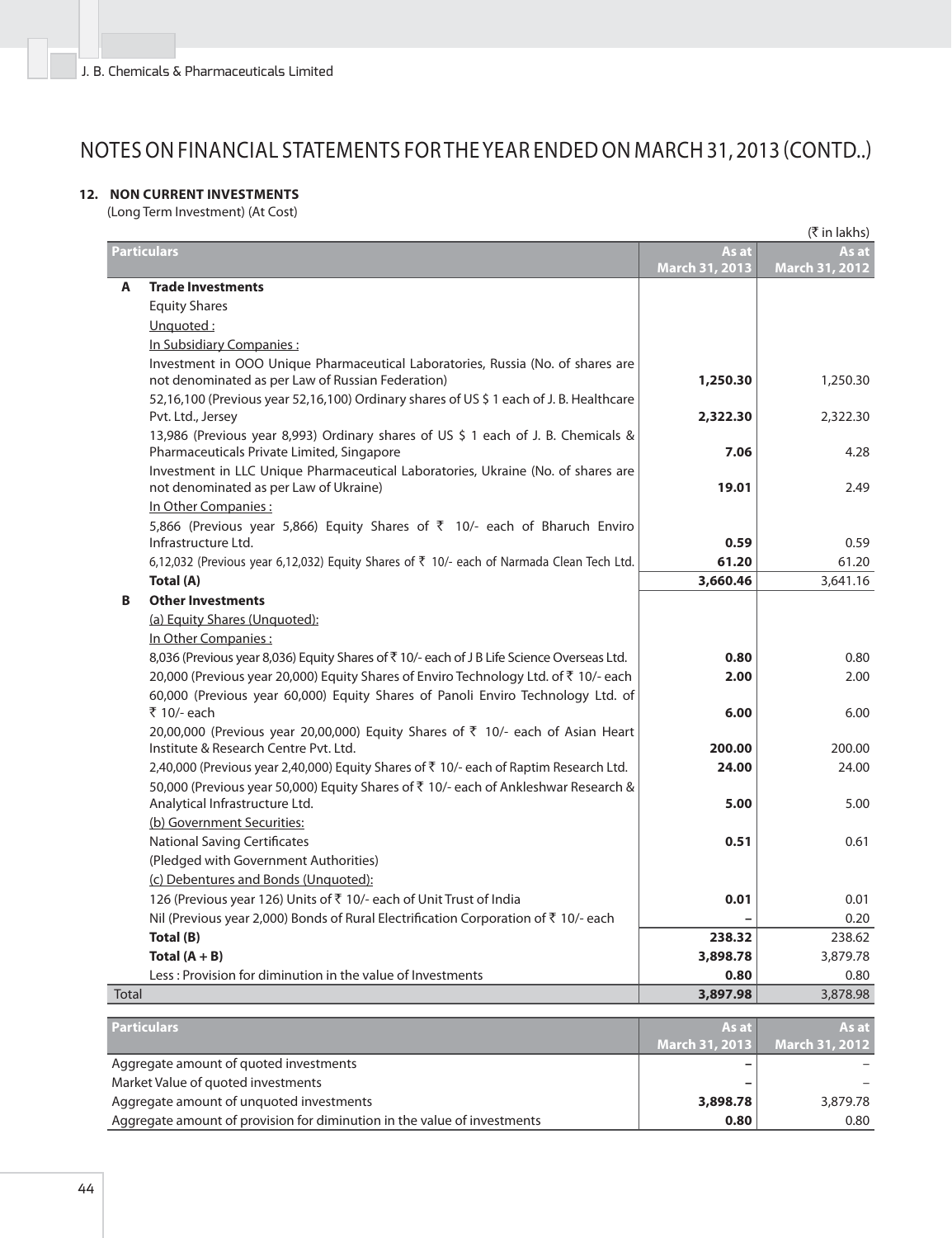### **13. LONG TERM LOANS & ADVANCES**

|       | (Unsecured, Considered good) |                | (₹ in lakhs)          |
|-------|------------------------------|----------------|-----------------------|
|       | <b>Particulars</b>           | As at          | As at                 |
|       |                              | March 31, 2013 | <b>March 31, 2012</b> |
| a)    | Capital Advances             | 816.41         | 561.64                |
| b)    | <b>Security Deposits</b>     | 482.94         | 555.85                |
| C)    | Other loans and advances     |                |                       |
|       | Advances to Employees @      | 118.79         | 130.56                |
|       | <b>Other Advances</b>        | 10.33          | 10.24                 |
| Total |                              | 1,428.47       | 1,258.29              |

@ Advance to employees includes loan to a director ₹ Nil (Previous year ₹ 3.30 lakhs).

# **14. OTHER NON CURRENT ASSET**

|                                    |                | (₹ in lakhs)   |
|------------------------------------|----------------|----------------|
| <b>Particulars</b>                 | As at I        | As at I        |
|                                    | March 31, 2013 | March 31, 2012 |
| <b>Trade Receivables</b>           |                |                |
| Unsecured Considered Doubtful      | 10.04          |                |
| Less: Provision for Doubtful Debts | 10.04          |                |
| Total                              | -              |                |

### **15. CURRENT INVESTMENTS**

(At lower of cost or market value)

|                                                                                                                                                |                       | (₹ in lakhs)   |
|------------------------------------------------------------------------------------------------------------------------------------------------|-----------------------|----------------|
| <b>Particulars</b>                                                                                                                             | As at                 | As at          |
|                                                                                                                                                | <b>March 31, 2013</b> | March 31, 2012 |
| (a) Investments in Mutual Funds                                                                                                                |                       |                |
| Unquoted:                                                                                                                                      |                       |                |
| Nil (Previous year 20,000,000.00) Units of ₹ 10 each of DSP Black Rock FMP-Series 7-12M-<br>Growth-Maturity Date - 30.08.2012                  |                       | 2,000.00       |
| 33,031,167.395 (Previous year 11,718,112.87) Units of $\bar{\tau}$ 10 each of Birla Sun Life Dynamic<br><b>Bond Fund-Retail-Growth</b>         | 6,000.00              | 2,000.00       |
|                                                                                                                                                |                       |                |
| 10,983,201.841 (Previous year 22,162,715.01) Units of ₹ 10 each of IDFC-SSIF-Short term<br>-Plan-C-Growth                                      | 1,291.29              | 2,600.00       |
| Nil (Previous year 52,700,691.00) Units of $\bar{\tau}$ 10 each of HDFC FMP 13M September<br>2011-Growth                                       |                       | 5,270.07       |
| Nil (Previous year 28,639,353.00) Units of ₹ 10 each of ICICI Prudential MP Series 59-1 Year<br>Plan D Cumulative                              |                       | 2,863.94       |
| Nil (Previous year 17,000,000.00) Units of $\overline{\zeta}$ 10 each of DSP Black Rock FMP-Series<br>10-12M-Growth-Maturity Date - 20.09.2012 |                       | 1,700.00       |
| Nil (Previous year 15,000,000.00) Units of ₹ 10 each of Birla Sun Life Fixed Term Plan Series<br>DL Growth                                     |                       | 1,500.00       |
| Nil (Previous year15,000,000.00) Units of ₹ 10 each of DSP Black Rock FMP-Series<br>12-12M-Growth-Maturity Date - 24.09.2012                   |                       | 1,500.00       |
| Nil (Previous year 15,000,000.00) Units of ₹ 10 each of ICICI Prudential MP Series 59-1 Year<br><b>Plan E Cumulative</b>                       |                       | 1,500.00       |
| Nil (Previous year 24,000,000.00) Units of ₹10 each of Birla Sun Life Fixed Term Plan Series<br>DN Growth                                      |                       | 2,400.00       |
| Nil (Previous year 30,358,411.406) Units of ₹ 10 each of IDFC Money Manager Fund-<br>Investment Growth Plan-Institutional Plan B               |                       | 5,000.00       |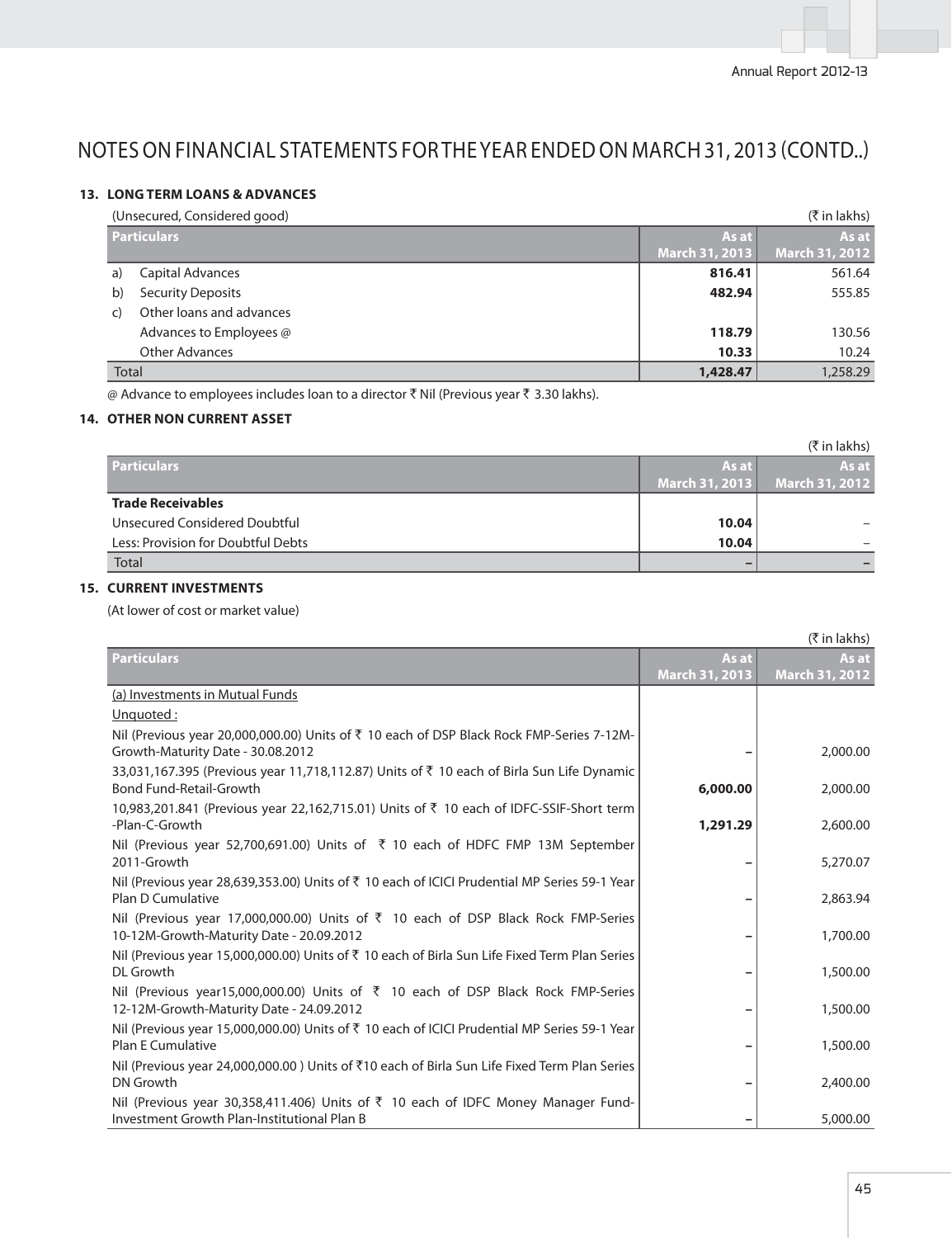|                                                                                                                       |                         | (₹ in lakhs)            |
|-----------------------------------------------------------------------------------------------------------------------|-------------------------|-------------------------|
| <b>Particulars</b>                                                                                                    | As at<br>March 31, 2013 | As at<br>March 31, 2012 |
| Nil (Previous year 10,465,113.452) Units of ₹10 each of IDFC Money Manager Fund-                                      |                         |                         |
| Treasury C-Growth Plan-Super Institutional Plan                                                                       | $\overline{a}$          | 1,332.04                |
| Nil (Previous year 110,729.05) Units of ₹100 each of Birla Sun Life Savings Fund Institutional<br>-Growth             |                         | 226.13                  |
| 6,600,000 (Previous year Nil) Units of ₹10 each of HDFC FMP 370D May 2012 (3)                                         | 660.00                  |                         |
| 14,121,939.474 (Previous year Nil) Units of ₹10 each of HDFC High Interest Fund Short Term<br>Plan - Growth           | 3,051.37                |                         |
| 13,021,055.072 (Previous year Nil) Units of ₹10 each of ICICI Prudential Short Term Plan -                            |                         |                         |
| Growth                                                                                                                | 3,000.00                |                         |
| 10,277,332.185 (Previous year Nil) Units of ₹ 10 each of Birla Sun life Short Term Fund-                              |                         |                         |
| Growth                                                                                                                | 4,267.00                |                         |
| 10,000,000 (Previous year Nil) Units of ₹10 each of ICICI Prudential FMP Series 64-367 D<br>Plan L-Growth             | 1,000.00                |                         |
| 10,000,000 (Previous year Nil) Units of ₹ 10 each of DSP BlackRock FMP Series 68-12m                                  |                         |                         |
| Growth                                                                                                                | 1,000.00                |                         |
| 20,476,362.088 (Previous year Nil) Units of ₹ 10 each of HDFC Short Term Opportunities                                |                         |                         |
| Fund-Growth                                                                                                           | 2,500.00                |                         |
| 5,924,874.237 (Previous year Nil) Units of ₹ 10 each of HDFC Floating Rate Fund Income<br>Fund Short Term Plan-Growth | 1,160.97                |                         |
| 22,556,303.552 (Previous year Nil) Units of ₹ 10 each of IDFC Dynamic Bond Fund-Plan                                  |                         |                         |
| <b>B-Growth</b>                                                                                                       | 3,000.00                |                         |
| 32,030,365.63 (Previous year Nil) Units of ₹10 each of ICICI Prudential Dynamic Bond Fund-                            |                         |                         |
| Growth                                                                                                                | 4,000.00                |                         |
| 15,000,000 (Previous year Nil) Units of ₹ 10 each of HDFC FMP 371D October 2012 (1)                                   | 1,500.00                |                         |
| 114,459.300 (Previous year Nil) Units of ₹ 10 each of DSP Black Rock strategic bond-<br>Institutional Plan-Growth     | 1,500.00                |                         |
| 5,000,000 (Previous year Nil) Units of ₹10 each of DSP Black Rock FMP Series 8112 M-Growth                            | 500.00                  |                         |
| 122,748.477 (Previous year Nil) Units of ₹ 10 each of DSP Black Rock Liquidity Fund-Growth                            | 2,037.17                |                         |
| 5,000,000 (Previous year Nil) Units of ₹ 10 each of DSP Black Rock Series 13 15 M-Growth                              | 500.00                  |                         |
| 5,000,000 (Previous year Nil) Units of ₹ 10 each of DSP Black Rock Series 84 12 M-Growth                              | 500.00                  |                         |
| 5,000,000 (Previous year Nil) Units of ₹ 10 each of DSP Black Rock Series 87 12 M-Growth                              | 500.00                  |                         |
| 15,000,000 (Previous year Nil) units of ₹ 10 each of IDFC Fixed Term Plan Series 13-Growth                            | 1,500.00                |                         |
| <b>Total</b>                                                                                                          | 39,467.80               | 29,892.18               |
| Aggregate amount of unquoted investments                                                                              | 39,467.80               | 29,892.18               |

### **16. INVENTORIES**

| (₹ in lakhs)                                                    |                       |                |  |
|-----------------------------------------------------------------|-----------------------|----------------|--|
| <b>Particulars</b>                                              | As at                 | As at          |  |
|                                                                 | <b>March 31, 2013</b> | March 31, 2012 |  |
| Raw materials (stock-in-transit ₹ 3.46, Previous year ₹ 1.77)   | 2,689.37              | 2,363.47       |  |
| Packing Materials                                               | 1,461.16              | 1,409.45       |  |
| Work-in-progress                                                | 962.76                | 752.27         |  |
| Finished goods (stock-in-transit ₹121.94, Previous year ₹50.69) | 2,957.43              | 3,281.91       |  |
| Stock-in-trade                                                  | 889.66                | 1,256.64       |  |
| Fuel                                                            | 28.54                 | 16.11          |  |
| <b>Total</b>                                                    | 8,988.92              | 9,079.85       |  |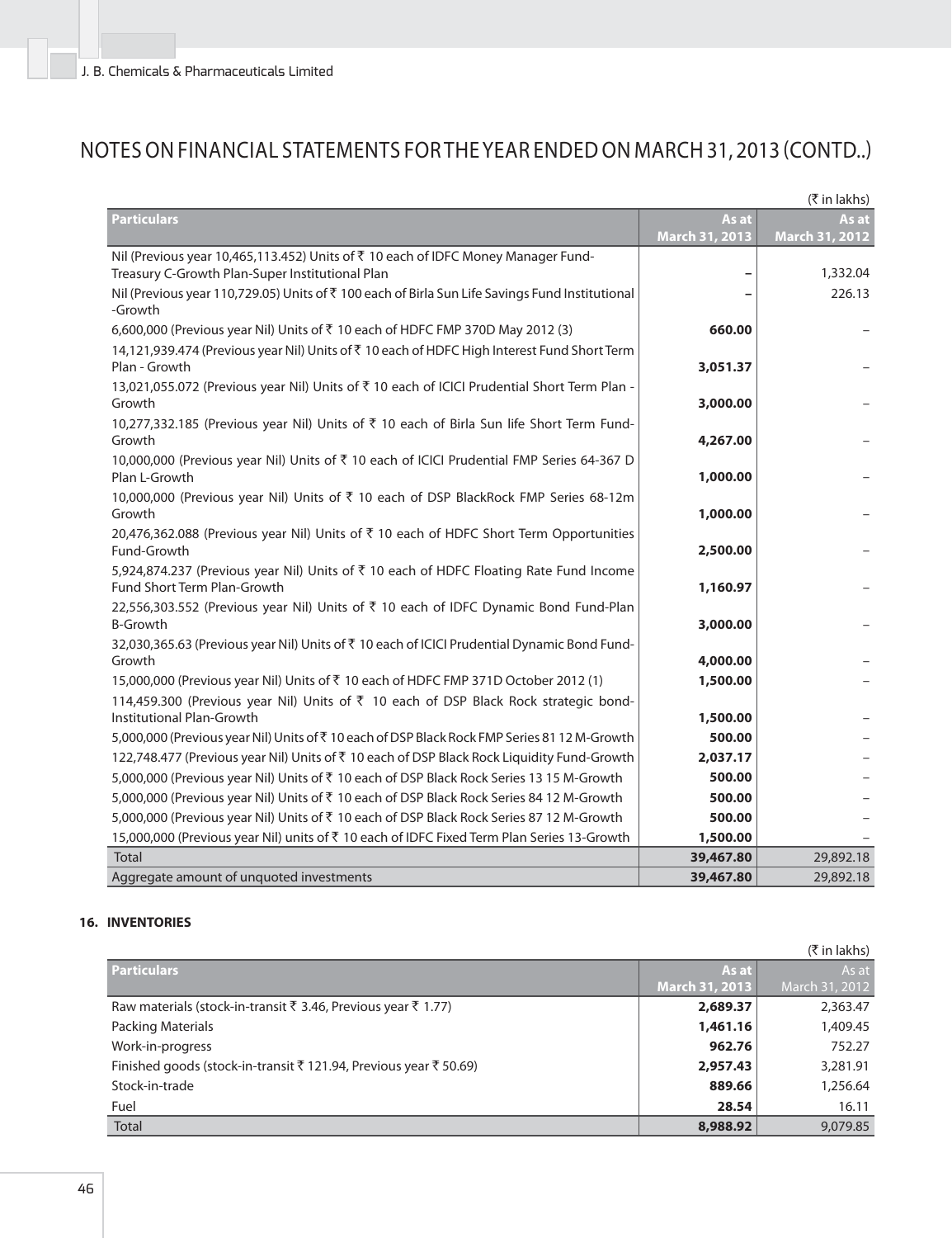### **17. TRADE RECEIVABLES**

(Unsecured, considered good unless otherwise stated)

|                                               |                | $(\bar{\bar{\mathbf{x}}}$ in lakhs) |
|-----------------------------------------------|----------------|-------------------------------------|
| <b>Particulars</b>                            | As at          | As at                               |
|                                               | March 31, 2013 | March 31, 2012                      |
| Outstanding for a period exceeding six months |                |                                     |
| Considered Good                               | 784.79         | 914.27                              |
| <b>Considered Doubtful</b>                    | 74.61          |                                     |
|                                               | 859.40         | 914.27                              |
| Less: Provision for Doubtful Debts            | 74.61          |                                     |
|                                               | 784.79         | 914.27                              |
| <b>Others</b>                                 | 18,679.52      | 12,206.55                           |
| <b>Total</b>                                  | 19,464.31      | 13,120.82                           |

### **18. CASH & CASH EQUIVALENTS**

| (₹ in lakhs) |                            |                |                |
|--------------|----------------------------|----------------|----------------|
|              | <b>Particulars</b>         | As at          | As at          |
|              |                            | March 31, 2013 | March 31, 2012 |
| a.           | Balances with banks #      | 14,557.06      | 17,705.63      |
| b.           | Fixed Deposit with banks @ | 336.20         | 3372.64        |
|              | Cheques on hand            | 0.70           | 37.65          |
| d.           | Cash on hand               | 16.45          | 19.75          |
| e.           | Post Office Saving Account | 0.58           | 0.57           |
| <b>Total</b> |                            | 14,910.99      | 21,136.24      |

# Includes Unclaimed dividend of ₹163.20 lakhs (Previous year ₹177.31 lakhs).

# Includes ₹ 13,757.75 lakhs (Previous year ₹ 16,282.72 lakhs) deposited in Escrow account in terms of escrow agreement dated 14<sup>th</sup> July, 2011 entered into with Cilag GmbH International in relation to sale of Russia - CIS OTC business undertaking and worldwide transfer of three trade marks viz. Doktor Mom, Rinza and Fitovit.

@ Fixed Deposit of ₹70.50 lakhs (Previous year ₹181.00 lakhs) was held as security deposit against Bank Guarantee.

### **19. SHORT TERM LOANS & ADVANCE**

 **(**Unsecured, considered good)

|       |                                                        |                       | $(\bar{\bar{\mathbf{x}}}$ in lakhs) |
|-------|--------------------------------------------------------|-----------------------|-------------------------------------|
|       | <b>Particulars</b>                                     | As at                 | As at                               |
|       |                                                        | <b>March 31, 2013</b> | March 31, 2012                      |
| a.    | Loan to Subsidiary Companies                           |                       |                                     |
|       | J. B. Healthcare Pvt. Ltd., Jersey                     |                       | 21.02                               |
|       | J. B. Chemicals & Pharmaceuticals Pvt. Ltd., Singapore | 11.51                 | 11.51                               |
|       |                                                        | 11.51                 | 32.53                               |
| b.    | Others                                                 |                       |                                     |
|       | <b>Advances to Suppliers</b>                           | 237.22                | 476.75                              |
|       | Advances to Employees #                                | 66.71                 | 56.80                               |
|       | Other Advances @                                       | 7,611.42              | 9,424.00                            |
|       | Taxes Paid (Net of Provisions)                         | 747.01                | 165.10                              |
|       | <b>MAT Credit Entitlements</b>                         | 515.19                | 708.30                              |
|       | <b>Balance with Excise Authorities</b>                 | 2.80                  | 1.73                                |
|       | Accrued interest on Deposits and others                | 14.74                 | 39.61                               |
|       |                                                        | 9,195.09              | 10,872.29                           |
| Total |                                                        | 9,206.60              | 10,904.82                           |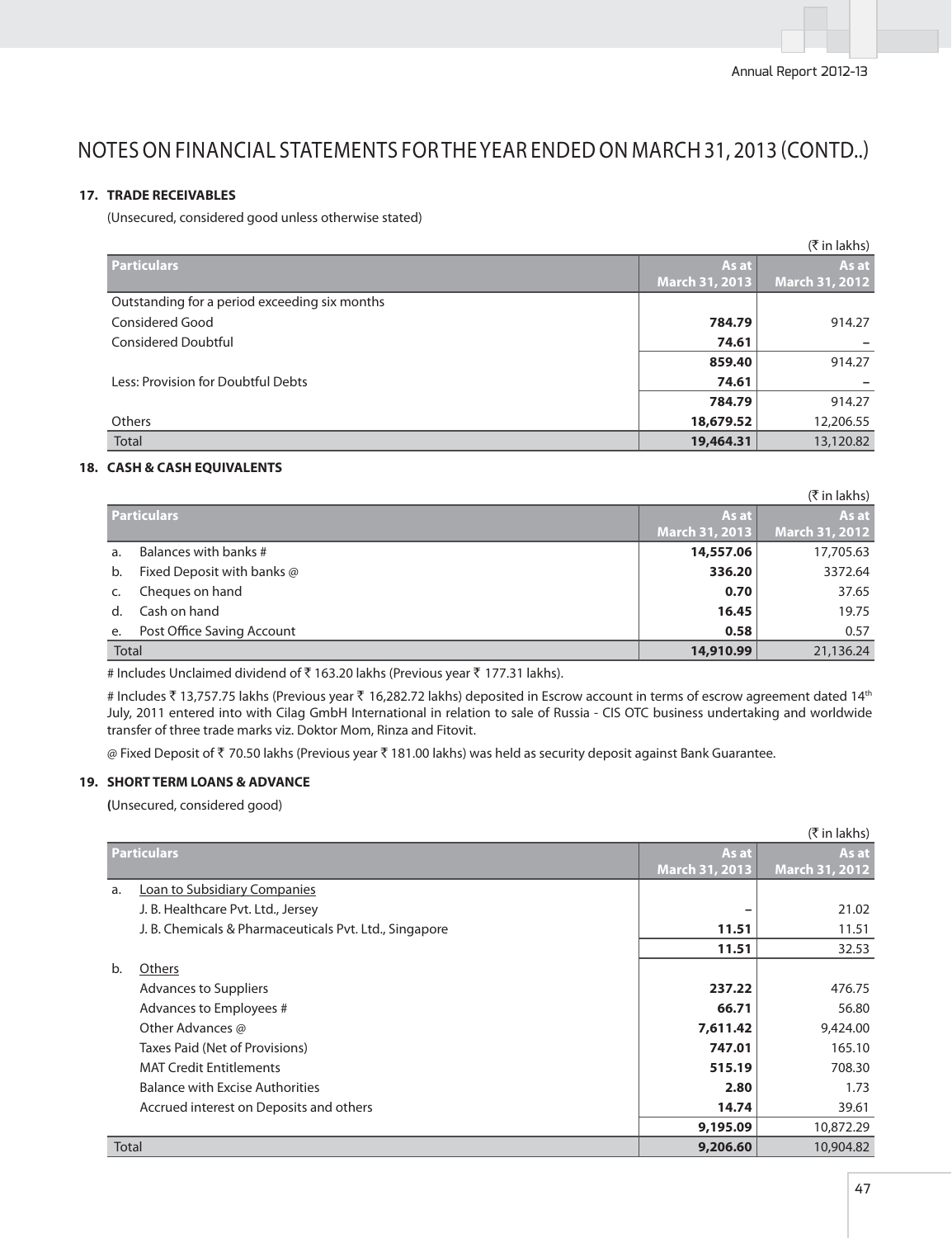# It includes loan amount due from director ₹3.30 lakhs (Previous year ₹8.40 lakhs).

@ Includes security deposit of ₹4.02 lakhs (Previous year ₹4.02 lakhs) given to companies in which directors are interested and ₹ 83.37 lakhs (Previous year ₹ 83.37 lakhs) given to related parties against lease of premises.

### **20. REVENUE FROM OPERATIONS**

|                                  |           | (₹ in lakhs) |
|----------------------------------|-----------|--------------|
| <b>Particulars</b>               | 2012-2013 | 2011-2012    |
| <b>Sales of Products:</b>        |           |              |
| Sale of Pharmaceutical Products  | 78,829.87 | 62,840.86    |
| <b>Export of Service</b>         | 745.40    |              |
| Add: Exchange Rate Difference    | 904.99    | 1,475.12     |
|                                  | 80,480.26 | 64,315.98    |
| <b>Other Operating Revenues:</b> |           |              |
| <b>Manufacturing Charges</b>     | 23.32     | 10.30        |
| <b>Export Incentives</b>         | 1,499.37  | 1,965.37     |
| Dividend From subsidiary company | 159.48    | 2,496.98     |
| Sale of Scrap                    | 392.98    | 360.04       |
| Insurance Claims                 | 42.28     | 61.48        |
| <b>Others</b>                    | 78.77     | 170.48       |
|                                  | 2,196.20  | 5,064.65     |
| <b>Total</b>                     | 82,676.46 | 69,380.63    |

### **21. OTHER INCOME**

|                                                               |           | (₹ in lakhs) |
|---------------------------------------------------------------|-----------|--------------|
| <b>Particulars</b>                                            | 2012-2013 | 2011-2012    |
| <b>Interest Income</b>                                        |           |              |
| - Bank Deposit                                                | 106.94    | 789.51       |
| - Interest from Debtors                                       | 3.23      | 2.26         |
| - Others                                                      | 104.31    | 34.64        |
| Dividend From Current Investment                              | 46.78     | 1,746.39     |
| Dividend From Long Term Investment                            | 40.39     | 0.26         |
| Income on sale / redemption of investments (Net)              | 2,294.42  | 180.52       |
| Profit on sale of assets (Net)                                |           | 97.21        |
| Provision for diminution in value of investments written back | -         | 0.40         |
| Total                                                         | 2,596.07  | 2,851.19     |

#### **22. COST OF MATERIALS CONSUMED**

|                           |           | $(\bar{\bar{\mathcal{K}}}$ in lakhs) |
|---------------------------|-----------|--------------------------------------|
| <b>Particulars</b>        | 2012-2013 | 2011-2012                            |
| Opening Inventories       | 3,772.92  | 3,421.30                             |
| Purchases                 | 26,567.99 | 20,672.15                            |
|                           | 30,340.91 | 24,093.45                            |
| Less: Closing Inventories | 4,150.53  | 3,772.92                             |
| <b>Total</b>              | 26,190.38 | 20,320.53                            |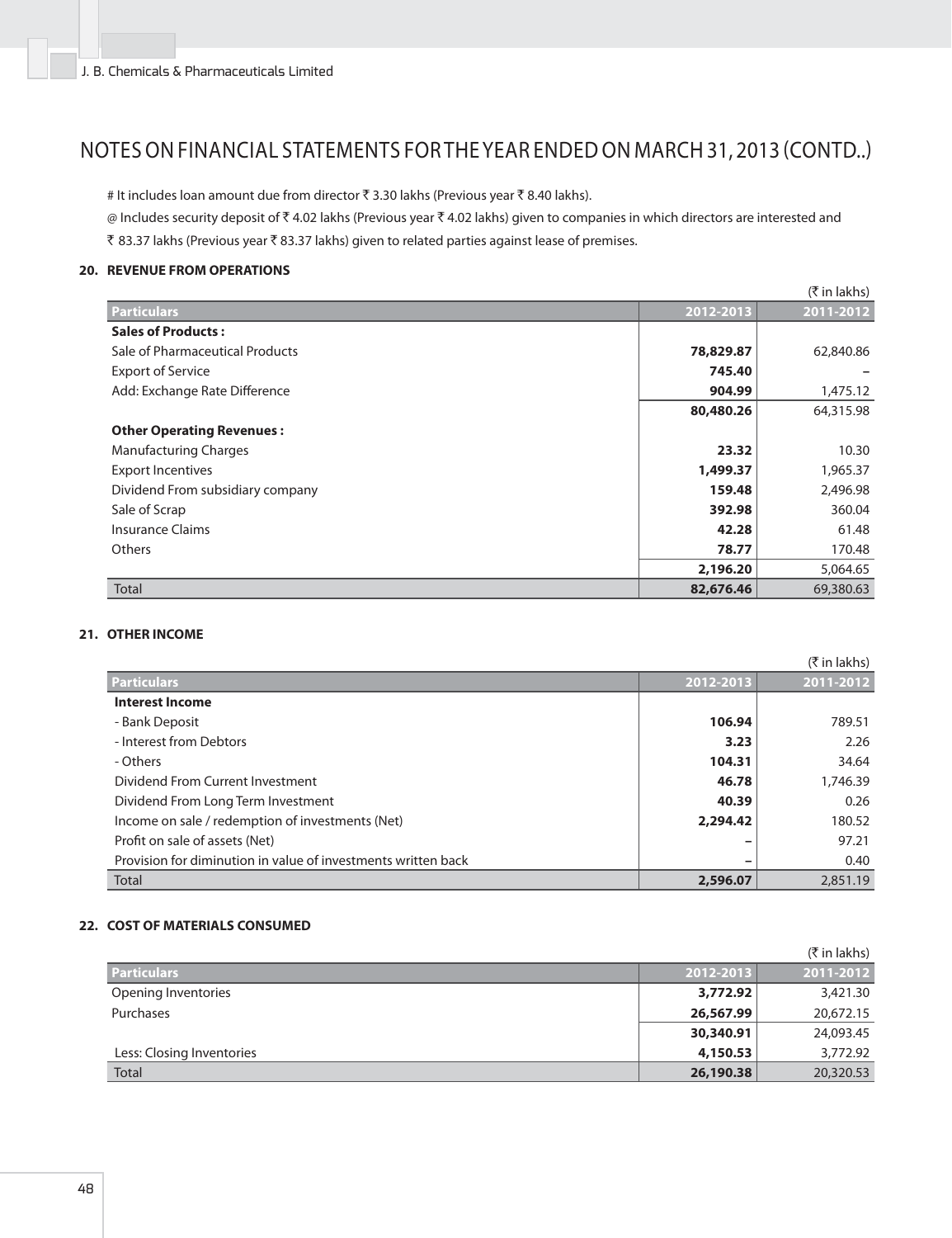### **23. CHANGES IN INVENTORIES OF FINISHED GOODS, WORK-IN-PROGRESS AND STOCK-IN-TRADE**

|                              |           | (₹ in lakhs) |
|------------------------------|-----------|--------------|
| <b>Particulars</b>           | 2012-2013 | 2011-2012    |
| Inventories at the beginning |           |              |
| <b>Finished Goods</b>        | 3,281.91  | 3,251.01     |
| Work-in-process              | 752.27    | 821.21       |
| Stock in Trade               | 1,256.64  | 671.42       |
|                              | 5,290.82  | 4,743.64     |
| Less: Inventories at the end |           |              |
| <b>Finished Goods</b>        | 2,957.43  | 3,281.91     |
| Work-in-process              | 962.76    | 752.27       |
| Stock in Trade               | 889.66    | 1,256.64     |
|                              | 4,809.85  | 5,290.82     |
| <b>Total</b>                 | 480.97    | (547.18)     |

### **24. EMPLOYEE BENEFITS EXPENSE**

|                                                |           | (₹ in lakhs) |
|------------------------------------------------|-----------|--------------|
| <b>Particulars</b>                             | 2012-2013 | 2011-2012    |
| Salaries and Other Benefits                    | 10,588.11 | 8,885.14     |
| Contribution to Provident Fund and Other Funds | 887.16    | 828.64       |
| <b>Employee Compensation Expense</b>           | (6.89)    | (5.12)       |
| Gratuity                                       | 323.26    | 214.38       |
| <b>Staff Welfare</b>                           | 221.23    | 208.28       |
| <b>Total</b>                                   | 12,012.87 | 10,131.32    |

## **25. FINANCE COST**

| (₹ in lakhs)                                                          |           |           |
|-----------------------------------------------------------------------|-----------|-----------|
| <b>Particulars</b>                                                    | 2012-2013 | 2011-2012 |
| <b>Interest Expenses:</b>                                             |           |           |
| Interest on Working capital borrowings                                | 222.92    | 773.39    |
| Interest on Fixed Loans                                               | 138.14    | 168.56    |
| Interest on External Commercial Borrowing                             |           | 39.87     |
|                                                                       | 361.06    | 981.82    |
| <b>Other Borrowing Cost:</b>                                          |           |           |
| Loan Processing Charges                                               | 17.26     | 27.06     |
| <b>Guarantee Charges</b>                                              | 31.25     | 22.00     |
| Others                                                                | 21.17     | 13.72     |
| Applicable net loss on foreign currency transactions and translations | 93.44     | 1,133.09  |
| <b>Total</b>                                                          | 524.18    | 2,177.69  |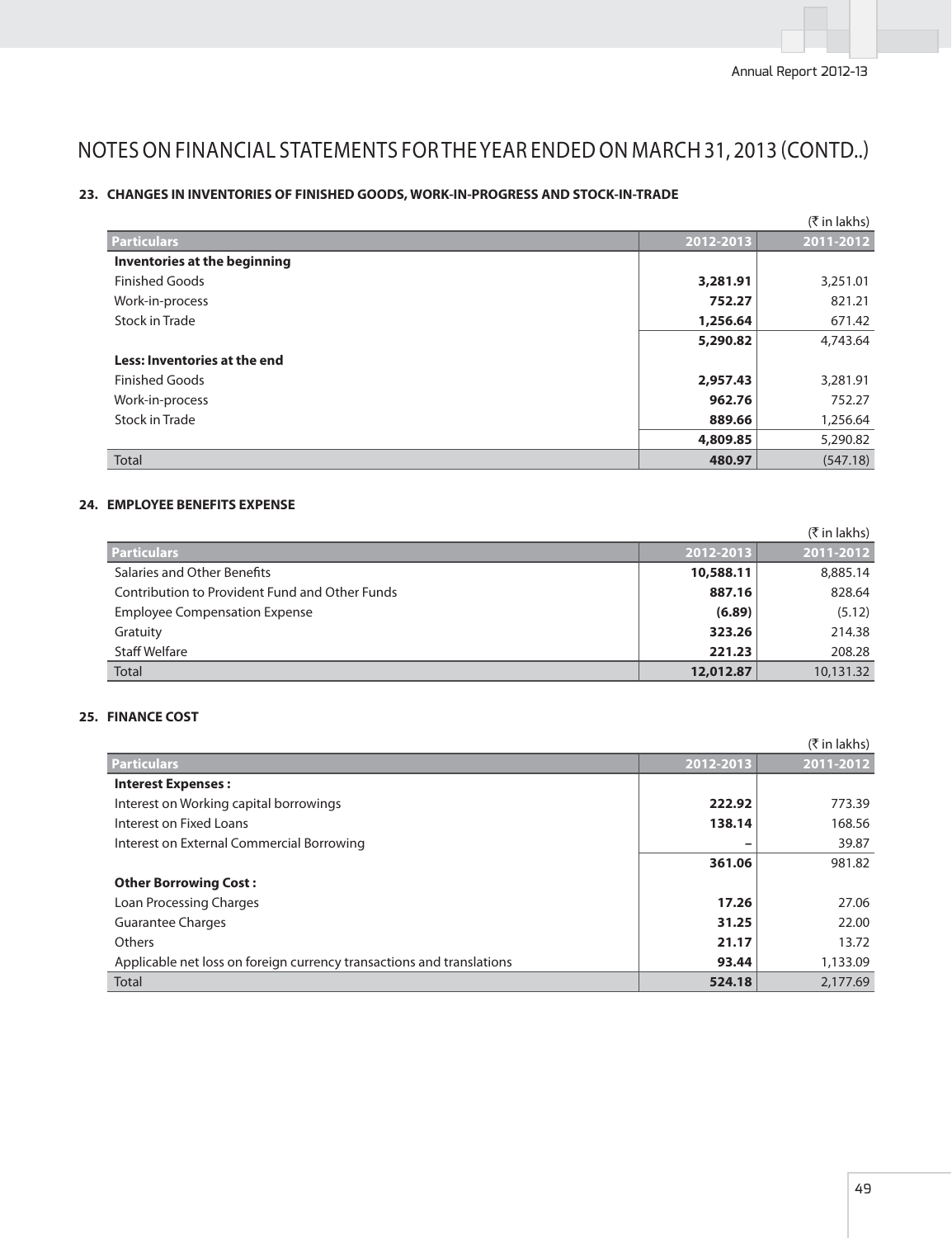### **26. OTHER EXPENSES**

|                                                   |           | (₹ in lakhs) |
|---------------------------------------------------|-----------|--------------|
| <b>Particulars</b>                                | 2012-2013 | 2011-2012    |
| Manufacturing charges                             | 848.31    | 925.44       |
| Stores and spares                                 | 588.46    | 435.72       |
| Power and fuel                                    | 3,974.77  | 2,988.50     |
| Excise duty                                       | 306.10    | 367.25       |
| Compensation rent                                 | 452.21    | 513.32       |
| Rates and taxes                                   | 124.20    | 154.99       |
| Insurance                                         | 195.94    | 165.91       |
| Freight and transport charges                     | 3,487.81  | 2,932.73     |
| Repairs to:                                       |           |              |
| <b>Building</b>                                   | 195.86    | 198.63       |
| Machinery                                         | 491.24    | 354.67       |
| Others                                            | 537.78    | 425.81       |
| Loss on sale/discard of assets (Net)              | 2.72      |              |
| Sales promotion and publicity                     | 3,786.28  | 4,521.48     |
| Selling commission                                | 1,762.25  | 1,388.08     |
| Travelling and conveyance                         | 1,739.99  | 1,816.08     |
| Directors' fees                                   | 14.40     | 11.65        |
| Royalty                                           | 12.68     | 17.31        |
| Payment to Auditors                               |           |              |
| Audit fees                                        | 27.00     | 24.00        |
| <b>Tax Audit fees</b><br>$\overline{\phantom{a}}$ | 9.00      | 7.50         |
| <b>Other Taxation and Certification matters</b>   | 13.00     | 9.50         |
| Donations                                         | 66.50     | 41.73        |
| Exchange difference others (Net)                  | 914.14    | 3,054.90     |
| <b>Bad debts</b>                                  |           | 213.26       |
| Provision for doubtful debts                      | 84.65     |              |
| Loss on winding up of Subsidiary                  |           | 191.35       |
| Miscellaneous expenses                            | 5,025.41  | 4,558.09     |
| <b>Total</b>                                      | 24,660.70 | 25,317.90    |

**27.** The contingent liabilities not provided for:

27.1 Letter of Credit opened by banks ₹ 2,942.63 lakhs (Previous year ₹ 845.70 lakhs).

27.2 Guarantee issued by the bank on behalf of the company  $\bar{\tau}$  1,450.54 lakhs (Previous year  $\bar{\tau}$  1,426.82 lakhs).

- 27.3 Central Excise Demand / show cause notice of  $\bar{x}$  183.39 lakhs (Previous year  $\bar{x}$  485.39 lakhs).
- 27.4 Sales Tax Demand of ₹ 7.95 lakhs (Previous year ₹ 22.13 lakhs) being disputed in appeal. (Against which the company has made pre-deposit of ₹ 2.11 lakhs).
- 27.5 Corporate guarantee provided for the benefit of the subsidiary company  $\bar{\tau}$  Nil (Previous year  $\bar{\tau}$  2,388.47 lakhs).
- 27.6 The company had purchased fixed assets under the "Export Promotion Capital Goods Scheme" (EPCG) in year 2011-2012 that has resulted in saving of duty of  $\bar{x}$  349.92 lakhs. As per the terms of the license granted under the scheme, the company has undertaken to achieve export commitment of  $\bar{\tau}$  2,099 lakhs over the export obligation period of 6 years, which expires on 2<sup>nd</sup> November, 2017. In the event of company being unable to execute its export obligations by this period, the company shall be liable to pay custom duty for unfulfilled export obligation along with interest after expiry of the export obligation period. In fact, the company has already fulfilled export obligation to the extent of 45% in percentage terms within the first year itself.
- 27.7 The company has received from Cilag GmbH International ("Cilag") a notice of claims under business Sale and Purchase Agreement dated May 23, 2011 and Supply Agreement dated May 23, 2011 for estimated amount of US\$ 33.30 million (which appears to coincide with the amount held in the escrow account) and US\$ 5 million respectively. The company has contested these claims. The parties are in discussion to resolve the differences. The amount in this regard is not fairly ascertainable.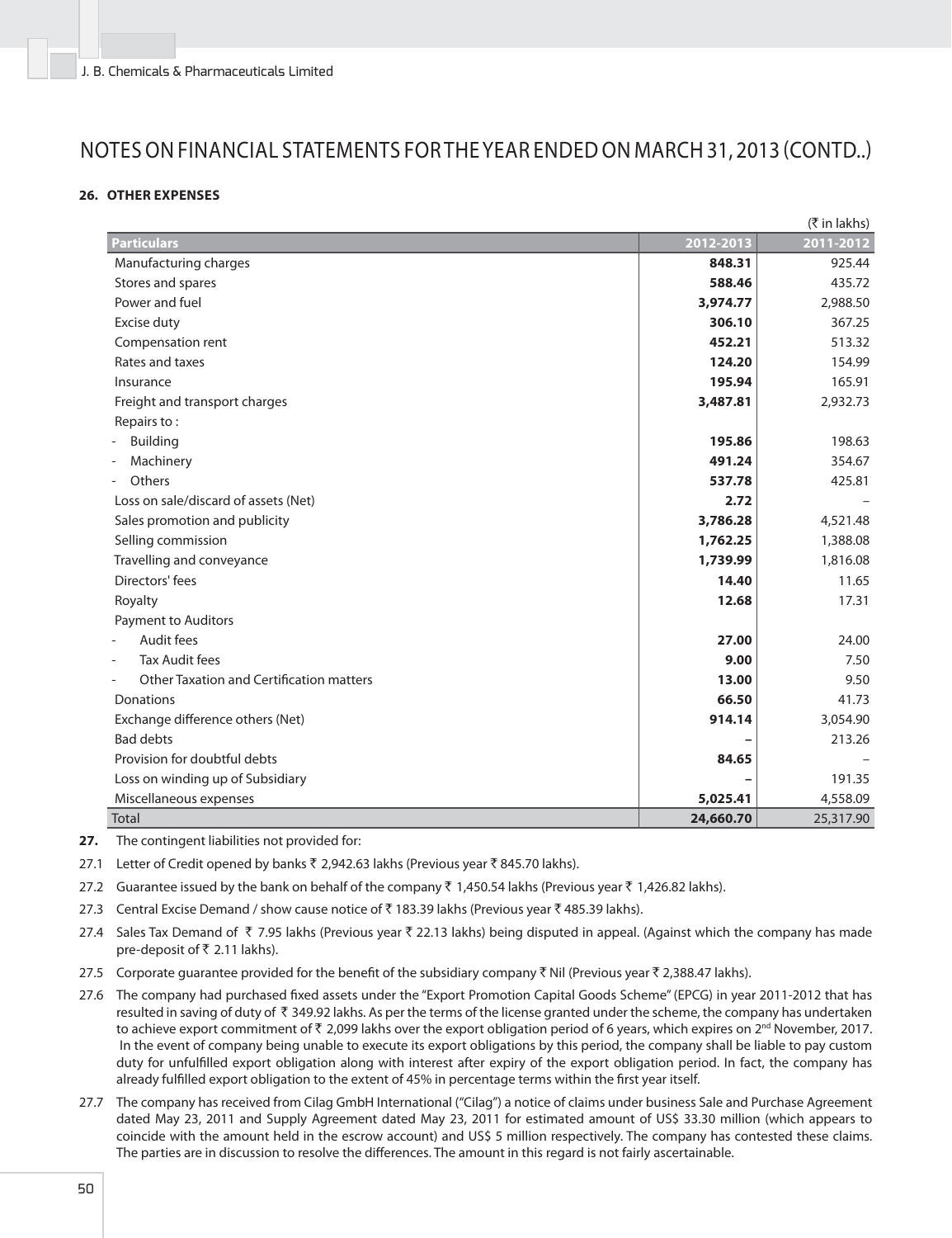- 28. Estimated amount of contracts remaining to be executed on capital account and not provided for (net of advances)  $\bar{\tau}$  607.31 lakhs (Previous year  $\bar{\tau}$  435.37 lakhs)
- 29. Travelling expenses of field personnel include expenses on stationery and printing, conveyance, postage, miscellaneous expenses, etc.
- **30.** Adjustment relating to previous year amounted to  $\bar{\tau}$  Nil (Net Debit) {Previous year  $\bar{\tau}$  10.10 lakhs (Net Debit)}. The same has been debited/credited under respective heads of accounts.
- **31.** The Pharmaceutical Division of Unique Pharmaceutical Laboratories Ltd. (UPLL) which was acquired by the company on a going concern basis, has received demand notices from Dept. of Chemicals & Fertilizers, Govt. of India, New Delhi demanding a sum of ₹ 461.47 lakhs in respect of the bulk drug Metronidazole and a further sum of ₹ 591.05 lakhs in respect of the bulk drug Oxyphenbutazone. These amounts were claimed on hypothetical basis in 1996, under para 7(2) of DPCO 79 read with para 14 of DPCO 87 and para 12 of DPCO 95, long after repeal of DPCO 79 and DPCO 87 and gains allegedly notionally made by it by procuring the bulk drugs at alleged lower cost. UPLL has filed review petition against each of these claims disputing the jurisdiction, power and legal or rational basis for making such demands, particularly in view of the repeal of DPCO 79 and DPCO 87. The company has filed writ petitions bearing No. 446 of 2008 in respect of demand for Oxyphenbutazone & writ petition No. 2623 of 2007 in respect of demand for Metronidazole in Bombay High Court. These writ petitions have been admitted and the Hon'ble High Court has restrained the Government from adopting coercive steps to recover the amount till the disposal of the writ petition on the company furnishing security as per the Orders. The company has already furnished the bank guarantee as security. As per the legal advice received by the company, there is no liability and accordingly no provision is being made in the accounts for these claims and demands.

| <b>Particulars</b>                       | <b>Thane</b> |                          | <b>Panoli-API</b>        |                          | <b>Panoli-formulation &amp;</b> |         |
|------------------------------------------|--------------|--------------------------|--------------------------|--------------------------|---------------------------------|---------|
|                                          |              | 2011-12                  | 2012-13                  | 2011-12                  | development                     |         |
| <b>Revenue Expenditure:</b>              | 2012-13      |                          |                          |                          | 2012-13                         | 2011-12 |
| Staff Cost                               | 457.21       | 409.71                   | 6.64                     | 12.12                    | 86.07                           | 65.52   |
| Power & Fuel                             | 52.04        | 51.76                    |                          |                          |                                 |         |
| Travelling & Conveyance                  | 18.67        | 17.64                    |                          |                          |                                 |         |
| <b>R &amp; D Raw Materials</b>           | 361.68       | 395.07                   | 0.11                     |                          | 0.20                            | 1.15    |
| Product Registration & Other Fees        | 3.76         |                          |                          |                          |                                 |         |
| Clinical Trial & Bio-equivalence Studies | 82.56        | 324.39                   |                          |                          |                                 |         |
| Laboratory Expenses                      | 44.21        | 52.02                    | 0.42                     | 0.09                     | 78.42                           | 52.17   |
| Others                                   | 270.60       | 102.05                   | 0.30                     | 0.27                     | 7.55                            | 5.70    |
| Fees                                     | 15.97        | 7.37                     |                          |                          |                                 |         |
| Repairs & Maintenance - Bldg.            | 2.80         | 27.28                    |                          |                          | 0.44                            | 0.77    |
| <b>Total Revenue Expenditure</b>         | 1309.50      | 1387.29                  | 7.47                     | 12.48                    | 172.68                          | 125.31  |
| <b>Capital Expenditure:</b>              |              |                          |                          |                          |                                 |         |
| <b>Buildings</b>                         |              |                          |                          |                          |                                 | 2.51    |
| Plant & Machinery                        | 36.47        | $\overline{\phantom{0}}$ | -                        |                          | 0.87                            | 3.09    |
| <b>Electrical Equipments</b>             | 12.43        |                          |                          |                          |                                 |         |
| R & D Equipments                         | 27.47        | 1.99                     | 0.80                     | $\qquad \qquad -$        | 1.98                            |         |
| Laboratory Equipments                    | 11.21        | 27.64                    | -                        |                          | 4.11                            |         |
| <b>EDP Equipments</b>                    | 2.03         | 0.24                     | $\overline{\phantom{0}}$ |                          | 0.76                            | 1.21    |
| Office Equipments                        | 0.79         | 0.29                     | $\overline{\phantom{0}}$ |                          |                                 |         |
| <b>Furniture &amp; Fixtures</b>          |              |                          | -                        | $\overline{\phantom{0}}$ | 0.26                            |         |
| <b>Air Conditioners</b>                  | 0.30         | 2.60                     |                          |                          |                                 |         |
| <b>Total Capital Expenditure</b>         | 90.71        | 32.76                    | 0.80                     |                          | 7.97                            | 6.81    |
| <b>Total</b>                             | 1400.20      | 1420.05                  | 8.27                     | 12.48                    | 180.65                          | 132.12  |

1) R&D Centre set up at 101/2 & 102/1, Daman Industrial Estate, Airport Road, Village Kadaiya, Nani Daman (U.T.) on 1<sup>st</sup> October 2011, has received recognition from Department of Scientific and Industrial Research, Technology Bhavan, New Mehrauli Road, New Delhi from 25th April 2012. However no expenses has been incurred during the year.

2) During the year no expenses have been incurred at R&D center set up at Plot No.128/1, GIDC Industrial Area, Ankleshwar.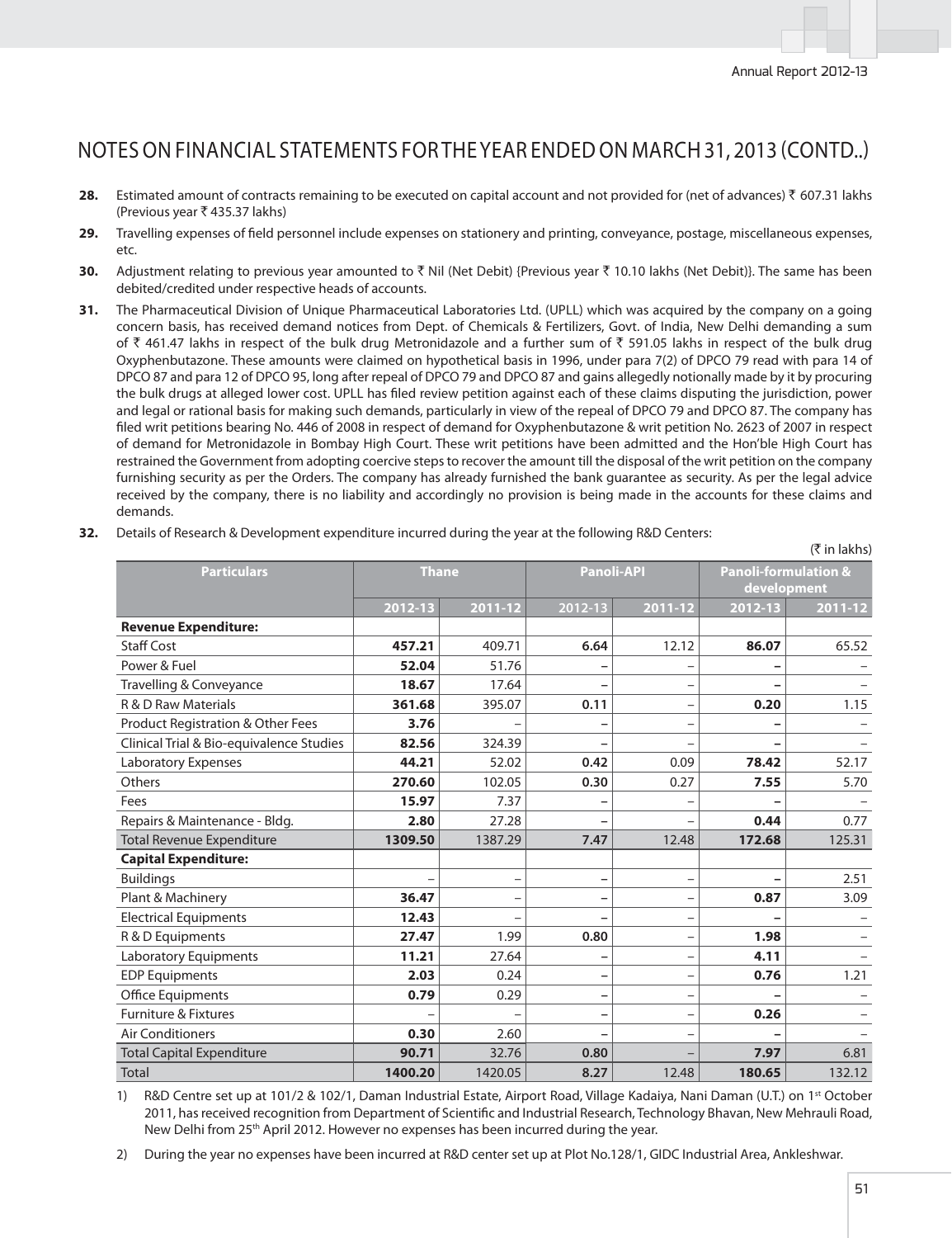**33.** The amount of excise duty disclosed as deduction from turnover is the excise duty for the year, except the excise duty related to the difference between the closing stock and opening stock and excise duty paid but not recovered, which has been disclosed in the (increase )/decrease in stock and other expenses respectively. (Increase)/decrease in stocks include excise duty on finished goods (net)  $\bar{z}$  11.70 lakhs (Previous year ₹8.18 lakhs).

#### **34. EMPLOYEE BENEFITS:**

 The disclosures as required as per the revised AS 15 are as under:

#### **a)** Defined Contribution Plan

Contribution to Defined Contribution Plan, recognized as expense for the year are as under:

|                                       |         | ( $\bar{\tau}$ in lakhs) |
|---------------------------------------|---------|--------------------------|
| <b>Particulars</b>                    | 2012-13 | 2011-12                  |
| Employer's Contribution to Provident  |         |                          |
| Fund & Family Pension Fund            | 736.57  | 717.73                   |
| Employer's Contribution<br>to         |         |                          |
| <b>Superannuation Fund</b>            | 128.52  | 92.30                    |
| Employer's Contribution to Employees' |         |                          |
| State Insurance Scheme                | 22.07   | 18.61                    |
|                                       |         |                          |

#### **b)** Defined Benefit Plan

Reconciliation of opening and closing balances of Defined Benefit obligation:

|                                         |                          | (₹ in lakhs) |
|-----------------------------------------|--------------------------|--------------|
| <b>Particulars</b>                      | <b>Gratuity (Funded)</b> |              |
|                                         | 2012-13                  | 2011-12      |
| Benefit obligation at<br>Defined<br>the |                          |              |
| beginning of the year                   | 2,102.52                 | 1,972.89     |
| <b>Current Service Cost</b>             | 95.51                    | 93.82        |
| <b>Interest Cost</b>                    | 178.72                   | 165.01       |
| Actuarial (gain)/loss                   | 140.14                   | 3.86         |
| <b>Benefits Paid</b>                    | (112.26)                 | (133.06)     |
| Defined Benefit obligation at year end  | 2,404.63                 | 2,102.52     |

 Reconciliation of opening and closing balances of fair value of plan assets:

(₹ in lakhs)

| <b>Particulars</b>                          | <b>Gratuity (Funded)</b> |          |  |
|---------------------------------------------|--------------------------|----------|--|
|                                             | 2012-13                  | 2011-12  |  |
| Fair value of plan assets at the beginning  |                          |          |  |
| of the year                                 | 798.46                   | 740.29   |  |
| Expected return on plan assets              | 68.67                    | 65.33    |  |
| Actuarial gain/(loss)                       | 22.44                    | (17.02)  |  |
| Employer contribution                       | 86.16                    | 142.92   |  |
| <b>Benefits Paid</b>                        | (84.06)                  | (133.06) |  |
| Fair value of plan assets at the end of the |                          |          |  |
| year                                        | 891.67                   | 798.46   |  |

#### Actual Return on Plan assets:

| (₹ in lakhs) |  |  |  |  |
|--------------|--|--|--|--|
|--------------|--|--|--|--|

 $(F$  in lakhel

| <b>Particulars</b>                   | <b>Gratuity (Funded)</b> |             |
|--------------------------------------|--------------------------|-------------|
|                                      | 2012-13                  | $2011 - 12$ |
| Expected return on plan assets       | 68.67                    | 65.33       |
| Actuarial gain/(loss) on plan assets | 22.44                    | (17.02)     |
| Actual return on plan assets         | 91.11                    | 48.31       |

Reconciliation of fair value of plan assets and benefit obligations:

|                                                   |             | $\sqrt{2}$ 111114111121  |  |
|---------------------------------------------------|-------------|--------------------------|--|
| <b>Particulars</b>                                |             | <b>Gratuity (Funded)</b> |  |
|                                                   | $2012 - 13$ | $2011 - 12$              |  |
| Fair value of assets as at 31 <sup>st</sup> March | 891.67      | 798.46                   |  |
| Present value of obligation as at                 |             |                          |  |
| 31 <sup>st</sup> March                            | 2,404.63    | 2,102.52                 |  |
| Amount recognised in Balance Sheet                | 1,512.96    | 1,304.06                 |  |

 Expense recognised during the year (Under the head "Employee Cost"-Refer Note 24):

#### $($ ₹ in lakhs)

| <b>Particulars</b>                    | <b>Gratuity (Funded)</b> |         |
|---------------------------------------|--------------------------|---------|
|                                       | 2012-13                  | 2011-12 |
| <b>Current Service Cost</b>           | 95.51                    | 93.82   |
| Interest Cost                         | 178.71                   | 165.01  |
| Expected return on Plan Assets        | (68.67)                  | (65.33) |
| Actuarial (gain)/loss                 | 117.71                   | 20.88   |
| Expense Recognised in Profit and Loss |                          |         |
| Account                               | 323.26                   | 214.38  |

 Expected employers contribution for the next year is ₹ 100.73 lakhs (Previous year ₹ 85.18 lakhs).

#### Investment details:

 The company made annual contributions to the LIC of an amount advised by the LIC. The company was not informed by LIC of the investments made or the break-down of plan assets by investment type.

Actuarial Assumptions:

| <b>Particulars</b>                                    | <b>Gratuity (Funded)</b> |         |
|-------------------------------------------------------|--------------------------|---------|
|                                                       | 2012-13                  | 2011-12 |
| Discount Rate (per annum)                             | 8.25%                    | 8.50%   |
| Expected Rate of Return on Plan Assets<br>(per annum) | 8.70%                    | 8.60%   |
| Salary Escalation (per annum)                         | 4.00%                    | 4.00%   |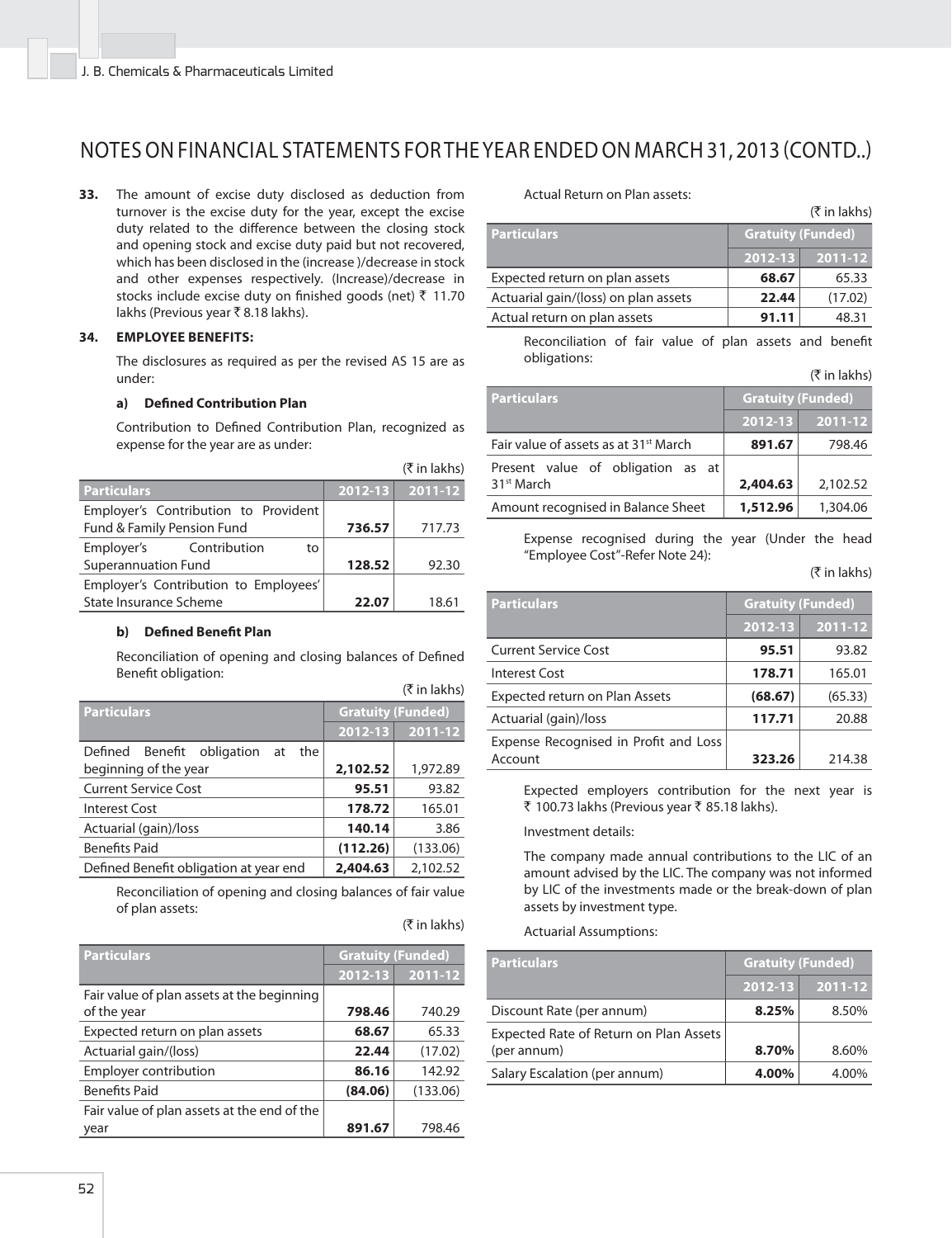Net asset/liability recognized in the Balance Sheet (including experience adjustment impact):

|                                            |          |          |          |          | (₹ in lakhs) |
|--------------------------------------------|----------|----------|----------|----------|--------------|
| <b>Gratuity</b>                            | 2013     | 2012     | 2011     | 2010     | 2009         |
| Defined benefit obligation                 | 2,404.63 | 2.102.52 | 1,972.89 | 1.772.55 | 1,512.60     |
| Plan assets                                | 891.67   | 798.46   | 740.29   | 691.46   | 587.54       |
| Deficit / (Surplus)                        | 1,512.96 | 1,304.06 | 1,232.60 | 1.081.09 | 925.06       |
| Experience adjustments on plan liabilities | 119.51   | 117.92   | 164.64   | 117.03   | 67.41        |
| Experience adjustments on plan assets      | 22.44    | (17.02)  | (14.58)  | 19.17    | (3.77)       |

#### **35. SEGMENT REPORTING:**

The company has one segment of activity namely 'Pharmaceuticals'.

#### **36. RELATED PARTY DISCLOSURE**

Related party disclosure as required by AS - 18, 'Related Party Disclosures' notified by the Companies (Accounting Standard) Rules, 2006 are given below:

Names and Relationships of the Related Parties:

- i) Subsidiary Companies:
	- a. OOO Unique Pharmaceutical Laboratories.
	- b. J. B. Healthcare Pvt. Ltd.
	- c. J. B. Chemicals & Pharmaceuticals Pvt. Ltd.
	- d. LLC Unique Pharmaceutical Laboratories.
- ii) Associate Concerns / Trusts / Companies / Joint Venture:
	- a. Mody Trading Company
	- b. Mody Brothers
	- c. Jyotindra Family Trust
	- d. Dinesh Family Trust
	- e. Shirish Family Trust
	- f. Biotech Laboratories (Pty.) Ltd.
	- g. Jyotindra Mody Holdings Pvt. Ltd.
	- h. Ansuya Mody Securities Pvt. Ltd.
	- i. Dinesh Mody Securities Pvt. Ltd.
	- j. Kumud Mody Securities Pvt. Ltd.
	- k. Shirish B. Mody Investments Pvt. Ltd.
	- l. Bharati S. Mody Investments Pvt. Ltd.
	- m. J. B. Mody Enterprises Pvt. Ltd.
	- n. Ansuya Mody Enterprises Pvt. Ltd.
	- o. Dinesh Mody Ventures Pvt. Ltd.
	- p. Kumud Mody Ventures Pvt. Ltd.
	- q. Shirish Mody Enterprises Pvt. Ltd.
- r. Bharati Mody Ventures Pvt. Ltd.
- s. Synit Drugs Pvt. Ltd.
- t. Unique Pharmaceutical Laboratories Ltd.
- u. Ifiunik Pharmaceuticals Ltd.
- v. Namplas Chemicals Pvt. Ltd.
- w. Raptim Research Ltd.
- x. Gemma Jewellery Pvt. Ltd.
- y. Lekar Pharma Ltd.
- iii) Key Management Personnel:
	- a. Shri Jyotindra B. Mody
	- b. Shri Dinesh B. Mody
	- c. Shri Shirish B. Mody
- iv) Relative of Key Management Personnel:
	- a. Mr. Pranabh D. Mody
	- b. Mrs. Kumud D. Mody
	- c. Mrs. Bharati S. Mody
	- d. Mrs. Pallavi B. Mehta
	- e. Mrs. Purvi U. Asher
	- f. Mrs. Priti R. Shah
	- g. Mr. Nirav S. Mody
	- h. Mrs. K. V. Gosalia
	- i. D. B. Mody HUF
	- j. S. B. Mody HUF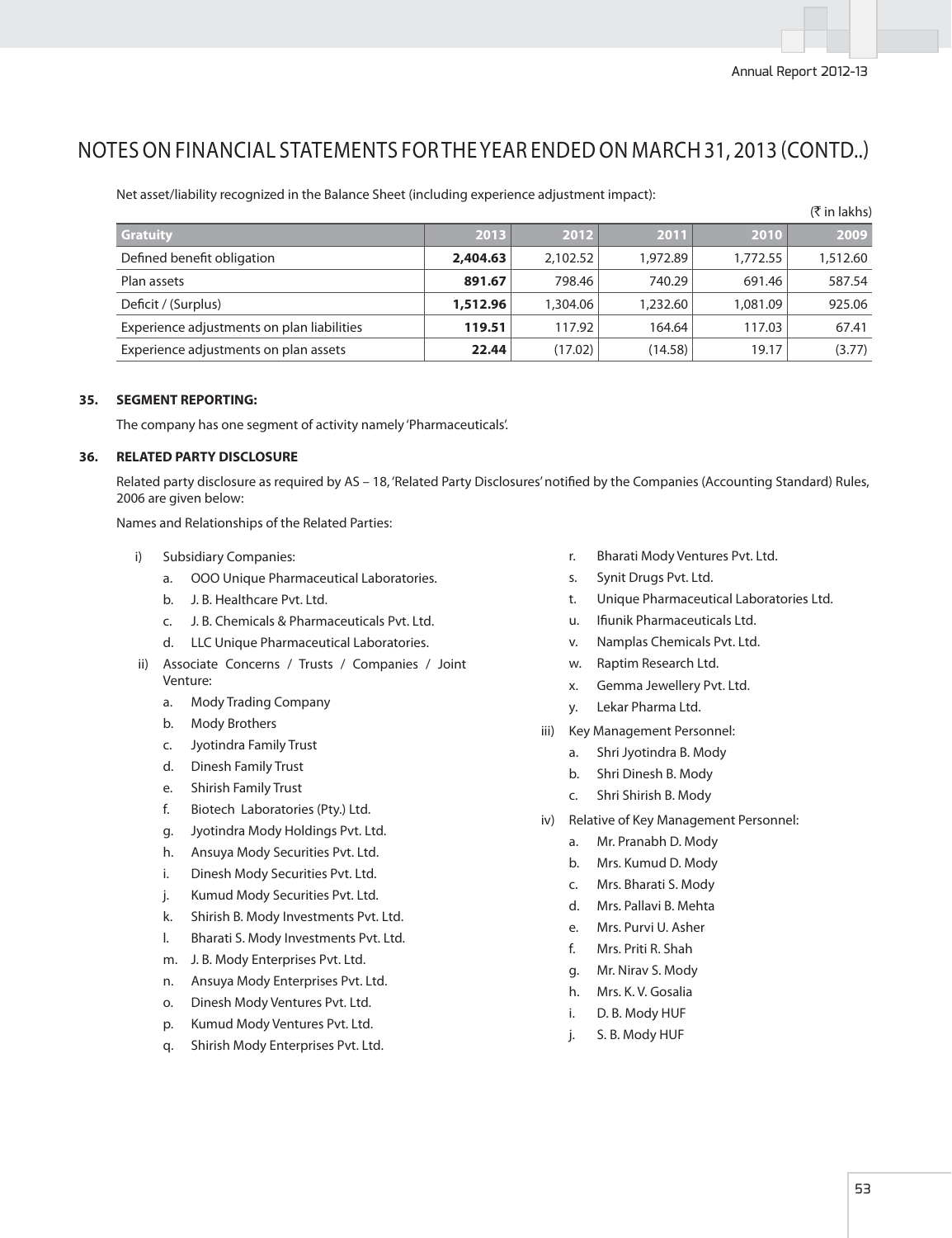Transactions with the Related parties during the year :

|                                                           |                                       |                                                              |                                              | (₹ in lakhs)                                                    |
|-----------------------------------------------------------|---------------------------------------|--------------------------------------------------------------|----------------------------------------------|-----------------------------------------------------------------|
| <b>Transaction with Related Parties</b>                   | <b>Subsidiary</b><br><b>Companies</b> | <b>Associate</b><br>Concern / Trust/<br><b>Joint Venture</b> | Key<br><b>Management</b><br><b>Personnel</b> | <b>Relative of Key</b><br><b>Management</b><br><b>Personnel</b> |
| <b>Income</b>                                             |                                       |                                                              |                                              |                                                                 |
| Sale of Material / Goods /                                | 3,648.99                              | 2,218.53                                                     |                                              |                                                                 |
| Others (Net of Discount)                                  | (4,262.50)                            | (1, 557.29)                                                  | $(-)$                                        | $(-)$                                                           |
| Receipt of Manufacturing charges                          |                                       | 22.92                                                        |                                              |                                                                 |
|                                                           | $(-)$                                 | (10.30)                                                      | $(-)$                                        | $(-)$                                                           |
| Dividend Income                                           | 159.48                                |                                                              |                                              |                                                                 |
|                                                           | (2496.98)                             | $(-)$                                                        | $(-)$                                        | $(-)$                                                           |
| <b>Expenditure</b>                                        |                                       |                                                              |                                              |                                                                 |
| Purchase of stock in trade                                |                                       | 3,509.68                                                     |                                              |                                                                 |
|                                                           | $(-)$                                 | (3,380.83)                                                   | $(-)$                                        | $(-)$                                                           |
| <b>Processing Charges</b>                                 |                                       | 150.36                                                       |                                              |                                                                 |
|                                                           | $(-)$                                 | (155.06)                                                     | $(-)$                                        | $(-)$                                                           |
| <b>Bio-Equivalence Study</b>                              |                                       | 60.63                                                        |                                              |                                                                 |
|                                                           | $(-)$                                 | (16.55)                                                      | $(-)$                                        | $(-)$                                                           |
| Rent                                                      |                                       | 273.83                                                       |                                              | 73.56                                                           |
|                                                           | $(-)$                                 | (269.81)                                                     | $(-)$                                        | (72.27)                                                         |
| Sales promotion and publicity                             | 1,457.90                              | 10.00                                                        |                                              |                                                                 |
|                                                           | (101.68)                              | $(-)$                                                        | $(-)$                                        | $(-)$                                                           |
| Reimbursement of Expenses                                 |                                       | 15.41                                                        |                                              |                                                                 |
|                                                           | $(-)$                                 | $(-)$                                                        | $(-)$                                        | $(-)$                                                           |
| Royalty                                                   | -                                     | 14.16                                                        |                                              |                                                                 |
|                                                           | $(-)$                                 | (13.72)                                                      | $(-)$                                        | $(-)$                                                           |
| <b>Employee Benefit Expense</b>                           | -                                     |                                                              | 115.83<br>(40.95)                            | 24.87<br>(25.80)                                                |
| Remuneration                                              | $(-)$                                 | $(-)$                                                        | 965.25                                       | 184.27                                                          |
|                                                           |                                       |                                                              | (338.80)                                     | (173.40)                                                        |
|                                                           | $(-)$                                 | $(-)$<br>88.38                                               | 11.10                                        | 78.09                                                           |
| Interest on Deposits                                      |                                       |                                                              |                                              |                                                                 |
|                                                           | $(-)$                                 | (155.53)                                                     | (10.90)                                      | (111.31)                                                        |
| <b>Others</b>                                             |                                       |                                                              |                                              |                                                                 |
| <b>Equity Contribution</b>                                | 19.30                                 |                                                              |                                              |                                                                 |
|                                                           | (12.67)                               | $(-)$                                                        | $(-)$                                        | $(-)$                                                           |
| Refund of Equity Contribution on winding up of subsidiary | (72.90)                               | $\overline{a}$<br>$(-)$                                      | $(-)$                                        | $(-)$                                                           |
| Loan to Subsidiary                                        |                                       |                                                              |                                              |                                                                 |
|                                                           |                                       |                                                              |                                              |                                                                 |
| O/S Payables as on March 31, 2013                         | (0.25)                                | $(-)$<br>123.41                                              | $(-)$<br>128.88                              | $(-)$<br>718.07                                                 |
|                                                           |                                       |                                                              |                                              |                                                                 |
| O/S Receivables as on March 31, 2013                      | $(-)$                                 | (1,206.27)                                                   | (81.66)                                      | (881.80)                                                        |
|                                                           | 2,129.71                              | 744.62                                                       |                                              | 25.28                                                           |
|                                                           | (1,071.77)                            | (629.88)                                                     | $(-)$                                        | (25.28)                                                         |

Disclosure in respect of Material Related Party Transactions during the year:

1. Material / Goods sold to OOO Unique Pharmaceutical Laboratories, Moscow, ₹ 3,648.99 lakhs (Previous year ₹ 4,261.80 lakhs), Biotech Laboratories (Pty.) Ltd. ₹ 1,882.14 lakhs (Previous year ₹ 1,161.76 lakhs).

- 2. Manufacturing charges received from Lekar Pharma Ltd.  $\bar{\tau}$  22.92 lakhs (Previous year  $\bar{\tau}$  10.30 lakhs).
- 3. Dividend received from J. B. Healthcare Pvt. Ltd. ₹ 159.48 lakhs (Previous year ₹ Nil) and from OOO Unique Pharmaceutical Laboratories  $\bar{\tau}$  Nil (Previous year  $\bar{\tau}$  2,496.98 lakhs).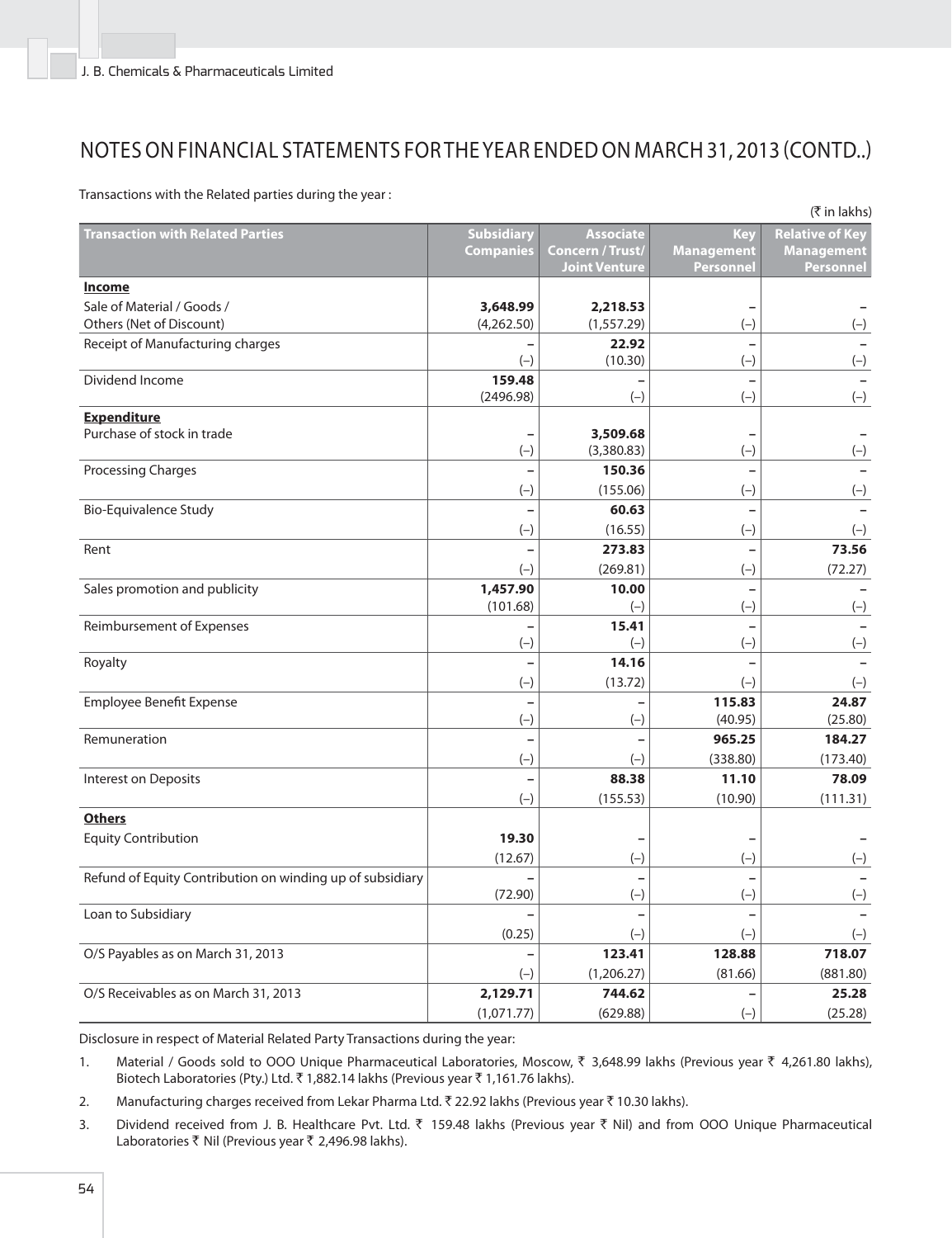- 4. Purchases from Lekar Pharma Ltd.  $\bar{x}$  3,507.87 lakhs (Previous year  $\bar{x}$  3,366.38 lakhs).
- 5. Processing charges paid to Namplas Chemicals Pvt. Ltd.  $\bar{\tau}$  150.36 lakhs (Previous year  $\bar{\tau}$  155.06 lakhs).
- 6. Bio-equivalence study charges paid to Raptim Research Ltd.  $\bar{\tau}$  60.63 lakhs (Previous year  $\bar{\tau}$  16.55 lakhs).
- 7. Rent paid to Jyotindra Family Trust  $\bar{x}$  116.40 lakhs (Previous year  $\bar{x}$  114.45 lakhs ), Dinesh Family Trust  $\bar{x}$  59.07 lakhs (Previous year ₹. 58.14 lakhs), Shirish Family Trust ₹ 70.34 lakhs (Previous year ₹ 69.20 lakhs), D. B. Mody HUF ₹ 36.71 lakhs (Previous year ₹ 36.06 lakhs), S. B. Mody HUF ₹ 36.85 lakhs (Previous year ₹ 36.21 lakhs).
- 8. Sales promotion expense to OOO Unique Pharmaceutical Laboratories, ₹ 1,457.90 lakhs (Previous year ₹ 101.68 lakhs).
- 9. Reimbursement of Expense to Biotech Laboratories (Pty.) Ltd.  $\bar{\tau}$  15.41 lakhs (Previous year  $\bar{\tau}$  Nil).
- 10. Royalty paid to Unique Pharmaceutical Laboratories Ltd. ₹14.16 lakhs (Previous year ₹12.66 lakhs).
- 11. Employee benefit expense paid to Shri Jyotindra B. Mody ₹ 38.61 lakhs (Previous year ₹ 13.65 lakhs), Shri Dinesh B. Mody ₹ 38.61 lakhs (Previous year ₹13.65 lakhs), Shri Shrish B. Mody ₹38.61 lakhs (Previous year ₹13.65 lakhs), Shri Pranabh D. Mody ₹14.39 lakhs (Previous year  $\bar{\tau}$  16.37 lakhs).
- 12. Remuneration paid to Shri Jyotindra B. Mody ₹ 321.75 lakhs (Previous year ₹ 113.05 lakhs ), Shri Dinesh B. Mody ₹ 321.75 lakhs (Previous year  $\bar{\tau}$  112.80 lakhs) and Shri Shirish B. Mody  $\bar{\tau}$  321.75 lakhs (Previous year  $\bar{\tau}$  112.95 lakhs).
- 13. Interest on deposit paid to Jyotindra Mody Holdings Pvt. Ltd. ₹18.88 lakhs (Previous year ₹23.92 lakhs), Bharati S. Mody Investments Pvt. Ltd. ₹ 27.26 lakhs (Previous year ₹ 41.50 lakhs), D. B. Mody HUF ₹ 30.60 lakhs (Previous year ₹ 44.40 lakhs).
- 14. Equity Contribution made to J. B. Healthcare Pvt. Ltd., Jersey  $\bar{\tau}$  Nil (Previous year  $\bar{\tau}$  6.35 lakhs), J. B. Chemicals & Pharmaceuticals Pvt. Ltd., Singapore ₹ 2.78 lakhs (Previous year ₹ 3.83 lakhs), LLC Unique Pharmaceutical Laboratories, Ukraine ₹ 16.52 lakhs (Previous  $year$   $2.49$  lakhs).
- 15. Refund of equity contribution received from Unique Pharmaceutical Laboratories SRL, Romania ₹ Nil (Previous year ₹ 72.90 lakhs).
- 16. Amount payable as on March 31, 2013 to Jyotindra Mody Holdings Pvt. Ltd. ₹ Nil (Previous year ₹ 230.00 lakhs), Ansuya Mody Securities Pvt. Ltd. ₹ Nil (Previous Year ₹ 205.00 lakhs), Bharati S Mody Investments Pvt. Ltd. ₹ Nil (Previous Year ₹ 332.00 lakhs), Synit Drugs Pvt. Ltd. ₹ 40.00 lakhs (Previous year ₹ 50.00 lakhs), Unique Pharmaceutical Laboratories Ltd. ₹ Nil (Previous year ₹150.00 lakhs), Ifiunik Pharmaceuticals Ltd. ₹65.00 lakhs (Previous year ₹10.00 lakhs), Namplas Chemicals Pvt. Ltd. रूँ 15.97 lakhs (Previous year रूँ Nil), Raptim Research Ltd. रूँ 2.43 lakhs (Previous year रूँ Nil), Shri Jyotindra B. Mody रूँ 103.09 lakhs (Previous year ₹ 58.20 lakhs), Shri Dinesh B. Mody ₹ 25.29 lakhs (Previous year ₹ 22.96 lakhs), Shri Pranabh D. Mody ₹ 98.48 lakhs (Previous year ₹170.44 lakhs), Mrs. Kumud D. Mody ₹61.77 lakhs (Previous year ₹57.37 lakhs), Mrs. Bharati S. Mody ₹37.28 lakhs (Previous year ₹ 25.86 lakhs), Mrs. Purvi Asher ₹ 2.44 lakhs (Previous year ₹ 2.30 lakhs), Mrs. Deepali A. Jasani ₹ 116.10 lakhs (Previous year ₹ 104.62 lakhs), Mr. Nirav S. Mody ₹ Nil (Previous year ₹ 90.25 lakhs), Mrs K.V.Gosalia ₹ 29.10 lakhs (Previous year ₹ 29.10 lakhs), D. B. Mody HUF ₹ 306.00 lakhs (Previous year ₹ 306.00 lakhs), S. B. Mody HUF ₹ 66.90 lakhs (Previous year ₹ 60.61 lakhs).
- 17. Amount receivable as on March 31, 2013 from OOO Unique Pharmaceutical Laboratories, ₹2118.20 lakhs (Previous year ₹1140.93 lakhs), J. B. Chemicals & Pharmaceuticals Pvt. Ltd., Singapore ₹ 11.51 lakhs (Previous year ₹ 11.51 lakhs), Jyotindra Family Trust ` 21.13 lakhs (Previous year ` 21.13 lakhs), Dinesh Family Trust ` 8.49 lakhs (Previous year ` 8.49 lakhs), Shirish Family Trust ` 8.49 lakhs (Previous year ₹8.49 lakhs), Jyotindra Mody Holdings Pvt. Ltd. ₹1.34 lakhs (Previous year ₹1.34 lakhs), Dinesh Mody Securities Pvt. Ltd. ₹ 1.34 lakhs (Previous year ₹ 1.34 lakhs), Shirish B. Mody Investments Pvt. Ltd. ₹ 1.34 lakhs (Previous year ₹ 1.34 lakhs), Biotech Laboratories (Pty.) Ltd. ₹ 598.93 lakhs (Previous year ₹ 563.69 lakhs), Lekar Pharma Ltd. ₹ 103.58 lakhs (Previous year ₹ 24.08 lakhs), D. B. Mody HUF ₹ 12.64 lakhs (Previous year ₹ 12.64 lakhs), S. B. Mody HUF ₹ 12.64 lakhs (Previous year ₹ 12.64 lakhs).
- **37.** Disclosures as required by Accounting Standard 19, "Leases", notified under sub-section (3C) of Section 211 of the Companies Act,1956, are given below:
	- i. The company has taken certain residential and office premises on operating lease / leave and license agreements having non cancellable/ not non-cancellable (range between 11 months and 3 years are renewable by mutual consent on mutually agreeable terms).
	- ii. Lease payment in respect of non cancellable lease amounts to ₹ 38.41 lakhs (Previous year ₹ 79.31 lakhs) is included under the head Compensation Rent in Note "26".

The minimum future lease rentals payable in respect of non-cancellable lease are as follows:

 $(\bar{\tau}$  in lakhs)

| <b>Particulars</b>                                | 2012-13 | 2011-12 |
|---------------------------------------------------|---------|---------|
| Not later than one year                           | 44.89   | 59.75   |
| Later than one year but not later than five years | 44.05   | 15.09   |
| Later than five years                             | -       |         |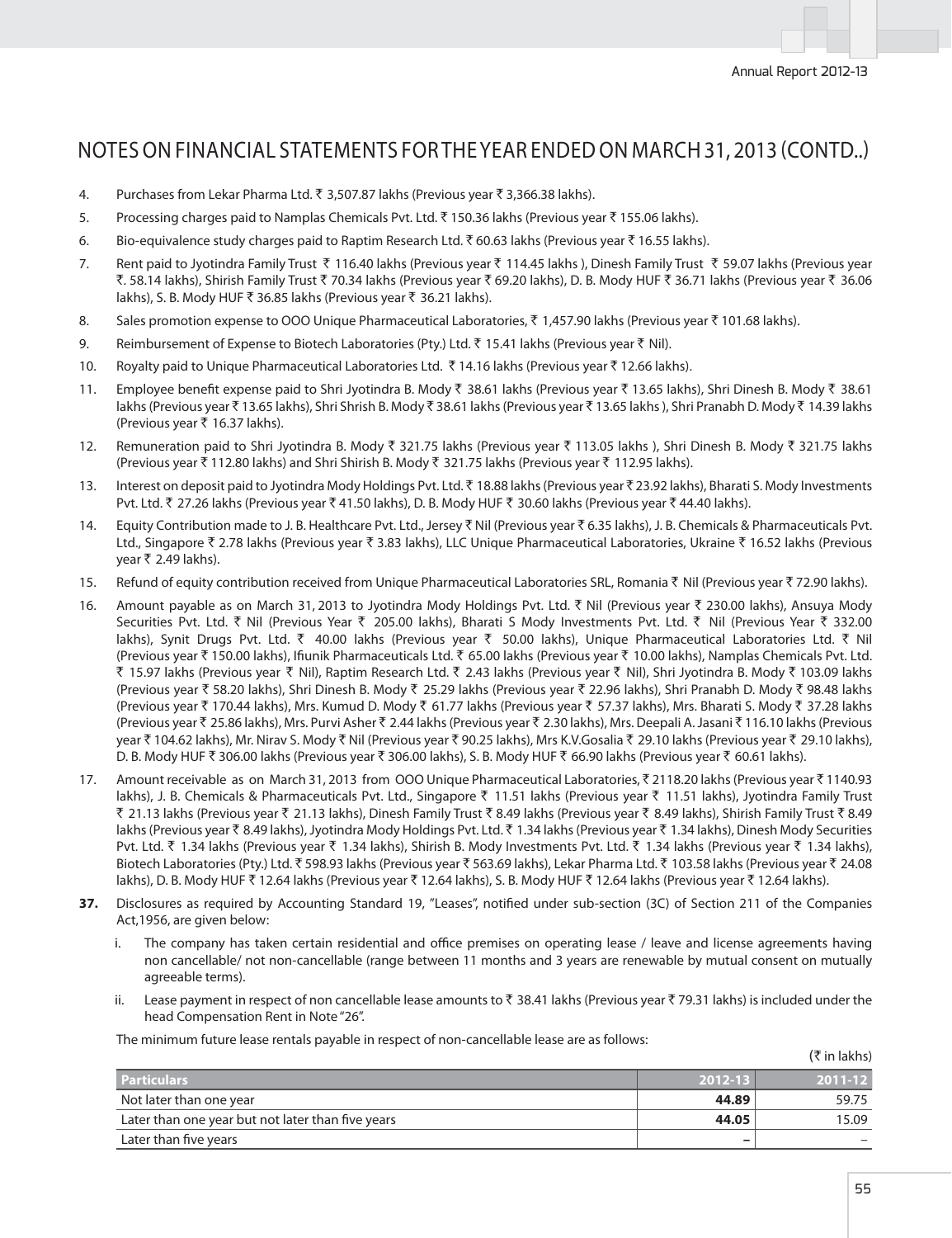### **38. EARNING PER SHARE:**

Earning Per Share (EPS) is calculated in accordance with Accounting Standard –20 as under:

| <b>Particulars</b>                                          | 2012-13     | 2011-12     |
|-------------------------------------------------------------|-------------|-------------|
| Net Profit attributable to Equity Shareholders (₹ in lakhs) | 8,493.85    | 64,269.94   |
| Weighted Average No. of Equity shares (Nos)                 |             |             |
| <b>Basic</b>                                                | 8,47,07,300 | 8,46,19,953 |
| Effect of Dilutive equity shares equivalent                 |             |             |
| Stock Options outstanding                                   | 7.456       | 6,746       |
| <b>Diluted</b>                                              | 8,47,14,756 | 8,46,26,698 |
| Nominal value of equity shares $(\overline{\tau})$          | 2.00        | 2.00        |
| Earning per share $($ ₹)                                    |             |             |
| <b>Basic</b>                                                | 10.03       | 75.95       |
| <b>Diluted</b>                                              | 10.03       | 75.95       |

### **39. FINANCIAL AND DERIVATIVE INSTRUMENTS**

#### **a) Derivative Instruments:**

The company has entered into forward contract to offset foreign currency risks arising from the amounts denominated in currencies other than the Indian rupee. The counter party to such forward contract is a bank. These contracts are entered into to hedge the foreign currency risks. Details of forward contracts outstanding as at the year end:

|             | <b>Currency</b> Exposure to buy/sell | <b>As at March 31, 2013</b> |                          | <b>As at March 31, 2012</b>      |                           |
|-------------|--------------------------------------|-----------------------------|--------------------------|----------------------------------|---------------------------|
|             |                                      | Foreian Currency            |                          | ( हैं in lakhs) Foreign Currency | $(5 \in \mathsf{linkhs})$ |
| <b>USD</b>  | Sell                                 | 30,965,958.33               | 17,545.49                | 50,000,000                       | 25,654.38                 |
| <b>EURO</b> | Sell                                 | $\overline{\phantom{a}}$    | $\overline{\phantom{0}}$ | 950,556                          | 645.52                    |

#### **b) Foreign currency exposure at the year end not hedged by derivative instruments.**

| <b>Particulars</b>                           | <b>As at March 31, 2013</b> |          | <b>As at March 31, 2012</b>   |                 |
|----------------------------------------------|-----------------------------|----------|-------------------------------|-----------------|
|                                              | <b>Foreign Currency</b>     |          | (₹ in lakhs) Foreign Currency | $($ ₹ in lakhs) |
| <b>Receivable against export of goods:</b>   |                             |          |                               |                 |
| Euro                                         | 2,813,207.42                | 1,955.46 | 901.291.22                    | 612.07          |
| <b>AUD</b>                                   | 987,314.05                  | 557.83   | 703,644.37                    | 372.51          |
| GBP                                          | 172,769.00                  | 141.84   | 80,475.80                     | 65.60           |
| Payable against secured loans:               |                             |          |                               |                 |
| <b>US Dollars</b>                            | 5,000,000.00                | 2,715.00 | 8,000,000,00                  | 4,069.60        |
| Payable against Import of goods & services : |                             |          |                               |                 |
| <b>US Dollars</b>                            | 562,646.77                  | 305.52   | 669,068.21                    | 340.35          |
| <b>ZAR</b>                                   | -                           | -        | 26,692.00                     | 1.77            |

**40.** Loans and advances in the nature of loans given to subsidiaries :

|                                                           |                           |                    |                       | $(5 \in \mathsf{In} \, \mathsf{lakhs})$ |
|-----------------------------------------------------------|---------------------------|--------------------|-----------------------|-----------------------------------------|
| <b>Name of the Company</b>                                | <b>Nature of Relation</b> | <b>Nature of</b>   | As at                 | <b>Maximum Balance</b>                  |
|                                                           |                           | <b>Transaction</b> | <b>March 31, 2013</b> | during the year                         |
| J. B. Healthcare Pyt. Ltd.                                | Subsidiary                | Advance            |                       | 21.02                                   |
| J. B. Chemicals & Pharmaceuticals<br>Pvt. Ltd., Singapore | Subsidiary                | Advance            | 11.51                 | 11.51                                   |

**41.** Ministry of Corporate Affairs, Govt. of India, vide General Circular No. 2 and 3 dated 08-02-2011 and 21-02-2011 respectively has granted a general exemption from compliance with section 212 of the Companies Act, 1956, subject to fulfillment of conditions stipulated in the circular. The company has satisfied the conditions stipulated in the circular and hence is entitled to the exemption. Necessary information relating to the subsidiaries has been included in the Consolidated Financial Statements.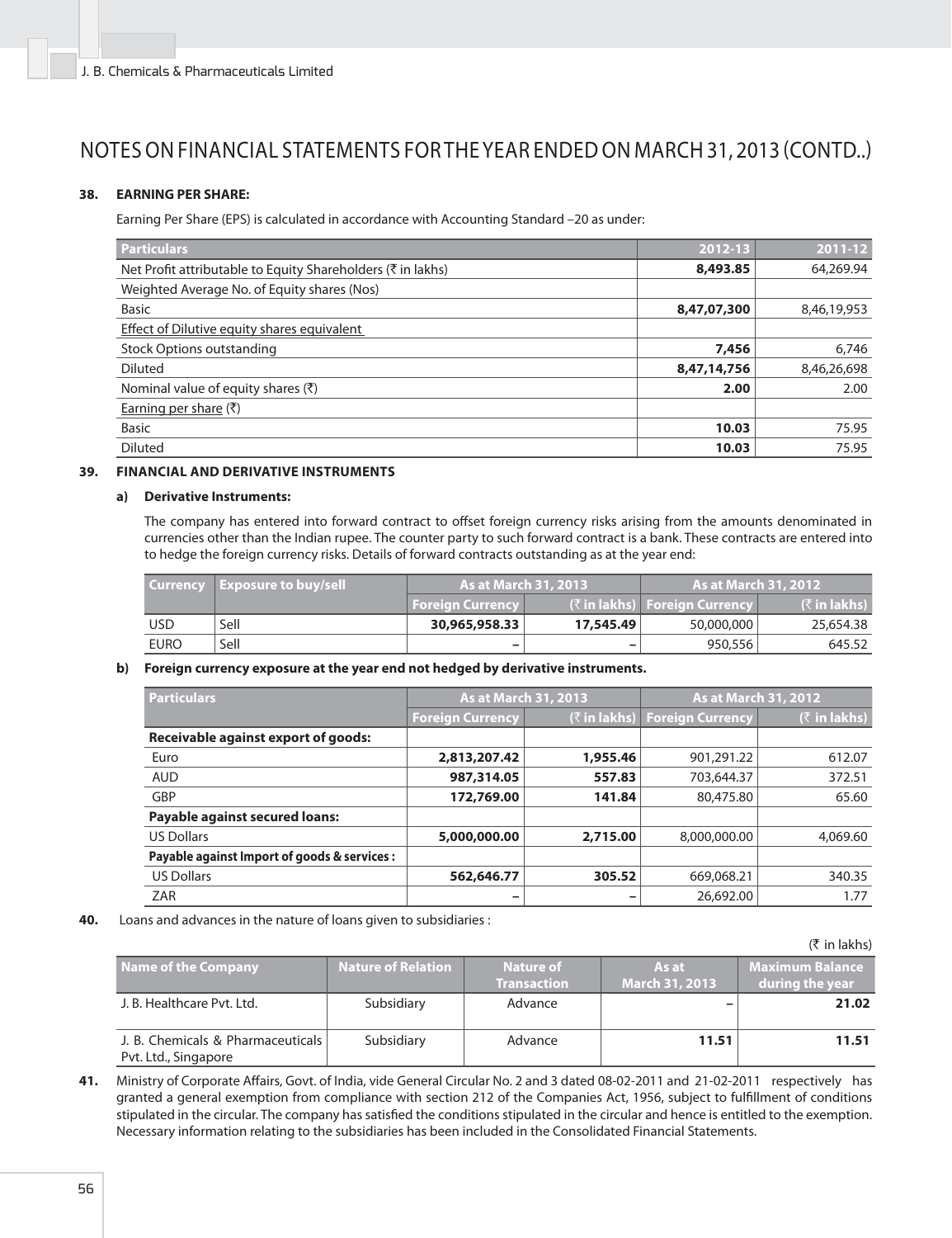# **42. DETAILS OF PURCHASES IN RESPECT OF GOODS TRADED.**

|                    |          | (₹ in lakhs) |
|--------------------|----------|--------------|
| <b>Particulars</b> | 2012-13  | 2011-12      |
| <b>Ointments</b>   | 1,098.53 | 1,066.44     |
| Liquids            | 1,201.68 | 1,352.14     |
| Capsules           | 76.74    | 201.00       |
| <b>Tablets</b>     | 3,041.07 | 2,644.85     |
| Powder             | 9.98     | 39.84        |
| Ampoules           | 1,209.46 | 1,365.19     |
| Others             | 517.72   | 330.30       |
| <b>Total</b>       | 7,155.18 | 6,999.76     |

# **43. DETAILS OF FINISHED GOODS MANUFACTURED AND TRADED**

|                            |              |                                                                                                                                                                                                                                                                                                                                           | (₹ in lakhs)         |
|----------------------------|--------------|-------------------------------------------------------------------------------------------------------------------------------------------------------------------------------------------------------------------------------------------------------------------------------------------------------------------------------------------|----------------------|
| <b>Particulars</b>         |              |                                                                                                                                                                                                                                                                                                                                           | <b>Closing Stock</b> |
| <b>Manufacturing Goods</b> |              |                                                                                                                                                                                                                                                                                                                                           |                      |
| <b>Ointments</b>           | 3,430.31     | 120.11                                                                                                                                                                                                                                                                                                                                    | 15.59                |
|                            | (3,244.50)   |                                                                                                                                                                                                                                                                                                                                           | (120.11)             |
| Liquids                    | 5,101.14     | 393.95                                                                                                                                                                                                                                                                                                                                    | 371.27               |
|                            | (4,650.08)   | (314.67)                                                                                                                                                                                                                                                                                                                                  | (393.95)             |
| Capsules                   | 879.58       | 45.48                                                                                                                                                                                                                                                                                                                                     | 29.69                |
|                            | (822.24)     | <b>Sales</b><br><b>Opening Stock</b><br>(21.58)<br>(24.65)<br>1,550.40<br>(1,826.72)<br>8.33<br>(102.75)<br>818.82<br>(758.32)<br>344.83<br>(202.32)<br>3,281.91<br>(3,251.01)<br>46.26<br>(3.65)<br>170.33<br>(5.56)<br>62.95<br>(46.76)<br>719.83<br>(499.43)<br>23.36<br>(8.97)<br>233.92<br>(87.74)<br>(19.29)<br>1256.64<br>(671.42) | (45.48)              |
| <b>Tablets</b>             | 36,770.29    |                                                                                                                                                                                                                                                                                                                                           | 1,292.78             |
|                            | (29, 365.24) |                                                                                                                                                                                                                                                                                                                                           | (1,550.40)           |
| Powder                     | 1,949.91     |                                                                                                                                                                                                                                                                                                                                           | 50.76                |
|                            | (1,479.81)   |                                                                                                                                                                                                                                                                                                                                           | (8.33)               |
| Ampoules                   | 13,736.79    |                                                                                                                                                                                                                                                                                                                                           | 872.26               |
|                            | (10, 376.95) |                                                                                                                                                                                                                                                                                                                                           | (818.82)             |
| API                        | 6,233.93     |                                                                                                                                                                                                                                                                                                                                           | 325.08               |
|                            | (4,019.53)   |                                                                                                                                                                                                                                                                                                                                           | (344.83)             |
| <b>Total</b>               | 68,101.94    |                                                                                                                                                                                                                                                                                                                                           | 2,957.43             |
|                            | (53,958.35)  |                                                                                                                                                                                                                                                                                                                                           | (3,281.91)           |
| <b>Traded Goods</b>        |              |                                                                                                                                                                                                                                                                                                                                           |                      |
| <b>Ointments</b>           | 1,280.02     |                                                                                                                                                                                                                                                                                                                                           | 4.58                 |
|                            | (1,221.88)   |                                                                                                                                                                                                                                                                                                                                           | (46.26)              |
| Liquids                    | 1,415.41     |                                                                                                                                                                                                                                                                                                                                           | 66.27                |
|                            | (1, 373.94)  |                                                                                                                                                                                                                                                                                                                                           | (170.33)             |
| Capsules                   | 123.66       |                                                                                                                                                                                                                                                                                                                                           | 31.84                |
|                            | (308.59)     |                                                                                                                                                                                                                                                                                                                                           | (62.95)              |
| <b>Tablets</b>             | 5,315.36     |                                                                                                                                                                                                                                                                                                                                           | 622.97               |
|                            | (3,588.61)   |                                                                                                                                                                                                                                                                                                                                           | (719.83)             |
| Powder                     | 37.92        |                                                                                                                                                                                                                                                                                                                                           | 11.37                |
|                            | (43.75)      |                                                                                                                                                                                                                                                                                                                                           | (23.36)              |
| Ampoules                   | 1,912.26     |                                                                                                                                                                                                                                                                                                                                           | 152.63               |
|                            | (1,961.16)   |                                                                                                                                                                                                                                                                                                                                           | (233.92)             |
| Others                     | 643.31       |                                                                                                                                                                                                                                                                                                                                           |                      |
|                            | (384.57)     |                                                                                                                                                                                                                                                                                                                                           | $(-)$                |
| <b>Total</b>               | 10,727.93    |                                                                                                                                                                                                                                                                                                                                           | 889.66               |
|                            | (8,882.51)   |                                                                                                                                                                                                                                                                                                                                           | (1256.64)            |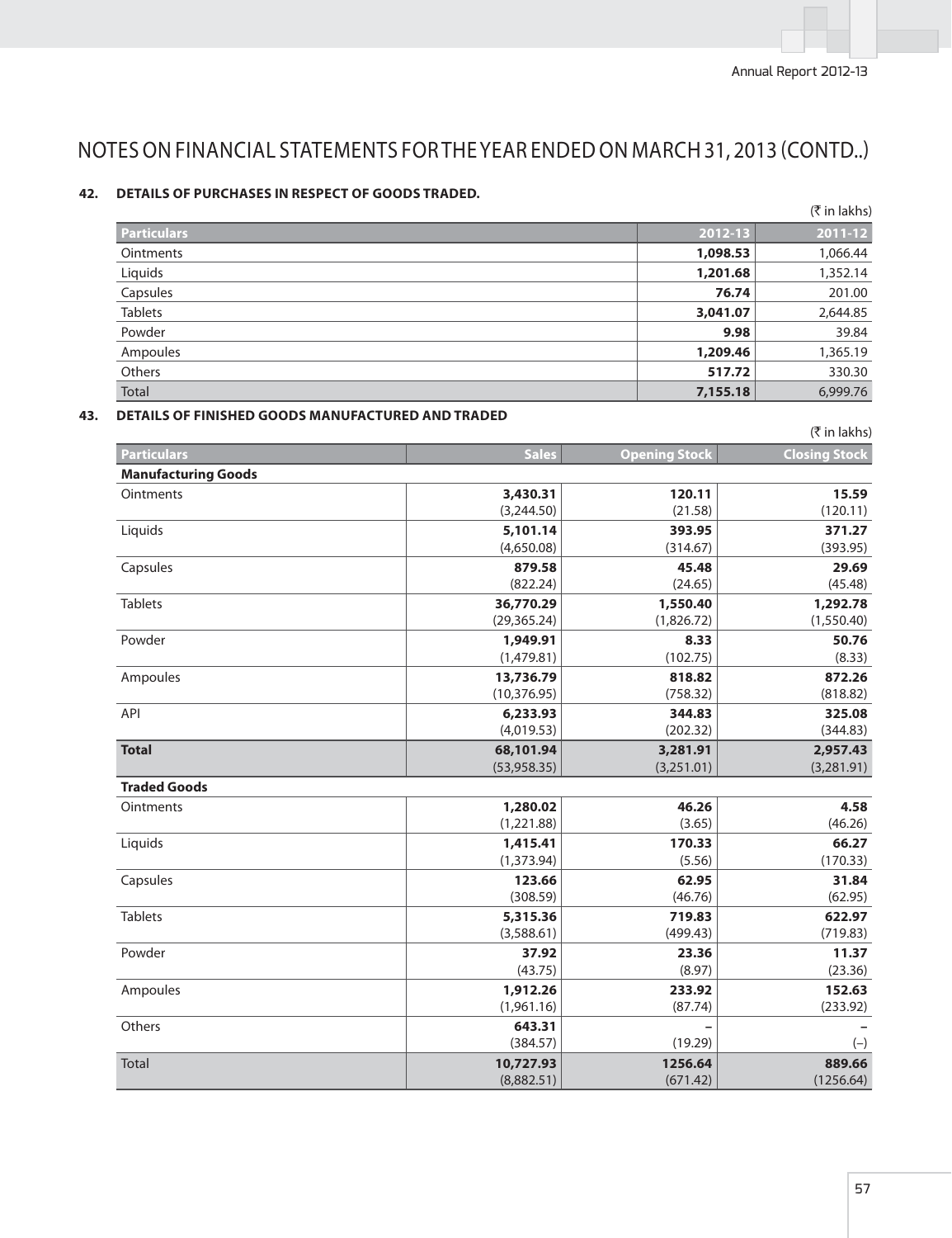**44.** Value of consumption of directly imported and indigenously obtained raw materials, packing materials and the percentage of each to the total.

| <b>Particulars</b>    | र्े in lakhs | Percentage |
|-----------------------|--------------|------------|
| Directly Imported     | 4,258.47     | 16.26      |
|                       | (3,256.08)   | (16.02)    |
| Indigenously obtained | 21,931.91    | 83.74      |
|                       | (17,064.45)  | (83.98)    |
| Total                 | 26,190.38    | 100.00     |
|                       | (20, 320.53) | (100.00)   |

#### **45. VALUE OF DIRECT IMPORTS (C.I.F. Value)**

| <b>Particulars</b>                | $\bar{\tau}$ in lakhs |
|-----------------------------------|-----------------------|
| Raw Materials & Packing Materials | 5,105.26              |
|                                   | (3,247.70)            |
| Component Stores & Spare parts    | 165.69                |
|                                   | (33.14)               |
| Capital                           | 692.66                |
|                                   | (3, 124.33)           |
| Others                            | 4.56                  |
|                                   | $(-)$                 |
| Total                             | 5,968.17              |
|                                   | (6,405.17)            |

#### **46. EARNINGS IN FOREIGN EXCHANGE**

| <b>Particulars</b>         | $\bar{\tau}$ in lakhs |
|----------------------------|-----------------------|
| Export of Goods (At F.O.B) | 46,641.83             |
|                            | (33,081.19)           |
| <b>Export of Service</b>   | 745.40                |
|                            | $(-)$                 |
| Dividend                   | 159.48                |
|                            | (2496.98)             |

**47. EXPENDITURE IN FOREIGN CURRENCY**

| <b>Particulars</b>        | ' $\bar{\tau}$ in lakhs |
|---------------------------|-------------------------|
| Legal & Professional Fees | 188.38                  |
|                           | (85.92)                 |
| Interest                  |                         |
|                           | (35.21)                 |
| Other Expenditure         | 5,640.98                |
|                           | (8,328.38)              |

#### **48. AMOUNT REMITTED IN FOREIGN CURRENCY ON ACCOUNT OF DIVIDEND**

| <b>Particulars</b>                     | 2012-13 | 2011-12 |
|----------------------------------------|---------|---------|
| Number of Non-Resident<br>Shareholders |         |         |
| Dividend (₹ in lakhs)                  | 4.11    | 172.54  |
| Number of Shares                       | 410812  | 410812  |

Dividend to remaining 472 Non-Resident shareholders is paid in India.

**49.** Figures of previous year have been re-grouped, re-arranged and recast, wherever considered necessary.

**50.** Figures in brackets indicate corresponding figures of Previous year.

**For J. K. Shah & Co.**  Chartered Accountants Firm Registration No. 109606W

**J. K. Shah**  Partner Membership No. 3662

Place : Mumbai Place : Mumbai

### As per our report of even date **For and on behalf of the Board of Directors**

 **J. B. Mody**  Chairman & Managing Director

 **S. B. Mody**  Whole time director (Marketing)

 **D. B. Mody**  Whole time director (Administration)

 **M. C. Mehta**  Company Secretary

Date : May 24, 2013 Date : May 24, 2013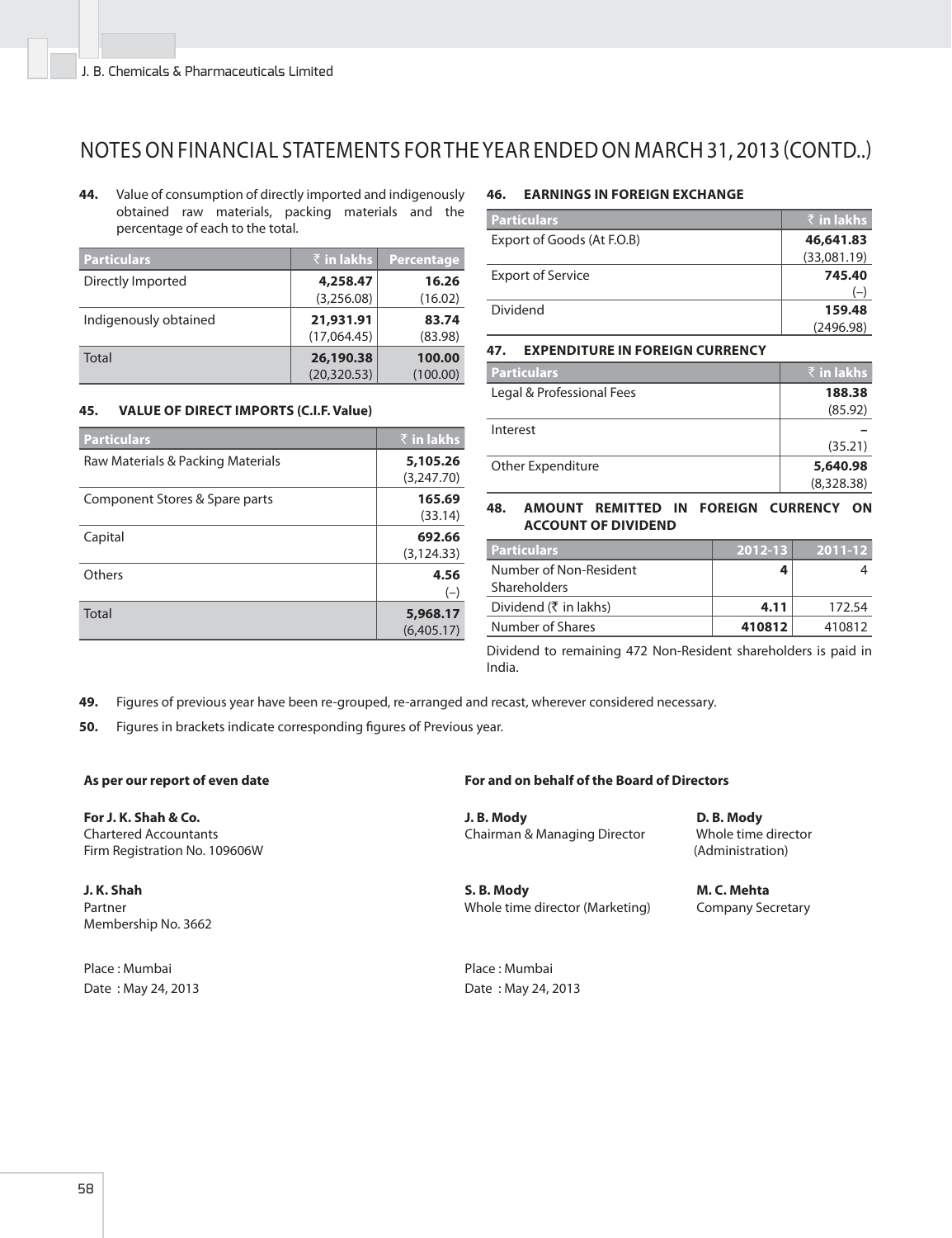# INDEPENDENT AUDITORS' REPORT

#### **To,**

# **The Board of Directors of J. B. CHEMICALS & PHARMACEUTICALS LIMITED**

### **Report on the Consolidated Financial Statements**

We have audited the accompanying consolidated financial statements of J. B. CHEMICALS & PHARMACEUTICALS LIMITED ("the Company"), its Subsidiaries and Joint Ventures, (collectively referred as "JBCPL Group"), which comprise the consolidated Balance Sheet as at 31<sup>st</sup> March 2013, the consolidated Statement of Profit & Loss and consolidated Cash Flow Statement for the year then ended and a summary of significant accounting policies and other explanatory information.

#### **Management Responsibility for the Financial Statements**

Management is responsible for the preparation of these consolidated financial statements that give a true and fair view of the consolidated financial position, consolidated financial performance and consolidated cash flows of the company in accordance with accounting principles generally accepted in India including Accounting Standards referred to in sub-section (3C) of section 211 of the Companies Act, 1956 ("the Act"). This responsibility includes the design, implementation and maintenance of internal control relevant to the preparation and presentation of the consolidated financial statements that give a true and fair view and are free from material misstatement, whether due to fraud or error.

#### **Auditors' Responsibility**

Our responsibility is to express an opinion on these consolidated financial statements based on our audit. We conducted our audit in accordance with the Standards on Auditing issued by the Institute of Chartered Accountants of India. Those Standards require that we comply with ethical requirements and plan and perform the audit to obtain reasonable assurance about whether the consolidated financial statements are free from material misstatement.

An audit involves performing procedures to obtain audit evidence about the amounts and disclosures in the consolidated financial statements. The procedures selected depend on the auditor's judgment, including the assessment of the risks of material misstatement of the consolidated financial statements, whether due to fraud or error. In making those risk assessments, the auditor considers internal control relevant to the company's preparation and presentation of the consolidated financial statements that give a true and fair view in order to design audit procedures that are appropriate in the circumstances. An audit also includes evaluating the appropriateness of accounting policies used and the reasonableness of the accounting estimates made by management, as well as evaluating the overall presentation of the consolidated financial statements.

We believe that the audit evidence we have obtained is sufficient and appropriate to provide a basis for our audit opinion.

#### **Opinion**

In our opinion and to the best of our information and according to the explanations given to us, the consolidated financial statements together with the notes thereon give the information required by the Act in the manner so required and give a true and fair view in conformity with the accounting principles generally accepted in India:

- a) In the case of the consolidated Balance Sheet, of the state of affairs of the JBCPL Group as at 31<sup>st</sup> March, 2013;
- b) In the case of the consolidated Statement of Profit and Loss of the profit of JBCPL Group for the year ended on that date; and
- c) In the case of the consolidated Cash Flow Statement, of the cash flows of JBCPL Group for the year ended on that date.

#### **Other Matters**

We did not audit the financial statements of certain subsidiaries whose financial statements reflect Group's share of total assets of ₹ 2,753.44 lakhs as at 31<sup>st</sup> March 2013, Group's share of total Revenue of  $\bar{\tau}$  140.11 lakhs and net cash inflows amounting to  $\bar{\tau}$  4.05 lakhs for the year ended on that date as considered in consolidated financial statements. These financial statement/consolidated financial statements have been audited by other auditors whose reports have been furnished to us and our opinion is solely on the reports of the other auditor.

We have relied on the unaudited financial statements of certain subsidiaries and joint venture wherein the Group's share of profit aggregates to  $\bar{\tau}$  706.16 lakhs. These unaudited financial statements as approved by the respective board of directors of these companies have been furnished to us by the management and our report in so far as it relates to the amounts included in respect of such subsidiaries and joint ventures is based solely on such approved unaudited financial statements.

Our opinion is not qualified in respect of other matters.

 **For J. K. Shah & Co.** Chartered Accountants Firm Registration No : 109606W

 **J. K. Shah** Place : Mumbai **Place** : Mumbai **Partner** Date: May 24, 2013 Membership No: 3662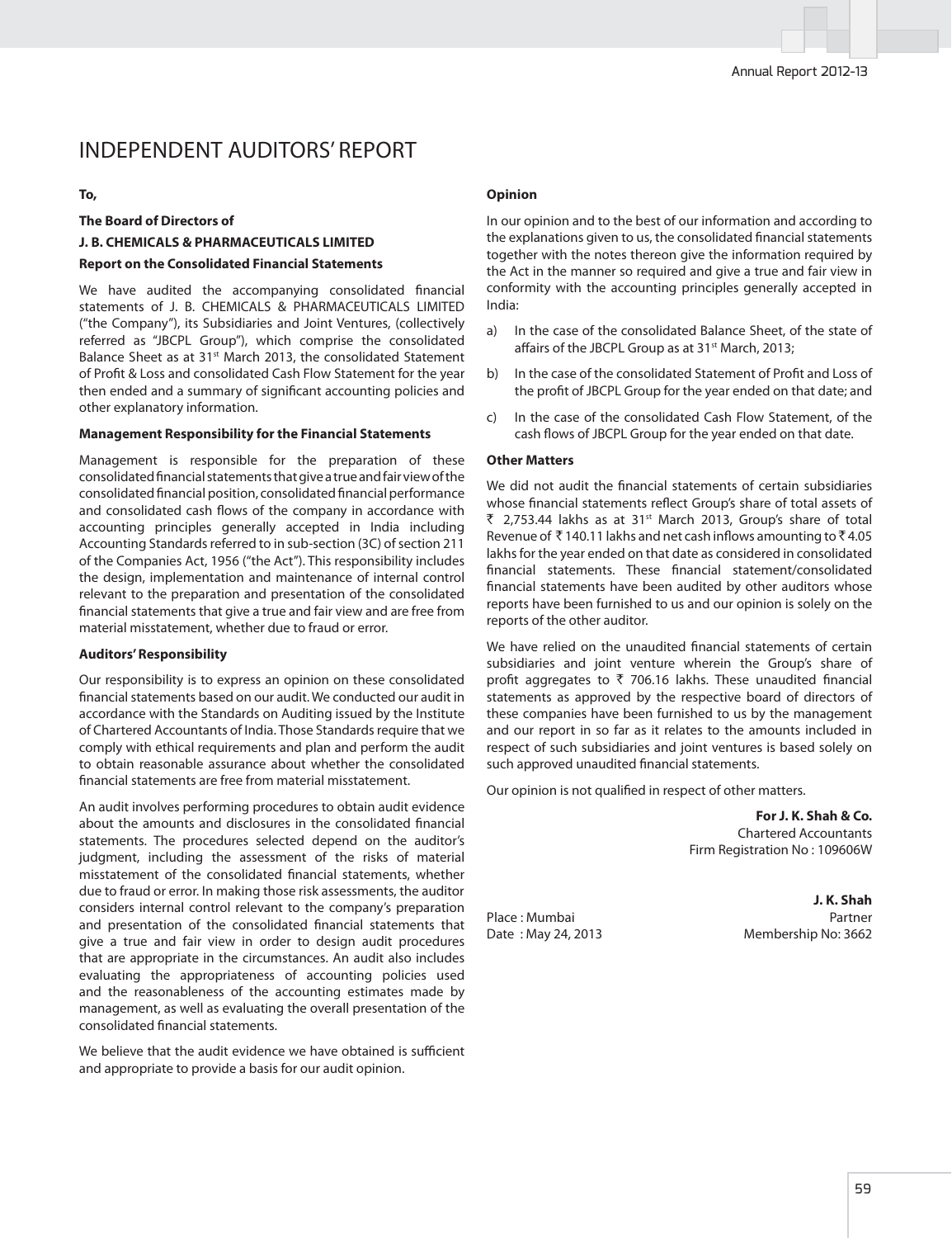# CONSOLIDATED BALANCE SHEET AS AT MARCH 31, 2013

|                    | (₹ in lakhs)                                                                |                          |                |             |                |             |
|--------------------|-----------------------------------------------------------------------------|--------------------------|----------------|-------------|----------------|-------------|
| <b>Particulars</b> |                                                                             | <b>Note</b>              |                | As at       | As at          |             |
|                    |                                                                             | No.                      | March 31, 2013 |             | March 31, 2012 |             |
|                    | <b>EQUITY AND LIABILITIES</b>                                               |                          |                |             |                |             |
|                    | Shareholders' funds                                                         |                          |                |             |                |             |
| (a)                | Share capital                                                               | 3                        | 1,694.15       |             | 1,694.15       |             |
| (b)                | Reserves and surplus                                                        | $\overline{\mathcal{L}}$ | 1,00,332.97    | 1,02,027.12 | 95,301.14      | 96,995.29   |
|                    | <b>Non-current liabilities</b>                                              |                          |                |             |                |             |
| (a)                | Long-term borrowings                                                        | 5                        | 774.71         |             | 1,254.50       |             |
| (b)                | Deferred tax liabilities (Net)                                              | 6                        | 2,498.03       |             | 1,871.04       |             |
| (c)                | Long-term provisions                                                        | $\overline{7}$           | 822.82         | 4,095.56    | 826.84         | 3,952.38    |
|                    | <b>Current liabilities</b>                                                  |                          |                |             |                |             |
| (a)                | Short-term borrowings                                                       | 8                        | 3,677.35       |             | 5,522.65       |             |
| (b)                | Trade payables                                                              | 9                        | 6,050.76       |             | 3,709.02       |             |
| (c)                | Other current liabilities                                                   | 10                       | 10,115.39      |             | 7,874.96       |             |
|                    | (d) Short-term provisions                                                   | 11                       | 4,053.82       | 23,897.32   | 1,725.59       | 18,832.22   |
|                    | <b>TOTAL</b>                                                                |                          |                | 1,30,020.00 |                | 1,19,779.89 |
|                    | <b>ASSETS</b>                                                               |                          |                |             |                |             |
|                    | <b>Non-current assets</b>                                                   |                          |                |             |                |             |
| (a)                | <b>Fixed assets</b>                                                         |                          |                |             |                |             |
|                    | (i) Tangible assets                                                         | 12                       | 29,538.14      |             | 24,027.20      |             |
|                    | (ii) Intangible assets                                                      | 12                       | 3,902.70       |             | 3,604.26       |             |
|                    | (iii) Capital work-in-progress                                              |                          | 472.98         |             | 3,891.83       |             |
|                    | (iv) Realisable value of Impaired Assets                                    |                          | 7.72           |             | 7.72           |             |
| (b)                | Non-current investments                                                     | 13                       | 299.31         |             | 299.61         |             |
| (c)                | Long-term loans and advances                                                | 14                       | 1,428.47       |             | 1,327.37       |             |
| (d)                | Other non-current assets                                                    | 15                       |                | 35,649.32   |                | 33,157.99   |
|                    | <b>Current assets</b>                                                       |                          |                |             |                |             |
| (a)                | <b>Current investments</b>                                                  | 16                       | 39,467.80      |             | 29,892.18      |             |
| (b)                | Inventories                                                                 | 17                       | 10,453.49      |             | 10,103.24      |             |
| (c)                | Trade receivables                                                           | 18                       | 19,127.39      |             | 13,605.11      |             |
| (d)                | Cash and cash equivalents                                                   | 19                       | 15,623.49      |             | 21,953.25      |             |
| (e)                | Short-term loans and advances                                               | 20                       | 9,698.52       | 94,370.68   | 11,068.12      | 86,621.90   |
|                    | <b>TOTAL</b>                                                                |                          |                | 1,30,020.00 |                | 1,19,779.89 |
|                    | Significant Accounting Policies and<br><b>Notes on Financial Statements</b> | 1 to 37                  |                |             |                |             |

**For J. K. Shah & Co.**  Chartered Accountants Firm Registration No. 109606W

**J. K. Shah**  Partner Membership No. 3662

Place : Mumbai **Place : Mumbai Place : Mumbai** 

# **As per our report of even date For and on behalf of the Board of Directors**

 **J. B. Mody**  Chairman & Managing Director

 **D. B. Mody**  Whole time director

 **S. B. Mody**  Whole time director (Marketing)

Date : May 24, 2013 Date : May 24, 2013

(Administration)

 **M. C. Mehta**  Company Secretary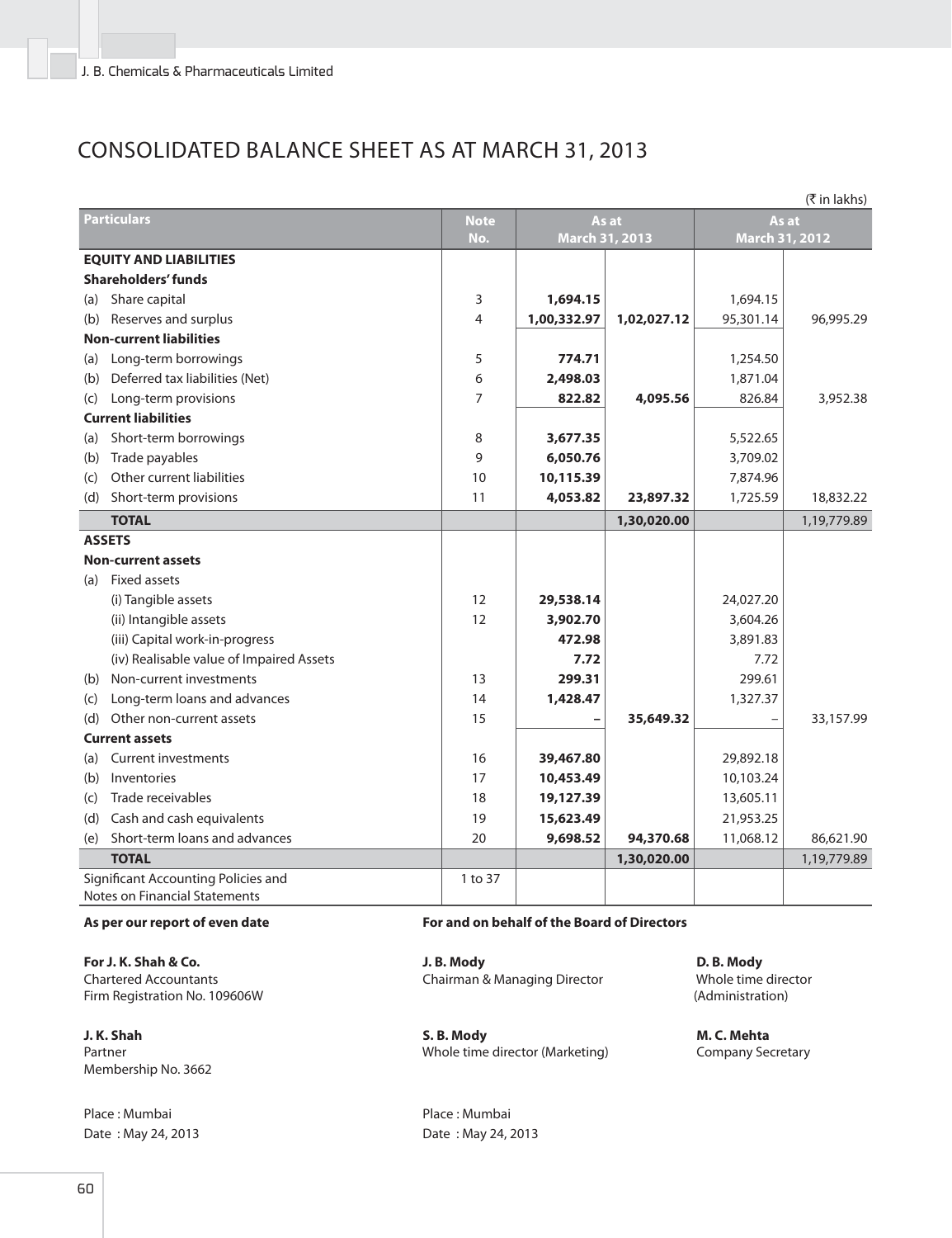# CONSOLIDATED PROFIT AND LOSS STATEMENT FOR THE YEAR ENDED ON MARCH 31, 2013

|                                                                               |                 |           | (₹ in lakhs) |
|-------------------------------------------------------------------------------|-----------------|-----------|--------------|
| <b>Particulars</b>                                                            | <b>Note No.</b> | 2012-2013 | 2011-2012    |
| Income:                                                                       |                 |           |              |
| <b>Revenue from Operations</b>                                                | 21              | 87,646.77 | 80,925.34    |
| Less: Excise Duty                                                             |                 | 1,034.21  | 738.50       |
| Revenue from operations (Net)                                                 |                 | 86,612.56 | 80,186.84    |
| Other income                                                                  | 22              | 2,787.26  | 2,898.34     |
| <b>Total Revenue</b>                                                          |                 | 89,399.82 | 83,085.18    |
| <b>Expenses:</b>                                                              |                 |           |              |
| Cost of materials consumed                                                    | 23              | 26,189.51 | 20,320.53    |
| Purchases of stock-in-trade                                                   |                 | 10,688.67 | 9,996.17     |
| Changes in inventories of finished goods, work-in-progress and stock-in-trade | 24              | (31.69)   | 1,322.92     |
| Employee benefits expense                                                     | 25              | 13,004.53 | 11,266.33    |
| Finance costs                                                                 | 26              | 528.06    | 2,402.81     |
| Depreciation and amortization expense                                         | 12              | 2,465.82  | 2,242.46     |
| Other Expenses                                                                | 27              | 26,197.43 | 27,249.09    |
| <b>Total Expenses</b>                                                         |                 | 79,042.33 | 74,800.31    |
| Profit before exceptional and extraordinary item and tax                      |                 | 10,357.49 | 8,284.87     |
| Exceptional item: Profit on sale of OTC Business Undertaking in Russia-CIS    |                 |           |              |
| Countries                                                                     |                 |           | 76,059.34    |
| <b>Profit before tax</b>                                                      |                 | 10,357.49 | 84,344.21    |
| Tax expense:                                                                  |                 |           |              |
| Current tax<br>(1)                                                            |                 | 2,323.29  | 16,341.67    |
| Less: Mat Credit                                                              |                 | 434.00    |              |
| <b>Net Current Tax</b>                                                        |                 | 1,889.29  | 16,341.67    |
| Deferred tax<br>(2)                                                           |                 | 520.97    | 321.43       |
| MAT Credit of earlier years<br>(3)                                            |                 | 2.82      | (109.77)     |
| <b>Profit for the period</b>                                                  |                 | 7,944.41  | 67,790.88    |
| Earning per equity share                                                      |                 |           |              |
| <b>Basic</b><br>(1)                                                           |                 | 9.38      | 80.11        |
| <b>Diluted</b><br>(2)                                                         |                 | 9.38      | 80.11        |
| Significant Accounting Policies and Notes on Financial Statements             | 1 to 37         |           |              |

**For J. K. Shah & Co.**  Chartered Accountants Firm Registration No. 109606W

**J. K. Shah**  Partner Membership No. 3662

Place : Mumbai Place : Mumbai Date : May 24, 2013 Date : May 24, 2013

**As per our report of even date For and on behalf of the Board of Directors**

 **J. B. Mody**  Chairman & Managing Director

 **S. B. Mody**  Whole time director (Marketing)

 **D. B. Mody**  Whole time director (Administration)

 **M. C. Mehta**  Company Secretary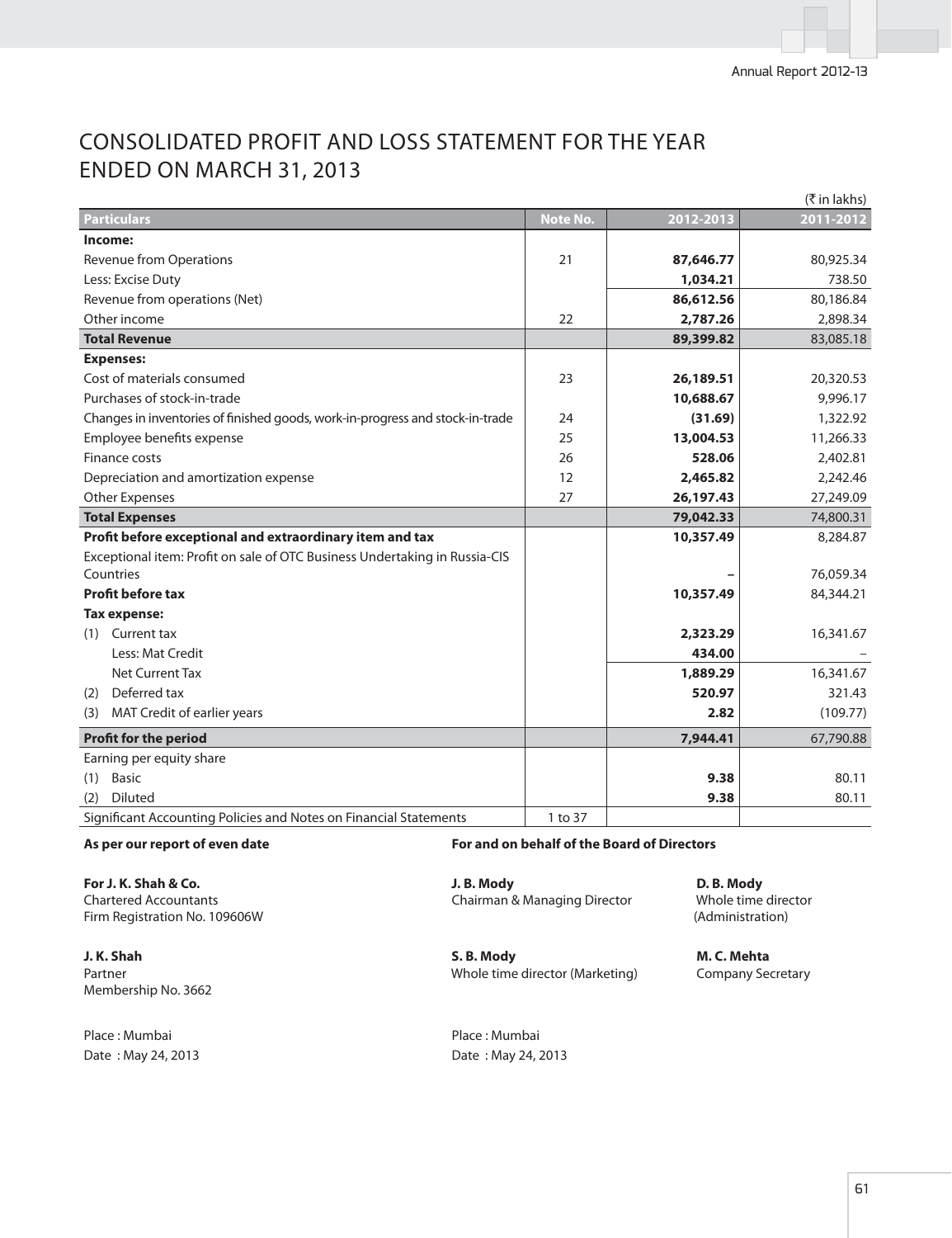# CONSOLIDATED CASH FLOW STATEMENT FOR THE YEAR ENDED ON MARCH 31, 2013

|    | (₹ in lakhs)                                                            |              |             |               |              |
|----|-------------------------------------------------------------------------|--------------|-------------|---------------|--------------|
|    | <b>Particulars</b>                                                      | 2012-2013    |             | 2011-2012     |              |
| Α. | <b>Cash Flow from Operating Activities</b>                              |              |             |               |              |
|    | Net Profit before Tax and Extraordinary items                           |              | 10,357.48   |               | 84,344.21    |
|    | <b>Adjustment For:</b>                                                  |              |             |               |              |
|    | Depreciation                                                            | 2,465.82     |             | 2,242.46      |              |
|    | Foreign Exchange Fluctuation (Net)                                      | (721.55)     |             | 2,471.62      |              |
|    | <b>Interest Paid</b>                                                    | 434.62       |             | 1,269.72      |              |
|    | (Profit)/ Loss on Sale/Discard of Assets                                | 3.57         |             | (96.26)       |              |
|    | (Profit)/ Loss on Sale of Investments (Net)                             | (2, 294.42)  |             | (180.52)      |              |
|    | <b>Bad Debt</b>                                                         |              |             | 213.26        |              |
|    | <b>Interest Received</b>                                                | (245.11)     |             | (909.34)      |              |
|    | Dividend Received                                                       | (87.17)      |             | (1,693.20)    |              |
|    | Reversal of Deferred Employee Compensation                              | (6.89)       |             | (5.12)        |              |
|    | Provision for doubtful debts                                            | 84.65        |             |               |              |
|    | Provision for diminution in value of Investment                         |              |             | (0.02)        |              |
|    |                                                                         |              | (366.48)    |               | 3,312.60     |
|    | <b>Operating Profit Before Working Capital Changes</b>                  |              | 9,991.00    |               | 87,656.81    |
|    | <b>Adjustment For:</b>                                                  |              |             |               |              |
|    | <b>Trade And Other Receivables</b>                                      | (3,443.75)   |             | 12,901.91     |              |
|    | Inventories                                                             | (350.25)     |             | 1,063.77      |              |
|    | Trade Payable                                                           | 4,741.18     |             | 2,768.95      |              |
|    |                                                                         |              | 947.18      |               | 16,734.64    |
|    | <b>Cash Generated From Operations</b>                                   |              | 10,938.18   |               | 1,04,391.44  |
|    | Direct Taxes Paid (Net)                                                 |              | (2,444.98)  |               | (16, 422.15) |
|    | <b>Net Cash from Operating Activities</b>                               |              | 8,493.20    |               | 87,969.29    |
| В. | <b>Cash Flow from Investing Activities</b>                              |              |             |               |              |
|    | <b>Purchase of Fixed Assets</b>                                         | (4,921.03)   |             | (8,010.33)    |              |
|    | Sale /Discard of Fixed Assets                                           | 240.13       |             | 792.66        |              |
|    | Purchase of Investment                                                  | (60, 180.93) |             | (1,71,742.36) |              |
|    | Sale of Investment                                                      | 52,900.02    |             | 1,50,229.38   |              |
|    | <b>Interest Received</b>                                                | 269.98       |             | 945.21        |              |
|    | Dividend Received                                                       | 87.17        |             | 1,693.20      |              |
|    | <b>Net Cash used in Investing Activities</b>                            |              | (11,604.66) |               | (26,092.24)  |
| C. | <b>Cash Flow from Financing Activities</b>                              |              |             |               |              |
|    | Proceeds from issue of Shares under ESOP (including Securities Premium) |              |             | 157.83        |              |
|    | Proceeds/(Repayment) from/of Short Term Borrowing (Net)                 | (1,751.94)   |             | (8,686.60)    |              |
|    | Proceeds/(Repayment) from/of Long Term Borrowing (Net)                  | (19.78)      |             | (1,508.63)    |              |
|    | <b>Interest Paid</b>                                                    | (447.98)     |             | (1,357.30)    |              |
|    | Dividend Paid (Including Dividend Tax)                                  | (998.60)     |             | (41, 217.67)  |              |
|    | <b>Net Cash Used in Financing Activities</b>                            |              | (3,218.30)  |               | (52,612.37)  |
|    | Net Increase in Cash and Cash Equivalents                               |              | (6,329.76)  |               | 9,264.68     |
|    | Cash And Cash Equivalents as at 01.04.12                                | 21,953.25    |             | 12,688.57     |              |
|    | Cash And Cash Equivalents as at 31.03.13 (Refer Note No.2)              | 15,623.49    | (6,329.76)  | 21,953.25     | 9,264.68     |

#### **Notes :**

1) The above Cash Flow Statement has been prepared under the indirect method as set out in Accounting Standard 3 on "Cash Flow Statement".

2) It includes ₹13,757.75 lakhs (Previous year ₹16,282.72 lakhs) deposited in Escrow account in terms of Escrow agreement dated 14<sup>th</sup> July, 2011, entered into with Cilag GmbH International in relation to sale of Russia - CIS OTC business undertaking.

3) Balance with banks include  $\bar{\tau}$  70.50 lakhs (Previous year  $\bar{\tau}$  Nil) being deposits under lien.

4) Previous year's figures are re-grouped / re-classified wherever necessary in order to conform to current year's groupings and classifications.

| As per our report of even date                                                        | For and on behalf of the Board of Directors  |                                                       |
|---------------------------------------------------------------------------------------|----------------------------------------------|-------------------------------------------------------|
| For J. K. Shah & Co.<br><b>Chartered Accountants</b><br>Firm Registration No. 109606W | J. B. Mody<br>Chairman & Managing Director   | D. B. Mody<br>Whole time director<br>(Administration) |
| J. K. Shah<br>Partner<br>Membership No. 3662                                          | S.B. Mody<br>Whole time director (Marketing) | M. C. Mehta<br><b>Company Secretary</b>               |
| Place: Mumbai                                                                         | Place: Mumbai                                |                                                       |
| Date: May 24, 2013                                                                    | Date: May 24, 2013                           |                                                       |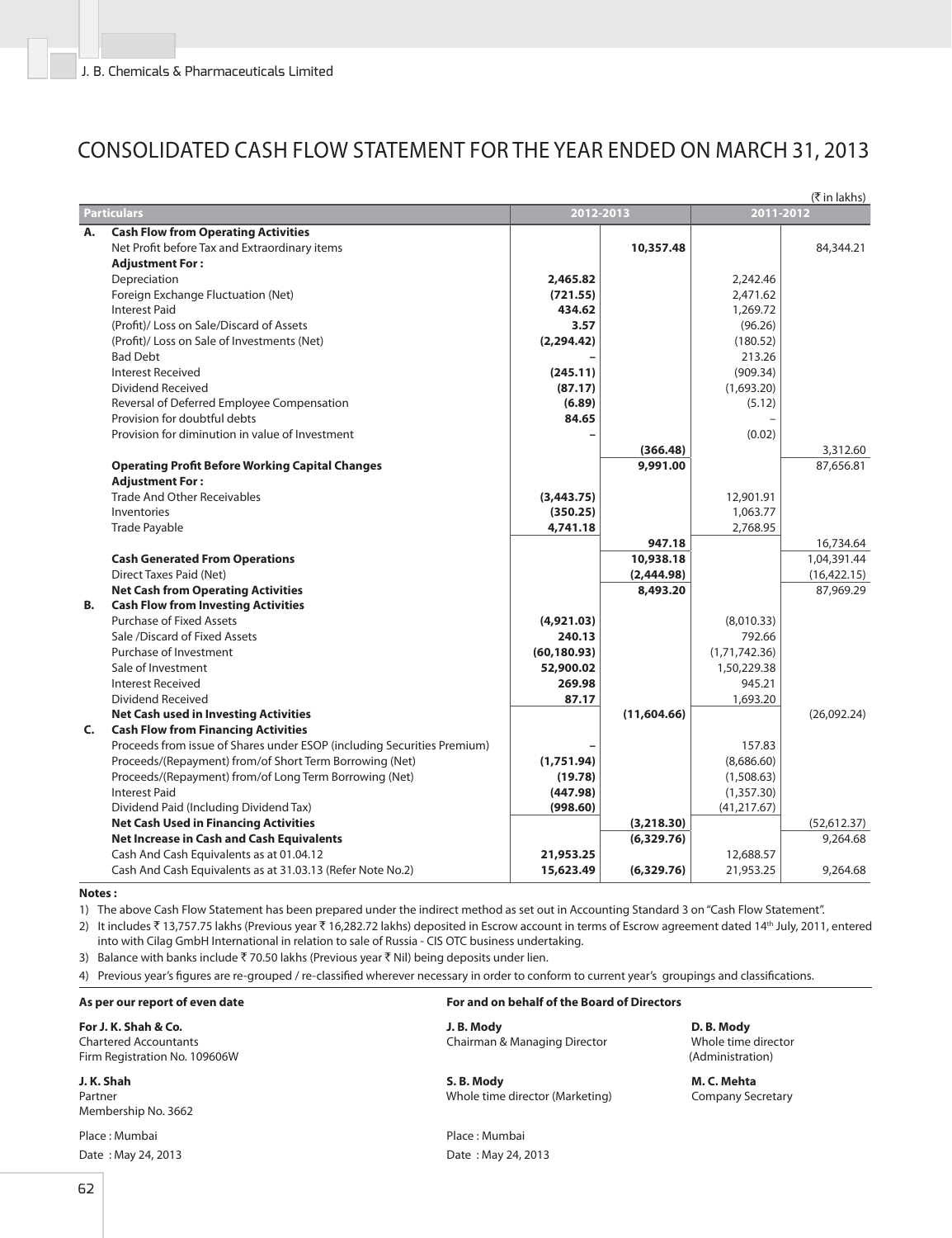#### **1. PRINCIPLES OF CONSOLIDATION**

- a. The consolidated financial statements have been prepared in accordance with Accounting Standard 21 "Consolidated Financial Statements" notified under sub-section (3C) of section 211 of the Companies Act, 1956 and other relevant provisions of the Companies Act, 1956. These relate to J. B. Chemicals & Pharmaceuticals Ltd. ("the Company"), its subsidiaries and its interest in joint venture ("the Group"). The consolidated financial statements have been prepared on the following basis:
	- i. The financial statements of the Company and its subsidiary companies are combined on a line-byline basis by adding together the book value of like items of assets, liabilities, income and expenses, after fully eliminating intra-group balances and intra-group transactions in accordance with Accounting Standard (AS-21) - "Consolidated Financial Statements".

The difference between the company's cost of investments in the subsidiaries, over its portion of equity at the time of acquisition of shares is recognized in the consolidated financial statements as Goodwill or Capital Reserve as the case may be.

 In case of foreign subsidiaries, being non-integral foreign operations, revenue items are converted at the average rates prevailing during the year. All assets and liabilities are converted at rates prevailing at the end of the year. Any exchange difference arising on consolidation is recognised in the "Foreign Currency Translation Reserve".

- ii. Interest in jointly controlled entities is accounted for using proportionate consolidation in accordance with Accounting Standard 27 on "Financial reporting of interests in Joint Ventures". The Company's share in each of the assets, liabilities, income and expenses of jointly controlled entity are reported as a separate item. The difference between costs of the Company's interest in jointly controlled entities over its share of net assets in the jointly controlled entities, at the date on which interest is acquired, is recognized in the consolidated financial statements as Goodwill or Capital Reserve as the case may be.
- iii. Goodwill recognized in the Consolidated Financial Statements is not amortized.
- iv. The consolidated financial statements are prepared by adopting uniform accounting policies for like transactions and other events in similar circumstances and are presented, to the extent possible, in the same manner as the company's separate financial statements except otherwise stated elsewhere in this note.
- b. No adjustments have been made to the financial statements of the subsidiaries and joint venture company on account of diverse accounting policies as the same, being incorporated in Russia, Jersey, Singapore, Ukraine

and South Africa have been prepared under the laws and regulations applicable to their country of incorporation and hence not practicable to do so.

c. Notes of these Consolidated Financial Statements are intended to serve as a means of informative disclosure and a guide to better understanding of the consolidated position of the Group. Recognizing this purpose, the Company has disclosed only such notes from the individual financial statements, which fairly present the needed disclosures. Practical considerations made it desirable to exclude notes to financial statements, which in the opinion of the management, could be better viewed, when referred from the individual financial statements of the companies.

| Name of the<br><b>Subsidiary</b>                 | <b>Country of</b><br><b>Incorporation</b> | <b>Proportion</b><br>of ownership<br><b>interest</b> | <b>Accounting</b><br>year ending<br>on |
|--------------------------------------------------|-------------------------------------------|------------------------------------------------------|----------------------------------------|
| J. B. Healthcare<br>Pvt. Ltd.                    | Jersey,<br>Channel Island                 | 100 %                                                | 31.03.2013                             |
| 000 Unique<br>Pharmaceutical<br>Laboratories     | Russia                                    | 100%                                                 | 31.12.2012*                            |
| J. B. Chemicals &<br>Pharmaceuticals<br>Pvt. Ltd | Singapore                                 | 100%                                                 | 31.03.2013                             |
| LLC Unique<br>Pharmaceutical<br>Laboratories     | Ukraine                                   | 100%                                                 | 31.12.2012*                            |

d. The subsidiary companies considered in the consolidated financial statements are :

e. The Significant Joint Venture company considered in the consolidated financial statements is:

consideration for consolidated financial statements.

Unaudited accounts of 31<sup>st</sup> March, 2013 are taken into

| Name of the<br><b>Company</b>                       | <b>Relation-</b><br>ship | Incorpora-<br>tion | Country of Proportion<br>of owner-<br>ship interest | Accounting<br>year ending<br><b>on</b> |
|-----------------------------------------------------|--------------------------|--------------------|-----------------------------------------------------|----------------------------------------|
| <b>Biotech</b><br>Laboratories<br>$(Pty.)$ Ltd. $*$ | Joint<br>Venture         | South<br>Africa    | 49 %                                                | 31.08.2012**                           |

\* Through J. B. Healthcare Pvt. Ltd, Jersey, Channel Island.

 \*\* Unaudited accounts of 31st March, 2013 are taken into consideration for consolidated financial statements.

#### **2. SIGNIFICANT ACCOUNTING POLICIES:**

#### 2.1 Basis of accounting

The financial statements are prepared on mercantile basis under the historical cost convention in accordance with the generally accepted accounting principles in India, Accounting Standards notified under sub-section (3C) of section 211 of the Companies Act, 1956 and the other relevant provisions of the Companies Act, 1956.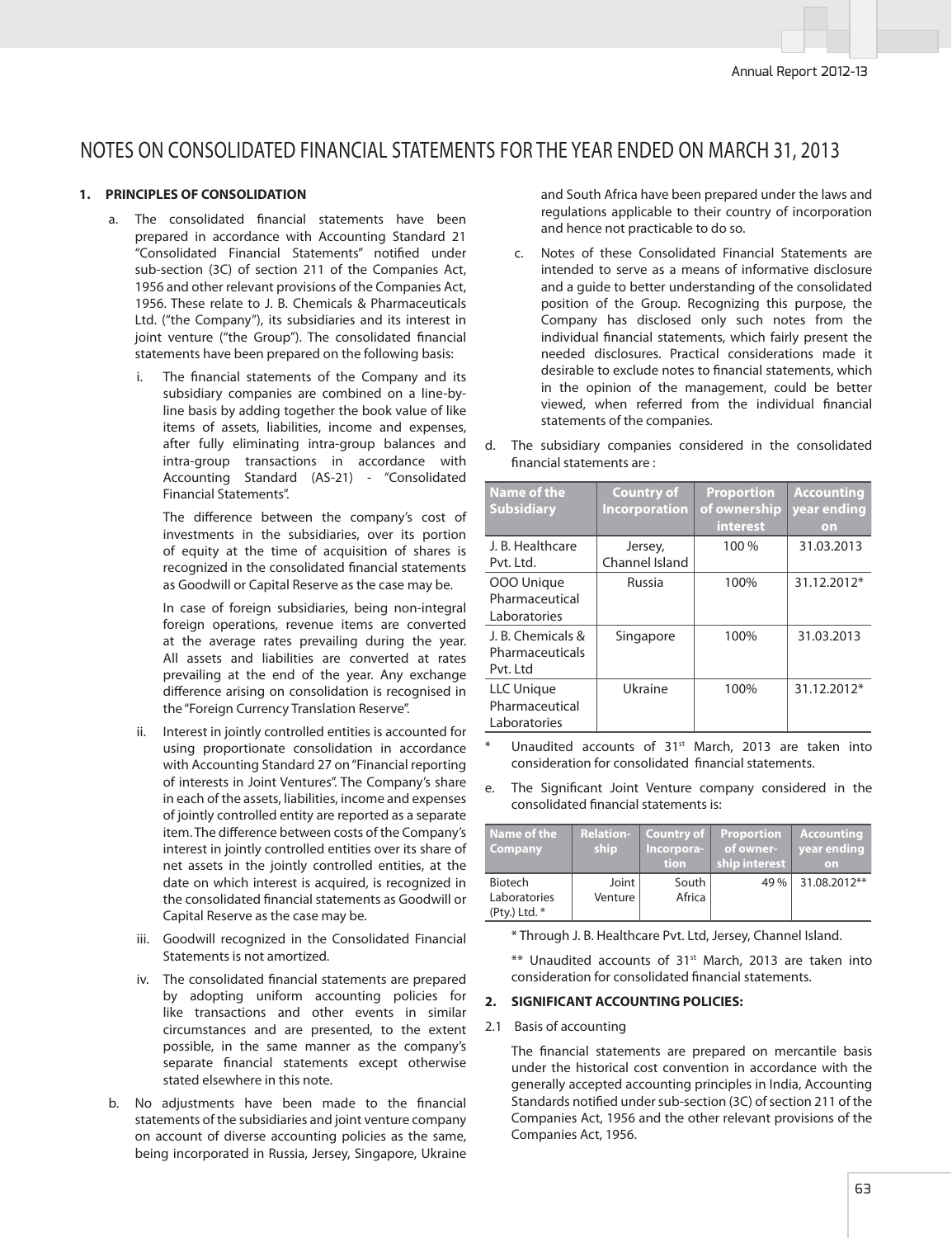#### 2.2. Revenue recognition

 All revenue and expenses are accounted for on accrual basis. Revenue is recognized when no significant uncertainties exist in relation to the amount of eventual receipt.

#### 2.3 Fixed assets

### Parent Company :

 Fixed Assets are stated at cost of acquisition and includes other direct / indirect and incidental expenses incurred to put them into use but excludes CENVAT availed on such assets. Whenever, the costs of the fixed asset are met under the specific contract by third party, the same is reduced from the cost of the respective fixed asset.

 All indirect expenses incurred during project implementation and on trial run are treated as incidental expenditure during construction and capitalized.

#### Subsidiary - OOO Unique Pharmaceutical Laboratories :

 Assets which have value below 40000 Rubles are written off as expense in the year of acquisition.

#### 2.4 Depreciation

#### Parent Company:

Depreciation is provided on Straight Line Method at the rates and on the basis specified in Schedule XIV to the Companies Act, 1956. Premium paid for leasehold land is amortized over the lease period.

#### Subsidiary - OOO Unique Pharmaceuticals Laboratories :

Linear method of calculation of fixed assets depreciation is established for the period of useful application.

Revaluation of fixed assets is not performed.

#### Joint Venture - Biotech Laboratories (Pty.) Ltd.:

 Depreciation is calculated on the Straight Line Method to write off the cost of each asset, or the revalued amounts, to their residual values over their estimated useful lives. The depreciation rates applicable to each category of property, plant and equipment are as follows:

| $\bullet$ | <b>Furniture and Fittings</b> | 16.67% |
|-----------|-------------------------------|--------|
|           | Computer related equipment    | 33.33% |
| $\bullet$ | Computer Software             | 50.00% |
| $\bullet$ | Leasehold Improvements        | 20.00% |

2.5 Intangibles

#### For Parent Company :

 Intangible assets are stated at costs less accumulated amortization.

Intangible assets are amortized over a period of 3 years.

#### Joint Venture - Biotech Laboratories (Pty.) Ltd:

An intangible asset is recognized when:

It is probable that the expected future economic benefit

that are attributable to the asset will flow to the entity: and

The cost of the asset can be measured reliably.

 Intangible assets are carried at revalued amount, being fair value at the end of the reporting period.

 Any increase in the carrying amount of an intangible asset, as a result of a revaluation, is credited to other comprehensive income and accumulated in the revaluation surplus in equity. The increase is recognized in profit or loss to the extent that it reverses a revaluation decrease of the same asset previously recognized in Profit or Loss.

 Any decrease in the carrying amount of intangible assets, as a result of a revaluation, is recognized in profit or loss in the current period. The decrease is debited to other comprehensive income to the extent of any credit balance existing in the revaluation surplus in respect of that asset.

Intangible asset with an indefinite useful life, comprise of registration and dossiers. Amortization is not provided for these intangible assets, but they are tested for impairment annually and whenever there is an indication that the asset may be impaired. Registrations and dossiers are allocated to cash-generating units for the purpose of impairment testing. The allocation is made to the products or company of products that the registration and dossier relate to. For all other intangible assets amortization is provided on a straight line basis over their useful life. The amortization period and the amortization method for intangible assets are reviewed every period-end.

Reassessing the useful life of an intangible asset with a finite useful life after it was classified as indefinite is an indicator that the asset may be impaired. As a result the Asset is tested for impairment and the remaining carrying amount is amortized over its useful life.

 Amortization is provided to write down the intangible assets, with finite useful life on a straight line basis, to their residual values as follows :

| $\Box$ tem               | Useful life |
|--------------------------|-------------|
| Computer software, other | 2 years     |

2.6 Impairment of assets

 Where there is an indication that an asset is impaired, the recoverable amount, if any, is estimated and the impairment loss is recognized to the extent carrying amount exceeds recoverable amount.

2.7 Provisions and contingencies

 The company creates a provision when there is a present obligation as a result of past event that probably requires an outflow of resources and a reliable estimate can be made of the amount of the obligation. A disclosure for a contingent liability is made when there is a possible obligation or present obligation that probably will not require an outflow of resources or where reliable estimate of the amount of the obligation cannot be made.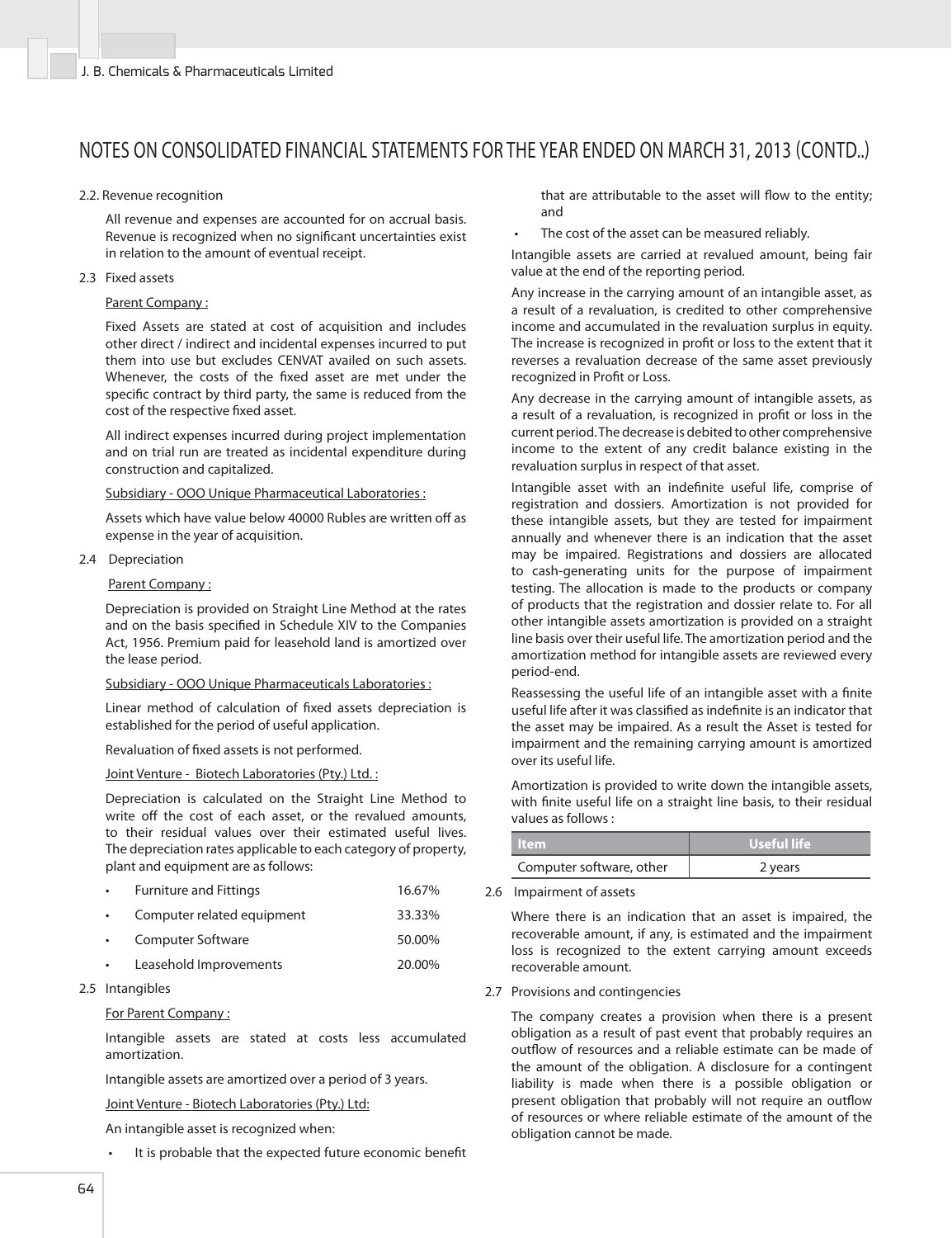### 2.8 Inventories

 Inventories are stated at the lower of cost or net realizable value. Cost is determined on the basis of Moving Weighted Average method. The cost of work in progress (other than those lying at third party manufacturing site which is valued at material cost) and finished goods comprise direct material, direct labour, other direct cost and related production overheads.

Stores are written off in the year of purchase.

#### 2.9 Investments

#### For Parent Company:

 Investments, which are Long Term in nature are stated at cost of acquisition with provision where necessary for diminution, other than temporary, in the value of investments.

#### Subsidiary - J. B. Healthcare Pvt. Ltd.

 Unlisted investments are shown at fair values, unless their face value cannot be reliably determined, in which case they are shown at cost less accumulated impairment losses. Any realized gain or losses are included in the income and expenditure account.

#### 2.10 Employee benefit

#### For Parent Company :

Short Term Employee Benefits :

Short term employee benefits are recognized in the period during which the services have been rendered.

- ii Long Term Employee Benefits:
	- a. Provident Fund, Family pension Fund & Employees' State Insurance Scheme :

 As per the Employees Provident Funds and Miscellaneous Provisions Act, 1952 all employees of the company are entitled to receive benefits under the provident fund & family pension fund which is a defined contribution plan. These contributions are made to the fund administrated and managed by Government of India. In addition, some employees of the company are covered under Employees' State Insurance Scheme Act 1948, which are also defined contribution schemes recognized and administrated by Government of India.

 The Company's contributions to these schemes are recognized as expense in profit and loss account during the period in which the employee renders the related service. The company has no further obligation under these plans beyond its monthly contributions.

b. Superannuation Plan:

 Some employees of the company are entitled to superannuation, a defined contribution plan which is administrated through Life Insurance Corporation of India ("LIC"). Superannuation benefits are recognized in the Profit and loss account.

#### c. Leave Encashment:

 The company has provided for the liability at year end on account of unavailed earned leave as per the actuarial valuation.

d. Gratuity:

 The company provides for gratuity obligations through a defined benefits retirement plan ('the Gratuity Plan') covering all employees. The present value of the obligation under such defined benefits plan is determined based on actuarial valuation using the Project Unit Credit method, which recognizes each period of service as giving rise to additional unit of employee benefit entitlement and measure each unit separately to build up final obligation. The obligation is measured at the present value of the estimated cash flows. The discount rate used for determining the present value of the defined obligation under defined benefit plan, is based on the market yields on Government securities as at the balance sheet date. Actuarial gains and losses are recognized in Profit and Loss Account as and when determined.

 The Company makes annual contribution to LIC for the gratuity plan in respect of all the employees.

#### For Subsidiary companies :

The company makes defined contribution to the government authority as a social security benefit, which is recognized in the profit and loss account on accrual basis.

### For Joint Venture :

The cost of short term employee benefits (those payable within 12 months after the service is rendered, such as paid vacation leave and sick leave, bonuses, and non-monetary benefits such as medical care) are recognized in the period in which the service is rendered and are not discounted.

#### 2.11 Foreign currency transaction

 Transactions in foreign currency are recorded at the exchange rate prevailing on the date of the transaction. Foreign currency denominated monetary assets and liabilities at the Balance Sheet date are translated at the exchange rate prevailing on the date of Balance Sheet. Exchange rate differences resulting from foreign exchange transactions settled during the period including year-end translation of assets and liabilities are recognized in the profit and loss account.

In case of forward exchange contracts or any other financial instruments that is in substance a forward exchange contract to hedge the foreign currency risk which is on account of firm commitment and/or is a highly probable forecast transaction, the premium or discount arising at the inception of the contract is amortized as expense or income over the life of contract.

 Gain/Loss on settlement of transaction arising on cancellation or renewal of such a Forward exchange contract is recognized as income or as expense for the period.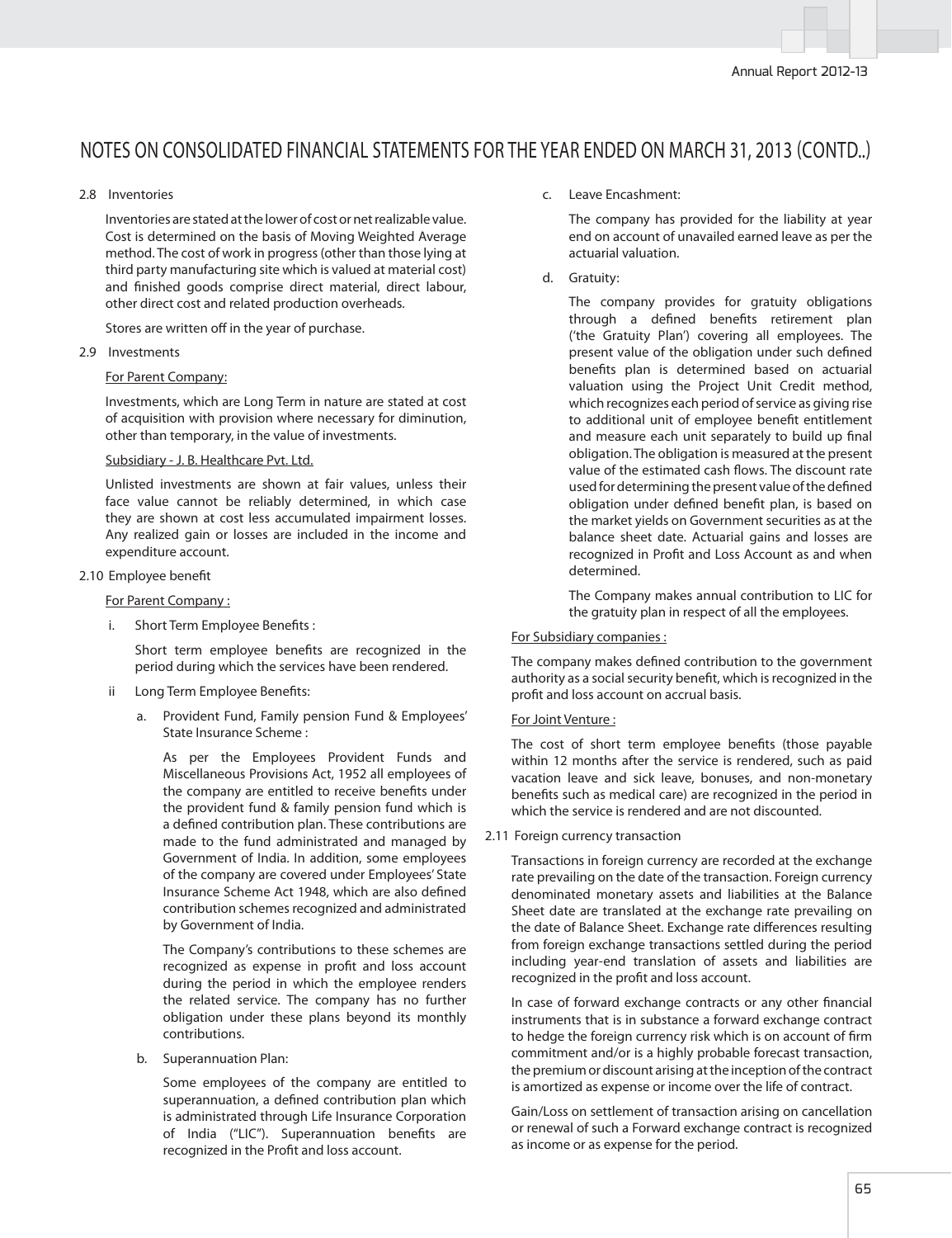#### 2.12 Leases

For Parent Company:

Leases wherein a significant portion of the risks and reward of ownership are retained by the lessor are classified as Operating Leases. Lease rentals in respect of such leases are charged to the Profit and Loss Account.

#### For Joint Venture :

 Operating Lease costs are charged against income on straight line basis over the period of the lease.

2.13 Research and development

 Revenue expenditure on Research and Development is charged to the profits of the year in which it is incurred.

 Capital expenditure on Research and Development is treated as Fixed Assets.

2.14 Borrowing cost

Borrowing Costs directly attributed to the acquisition of fixed assets are capitalized as a part of the cost of asset up to the date the asset is put to use. Other Borrowing Costs are charged to the profit and loss account in the year in which they are incurred.

2.15 Income tax

For Parent Company :

a. Tax expenses comprise of current and deferred tax.

### **3. SHARE CAPITAL**

- b. Provision for current income tax is made on the basis of relevant provisions of the Income Tax Act, 1961 as applicable to the financial year.
- c. Deferred Tax is recognized subject to the consideration of prudence on timing differences, being the difference between taxable income and accounting income that originate in one period and are capable of reversal in one or more subsequent periods.
- d. Minimum Alternate Tax (MAT) credit is recognized as an asset only when and to the extent there is convincing evidence that the company will pay normal income tax during the specified period.

For Subsidiaries, Associate and Joint Venture Companies :

 Tax expenses have been accounted for on the basis of tax laws prevailing in respective countries.

2.16 Employee stock option plan

 The accounting value of stock options representing the excess of the market price over the exercise price of the shares granted under "Employees Stock Option Scheme" of the Company is amortized on straight line basis over the vesting period as "Deferred Employees Compensation" in accordance with SEBI (Employee Stock Option Scheme and Employee Stock Purchase Scheme) Guidelines, 1999.

(` in lakhs)

|                                                                                           |                | (T III IdKIIS)        |
|-------------------------------------------------------------------------------------------|----------------|-----------------------|
| <b>Particulars</b>                                                                        | As at          | As at                 |
|                                                                                           | March 31, 2013 | <b>March 31, 2012</b> |
| Authorised:                                                                               |                |                       |
| 10,00,00,000 (Previous year 10,00,00,000) Equity Shares of ₹2/- each                      | 2,000.00       | 2,000.00              |
| <b>Issued, Subscribed &amp; Paid up</b>                                                   |                |                       |
| 8,47,07,300 (Previous year 8,47,07,300) Equity Shares of $\bar{\tau}$ 2/- each fully paid | 1,694.15       | 1,694.15              |
| Total                                                                                     | 1,694.15       | 1,694.15              |

3.1 Reconciliation of the shares outstanding and amount of Share Capital

| <b>Particulars</b>                                        | <b>As at March 31, 2013</b> |                          |               | <b>As at March 31, 2012</b> |
|-----------------------------------------------------------|-----------------------------|--------------------------|---------------|-----------------------------|
|                                                           | <b>Number</b>               | (₹ in lakhs)             | <b>Number</b> | $($ ₹ in lakhs)             |
| Shares outstanding at the beginning of the year           | 8,47,07,300                 | 1,694.15                 | 8,45,16,825   | 1.690.34                    |
| Shares Issued during the year pursuant to Employees Stock |                             |                          |               |                             |
| Options Scheme                                            | $\overline{\phantom{a}}$    | $\overline{\phantom{m}}$ | 190,475       | 3.81                        |
| Shares outstanding at the end of the year                 | 8,47,07,300                 | 1,694.15                 | 8,47,07,300   | 1,694.15                    |

3.2 The company has only one class of issued shares having par value of  $\bar{\tau}$  2/-. Each holder of equity shares is entitled to one vote per share.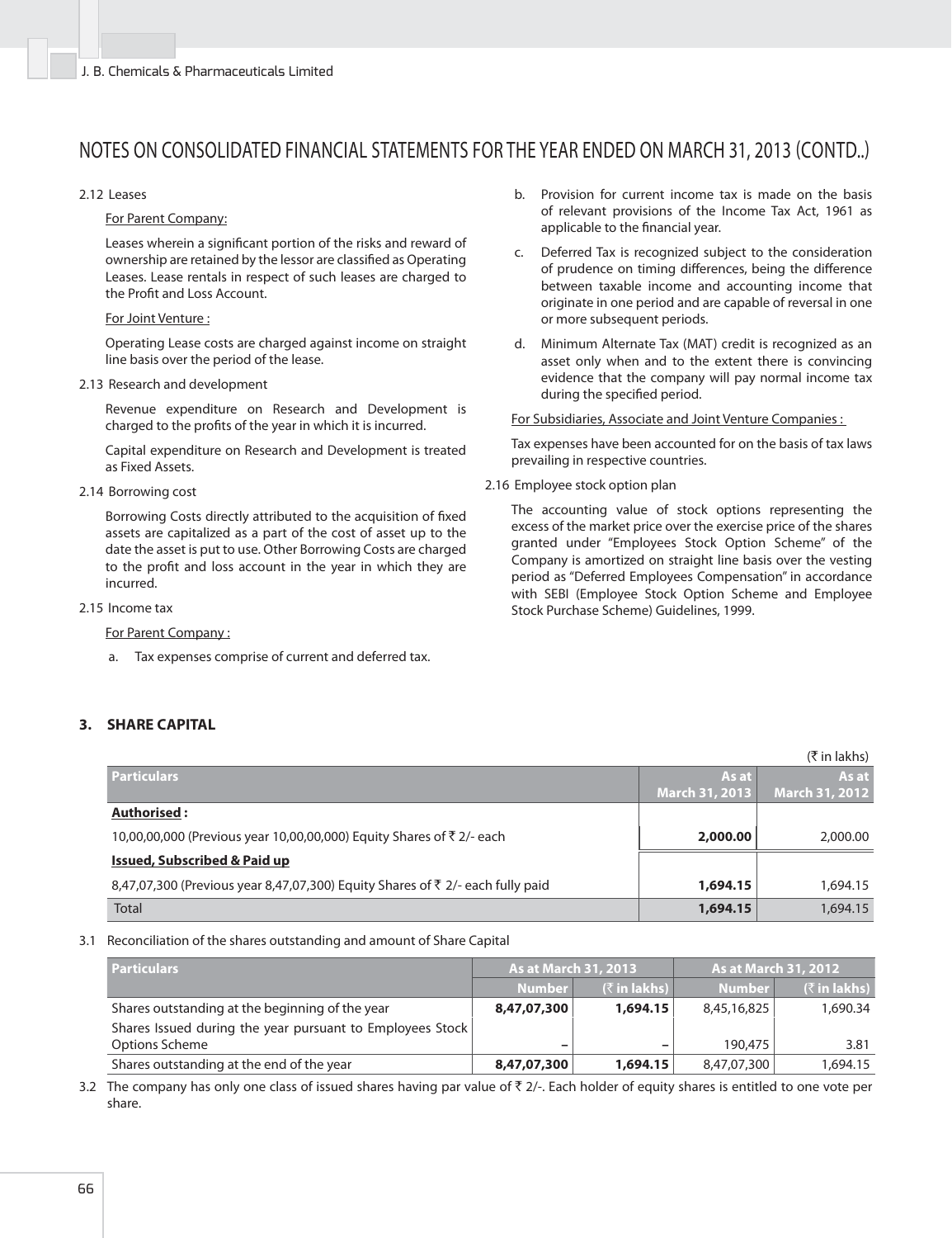### 3.3 Details of shareholders holding more than 5% shares.

| <b>Name of Shareholder</b>              | As at March 31, 2013         |                              |                              | As at March 31, 2012     |
|-----------------------------------------|------------------------------|------------------------------|------------------------------|--------------------------|
|                                         | <b>No. of Shares</b><br>held | $%$ of $ $<br><b>Holding</b> | <b>No. of Shares</b><br>held | $%$ of<br><b>Holding</b> |
| Jyotindra Mody Holdings Pvt. Ltd.       | 74,66,242                    | 8.81                         | 63,11,325                    | 7.45                     |
| Dinesh Mody Securities Pvt. Ltd.        | 70,55,326                    | 8.33                         | 59,00,410                    | 6.97                     |
| Shirish B. Mody Investments Pvt. Ltd.   | 65,30,601                    | 7.71                         | 53,75,685                    | 6.35                     |
| Ansuya Mody Securities Pvt. Ltd.        | 72,34,882                    | 8.54                         | 60,79,965                    | 7.18                     |
| Kumud Mody Securities Pvt. Ltd.         | 71,81,232                    | 8.48                         | 60,26,315                    | 7.11                     |
| Bharati S. Mody Investments Pvt. Ltd.   | 78,73,987                    | 9.30                         | 67,19,070                    | 7.93                     |
| Unique Pharmaceutical Laboratories Ltd. |                              | -                            | 44,82,390                    | 5.29                     |
| Ashish Dhawan                           | 77,73,672                    | 9.18                         | 77,61,262                    | 9.16                     |

### 3.4 Shares reserved for issue under ESOP

In the year 2004, the company has instituted the Employees Stock Option Scheme, under which 25,00,000 equity shares of  $\bar{\tau}$  2 each have been reserved. Under the Scheme, the options are granted at an amount equal to ninety five percent of the average daily closing price of the shares of the company's share quoted on National Stock Exchange of India Ltd. during the period of twelve weeks preceding the date of grant. These options vest in four equal instalments and subject to other provisions of the Scheme, are exercisable within a period of five years from the respective date of vesting.

The activity in the said ESOP Scheme during the last two years was as under:

| <b>Particulars</b>                                 | As at I<br>March 31, 2013 | As at<br><b>March 31, 2012</b> |
|----------------------------------------------------|---------------------------|--------------------------------|
| Options outstanding at the beginning of the period | 5,20,925                  | 7,90,525                       |
| Exercised<br>Less:                                 | $\overline{\phantom{0}}$  | 1,90,475                       |
| Lapsed                                             | 1,84,350                  | 79,125                         |
| Options outstanding at the end of the period       | 3,36,575                  | 5,20,925                       |

On exercise of options during the year, the company received aggregate exercise price of  $\bar{\tau}$  Nil (Previous year  $\bar{\tau}$  157.83 lakhs).

### **4. RESERVES & SURPLUS**

|    |                                                             |                       | (₹ in lakhs)          |
|----|-------------------------------------------------------------|-----------------------|-----------------------|
|    | <b>Particulars</b>                                          | As at                 | As at                 |
|    |                                                             | <b>March 31, 2013</b> | <b>March 31, 2012</b> |
| a. | Capital Reserves (transferred from amalgamating company):   |                       |                       |
|    | Investment allowance Reserve (utilised)                     | 34.86                 | 34.86                 |
|    | Capital Reserve                                             | 63.53                 | 63.53                 |
|    | Cash Subsidy                                                | 1.98                  | 1.98                  |
|    |                                                             | 100.37                | 100.37                |
| b. | Capital Reserve                                             | 4.21                  | 4.21                  |
| C. | Cash Subsidy                                                | 85.66                 | 85.66                 |
| d. | Contingency Reserve:                                        |                       |                       |
|    | Opening Balance                                             | 2,020.00              | 520.00                |
|    | Add: Transfer from Statement of Profit & Loss               |                       | 1,500.00              |
|    | Closing Balance                                             | 2,020.00              | 2,020.00              |
| e. | Securities Premium Reserve:                                 |                       |                       |
|    | Opening Balance                                             | 5,561.73              | 5,397.96              |
|    | Add: Securities premium credited on shares issue under ESOP |                       | 163.77                |
|    | Closing Balance                                             | 5,561.73              | 5,561.73              |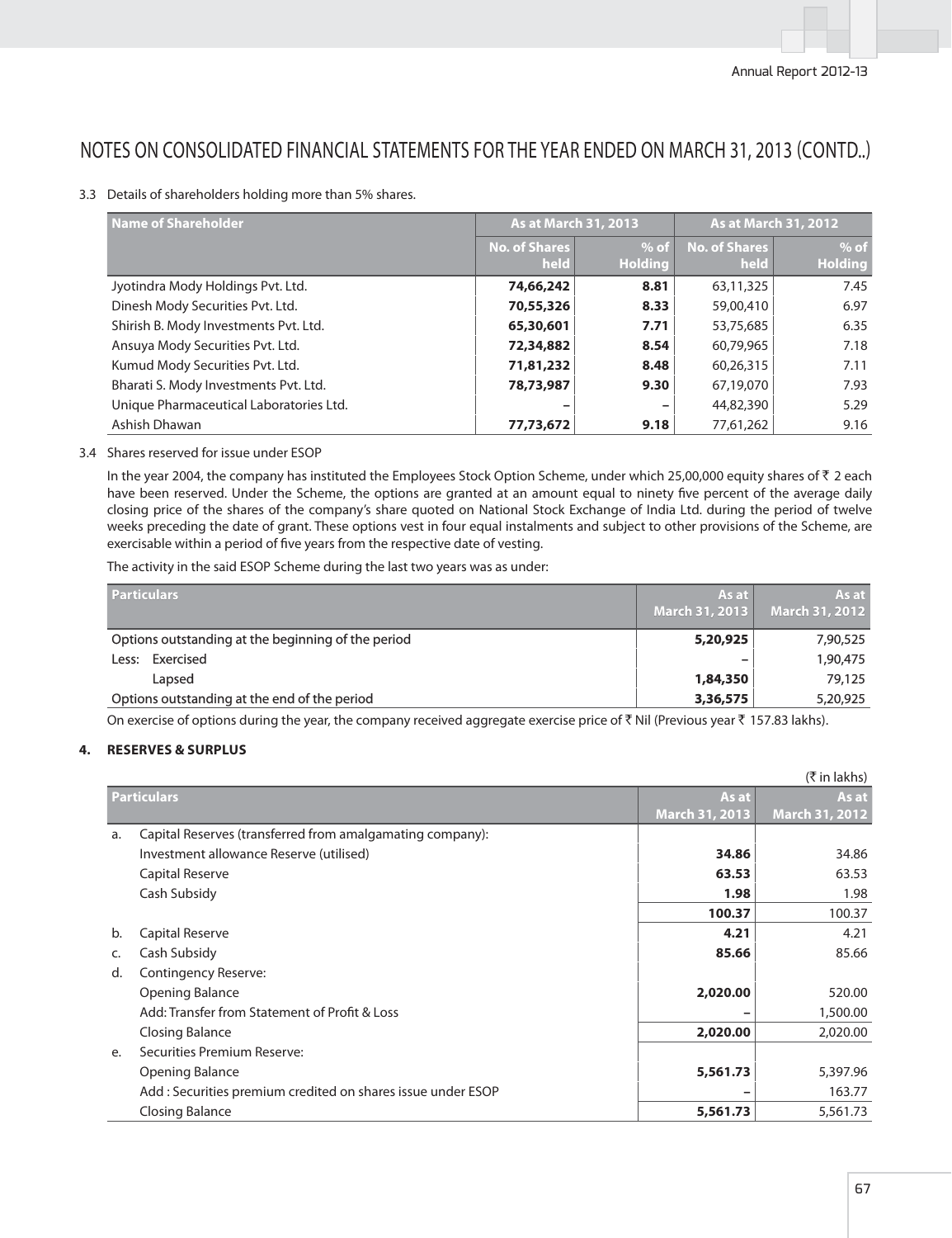|              |                                               |                       | (₹ in lakhs)   |
|--------------|-----------------------------------------------|-----------------------|----------------|
|              | <b>Particulars</b>                            | As at                 | As at          |
|              |                                               | <b>March 31, 2013</b> | March 31, 2012 |
| f.           | <b>Share Options Outstanding Account:</b>     |                       |                |
|              | <b>Opening Balance</b>                        | 17.96                 | 32.83          |
|              | Less: Amortised during the year               | 6.89                  | 14.87          |
|              | <b>Closing Balance</b>                        | 11.07                 | 17.96          |
| q.           | Revaluation Reserve (Net of Deferred Tax)     | 1,038.45              | 965.67         |
| h.           | General Reserve:                              |                       |                |
|              | <b>Opening Balance</b>                        | 45,426.12             | 38,999.13      |
|              | Add: Transfer from Statement of Profit & Loss | 849.39                | 6,426.99       |
|              | <b>Closing Balance</b>                        | 46,275.51             | 45,426.12      |
| i.           | Surplus in the statement of Profit & Loss:    |                       |                |
|              | Opening balance                               | 41,341.11             | 21,841.80      |
|              | Add : Net Profit for the current year         | 7.944.39              | 67,790.89      |
|              | Less: Interim Dividend                        |                       | 33,881.92      |
|              | Tax on Interim Dividend                       |                       | 5,496.49       |
|              | <b>Final Dividend</b>                         | -                     | 848.53         |
|              | Tax on Final Dividend                         |                       | 137.66         |
|              | Proposed Dividend                             | 2,541.22              |                |
|              | Tax on Proposed Dividend                      | 431.88                |                |
|              | Transfer to Contingency Reserve               |                       | 1,500.00       |
|              | <b>Transfer to General Reserve</b>            | 849.39                | 6,426.99       |
|              | <b>Closing Balance</b>                        | 45,434.94             | 41,341.10      |
| j.           | <b>Foreign Currency Translation Reserve</b>   | (198.96)              | (221.68)       |
| <b>Total</b> |                                               | 1,00,332.97           | 95,301.14      |

### **5. LONG TERM BORROWINGS**

|                                          |                | (₹ in lakhs)          |
|------------------------------------------|----------------|-----------------------|
| <b>Particulars</b>                       | As at          | As at                 |
|                                          | March 31, 2013 | <b>March 31, 2012</b> |
| <b>Secured</b>                           |                |                       |
| Term loans                               |                |                       |
| - Vehicle loans from banks               | 21.76          | 40.27                 |
| <b>Unsecured</b>                         |                |                       |
| Fixed Deposit from Public & Shareholders | 702.50         | 1,071.90              |
| Inter Corporate Deposit                  | -              | 40.00                 |
|                                          | 702.50         | 1,111.90              |
| Share of Joint Venture                   | 50.45          | 102.33                |
| Total                                    | 774.71         | 1,254.50              |

Terms of Repayment

5. 1 Vehicle loans are secured by hypothecation of vehicles and same is repayable in sixty equivated monthly instalment inclusive of interest on reducing balance.

5. 2 i) Maturity profile and rate of interest of fixed deposit from public and shareholder are as set out below:

|                         |                         | (₹ in lakhs) |
|-------------------------|-------------------------|--------------|
| <b>Rate of Interest</b> | <b>Maturity Profile</b> |              |
|                         | 2014-2015               | 2015-2016    |
| 9%                      | 0.05                    |              |
| 10%                     | 539.89                  | 162.56       |

ii) Fixed Deposit amount includes ₹ 462.46 lakhs (Previous year ₹ 805.40 lakhs) from related parties (refer note no. 34).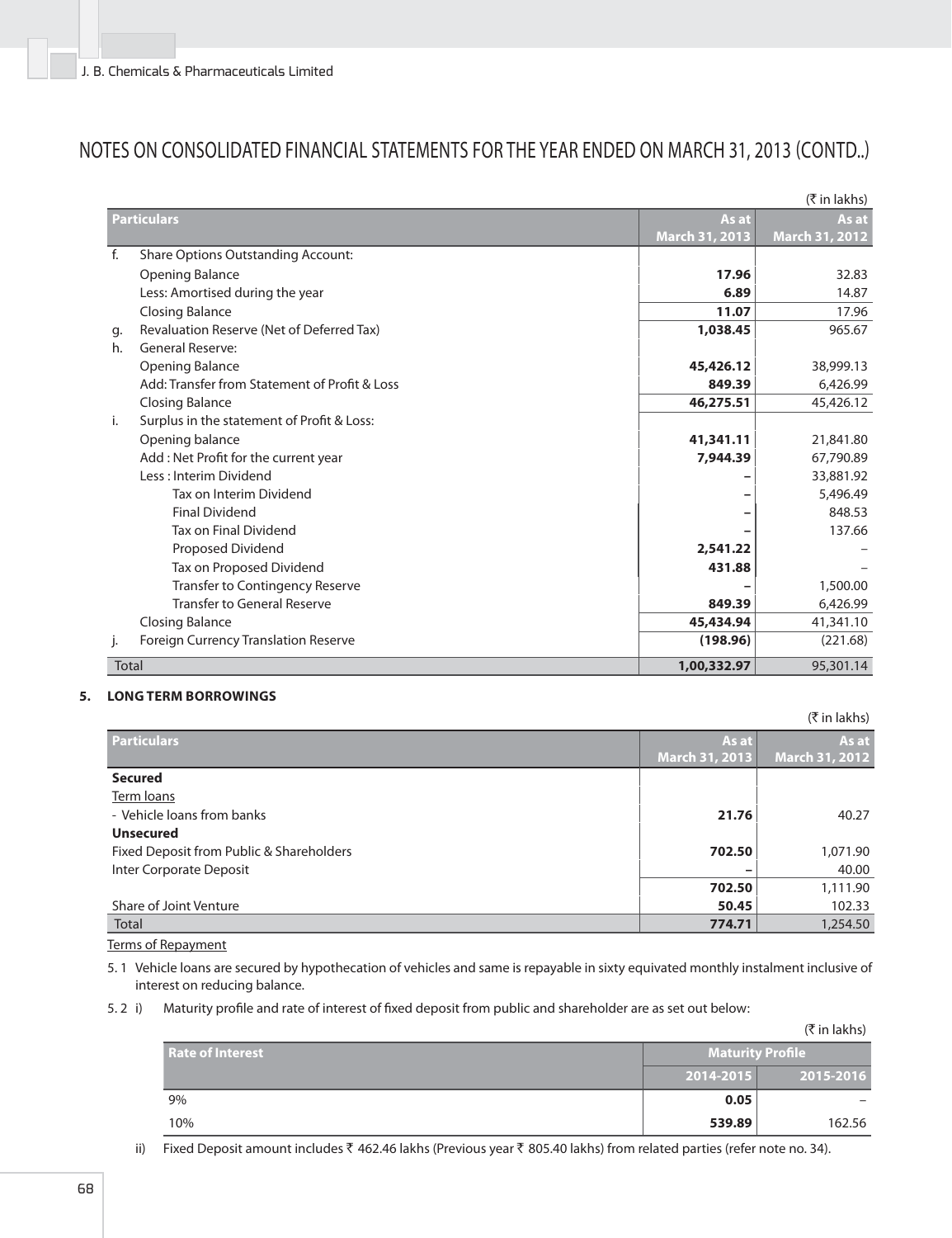## **6. DEFERRED TAX LIABILITIES (NET)**

|                               |                | $(\bar{\tau}$ in lakhs) |
|-------------------------------|----------------|-------------------------|
| <b>Particulars</b>            | As at          | As at                   |
|                               | March 31, 2013 | March 31, 2012          |
| <b>Deferred Tax Assets</b>    |                |                         |
| <b>Retirement Benefits</b>    | 357.88         | 312.99                  |
| <b>Others</b>                 | 119.44         | 124.98                  |
|                               | 477.32         | 437.97                  |
| <b>Deferred Tax Liability</b> |                |                         |
| Depreciation                  | 2,647.66       | 2,062.26                |
|                               | 2,647.66       | 2,062.26                |
| Share of Joint Venture        | 327.69         | 246.75                  |
| <b>Total</b>                  | 2,498.03       | 1,871.04                |

### **7. LONG TERM PROVISIONS**

|                                        |                | (₹ in lakhs)          |
|----------------------------------------|----------------|-----------------------|
| <b>Particulars</b>                     | As at          | As at                 |
|                                        | March 31, 2013 | <b>March 31, 2012</b> |
| <b>Provision for employee Benefits</b> |                |                       |
| Gratuity                               | 654.85         | 686.10                |
| Leave Encashment                       | 167.97         | 140.74                |
| <b>Total</b>                           | 822.82         | 826.84                |

### **8. SHORT TERM BORROWINGS**

|                                                   |                       | (₹ in lakhs)   |
|---------------------------------------------------|-----------------------|----------------|
| <b>Particulars</b>                                | As at                 | As at          |
|                                                   | <b>March 31, 2013</b> | March 31, 2012 |
| <b>Secured</b>                                    |                       |                |
| <b>Working Capital Loans from Banks #</b>         |                       |                |
| (a) Foreign currency loans                        | 2,715.00              | 2,600.00       |
| (b) Rupee Loans                                   | 608.80                |                |
|                                                   | 3,323.80              | 2,600.00       |
| <b>Unsecured</b>                                  |                       |                |
| (a) Foreign currency loans from bank              |                       | 1,469.60       |
| (b) Interest free advance from Directors          | 1.50                  | 1.50           |
| (c) Deposit from Distributors / Customers         | 247.05                | 247.05         |
| (d) Inter Corporate Deposits from related parties | 105.00                | 1,204.50       |
|                                                   | 353.55                | 2,922.65       |
| Total                                             | 3,677.35              | 5,522.65       |

# Working capital borrowings from the banks are secured by first charge on pari passu basis by way of hypothecation of company's current assets both present and future and by way of joint equitable mortgage of company's immovable properties situated at Thane and Belapur in the state of Maharashtra, Ankleshwar & Panoli (except for movable fixed assets located at plot no. 4, GIDC Phase IV, Panoli, Gujarat) in the State of Gujarat and Daman in the Union Territory of Daman.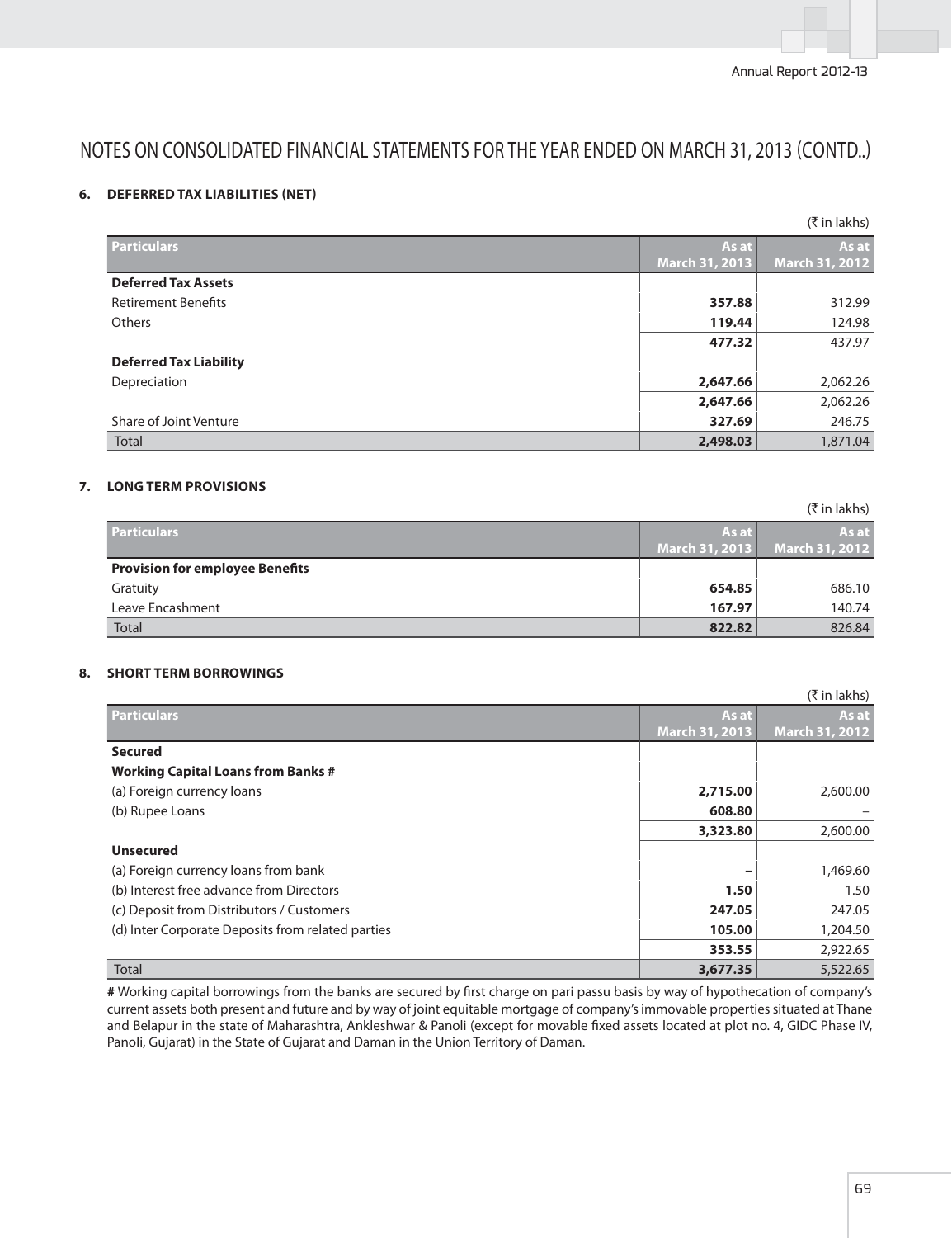# **9. TRADE PAYABLES**

|                                                |                | (₹ in lakhs)          |
|------------------------------------------------|----------------|-----------------------|
| <b>Particulars</b>                             | As at          | As at                 |
|                                                | March 31, 2013 | <b>March 31, 2012</b> |
| Payable to Micro, Small and Medium Enterprises | 174.47         | 101.25                |
| Payable to Others                              | 5,018.74       | 3,094.70              |
| Share of Joint venture                         | 857.55         | 513.07                |
| Total                                          | 6,050.76       | 3,709.02              |

### **10. OTHER CURRENT LIABILITIES**

| (₹ in lakhs) |                                                                          |                       |                       |
|--------------|--------------------------------------------------------------------------|-----------------------|-----------------------|
|              | <b>Particulars</b>                                                       |                       | As at                 |
|              |                                                                          | <b>March 31, 2013</b> | <b>March 31, 2012</b> |
| (a)          | Current maturities of long-term debt                                     |                       |                       |
|              | Vehicle Loan (Refer note No. 5.1)                                        | 11.81                 | 13.08                 |
|              | Sales Tax Deferral                                                       |                       | 16.34                 |
|              | Fixed Deposit from Public & Shareholders #                               | 506.94                | 292.36                |
|              | Inter corporate deposit                                                  | 40.00                 |                       |
| (b)          | Interest accrued but not due on borrowings                               | 101.35                | 114.71                |
| (c)          | Unclaimed Dividends @                                                    | 163.20                | 177.31                |
| (d)          | Unclaimed Matured Deposits @                                             | 0.55                  | 0.65                  |
| (e)          | <b>Advance from Customers</b>                                            | 118.87                | 187.96                |
| (f)          | Other Payable                                                            | 7,336.02              | 6,197.85              |
| (q)          | Creditors for capital expenditure                                        | 1,434.48              | 702.98                |
| (h)          | Outstanding Purchase Consideration (Undischarged liabilities of vendors) | 0.10                  | 0.10                  |
| (i)          | Bank overdrawn as per books                                              | 158.26                |                       |
| (i)          | Share of Joint venture                                                   | 243.80                | 171.62                |
| Total        |                                                                          | 10,115.39             | 7,874.96              |

# Fixed Deposit amount includes ₹ 308.40 lakhs (Previous year ₹ 82.96 lakhs) from related parties (refer note no. 34).

**@** There is no amount due and outstanding to be credited to Investor Education and Protection Fund.

### **11. SHORT TERM PROVISIONS**

|       |                                        |                | (₹ in lakhs)   |
|-------|----------------------------------------|----------------|----------------|
|       | <b>Particulars</b>                     | As at          | As at          |
|       |                                        | March 31, 2013 | March 31, 2012 |
| (a)   | <b>Provision for employee benefits</b> |                |                |
|       | Gratuity                               | 858.11         | 617.96         |
|       | Leave Encashment                       | 203.61         | 102.08         |
| (b)   | <b>Others</b>                          |                |                |
|       | Proposed Dividend                      | 2,541.22       | 847.07         |
|       | Tax on Proposed Dividend               | 431.88         | 137.42         |
| (c)   | <b>Share of Joint venture</b>          | 19.00          | 21.06          |
| Total |                                        | 4,053.82       | 1,725.59       |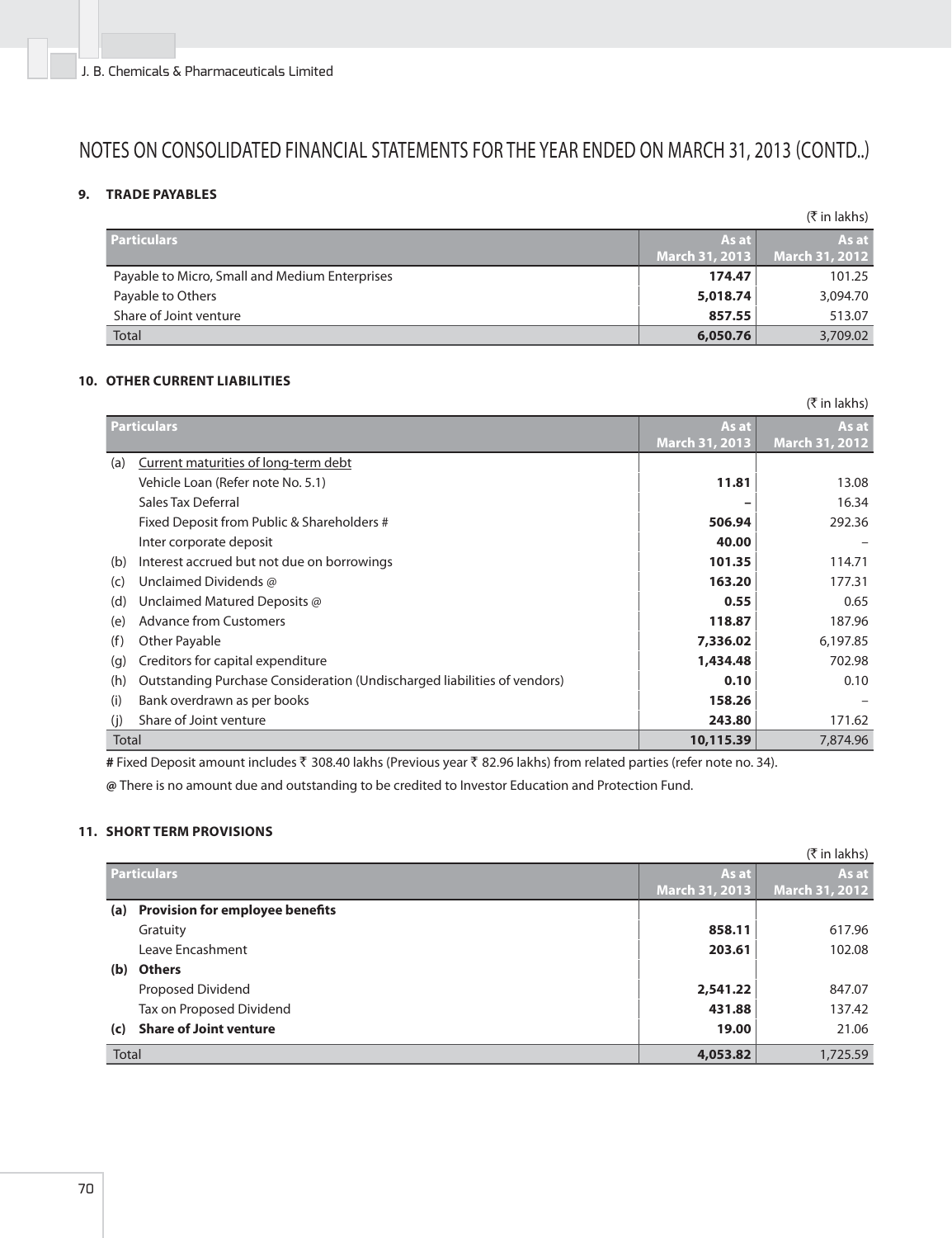### **12. TANGIBLE AND INTANGIBLE ASSETS**

| (₹ in lakhs)        |                                 |                                   |                  |                                 |                             |                                   |                                               |                          |                             |                             |                             |
|---------------------|---------------------------------|-----------------------------------|------------------|---------------------------------|-----------------------------|-----------------------------------|-----------------------------------------------|--------------------------|-----------------------------|-----------------------------|-----------------------------|
|                     |                                 | <b>Gross Block</b>                |                  | <b>Accumulated Depreciation</b> |                             |                                   |                                               | <b>Net Block</b>         |                             |                             |                             |
| <b>Fixed Assets</b> |                                 | As at<br><b>1st April</b><br>2012 | <b>Additions</b> | <b>Disposals</b>                | As at<br>31st March<br>2013 | As at<br><b>1st April</b><br>2012 | <b>Depreciation</b><br>charge for<br>the year | On<br>disposals          | As at<br>31st March<br>2013 | As at<br>31st March<br>2013 | As at<br>31st March<br>2012 |
| A)                  | Tangible:                       |                                   |                  |                                 |                             |                                   |                                               |                          |                             |                             |                             |
|                     | Land (Freehold)                 | 59.34                             |                  |                                 | 59.34                       |                                   |                                               |                          |                             | 59.34                       | 59.34                       |
| 2                   | Land (Leasehold)                | 830.16                            |                  | $\overline{\phantom{0}}$        | 830.16                      | 70.17                             | 8.07                                          |                          | 78.24                       | 751.92                      | 759.99                      |
| 3                   | <b>Factory Buildings</b>        | 9,655.15                          | 959.64           |                                 | 10,614.79                   | 2,687.83                          | 335.88                                        | $\overline{\phantom{a}}$ | 3,023.71                    | 7,591.08                    | 6,967.32                    |
| 4                   | Buildings (Note 1)              | 672.01                            |                  | 10.82                           | 661.19                      | 143.80                            | 10.93                                         | 3.58                     | 151.15                      | 510.04                      | 528.21                      |
| 5                   | Plant & Equipment               | 24,365.47                         | 5,961.55         | 198.20                          | 30,128.82                   | 11,515.77                         | 1,588.86                                      | 18.05                    | 13,086.58                   | 17,042.24                   | 12,849.70                   |
| 6                   | <b>Furniture &amp; Fixtures</b> | 1,097.12                          | 45.95            | 0.90                            | 1,142.17                    | 622.35                            | 52.71                                         | 0.16                     | 674.90                      | 467.27                      | 474.77                      |
| 7                   | Vehicles                        | 1,096.68                          | 528.23           | 206.98                          | 1,417.93                    | 474.47                            | 122.06                                        | 155.18                   | 441.35                      | 976.58                      | 622.21                      |
| 8                   | <b>Office Equipments</b>        | 1,682.46                          | 145.96           | 5.77                            | 1,822.65                    | 1,156.21                          | 141.91                                        | 2.18                     | 1,295.94                    | 526.71                      | 526.25                      |
| 9                   | Airconditioners                 | 2,174.98                          | 523.37           |                                 | 2,698.35                    | 938.96                            | 150.01                                        | $\overline{\phantom{m}}$ | 1,088.97                    | 1,609.38                    | 1,236.02                    |
|                     | Share of Joint Venture          | 8.91                              | 3.04             | 0.49                            | 11.46                       | 5.52                              | 2.46                                          | 0.31                     | 7.67                        | 3.79                        | 3.39                        |
|                     | <b>Total</b>                    | 41,642.28                         | 8,167.74         | 423.16                          | 49,386.86                   | 17,615.08                         | 2,412.89                                      | 179.46                   | 19,848.51                   | 29,538.35                   | 24,027.20                   |
| B)                  | Intangible:                     |                                   |                  |                                 |                             |                                   |                                               |                          |                             |                             |                             |
|                     | Goodwill                        | 1,690.23                          |                  | $\qquad \qquad -$               | 1,690.23                    |                                   |                                               |                          |                             | 1,690.23                    | 1,690.23                    |
| 2                   | <b>Trade Marks</b>              | 3.67                              |                  |                                 | 3.67                        | 1.28                              | 1.22                                          |                          | 2.50                        | 1.17                        | 2.39                        |
| 3                   | <b>Acquired Software</b>        | 478.07                            | 159.00           | $\overline{\phantom{a}}$        | 637.07                      | 400.21                            | 50.87                                         | $\qquad \qquad -$        | 451.08                      | 185.99                      | 77.86                       |
|                     | Share of Joint Venture          | 1,836.40                          | 190.52           | $\overline{\phantom{a}}$        | 2,026.92                    | 2.62                              | 0.84                                          |                          | 3.46                        | 2,023.46                    | 1,833.78                    |
|                     | <b>Total</b>                    | 4,008.37                          | 349.52           |                                 | 4,357.89                    | 404.11                            | 52.93                                         |                          | 457.04                      | 3,900.85                    | 3,604.26                    |
|                     | <b>Current year's Total</b>     | 45,650.65                         | 8,517.26         | 423.16                          | 53,744.75                   | 18,019.19                         | 2,465.82                                      | 179.46                   | 20,305.55                   | 33,439.20                   | 27,631.46                   |
|                     | Previous year's Total           | 42,024.63                         | 4,730.54         | 1,104.52                        | 45,650.65                   | 16,185.15                         | 2,242.46                                      | 408.42                   | 18,019.19                   | 27,631.46                   | 25,839.48                   |

#### Notes:

1) Value of buildings includes a sum of  $\bar{\tau}$  3000/- being the cost of shares in the societies.

2) No depreciation has been claimed on assets to the extent of CENVAT claimed.

### **13. NON CURRENT INVESTMENTS**

(Long Term Investment) (At Cost)

| (₹ in lakhs)                                                                                                                                            |                       |                       |  |
|---------------------------------------------------------------------------------------------------------------------------------------------------------|-----------------------|-----------------------|--|
| <b>Particulars</b>                                                                                                                                      | As at                 | As at                 |  |
|                                                                                                                                                         | <b>March 31, 2013</b> | <b>March 31, 2012</b> |  |
| A Trade Investments (At cost)                                                                                                                           |                       |                       |  |
| <b>Equity Shares</b>                                                                                                                                    |                       |                       |  |
| Unquoted:                                                                                                                                               |                       |                       |  |
| In Other Companies:                                                                                                                                     |                       |                       |  |
| 5,866 (Previous year $\overline{\xi}$ 5,866) Equity Shares of $\overline{\xi}$ 10/- each of Bharuch Enviro<br>Infrastructure Ltd.                       | 0.59                  | 0.59                  |  |
| 6,12,032 (Previous year ₹612,032) Equity Shares of ₹10/- each of Narmada Clean Tech<br>Limited (Formerly known as Bharuch Eco-aqua Infrastructure Ltd.) | 61.20                 | 61.20                 |  |
| Total (A)                                                                                                                                               | 61.79                 | 61.79                 |  |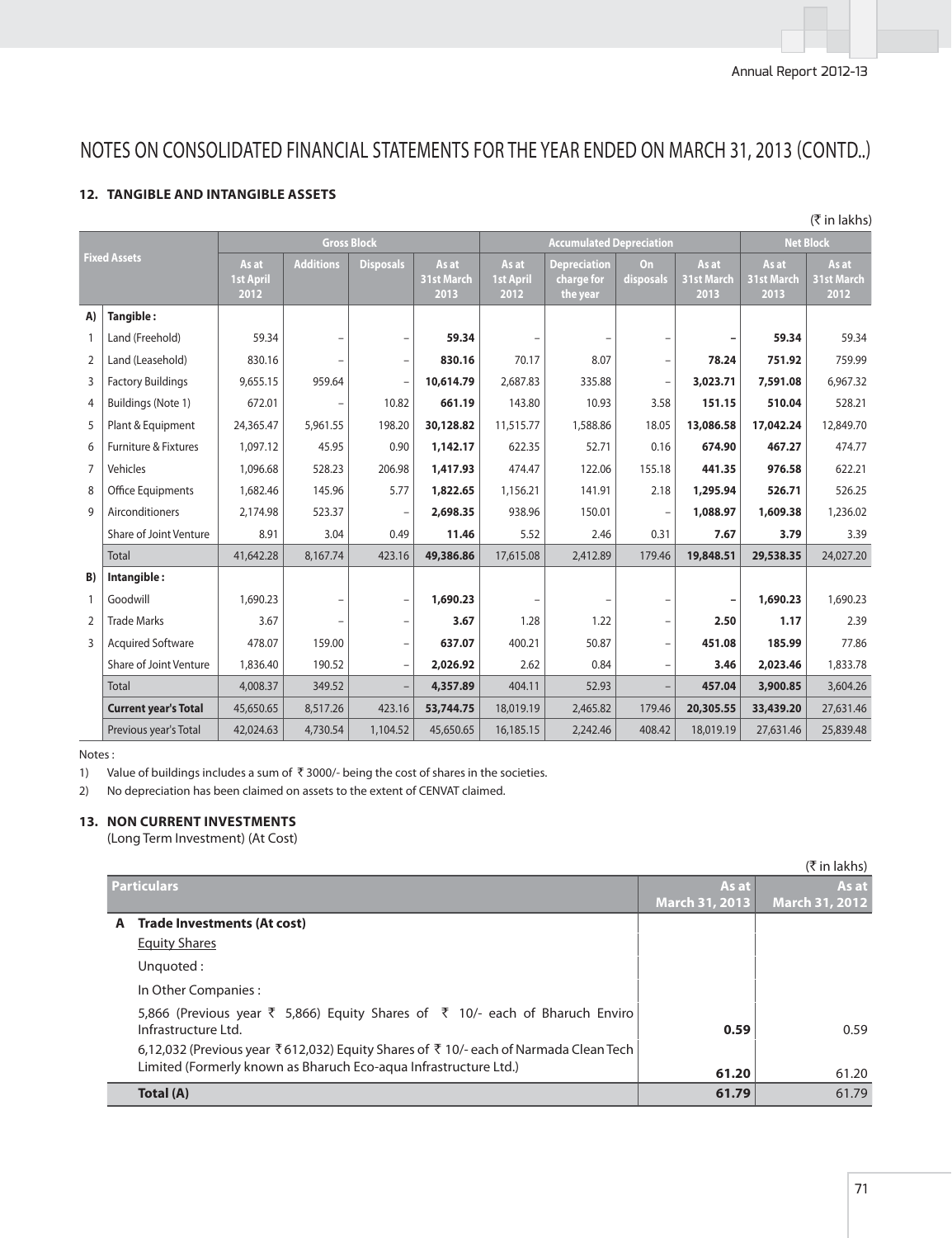|   | (₹ in lakhs)                                                                                   |                                |                         |  |
|---|------------------------------------------------------------------------------------------------|--------------------------------|-------------------------|--|
|   | Particulars                                                                                    | As at                          | As at                   |  |
|   |                                                                                                | <b>March 31, 2013</b>          | March 31, 2012          |  |
| B | <b>Other Investments</b>                                                                       |                                |                         |  |
|   | (a) Equity Shares (Unquoted)                                                                   |                                |                         |  |
|   | In Other Companies:                                                                            |                                |                         |  |
|   | 8,036 (Previous year 8,036) Equity Shares of ₹10/- each of J B Life Science Overseas Ltd.      | 0.80                           | 0.80                    |  |
|   | 20,000 (Previous year 20,000) Equity Shares of Enviro Technology Ltd. of ₹10/- each            | 2.00                           | 2.00                    |  |
|   | 60,000 (Previous year 60,000) Equity Shares of Panoli Enviro Technology Ltd. of ₹ 10/-         |                                |                         |  |
|   | each                                                                                           | 6.00                           | 6.00                    |  |
|   | 20,00,000 (Previous year 20,00,000) Equity Shares of ₹10/- each of Asian Heart Institute       |                                |                         |  |
|   | & Research Centre Pyt. Ltd.                                                                    | 200.00                         | 200.00                  |  |
|   | 2,40,000 (Previous year 2,40,000) Equity Shares of ₹ 10/- each of Raptim Research Ltd.         | 24.00                          | 24.00                   |  |
|   | 50,000 (Previous year 50,000) Equity Shares of ₹ 10/- each of Ankleshwar Research &            |                                |                         |  |
|   | Analytical Infrastructure Ltd.                                                                 | 5.00                           | 5.00                    |  |
|   | (b) In Government Securities                                                                   |                                |                         |  |
|   | <b>National Saving Certificates</b>                                                            | 0.51                           | 0.61                    |  |
|   | (Pledged with Government Authorities)                                                          |                                |                         |  |
|   | (c) Debentures and Bonds (Unquoted)                                                            |                                |                         |  |
|   | 126 (Previous year 126) Units of ₹ 10/- each of Unit Trust of India                            | 0.01                           | 0.01                    |  |
|   | Nil (Previous year 2,000) Bonds of Rural Electrification Corporation of $\bar{\tau}$ 10/- each |                                | 0.20                    |  |
|   | Total (B)                                                                                      | 238.32                         | 238.62                  |  |
|   | Total $(A + B)$                                                                                | 300.11                         | 300.41                  |  |
|   | Less: Provision for diminution in the value of Investments                                     | 0.80                           | 0.80                    |  |
|   | <b>Total</b>                                                                                   | 299.31                         | 299.61                  |  |
|   |                                                                                                |                                |                         |  |
|   | <b>Particulars</b>                                                                             | As at<br><b>March 31, 2013</b> | As at<br>March 31, 2012 |  |
|   | Aggregate amount of quoted investments                                                         |                                |                         |  |
|   | Market Value of quoted investments                                                             |                                |                         |  |
|   | Aggregate amount of unguoted investments                                                       | 300.11                         | 300.41                  |  |
|   |                                                                                                |                                |                         |  |

### **14. LONG TERM LOANS & ADVANCES**

(Unsecured, Considered Good)

|                    |                                |                       | (₹ in lakhs)   |
|--------------------|--------------------------------|-----------------------|----------------|
| <b>Particulars</b> |                                | As at                 | As at          |
|                    |                                | <b>March 31, 2013</b> | March 31, 2012 |
| a.                 | Capital Advances               | 816.41                | 561.64         |
| b.                 | <b>Security Deposits</b>       | 482.94                | 570.61         |
| C.                 | Other loans and advances       |                       |                |
|                    | Advances to Employees @<br>(i) | 118.79                | 130.56         |
|                    | Other Advances<br>(ii)         | 10.33                 | 64.56          |
| Total              |                                | 1,428.47              | 1,327.37       |

Aggregate amount of provision for diminution in the value of investments **0.80 0.80 0.80 0.80** 

@ Advance to Employees includes loan to a director  $\bar{\tau}$  Nil (Previous year  $\bar{\tau}$  3.30 lakhs)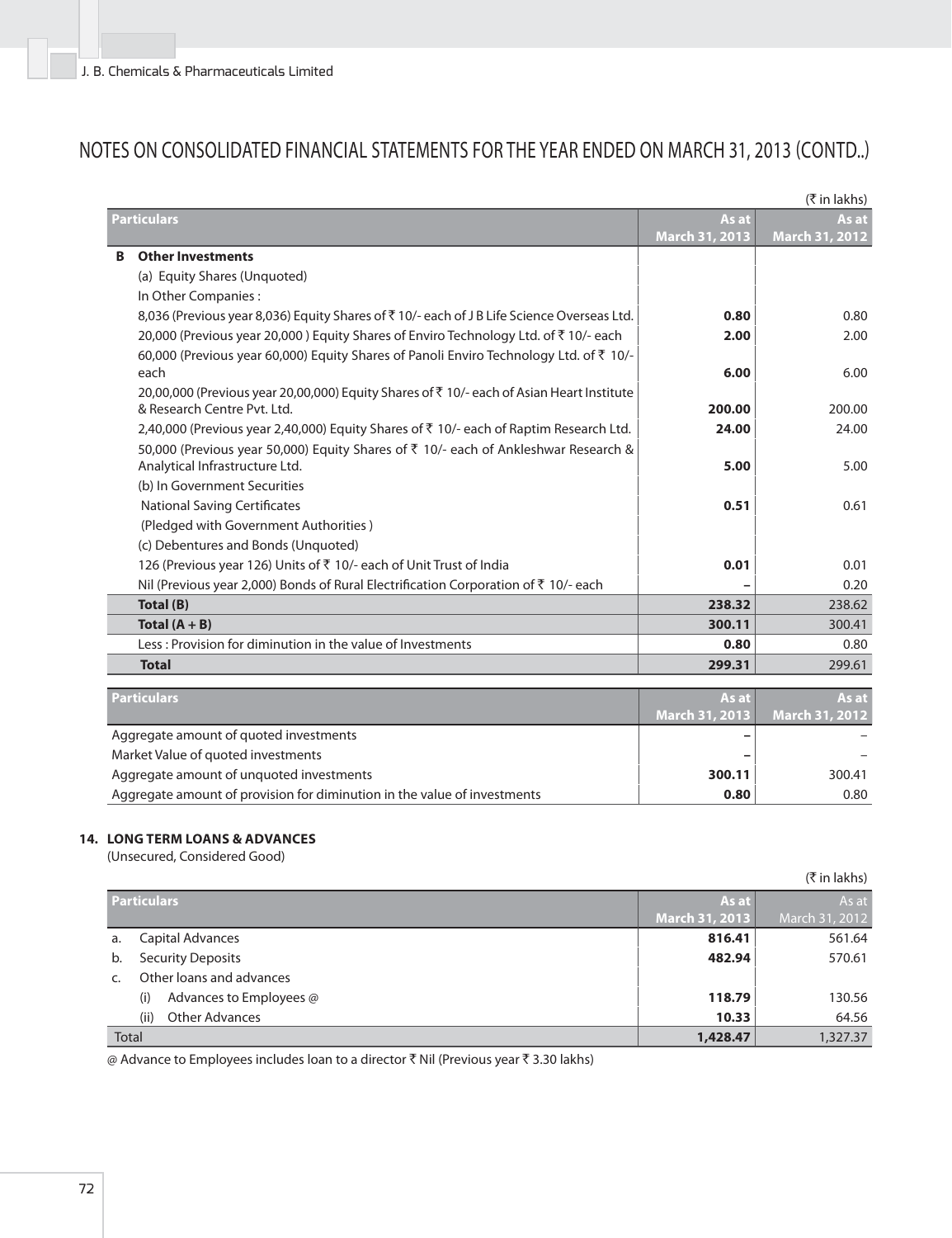### **15. OTHER NON CURRENT ASSETS**

|                                    |                | (₹ in lakhs)   |
|------------------------------------|----------------|----------------|
| <b>Particulars</b>                 | As at          | As at          |
|                                    | March 31, 2013 | March 31, 2012 |
| <b>Trade Receivables</b>           |                |                |
| Unsecured Considered Doubtful      | 10.04          |                |
| Less: Provision for Doubtful Debts | 10.04          |                |
| Total                              | -              |                |

### **16. CURRENT INVESTMENTS**

(At lower of cost or market value)

|                                                                                                                               |                          | $(\bar{\bar{\mathbf{x}}}$ in lakhs) |
|-------------------------------------------------------------------------------------------------------------------------------|--------------------------|-------------------------------------|
| <b>Particulars</b>                                                                                                            | As at                    | As at                               |
|                                                                                                                               | March 31, 2013           | March 31, 2012                      |
| <b>Investments in Mutual Funds</b>                                                                                            |                          |                                     |
| Unquoted:                                                                                                                     |                          |                                     |
| Nil (Previous year 20,000,000.00) Units of ₹10 each of DSP Black Rock FMP-Series 7-12M-<br>Growth-Maturity Date 30.08.2012    |                          | 2,000.00                            |
| 3,30,31,167.395 (Previous year 1,17,18,112.87) Units of ₹ 10 each of Birla Sun Life Dynamic<br><b>Bond Fund-Retail-Growth</b> | 6,000.00                 | 2,000.00                            |
| 1,09,83,201.841 (Previous year 2,21,62,715.01) Units of ₹ 10 each of IDFC-SSIF-Short term-<br>Plan-C-Growth                   | 1,291.29                 | 2,600.00                            |
| Nil (Previous year 5,27,00,691.00) Units of₹10 each of HDFC FMP 13M September 2011-Growth                                     |                          | 5,270.07                            |
| Nil (Previous year 2,86,39,353.00) Units of ₹ 10 each of ICICI Prudential MP Series 59-1 Year                                 |                          |                                     |
| Plan D Cumulative                                                                                                             | $\overline{\phantom{a}}$ | 2,863.94                            |
| Nil (Previous year 1,70,00,000.00) Units of ₹ 10 each of DSP Black Rock FMP-Series 10-12                                      |                          |                                     |
| M-Growth-Maturity Date 20.09.2012                                                                                             | $\overline{\phantom{0}}$ | 1,700.00                            |
| Nil (Previous year 1,50,00,000.00) Units of ₹ 10 each of Birla Sun Life Fixed Term Plan Series                                |                          |                                     |
| <b>DL</b> Growth                                                                                                              |                          | 1,500.00                            |
| Nil (Previous year 1,50,00,000.00) Units of ₹ 10 each of DSP Black Rock FMP-Series                                            |                          |                                     |
| 12-12M-Growth-Maturity Date 24.09.2012                                                                                        |                          | 1,500.00                            |
| Nil (Previous year 1,50,00,000.00) Units of ₹ 10 each of ICICI Prudential MP Series 59-1 Year                                 |                          |                                     |
| <b>Plan E Cumulative</b>                                                                                                      | $\qquad \qquad$          | 1,500.00                            |
| Nil (Previous year 2,40,00,000.00) Units of ₹ 10 each of Birla Sun Life Fixed Term Plan Series<br>DN Growth                   |                          | 2,400.00                            |
| Nil (Previous year 3,03,58,411.406) Units of ₹ 10 each of IDFC Money Manager Fund-                                            |                          |                                     |
| Investment Growth Plan-Institutional Plan B                                                                                   | $\qquad \qquad$          | 5,000.00                            |
| Nil (Previous year 1,04,65,113.452) Units of ₹ 10 each of IDFC Money Manager Fund-Treasury                                    |                          |                                     |
| C-Growth Plan-Super Institutional Plan                                                                                        |                          | 1,332.04                            |
| Nil (Previous year 1,10,729.05) Units of ₹ 100 each of Birla Sun Life Savings Fund Institutional-Growth                       |                          | 226.13                              |
| 66,00,000 (Previous year Nil) Units of ₹10 each of HDFC FMP 370D May 2012 (3)                                                 | 660.00                   |                                     |
| 1,41,21,939.474 (Previous year Nil) Units of ₹ 10 each of HDFC High Interest Fund Short Term                                  |                          |                                     |
| Plan - Growth                                                                                                                 | 3,051.37                 |                                     |
| 1,30,21,055.072 (Previous year Nil) Units of ₹ 10 each of ICICI Prudential Short Term Plan -                                  |                          |                                     |
| Growth                                                                                                                        | 3,000.00                 |                                     |
| 10,277,332.185 (Previous year Nil) Units of ₹10 each of Birla Sun life Short Term Fund-Growth                                 | 4,267.00                 |                                     |
| 1,00,00,000 (Previous year Nil) Units of ₹10 each of ICICI Prudential FMP Series 64-367 D Plan                                |                          |                                     |
| L-Growth                                                                                                                      | 1,000.00                 |                                     |
| 1,00,00,000 (Previous year Nil) Units of ₹10 each of DSP BlackRock FMP Series 68-12m Growth                                   | 1,000.00                 |                                     |
| 2,04,76,362.088 (Previous year Nil) Units of ₹ 10 each of HDFC Short Term Opportunities                                       |                          |                                     |
| Fund-Growth                                                                                                                   | 2,500.00                 |                                     |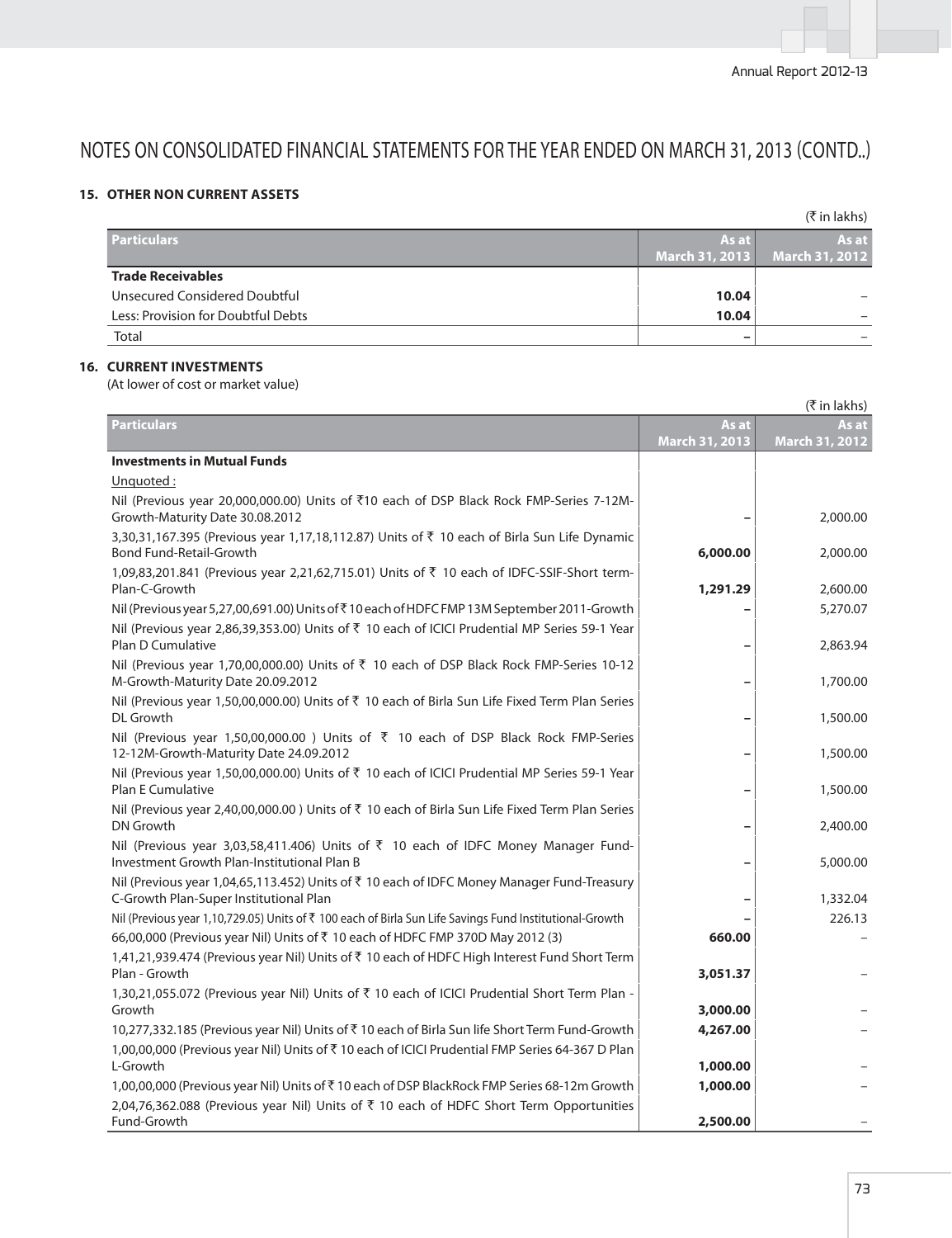| (₹ in lakhs)                                                                                                         |                       |                       |  |
|----------------------------------------------------------------------------------------------------------------------|-----------------------|-----------------------|--|
| <b>Particulars</b>                                                                                                   | As at                 | As at                 |  |
|                                                                                                                      | <b>March 31, 2013</b> | <b>March 31, 2012</b> |  |
| 59,24,876.237 (Previous year Nil) Units of ₹10 each of HDFC Floating Rate Fund Income Fund<br>Short Term Plan-Growth | 1,160.97              |                       |  |
| 2,25,56,303.552 (Previous year Nil) Units of $\bar{\tau}$ 10 each of IDFC Dynamic Bond Fund-Plan<br>B-Growth         | 3,000.00              |                       |  |
| 3,20,30,365.63 (Previous year Nil) Units of ₹10 each of ICICI Prudential Dynamic Bond Fund-<br>Growth                | 4,000.00              |                       |  |
| 1,50,00,000 (Previous year Nil) Units of ₹ 10 each of HDFC FMP 371D October 2012 (1)                                 | 1,500.00              |                       |  |
| 11,44,59.300 (Previous year Nil) Units of ₹ 10 each of DSP Black Rock Strategic Bond-<br>Institutional Plan-Growth   | 1,500.00              |                       |  |
| 50,00,000 (Previous year Nil) Units of ₹ 10 each of DSP Black Rock FMP Series 81-12 M-Growth                         | 500.00                |                       |  |
| 1,22,748.477 (Previous year Nil) Units of ₹ 10 each of DSP Black Rock Liquidity Fund-Growth                          | 2,037.17              |                       |  |
| 50,00,000 (Previous year Nil) Units of ₹ 10 each of DSP Black Rock Series 13-15 M-Growth                             | 500.00                |                       |  |
| 50,00,000 (Previous year Nil) Units of ₹ 10 each of DSP Black Rock Series 84-12 M-Growth                             | 500.00                |                       |  |
| 50,00,000 (Previous year Nil) Units of ₹ 10 each of DSP Black Rock Series 87-12 M-Growth                             | 500.00                |                       |  |
| 1,50,00,000 (Previous year Nil) units of₹ 10 each of IDFC Fixed Term Plan Series 13-Growth                           | 1,500.00              |                       |  |
| Total                                                                                                                | 39,467.80             | 29,892.18             |  |
| <b>Aggregate amount of unquoted investments</b>                                                                      | 39,467.80             | 29,892.18             |  |

### **17. INVENTORIES**

 $(\bar{\tau}$  in lakhs)

| $(1)$ $\overline{1}$ $\overline{1}$ $\overline{1}$ $\overline{2}$ $\overline{1}$ |                       |                       |  |
|----------------------------------------------------------------------------------|-----------------------|-----------------------|--|
| <b>Particulars</b>                                                               | As at                 | As at                 |  |
|                                                                                  | <b>March 31, 2013</b> | <b>March 31, 2012</b> |  |
| Raw materials (Stock in Transit ₹ 3.46, Previous year ₹ 1.77)                    | 2,689.37              | 2,362.60              |  |
| Packing Materials                                                                | 1,461.16              | 1,409.45              |  |
| Work-in-progress                                                                 | 962.76                | 752.27                |  |
| Finished goods (Stock in Transit ₹121.94, Previous year ₹50.69)                  | 2,957.43              | 3,281.91              |  |
| Stock-in-trade                                                                   | 1,384.78              | 1,513.19              |  |
| Fuel                                                                             | 28.54                 | 16.11                 |  |
| Share of Joint Venture                                                           | 969.45                | 767.71                |  |
| Total                                                                            | 10,453.49             | 10,103.24             |  |

### **18. TRADE RECEIVABLES**

(Unsecured, considered good unless otherwise stated)

|                                                                            |                       | (₹ in lakhs)          |
|----------------------------------------------------------------------------|-----------------------|-----------------------|
| <b>Particulars</b>                                                         | As at                 | As at                 |
|                                                                            | <b>March 31, 2013</b> | <b>March 31, 2012</b> |
| Outstanding for a period exceeding six months                              |                       |                       |
| Considered Good                                                            | 812.66                | 914.28                |
| <b>Considered Doubtful</b>                                                 | 74.61                 |                       |
|                                                                            | 887.27                | 914.28                |
| Less: Provision for Doubtful Debts                                         | 74.61                 |                       |
|                                                                            | 812.66                | 914.28                |
| Others                                                                     | 17,880.03             | 12,141.50             |
| Share of Joint Venture (includes provision for doubtful debts ₹6.29 lakhs) | 434.70                | 549.33                |
| <b>Total</b>                                                               | 19,127.39             | 13,605.11             |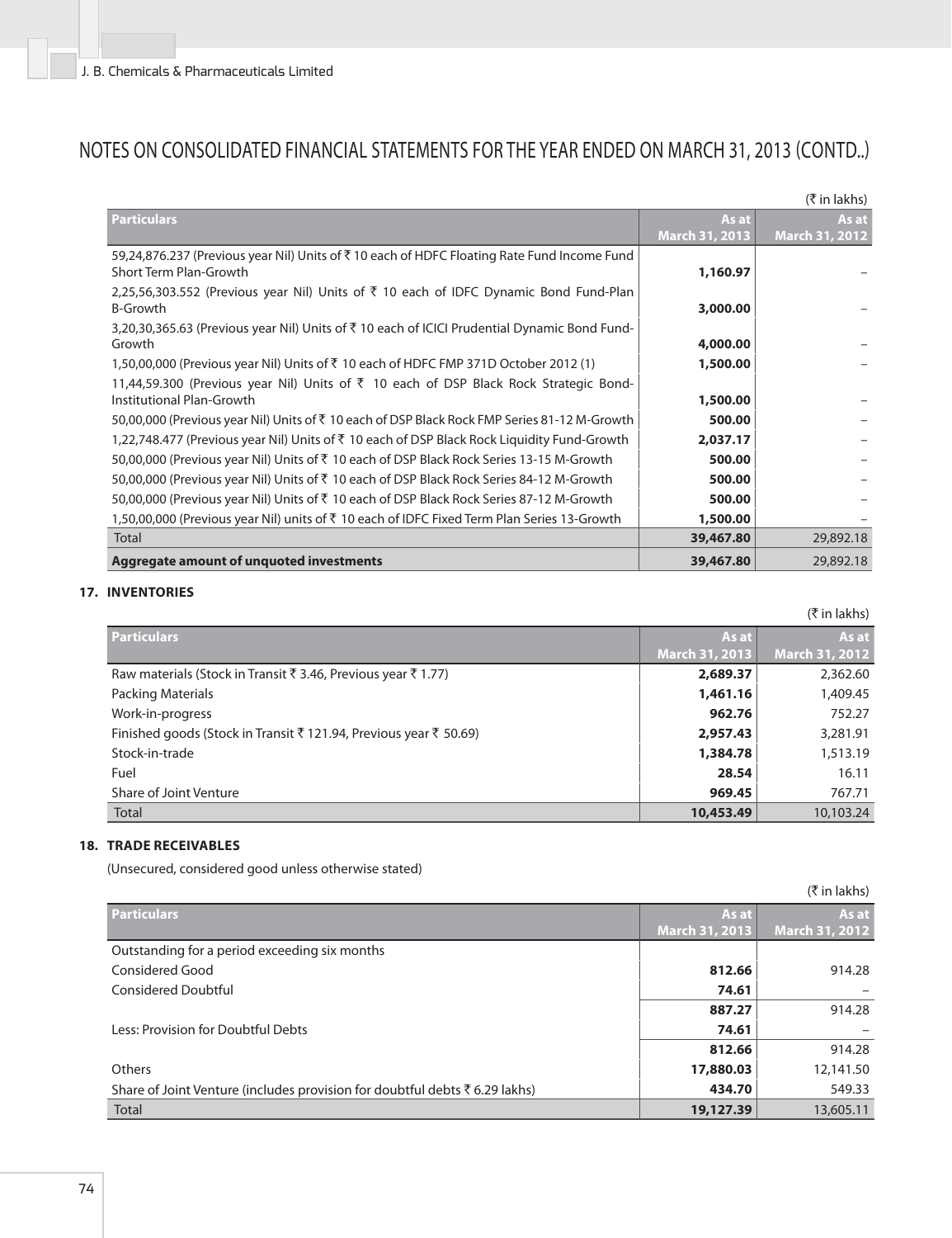### **19. CASH & CASH EQUIVALENTS**

|                    |                            |                | (₹ in lakhs)   |
|--------------------|----------------------------|----------------|----------------|
| <b>Particulars</b> |                            | As at          | As at          |
|                    |                            | March 31, 2013 | March 31, 2012 |
| a.                 | Balances with banks #      | 14,677.16      | 17,764.13      |
| b.                 | Fixed Deposit with banks @ | 598.39         | 3,580.24       |
|                    | Cheques on hand            | 0.70           | 270.59         |
| d.                 | Cash on hand               | 16.54          | 19.84          |
| e.                 | Post Office Saving Account | 0.58           | 0.57           |
|                    | Share of Joint venture     | 330.12         | 317.88         |
| Total              |                            | 15,623.49      | 21,953.25      |

# Includes Unclaimed dividend of ₹163.20 lakhs (Previous year ₹177.31 lakhs).

# Includes ₹ 13,757.75 lakhs (Previous year ₹ 16,282.72 lakhs) deposited in Escrow account in terms of escrow agreement dated 14th July, 2011 entered into with Cilag GmbH International in relation to sale of Russia-CIS OTC business undertaking and worldwide transfer of three trade marks viz. Doktor Mom, Rinza and Fitovit.

@ Fixed Deposit of ` 70.50 lakhs (Previous year ` 181.00 lakhs) was held as security deposit against Bank Guarantee.

### **20. SHORT TERM LOANS & ADVANCES**

(Unsecured, considered good)

|                                         |                | (₹ in lakhs)          |
|-----------------------------------------|----------------|-----------------------|
| <b>Particulars</b>                      | As at          | As at                 |
|                                         | March 31, 2013 | <b>March 31, 2012</b> |
| <b>Advances to Suppliers</b>            | 303.02         | 480.18                |
| Advances to Employees #                 | 76.51          | 57.12                 |
| Other Advances @                        | 7,786.22       | 9,477.07              |
| Taxes Paid (Net of Provisions)          | 965.91         | 297.34                |
| <b>MAT</b> credit Entitlements          | 515.19         | 708.30                |
| <b>Balance with Excise Authorities</b>  | 2.80           | 1.73                  |
| Accrued interest on Deposits and others | 14.74          | 39.61                 |
| Share of Joint Venture                  | 34.13          | 6.77                  |
| <b>Total</b>                            | 9,698.52       | 11,068.12             |

# It includes loan amount due from director ₹ 3.30 lakhs (Previous year ₹ 8.40 lakhs).

@ Includes security deposit of ₹ 4.02 lakhs (Previous year ₹ 4.02 lakhs) given to companies in which directors are interested and ₹ 83.37 lakhs (Previous year ₹ 83.37 lakhs) given to related parties against lease of premises.

### **21. REVENUE FROM OPERATIONS**

|                                  |           | $(\bar{\tau}$ in lakhs) |
|----------------------------------|-----------|-------------------------|
| <b>Particulars</b>               | 2012-2013 | 2011-2012               |
| <b>Sales of Products:</b>        |           |                         |
| Sale of Pharmaceuticals Products | 79,076.78 | 73,075.92               |
| <b>Export of Service</b>         | 745.40    |                         |
| Add: Exchange Rate Difference    | 904.99    | 1,475.12                |
| Share of Joint Venture           | 4,882.88  | 3,806.63                |
|                                  | 85,610.05 | 78,357.67               |
| <b>Other Operating Revenues:</b> |           |                         |
| <b>Manufacturing Charges</b>     | 23.32     | 10.30                   |
| <b>Export Incentives</b>         | 1,499.37  | 1,965.37                |
| Sale of Scrap                    | 392.98    | 360.04                  |
| <b>Insurance Claims</b>          | 42.28     | 61.48                   |
| <b>Others</b>                    | 78.77     | 170.48                  |
|                                  | 2,036.72  | 2,567.67                |
| Total                            | 87,646.77 | 80,925.34               |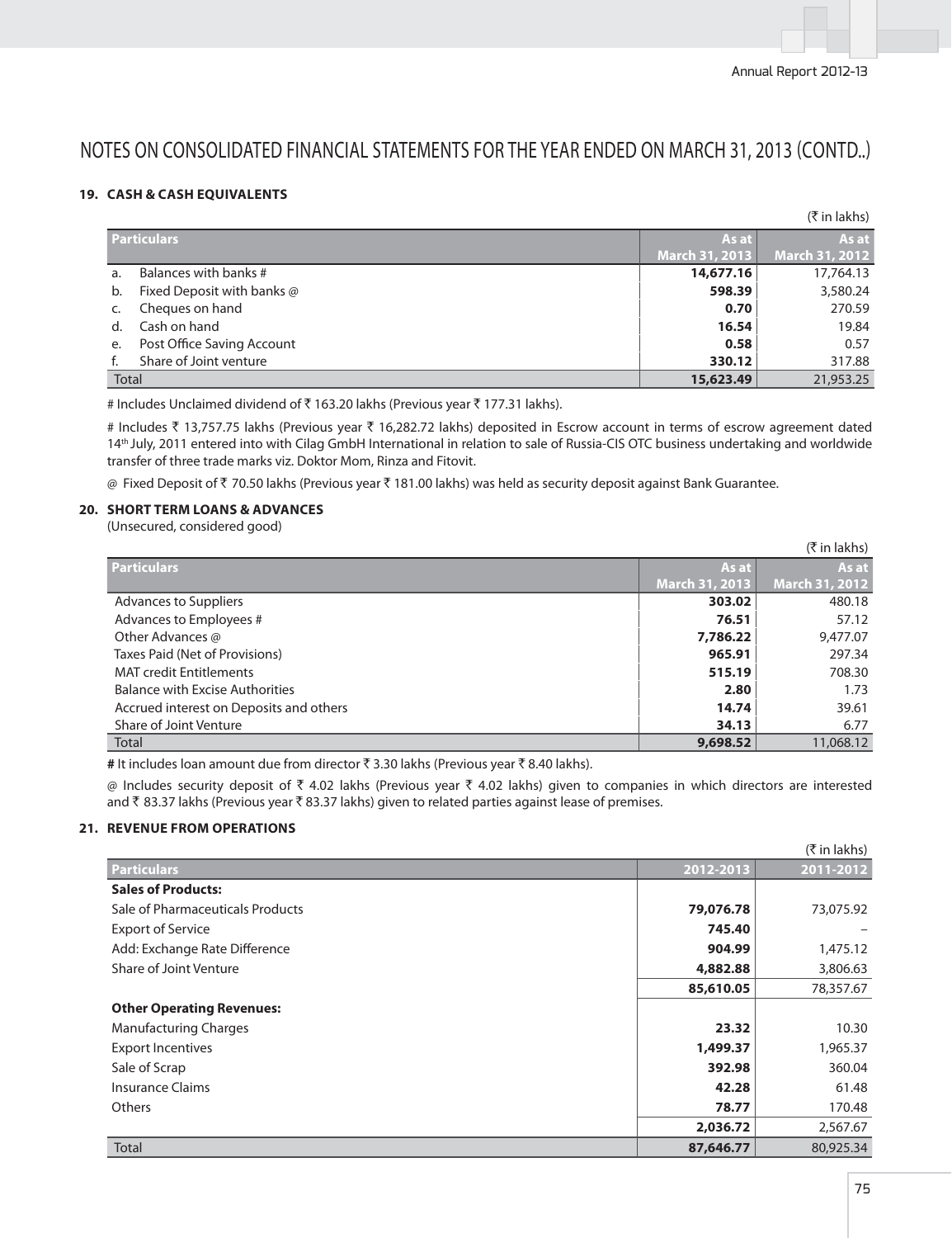### **22. OTHER INCOME**

|                                                               |           | $(\bar{\bar{\mathbf{x}}}$ in lakhs) |
|---------------------------------------------------------------|-----------|-------------------------------------|
| <b>Particulars</b>                                            | 2012-2013 | 2011-2012                           |
| <b>Interest Income</b>                                        |           |                                     |
| <b>Bank Deposit</b>                                           | 123.23    | 815.08                              |
| Interest from Debtors                                         | 3.23      | 2.26                                |
| Others                                                        | 118.65    | 38.55                               |
| Dividend From Current Investment                              | 46.78     | 1,746.39                            |
| Dividend From Long Term Investment                            | 40.39     | 0.26                                |
| Income on sale/redemption of investments (Net)                | 2,294.42  | 180.52                              |
| Profit on sale of Assets (Net)                                |           | 97.21                               |
| Provision for diminution in value of investments written back |           | 0.02                                |
| Share of Joint Venture                                        | 160.56    | 18.05                               |
| Total                                                         | 2,787.26  | 2,898.34                            |

### **23. COST OF MATERIALS CONSUMED**

|                           |           | (₹ in lakhs) |
|---------------------------|-----------|--------------|
| <b>Particulars</b>        | 2012-2013 | 2011-2012    |
| Opening Inventories       | 3,772.92  | 3,421.30     |
| Purchases                 | 26,567.12 | 20,672.15    |
|                           | 30,340.04 | 24,093.45    |
| Less: Closing Inventories | 4,150.53  | 3,772.92     |
| <b>Total</b>              | 26,189.51 | 20,320.53    |

### **24. CHANGES IN INVENTORIES OF FINISHED GOODS WORK-IN-PROGRESS AND STOCK-IN-TRADE**

|                              |           | (₹ in lakhs) |
|------------------------------|-----------|--------------|
| <b>Particulars</b>           | 2012-2013 | 2011-2012    |
| Inventories at the beginning |           |              |
| <b>Finished Goods</b>        | 3,281.91  | 3,251.01     |
| Work-in-process              | 752.27    | 821.21       |
| Stock in Trade               | 1,519.65  | 2,788.07     |
|                              | 5,553.83  | 6,860.29     |
| Less: Inventories at the end |           |              |
| <b>Finished Goods</b>        | 2,957.43  | 3,281.91     |
| Work-in-process              | 962.76    | 752.27       |
| Stock in Trade               | 1,373.35  | 1,513.19     |
|                              | 5,293.54  | 5,547.37     |
| Share of Joint Venture       | (291.98)  | 10.00        |
| Total                        | (31.69)   | 1,322.92     |

### **25. EMPLOYEE BENEFITS EXPENSE**

|                                                |           | (₹ in lakhs) |
|------------------------------------------------|-----------|--------------|
| <b>Particulars</b>                             | 2012-2013 | 2011-2012    |
| Salaries and Other Benefits                    | 10,798.01 | 9,241.46     |
| Contribution to Provident Fund and Other Funds | 916.22    | 897.82       |
| <b>Employee Compensation Expense</b>           | (6.89)    | (5.12)       |
| Gratuity                                       | 323.26    | 214.38       |
| <b>Staff Welfare</b>                           | 224.98    | 210.17       |
| Share of Joint Venture                         | 748.95    | 707.62       |
| Total                                          | 13,004.53 | 11,266.33    |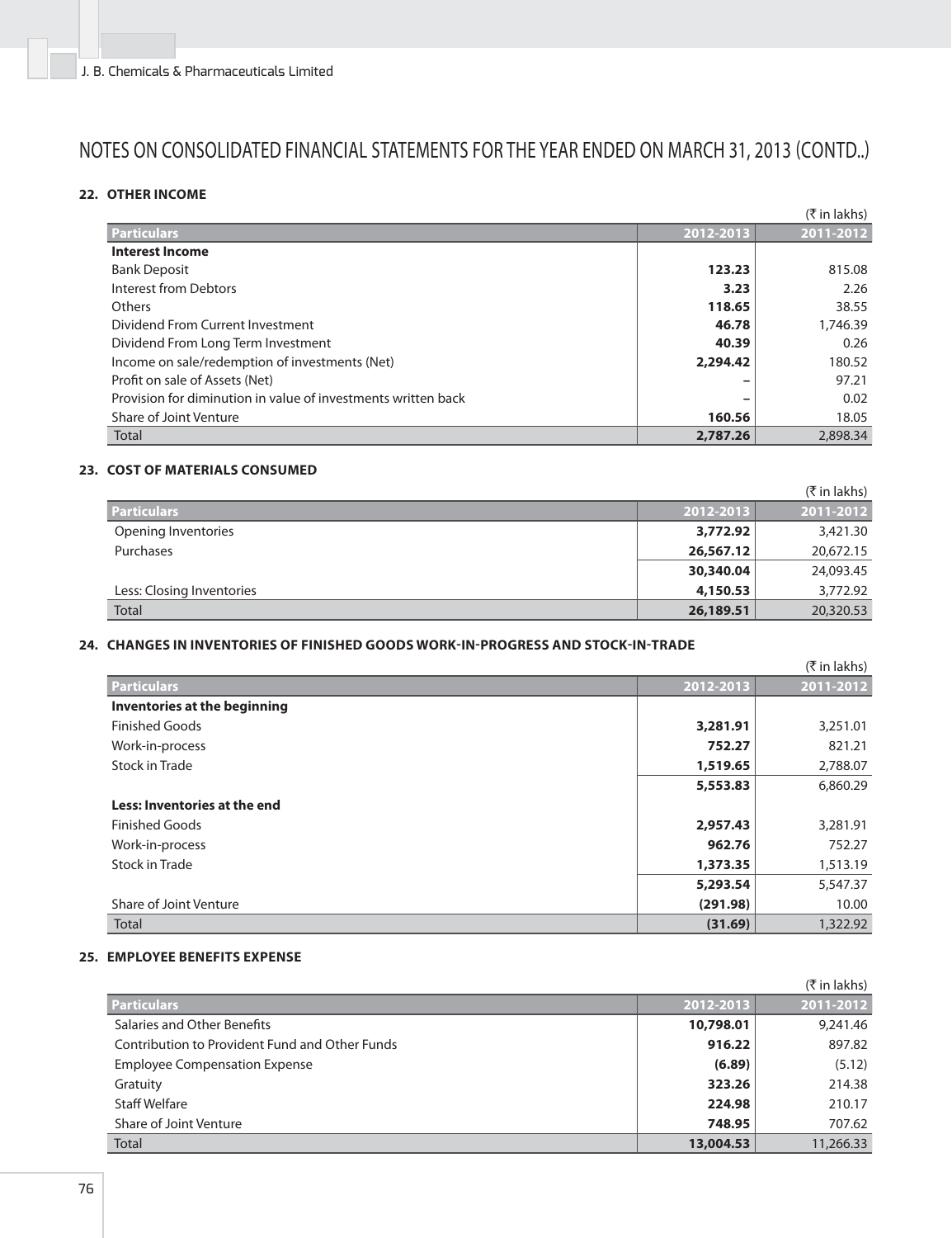### **26. FINANCE COST**

|                                                                       |           | (₹ in lakhs) |
|-----------------------------------------------------------------------|-----------|--------------|
| <b>Particulars</b>                                                    | 2012-2013 | 2011-2012    |
| <b>Interest Expenses:</b>                                             |           |              |
| Interest on working capital borrowings                                | 222.92    | 773.39       |
| Interest on Fixed Loans                                               | 138.14    | 168.56       |
| Interest on External Commercial Borrowing                             |           | 39.87        |
|                                                                       | 361.06    | 981.82       |
| <b>Other Borrowing Cost:</b>                                          |           |              |
| Loan Processing Charges                                               | 17.26     | 27.06        |
| <b>Guarantee Charges</b>                                              | 31.25     | 22.00        |
| Others                                                                | 25.05     | 236.01       |
| Applicable net loss on foreign currency transactions and translations | 93.44     | 1,133.09     |
| Share of Joint Venture                                                | -         | 2.83         |
| <b>Total</b>                                                          | 528.06    | 2,402.81     |

### **27. OTHER EXPENSES**

|                                          |           | $(\bar{\bar{\mathbf{x}}}$ in lakhs) |
|------------------------------------------|-----------|-------------------------------------|
| <b>Particulars</b>                       | 2012-2013 | 2011-2012                           |
| Manufacturing charges                    | 848.31    | 925.44                              |
| Stores and spares                        | 588.46    | 435.72                              |
| Power and fuel                           | 3,974.77  | 2,988.50                            |
| Excise duty                              | 306.10    | 367.25                              |
| Compensation rent                        | 642.73    | 905.70                              |
| Rates and taxes                          | 124.20    | 154.99                              |
| Insurance                                | 207.54    | 182.30                              |
| Freight and transport charges            | 3,500.48  | 2,939.89                            |
| Repairs to :-                            |           |                                     |
| <b>Building</b>                          | 195.86    | 198.63                              |
| Machinery                                | 491.24    | 354.67                              |
| Others                                   | 537.78    | 425.81                              |
| Loss on sale/discard of assets (Net)     | 3.57      | 0.95                                |
| Sales promotion and publicity            | 3,769.24  | 4,991.59                            |
| Selling commission                       | 1,834.44  | 1,873.25                            |
| Travelling and conveyance                | 1,739.99  | 1,816.08                            |
| Directors' fees                          | 16.59     | 13.59                               |
| Royalty                                  | 12.68     | 17.31                               |
| <b>Payment to Auditors:</b>              |           |                                     |
| Audit fees<br>$\overline{\phantom{a}}$   | 36.33     | 26.96                               |
| <b>Tax Audit fees</b>                    | 9.00      | 7.50                                |
| Other Taxation and Certification matters | 17.25     | 23.46                               |
| <b>Donations</b>                         | 66.50     | 41.73                               |
| Exchange difference others (Net)         | 864.58    | 2,873.37                            |
| <b>Bad debts</b>                         |           | 213.26                              |
| Provision for doubtful debts             | 84.65     |                                     |
| Loss on winding up of subsidiary         |           | 50.43                               |
| Miscellaneous expenses                   | 5,183.46  | 4,617.91                            |
| Share of Joint Venture                   | 1,141.68  | 802.80                              |
| <b>Total</b>                             | 26,197.43 | 27,249.09                           |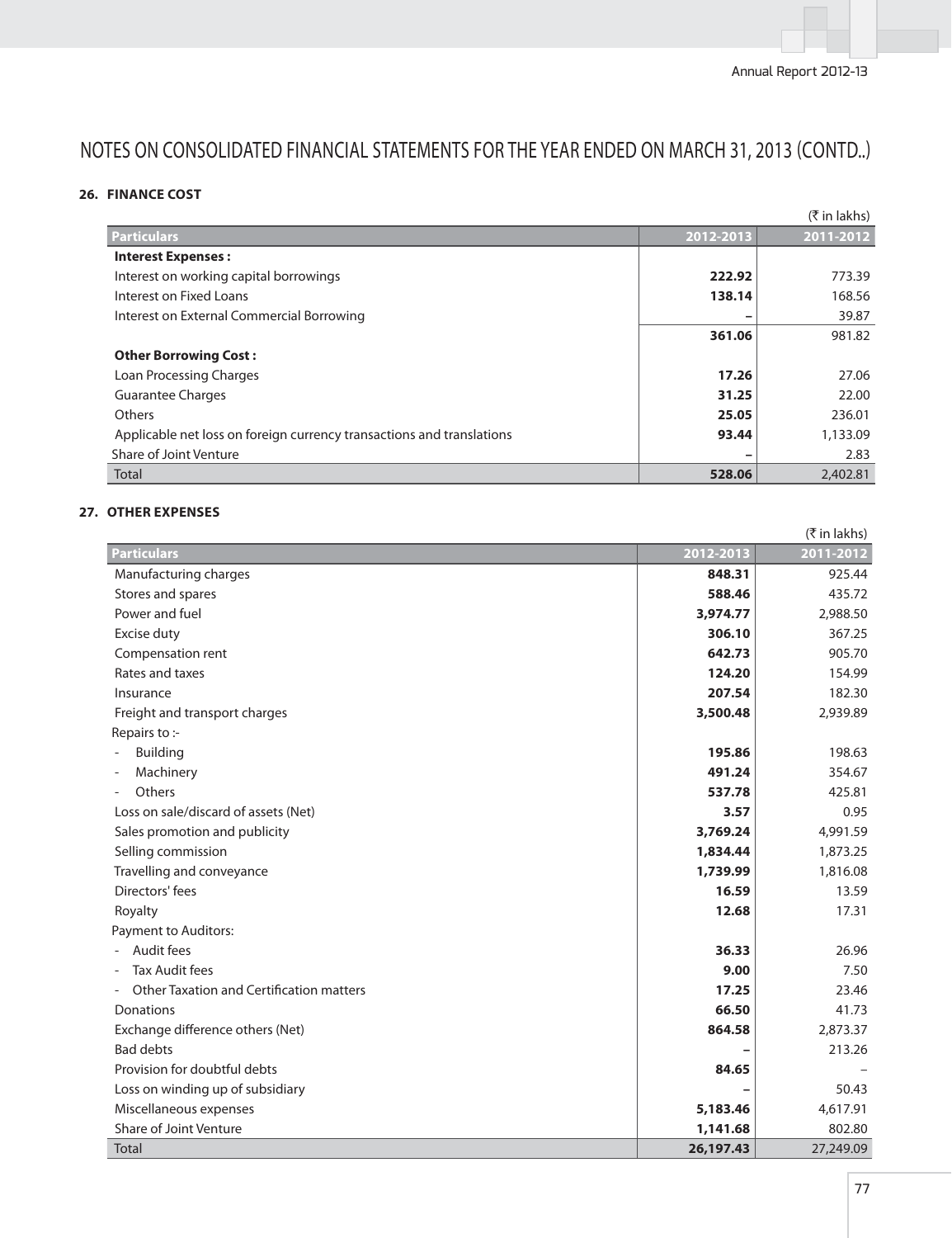- **28.** The Pharmaceutical Division of Unique Pharmaceutical Laboratories Ltd. (UPLL) which was acquired by the company on a going concern basis, has received demand notices from Dept. of Chemicals & Fertilizers, Govt. of India, New Delhi demanding a sum of  $\bar{\tau}$  461.47 lakhs in respect of the bulk drug Metronidazole and a further sum of  $\bar{\tau}$  591.05 lakhs in respect of the bulk drug Oxyphenbutazone. These amounts were claimed on hypothetical basis in 1996, under para 7(2) of DPCO 79 read with para 14 of DPCO 87 and para 12 of DPCO 95, long after repeal of DPCO 79 and DPCO 87 and gains allegedly notionally made by it by procuring the bulk drugs at alleged lower cost. UPLL has filed review petition against each of these claims disputing the jurisdiction, power and legal or rational basis for making such demands, particularly in view of the repeal of DPCO 79 and DPCO 87. The company has filed writ petition bearing No. 446 of 2008 in respect of demand for Oxyphenbutazone & writ petition No. 2623 of 2007 in respect of demand for Metronidazole in Bombay High Court. These writ petitions have been admitted and the Hon'ble High Court has restrained the Government from adopting coercive steps to recover the amount till the disposal of the writ petition on the company furnishing security as per the orders. The company has already furnished the bank guarantee as security. As per the legal advice received by the company, there is no liability and accordingly no provision is being made in the accounts for these claims and demands.
- **29.** The company has received from Cilag GmbH International ("Cilag") a notice of claims under business Sale and Purchase Agreement dated May 23, 2011 and Supply Agreement dated May 23,2011 for estimated amount of US\$ 33.30 million (which appears to coincide with the amount held in the escrow account) and US\$ 5 million respectively. The company has contested these claims. The parties are in discussion to resolve the differences. The amount in this regard is not fairly ascertainable.

#### **30. EMPLOYEE BENEFITS:**

 The disclosures as required as per the revised AS 15 are as under:

For Parent Company:

#### **a) Defi ned Contribution Plan**

Contribution to Defined Contribution Plan, recognized as expense for the year are as under:

|                                   |         | (₹ in lakhs) |
|-----------------------------------|---------|--------------|
| <b>Particulars</b>                | 2012-13 | 2011-12      |
| Employer's Contribution to        |         |              |
| Provident Fund & Family Pension   |         |              |
| Fund                              | 736.57  | 717.73       |
| Employer's Contribution to        |         |              |
| <b>Superannuation Fund</b>        | 128.52  | 92.30        |
| Employer's Contribution to        |         |              |
| Employees' State Insurance Scheme | 22.07   | 18.61        |

#### **b)** Defined Benefit Plan

Reconciliation of opening and closing balances of Defined Benefit obligation.

|                                            |                          | $($ ₹ in lakhs) |
|--------------------------------------------|--------------------------|-----------------|
| <b>Particulars</b>                         | <b>Gratuity (Funded)</b> |                 |
|                                            | 2012-13                  | 2011-12         |
| Defined<br>Benefit obligation<br>the<br>at |                          |                 |
| beginning of the year                      | 2,102.52                 | 1,972.89        |
| <b>Current Service Cost</b>                | 95.51                    | 93.82           |
| <b>Interest Cost</b>                       | 178.72                   | 165.01          |
| Actuarial (gain)/loss                      | 140.14                   | 3.86            |
| <b>Benefits Paid</b>                       | (112.26)                 | (133.06)        |
| Defined Benefit obligation at year end     | 2,404.63                 | 2.102.52        |

Reconciliation of opening and closing balances of fair value of plan Assets

|                                             |                          | (₹ in lakhs) |
|---------------------------------------------|--------------------------|--------------|
|                                             | <b>Gratuity (Funded)</b> |              |
| <b>Particulars</b>                          | 2012-13                  | 2011-12      |
| Fair value of plan assets at the beginning  |                          |              |
| of the year                                 | 798.46                   | 740.29       |
| Expected return on plan assets              | 68.67                    | 65.33        |
| Actuarial gain/(loss)                       | 33.02                    | (17.02)      |
| <b>Employer contribution</b>                | 75.58                    | 142.92       |
| <b>Benefits Paid</b>                        | (84.06)                  | (133.06)     |
| Fair value of plan assets at the end of the |                          |              |
| year                                        | 891.67                   | 798.46       |
|                                             |                          |              |

Actual Return on Plan Assets

 $($ ₹ in lakhs)

| <b>Particulars</b>                   | <b>Gratuity (Funded)</b> |             |
|--------------------------------------|--------------------------|-------------|
|                                      | $2012 - 13$              | $ 2011-12 $ |
| Expected return on plan assets       | 68.67                    | 65.33       |
| Actuarial gain/(loss) on plan assets | 33.02                    | (17.02)     |
| Actual return on plan assets         | 101.69                   | 48.31       |

Reconciliation of fair value of plan assets and benefit obligations

|                                                   |                          | (₹ in lakhs) |
|---------------------------------------------------|--------------------------|--------------|
| <b>Particulars</b>                                | <b>Gratuity (Funded)</b> |              |
|                                                   | 2012-13                  | $ 2011-12 $  |
| Fair value of assets as at 31 <sup>st</sup> March | 891.67                   | 798.46       |
| Present value of obligation as at                 |                          |              |
| 31 <sup>st</sup> March                            | 2,404.63                 | 2.102.52     |
| Amount recognized in Balance Sheet                | 1,512.96                 | 1,304.06     |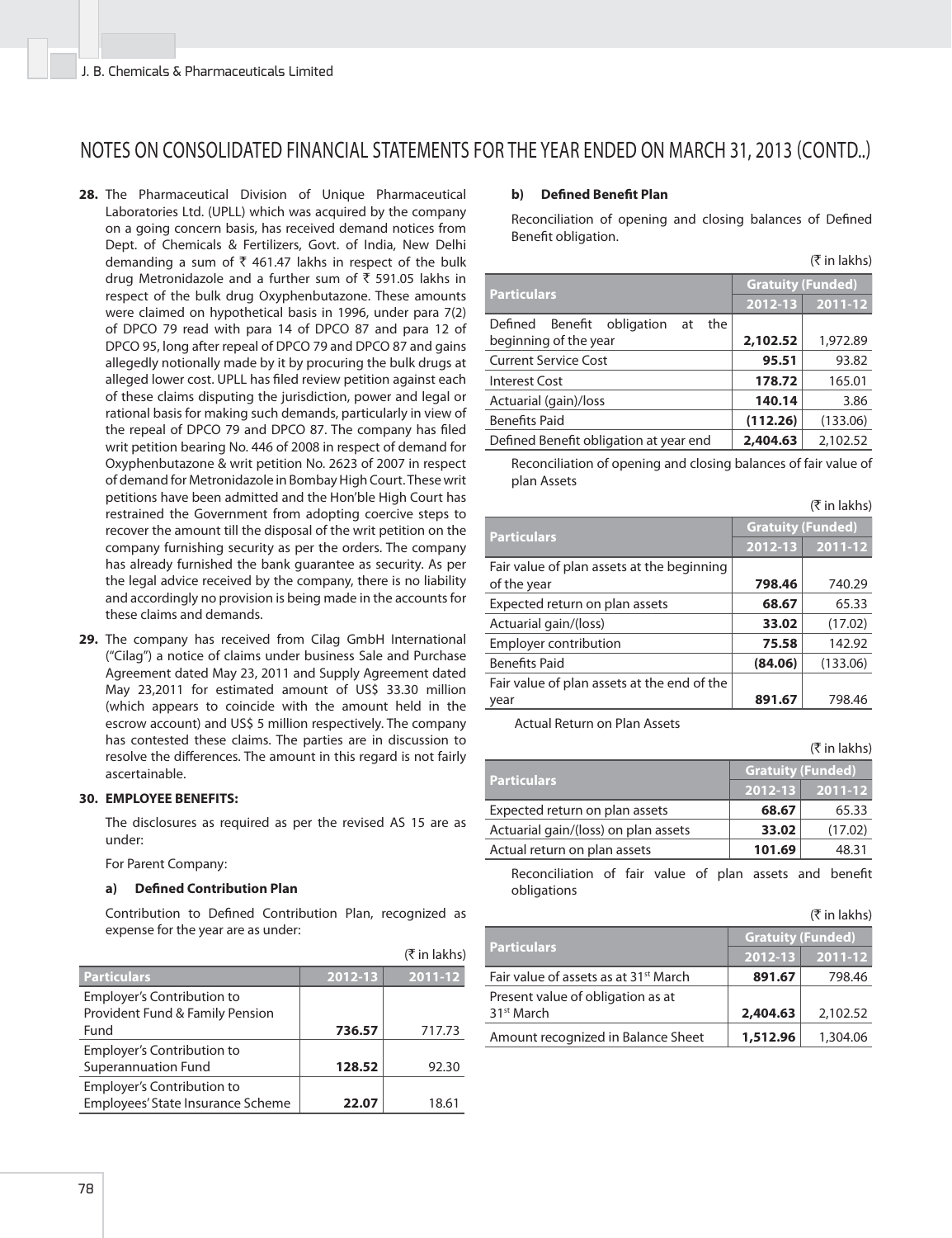$(F \in \mathbb{R}^n)$ 

 Expense recognized during the year (Under the head " Employee Cost "-Refer note 25)

| $(1)$ III IANIIS)                     |                          |         |
|---------------------------------------|--------------------------|---------|
| <b>Particulars</b>                    | <b>Gratuity (Funded)</b> |         |
|                                       | $2012 - 13$              | 2011-12 |
| <b>Current Service Cost</b>           | 95.51                    | 93.82   |
| <b>Interest Cost</b>                  | 178.72                   | 165.01  |
| Expected return on Plan Assets        | (68.67)                  | (65.33) |
| Actuarial (gain)/loss                 | 107.12                   | 20.88   |
| Expense Recognized in profit and loss |                          |         |
| account                               | 312.68                   | 214.38  |
|                                       |                          |         |

 Expected employers contribution for the next year is ₹ 100.73 lakhs (Previous year ₹ 85.18 lakhs).

#### Investment details

The company made annual contributions to the LIC of an amount advised by the LIC. The company was not informed by LIC of the Investments made or the break-down of plan assets by investment type.

#### Actuarial Assumptions

| <b>Particulars</b>                     | <b>Gratuity (Funded)</b> |         |  |  |
|----------------------------------------|--------------------------|---------|--|--|
|                                        | 2012-13                  | 2011-12 |  |  |
| Discount Rate (per annum)              | 8.25%                    | 8.50%   |  |  |
| Expected Rate of Return on Plan Assets |                          |         |  |  |
| (per annum)                            | 8.70%                    | 8.60%   |  |  |
| Salary Escalation (per annum)          | 4.00%                    | 4.00%   |  |  |

For Subsidiaries: (OOO Unique Pharmaceutical Laboratories)

Contribution to Defined Contribution Plan, recognized as expense for the year is as under:

|                                       |         | (₹ in lakhs)       |
|---------------------------------------|---------|--------------------|
| <b>Particulars</b>                    | 2012-13 | $\sqrt{2011} - 12$ |
| Employer's Contribution under various |         |                    |
| Government Schemes.                   | 28.64   | 6918               |

 Payments have been made under various pension fund and insurance scheme of the Government. The company does not have any liability of making any payment to employee either on termination or retirement.

For Joint Venture:

Contribution to Defined Contribution Plan, recognized as expense for the year is as under:

|                                       |             | IK INTRKNS) |
|---------------------------------------|-------------|-------------|
| <b>Particulars</b>                    | $2012 - 13$ | $2011 - 12$ |
| Employer's Contribution under various |             |             |
| Government Schemes.                   | 63.68       | 56.69       |

#### **31. SEGMENT REPORTING:**

The Group has one segment of activity namely'Pharmaceuticals'.

- **32.** Disclosures as required by Accounting Standard 19 "Leases", notified under sub-section (3C) of Section 211 of the Companies Act,1956, are given below:
	- i. The company has taken certain residential and office premises on operating lease / leave and licence agreements having non-cancellable / not non-cancellable (range between 11 months and 3 years are renewable by mutual consent on mutually agreeable terms).
	- ii. Lease payment in respect of non cancellable lease amounts to  $\bar{\tau}$  70.69 lakhs (Previous year  $\bar{\tau}$  111.99 lakhs) is included under the head Compensation Rent in Note "27".

 The minimum future lease rentals payable in respect thereof are as follows:-

|                                                      |         | (₹ in lakhs)  |
|------------------------------------------------------|---------|---------------|
| <b>Particulars</b>                                   | 2012-13 | $ 2011 - 12 $ |
| Not later than one year                              | 86.82   | 74.98         |
| Later than one year but not later than<br>five years | 44.05   | 15.09         |

### **33. EARNING PER SHARE:**

Later than five years

 Group Earning Per Share (EPS) is calculated in accordance with Accounting Standard-20 (AS-20) as under:

| <b>Particulars</b>                                             | 2012-13     | 2011-12     |
|----------------------------------------------------------------|-------------|-------------|
| Net Profit attributable to Equity<br>Shareholders (₹ in lakhs) | 7,944.41    | 67,790.88   |
| Weighted Average No. of Equity<br>shares (Nos.)                |             |             |
| <b>Basic</b>                                                   | 8,47,07,300 | 8,46,19,953 |
| <b>Effect of Dilutive equity shares</b><br>equivalent          |             |             |
| <b>Stock Options outstanding</b>                               | 7,456       | 6.746       |
| <b>Diluted</b>                                                 | 8,47,14,756 | 8,46,26,698 |
| Nominal value of equity shares $(₹)$                           | 2.00        | 2.00        |
| Earning per share $(₹)$                                        |             |             |
| Basic                                                          | 9.38        | 80.11       |
| Diluted                                                        | 9.38        | 80.11       |

### **34. RELATED PARTY DISCLOSURE**

#### For Parent Company:

(` in lakhs)

 Related party disclosure as required by AS – 18, 'Related Party Disclosures' notified by the Companies (Accounting Standard) Rules, 2006 are given below:

Names and Relationships of the Related Parties:

- i) Associate Concerns / Trusts / Companies/Joint Venture
	- a. Mody Trading Company
	- b. Mody Brothers
	- c. Jyotindra Family Trust
	- d. Dinesh Family Trust
	- e. Shirish Family Trust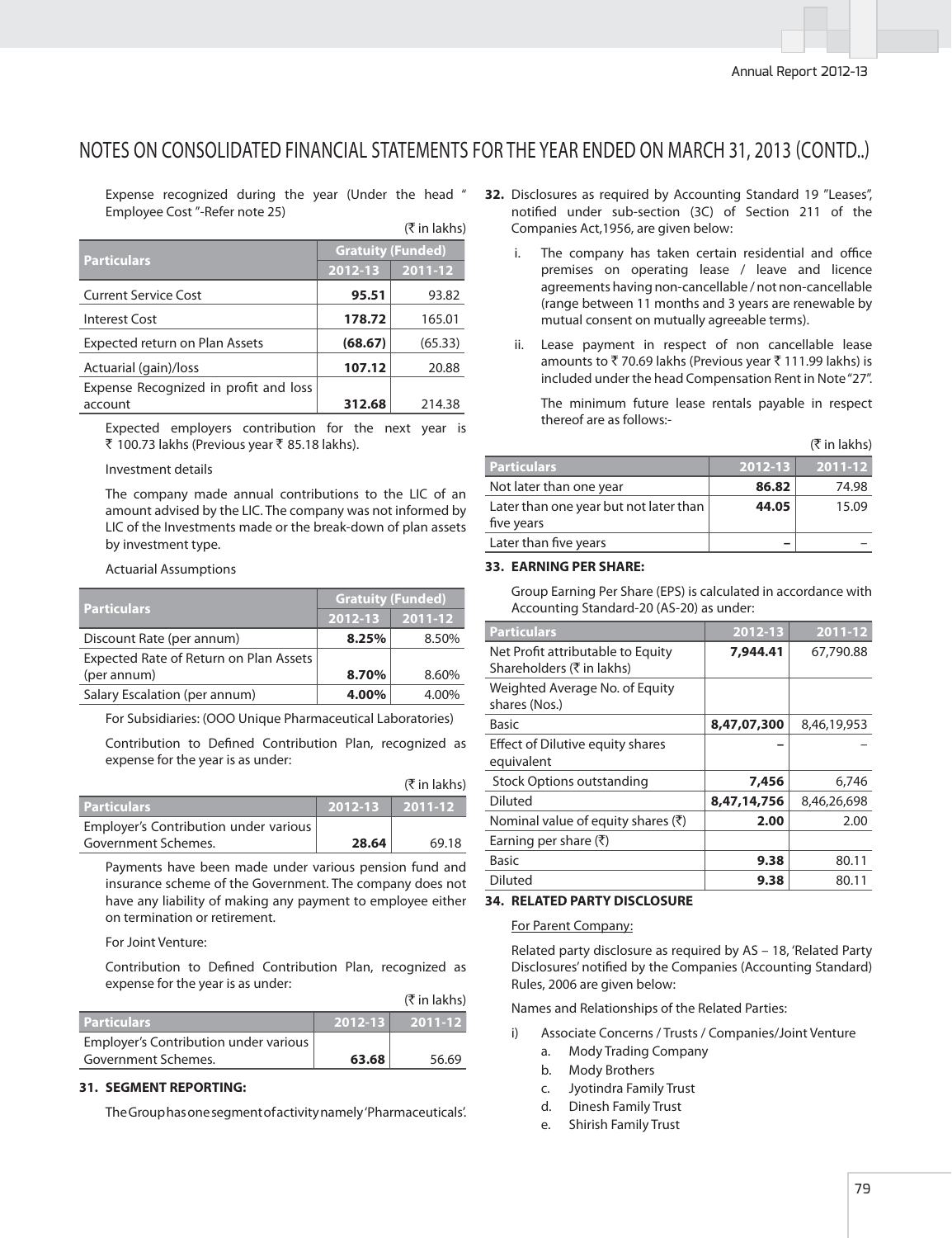- f. Biotech Laboratories (Pty.) Ltd.
- g. Jyotindra Mody Holdings Pvt. Ltd.
- h. Ansuya Mody Securities Pvt. Ltd.
- i. Dinesh Mody Securities Pvt. Ltd.
- j. Kumud Mody Securities Pvt. Ltd.
- k. Shirish B. Mody Investments Pvt. Ltd.
- l. Bharati S. Mody Investments Pvt. Ltd.
- m. J. B. Mody Enterprises Pvt. Ltd.
- n. Ansuya Mody Enterprises Pvt. Ltd.
- o. Dinesh Mody Ventures Pvt. Ltd.
- p. Kumud Mody Ventures Pvt. Ltd
- q. Shirish Mody Enterprises Pvt. Ltd.
- r. Bharati Mody Ventures Pvt. Ltd.
- s. Synit Drugs Pvt. Ltd.
- t. Unique Pharmaceutical Laboratories Ltd.
- u. Ifiunik Pharmaceuticals Ltd.
- v. Namplas Chemicals Pvt. Ltd.
- w. Raptim Research Ltd.
- x. Gemma Jewellery Pvt. Ltd.
- y. Lekar Pharma Ltd.
- z. Afrika Bio-Pharma Investments (Pty.) Ltd. ii) Key Management Personnel:
- a. Shri Jyotindra B. Mody
	- b. Shri Dinesh B. Mody
	- c. Shri Shirish B. Mody
	- d. Mr. Sandeep Nasa (in subsidiary company)
- iii) Relative of Key Management Personnel:
	- a. Mr. Pranabh D. Mody
	- b. Mrs. Kumud D. Mody
	- c. Mrs. Bharati S. Mody
	- d. Mrs. Pallavi B. Mehta
	- e. Mrs. Purvi U. Asher
	- f. Mrs. Priti R. Shah
	- g. Mrs. Deepali A. Jasani
	- h. Mr. Nirav S. Mody
	- i. Mrs. K. V. Gosalia
	- j. D. B. Mody HUF
	- k. S. B. Mody HUF

| (₹ in lakhs)                            |                                                                     |                                              |                                                                 |  |  |  |  |
|-----------------------------------------|---------------------------------------------------------------------|----------------------------------------------|-----------------------------------------------------------------|--|--|--|--|
| <b>Transaction with Related Parties</b> | <b>Associate</b><br><b>Concern / Trust/</b><br><b>Joint Venture</b> | <b>Key</b><br><b>Management</b><br>Personnel | <b>Relative of Key</b><br><b>Management</b><br><b>Personnel</b> |  |  |  |  |
| Income                                  |                                                                     |                                              |                                                                 |  |  |  |  |
| Sale of Material / Goods / Others       | 1,296.28                                                            |                                              |                                                                 |  |  |  |  |
|                                         | (988.03)                                                            | $(-)$                                        | $(-)$                                                           |  |  |  |  |
| Receipt of Manufacturing charges        | 22.92                                                               |                                              |                                                                 |  |  |  |  |
|                                         | (10.30)                                                             | $(-)$                                        | $(-)$                                                           |  |  |  |  |
| <b>Expenditure</b>                      |                                                                     |                                              |                                                                 |  |  |  |  |
| Purchases                               | 3,509.68                                                            |                                              |                                                                 |  |  |  |  |
|                                         | (3,380.83)                                                          | $(-)$                                        | $(-)$                                                           |  |  |  |  |
| <b>Processing Charges</b>               | 150.36                                                              |                                              |                                                                 |  |  |  |  |
|                                         | (155.06)                                                            | $(-)$                                        | $(-)$                                                           |  |  |  |  |
| <b>Bio-Equivalence Study</b>            | 60.63                                                               |                                              |                                                                 |  |  |  |  |
|                                         | (16.55)                                                             | $(-)$                                        | $(-)$                                                           |  |  |  |  |
| Rent                                    | 273.83                                                              |                                              | 73.56                                                           |  |  |  |  |
|                                         | (269.81)                                                            | $(-)$                                        | (72.27)                                                         |  |  |  |  |
| Sales promotion and publicity           | 10.00                                                               |                                              |                                                                 |  |  |  |  |
|                                         | $(-)$                                                               | $(-)$                                        | $(-)$                                                           |  |  |  |  |
| Reimbursement of Expenses               | 15.41<br>$(-)$                                                      | $(-)$                                        | $(-)$                                                           |  |  |  |  |
| Royalty                                 | 14.16                                                               |                                              |                                                                 |  |  |  |  |
|                                         | (13.72)                                                             | $(-)$                                        | $(-)$                                                           |  |  |  |  |
| Employee Benefit Expense                |                                                                     | 115.83                                       | 24.87                                                           |  |  |  |  |
|                                         | $(-)$                                                               | (40.95)                                      | (25.80)                                                         |  |  |  |  |
| Remuneration                            |                                                                     | 965.25                                       | 184.27                                                          |  |  |  |  |
|                                         | $(-)$                                                               | (338.80)                                     | (173.40)                                                        |  |  |  |  |

### **Transactions during the year with related parties:**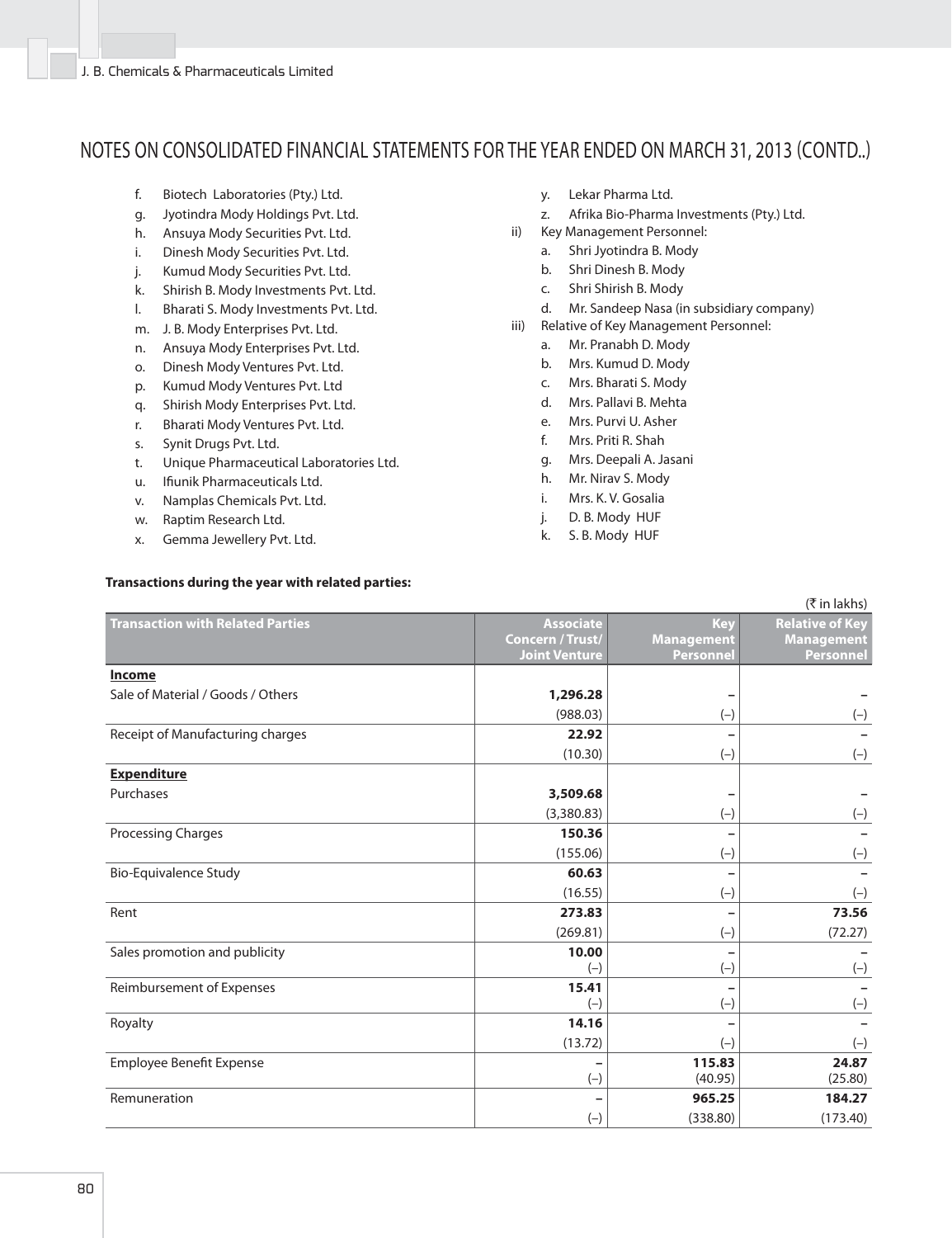| (₹ in lakhs)                            |                                                              |                                              |                                                          |  |  |  |  |
|-----------------------------------------|--------------------------------------------------------------|----------------------------------------------|----------------------------------------------------------|--|--|--|--|
| <b>Transaction with Related Parties</b> | <b>Associate</b><br>Concern / Trust/<br><b>Joint Venture</b> | <b>Key</b><br><b>Management</b><br>Personnel | <b>Relative of Key</b><br><b>Management</b><br>Personnel |  |  |  |  |
| Interest on Deposits                    | 88.38                                                        | 11.10                                        | 78.09                                                    |  |  |  |  |
|                                         | (155.53)                                                     | (10.90)                                      | (111.31)                                                 |  |  |  |  |
| <b>Others</b>                           |                                                              |                                              |                                                          |  |  |  |  |
| O/S Payables as on March 31, 2013       | 173.86                                                       | 128.88                                       | 718.07                                                   |  |  |  |  |
|                                         | (1,205.40)                                                   | (81.66)                                      | (881.80)                                                 |  |  |  |  |
| O/S Receivables as on March 31, 2013    | 451.14                                                       |                                              | 25.28                                                    |  |  |  |  |
|                                         | (353.67)                                                     | $(-)$                                        | (25.28)                                                  |  |  |  |  |

Disclosure in respect of material Related Party Transactions during the year:

- 1. Material / Goods sold to Biotech Laboratories (Pty.) Ltd. ₹ 959.89 lakhs (Previous year ₹ 592.50 lakhs), Lekar Pharma Ltd. ₹ 336.39 lakhs (Previous year ₹ 395.53 lakhs).
- 2. Manufacturing charges received from Lekar Pharma Ltd. ₹ 22.92 lakhs (Previous year ₹ 10.30 lakhs).
- 3. Purchases from Lekar Pharma Ltd. ₹ 3,507.87 lakhs (Previous year ₹ 3,366.38 lakhs).
- 4. Processing charges paid to Namplas Chemicals Pvt. Ltd ₹ 150.36 lakhs (Previous year ₹ 155.06 lakhs).
- 5. Bio-equivalence study charges paid to Raptim Research Ltd.  $\bar{z}$  60.63 lakhs (Previous year  $\bar{z}$  16.55 lakhs).
- 6. Rent paid to Jyotindra Family Trust ₹ 116.40 lakhs (Previous year ₹ 114.45 lakhs), Dinesh Family Trust ₹ 59.07 lakhs (Previous year ₹ 58.14 lakhs), Shirish Family Trust ₹ 70.34 lakhs, (Previous year ₹ 69.20 lakhs), D. B. Mody HUF ₹ 36.71 lakhs (Previous year ₹ 36.06 lakhs), S. B. Mody HUF ₹ 36.85 lakhs (Previous year ₹ 36.21 lakhs).
- 7. Purchase of promotional item from Gemma Jewellery Pvt. Ltd  $\bar{\tau}$  10.00 lakhs (Previous year  $\bar{\tau}$  Nil).
- 8. Reimbursement of Expense to Biotech Laboratories (Pty.) Ltd. ₹ 15.41 lakhs (Previous year ₹ Nil).
- 9. Royalty paid to Unique Pharmaceutical Laboratories Ltd.  $\bar{\tau}$  14.16 lakhs (Previous year  $\bar{\tau}$  12.66 lakhs).
- 10. Employee benefit expense paid to Shri Jyotindra B. Mody ₹ 38.61 lakhs (Previous year ₹ 13.65 lakhs), Shri Dinesh B. Mody ₹ 38.61 lakhs (Previous year ₹13.65 lakhs), Shri Shrish B. Mody ₹38.61 lakhs (Previous year ₹13.65 lakhs), Shri Pranabh D. Mody ₹14.39 lakhs (Previous year ₹ 16.37 lakhs).
- 11. Remuneration paid to Shri Jyotindra B. Mody ₹ 321.75 lakhs (Previous year ₹ 113.05 lakhs), Shri Dinesh B. Mody ₹ 321.75 lakhs (Previous year  $\bar{\tau}$  112.80), Shri Shirish B. Mody  $\bar{\tau}$  321.75 lakhs (Previous year  $\bar{\tau}$  112.95 lakhs).
- 12. Interest on Deposit paid to Jyotindra Mody Holdings Pvt. Ltd. ₹ 18.88 lakhs (Previous year ₹ 23.92 lakhs), Bharati S. Mody Investments Pvt. Ltd. ₹ 27.26 lakhs (Previous year ₹ 41.50 lakhs), D. B. Mody HUF ₹ 30.60 lakhs (Previous year ₹ 44.40 lakhs).
- 13. Amount payable as on 31<sup>st</sup> March, 2013 to Jyotindra Mody Holdings Pvt. Ltd. ₹ Nil (Previous year ₹ 230.00 lakhs), Ansuya Mody Securities Pvt. Ltd. ₹Nil (Previous year ₹ 205.00 lakhs), Bharati S. Mody Investments Pvt. Ltd. ₹Nil (Previous year ₹ 332.00 lakhs), Synit Drugs Pvt. Ltd. ₹ 40.00 lakhs (Previous year ₹ 50.00 lakhs), Unique Pharmaceutical Laboratories Ltd. ₹ Nil (Previous year ₹ 150.00 lakhs), Ifiunik Pharmaceuticals Ltd ₹65.00 lakhs (Previous year ₹10.00 lakhs), Namplas Chemicals Pvt. Ltd. ₹15.97 lakhs (Previous year ₹ Nil), Raptim Research Ltd. ₹ 2.43 lakhs (Previous year ₹ Nil), Shri Jyotindra B. Mody ₹ 103.09 lakhs (Previous year ₹ 58.20 lakhs), Shri Dinesh B. Mody ₹ 25.29 lakhs (Previous year ₹ 22.96 lakhs), Shri Pranabh D. Mody ₹ 98.48 lakhs (Previous year ₹ 170.44 lakhs), Mrs. Kumud D. Mody ₹ 61.77 lakhs (Previous year ₹ 57.37 lakhs), Mrs. Bharati S. Mody ₹ 37.28 lakhs (Previous year ₹ 25.86 lakhs), Mrs. Purvi Asher ₹ 2.44 lakhs (Previous year ₹ 2.30 lakhs), Mrs. Deepali A. Jasani ₹ 116.10 lakhs (Previous year ₹ 104.62 lakhs), Mr. Nirav S. Mody ₹ Nil (Previous year ₹ 90.25 lakhs), Mrs K. V. Gosalia ₹ 29.10 lakhs (Previous year ₹ 29.10 lakhs), D. B. Mody HUF ₹ 306.00 lakhs (Previous year ₹ 306.00 lakhs), S. B. Mody HUF ₹ 66.90 lakhs (Previous year ₹ 60.61 lakhs).
- 14. Amount receivable as on 31<sup>st</sup> March, 2013 from Jyotindra Family Trust ₹ 21.13 lakhs (Previous year ₹ 21.13 lakhs), Dinesh Family Trust ` 8.49 lakhs (Previous year ` 8.49 lakhs), Shirish Family Trust ` 8.49 lakhs (Previous year ` 8.49 lakhs), Jyotindra Mody Holdings Pvt. Ltd. ₹ 1.34 lakhs (Previous year ₹ 1.34 lakhs), Dinesh Mody Securities Pvt. Ltd. ₹ 1.34 lakhs (Previous year ₹ 1.34 lakhs), Shirish B. Mody Investments Pvt. Ltd. ₹ 1.34 lakhs (Previous year₹ 1.34 lakhs), Biotech Laboratories (Pty.) Ltd. ₹ 305.45 lakhs (Previous year ₹ 287.48 lakhs), Lekar Pharma Ltd. ₹ 103.58 lakhs (Previous year ₹ 24.08 lakhs), D. B. Mody HUF ₹ 12.64 lakhs (Previous year ₹ 12.64 lakhs), S. B. Mody HUF ₹ 12.64 lakhs (Previous year ₹ 12.64 lakhs).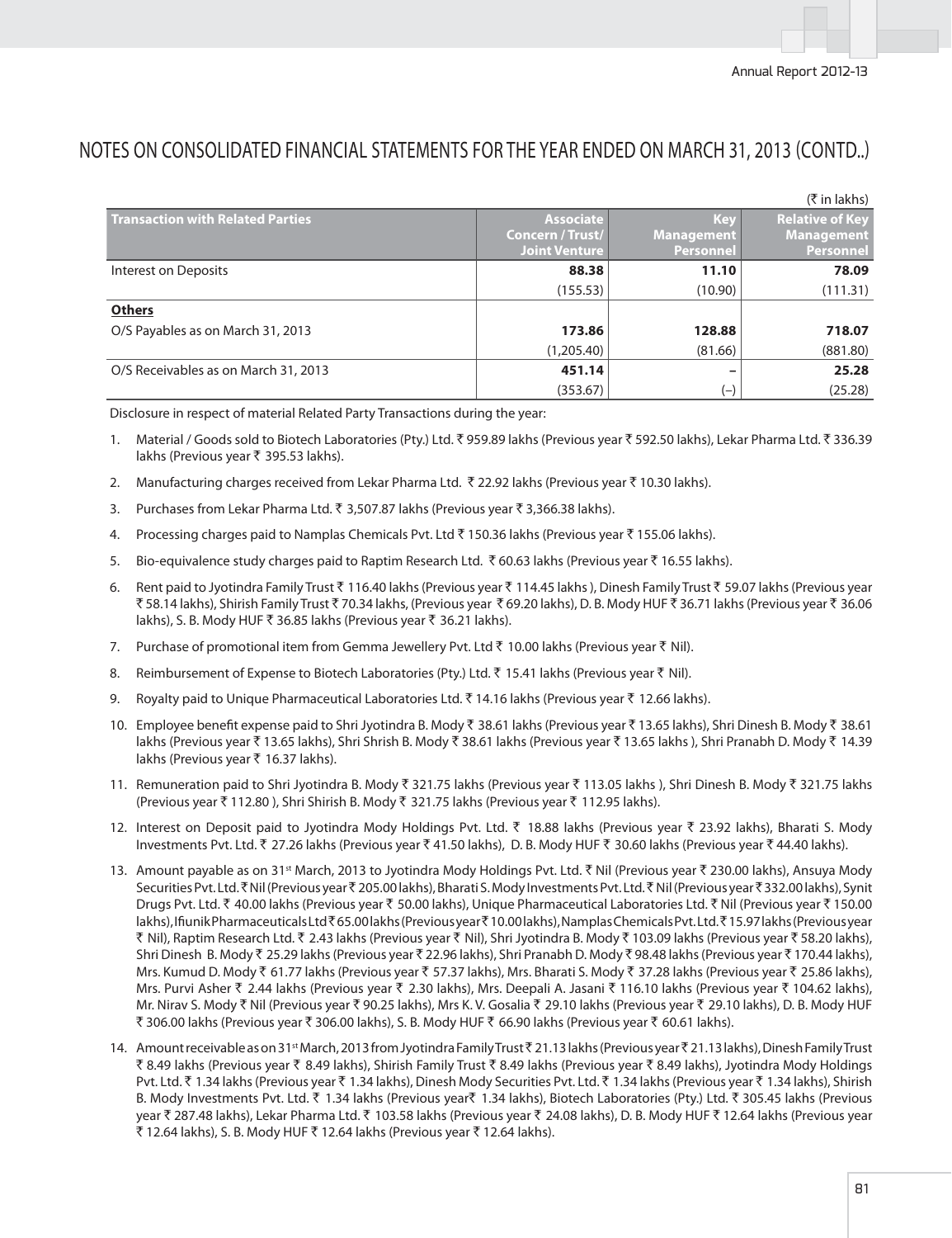### **35. FOREIGN CURRENCY EXPOSURE AT THE YEAR END NOT HEDGED BY DERIVATIVE INSTRUMENTS.**

For Parent Company:

| <b>Particulars</b>                           | As at March 31, 2013    |                 | <b>As at March 31, 2012</b> |                 |  |
|----------------------------------------------|-------------------------|-----------------|-----------------------------|-----------------|--|
|                                              | <b>Foreign Currency</b> | $($ ₹ in lakhs) | <b>Foreign Currency</b>     | $($ ₹ in lakhs) |  |
| <b>Receivable against export of goods:</b>   |                         |                 |                             |                 |  |
| Euro                                         | 2,813,207.42            | 1,955.46        | 901,291.22                  | 612.07          |  |
| <b>AUD</b>                                   | 987,314.05              | 557.83          | 703,644.37                  | 372.51          |  |
| GBP                                          | 172,769.00              | 141.84          | 80,475.80                   | 65.60           |  |
| <b>Payable against Secured Loans:</b>        |                         |                 |                             |                 |  |
| <b>US Dollars</b>                            | 5,000,000.00            | 2,715.00        | 8,000,000,00                | 4,069.60        |  |
| Payable against Import of goods & services : |                         |                 |                             |                 |  |
| <b>US Dollars</b>                            | 562,646.77              | 305.52          | 6,69,068.21                 | 340.35          |  |
| ZAR                                          | -                       |                 | 26,692.00                   | 1.77            |  |

For Joint Venture Company:

| <b>Particulars</b>                           | <b>As at March 31, 2013</b>                     |        | <b>As at March 31, 2012</b> |                 |  |  |
|----------------------------------------------|-------------------------------------------------|--------|-----------------------------|-----------------|--|--|
|                                              | $(\bar{z}$ in lakhs)<br><b>Foreign Currency</b> |        | <b>Foreign Currency</b>     | $($ ₹ in lakhs) |  |  |
| Payable against Import of goods & services : |                                                 |        |                             |                 |  |  |
| <b>US Dollars</b>                            | 16,19,882.93                                    | 879.60 | 395,081.20                  | 200.98          |  |  |
| <b>EURO</b>                                  | $\overline{\phantom{0}}$                        |        | 38,284.19                   | 24.26           |  |  |
| GBP                                          | 47,498.60                                       | 38.94  | 82,340.29                   | 67.12           |  |  |
| <b>CHF</b>                                   | 28,320.00                                       | 16.20  | -                           |                 |  |  |

36. Previous year's figures are re-grouped, re-arranged, recast wherever considered necessary.

**37.** Figures in brackets indicate corresponding figures of previous year.

**For J. K. Shah & Co.**  Chartered Accountants Firm Registration No. 109606W

**J. K. Shah**  Partner Membership No. 3662

Place : Mumbai **Place** : Mumbai Date : May 24, 2013 Date : May 24, 2013

### As per our report of even date **For and on behalf of the Board of Directors**

 **J. B. Mody**  Chairman & Managing Director

 **S. B. Mody**  Whole time director (Marketing)

 **D. B. Mody**  Whole time director (Administration)

 **M. C. Mehta**  Company Secretary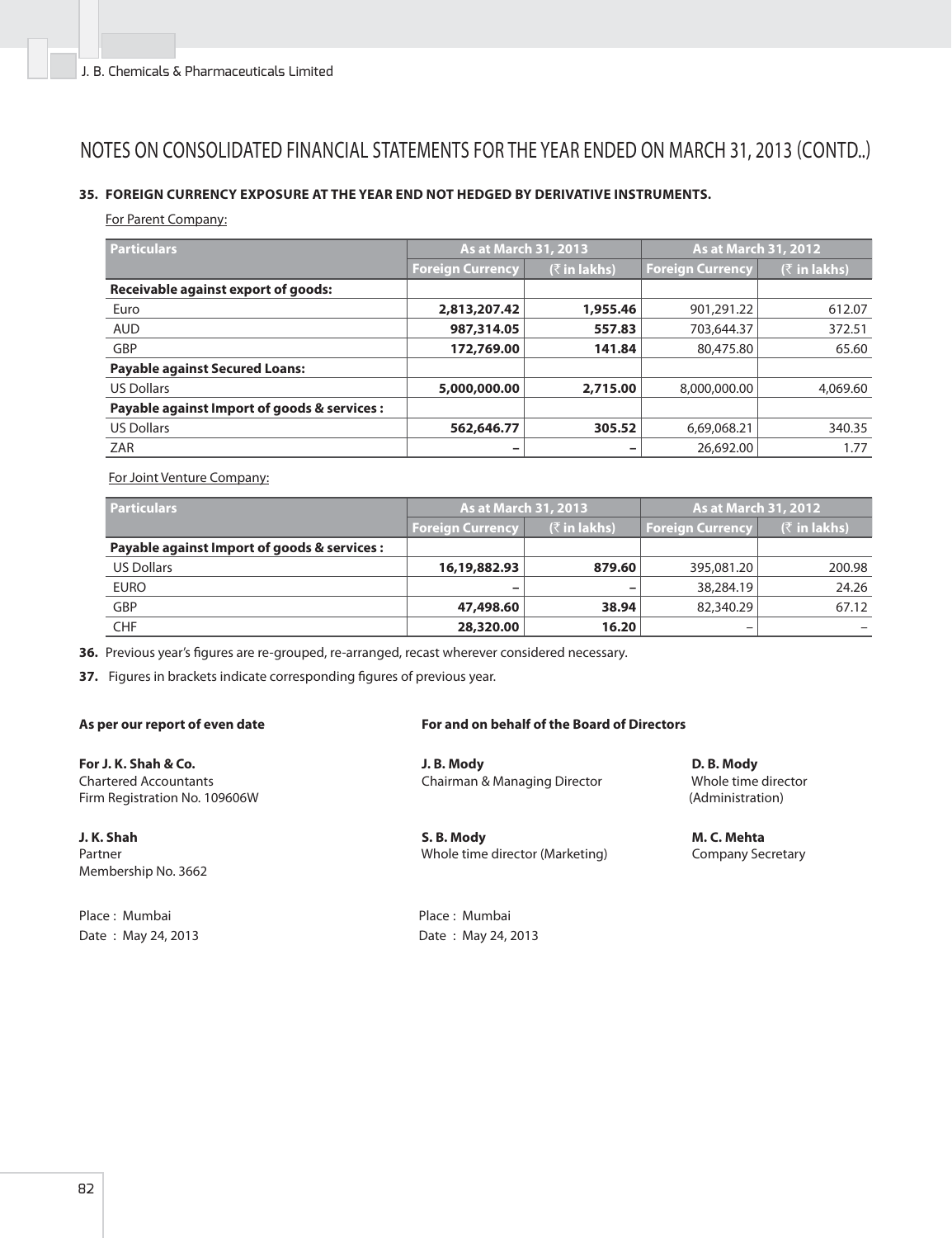### INFORMATION PERTAINING TO SUBSIDIARY COMPANIES

J. B. Chemicals & Pharmaceuticals Limited ("the Parent") has availed of exemption from compliance of section 212 of the Companies Act, 1956 pursuant to directions issued by the Central Government through Ministry of Corporate Affairs vide General Circular No. 2/2011 dated February 8, 2011. The information in aggregate requiring disclosure in terms of paragraph (iv) and (vii) of the said general circular in respect of each subsidiary of the Parent, is as under. The following information forms part of consolidated balance sheet:

|                |                                                    |                                                                        |                                        |                                                                         | (₹ in lakhs)                                                     |
|----------------|----------------------------------------------------|------------------------------------------------------------------------|----------------------------------------|-------------------------------------------------------------------------|------------------------------------------------------------------|
|                |                                                    | <b>OOO Unique</b><br><b>Pharmaceutical</b><br>Laboratories,<br>Russia. | J. B. Healthcare<br>Pvt. Ltd., Jersey. | J. B. Chemicals &<br><b>Pharmaceuticals</b><br>Pvt. Ltd.,<br>Singapore. | <b>LLC Unique</b><br>Pharmaceutical<br>Laboratories,<br>Ukraine. |
|                | Share capital                                      | 1,216.89                                                               | 2,653.43                               | 7.20                                                                    | 18.53                                                            |
| $\overline{2}$ | Reserves                                           | 1,223.49                                                               | 85.99                                  | (21.18)                                                                 | (11.43)                                                          |
| 3              | <b>Total assets</b>                                | 6,361.19                                                               | 2,752.40                               | 1.04                                                                    | 7.21                                                             |
| 4              | <b>Total liabilities</b>                           | 6,361.19                                                               | 2,752.40                               | 1.04                                                                    | 7.21                                                             |
| 5              | Turnover                                           | 3895.90                                                                | 140.11                                 |                                                                         |                                                                  |
| 6              | Profit/(Loss) before taxation                      | 342.74                                                                 | 101.33                                 | (3.01)                                                                  | (9.83)                                                           |
| 7              | Provision for taxation                             | (8.91)                                                                 | -                                      |                                                                         |                                                                  |
| 8              | Profit/(Loss) after taxation                       | 333.83                                                                 | 101.33                                 | (3.01)                                                                  | (9.83)                                                           |
| 9              | Proposed dividend                                  |                                                                        | $*_{-}$                                | -                                                                       |                                                                  |
| 10             | Details of Investments**                           |                                                                        |                                        |                                                                         |                                                                  |
|                | 2,107,990 Ordinary shares                          |                                                                        | 2,651.25                               |                                                                         |                                                                  |
|                | 175,591 Non-Redeemable<br>$\overline{\phantom{a}}$ |                                                                        |                                        |                                                                         |                                                                  |
|                | Convertible "A" Preference Shares                  |                                                                        | 0.01                                   |                                                                         |                                                                  |
| 11             | Exchange rate as on March 31, 2013                 | 1.75<br>(from Rouble to INR)                                           | 54.30<br>(From US \$ to INR)           | 54.30<br>(From US \$ to INR)                                            | 6.67<br>(From UAH to INR)                                        |

\* The subsidiary has paid interim dividend of  $\bar{\tau}$  159.48 lakhs during the year.

\*\* These investments are held in Biotech Laboratories (Pty.) Ltd.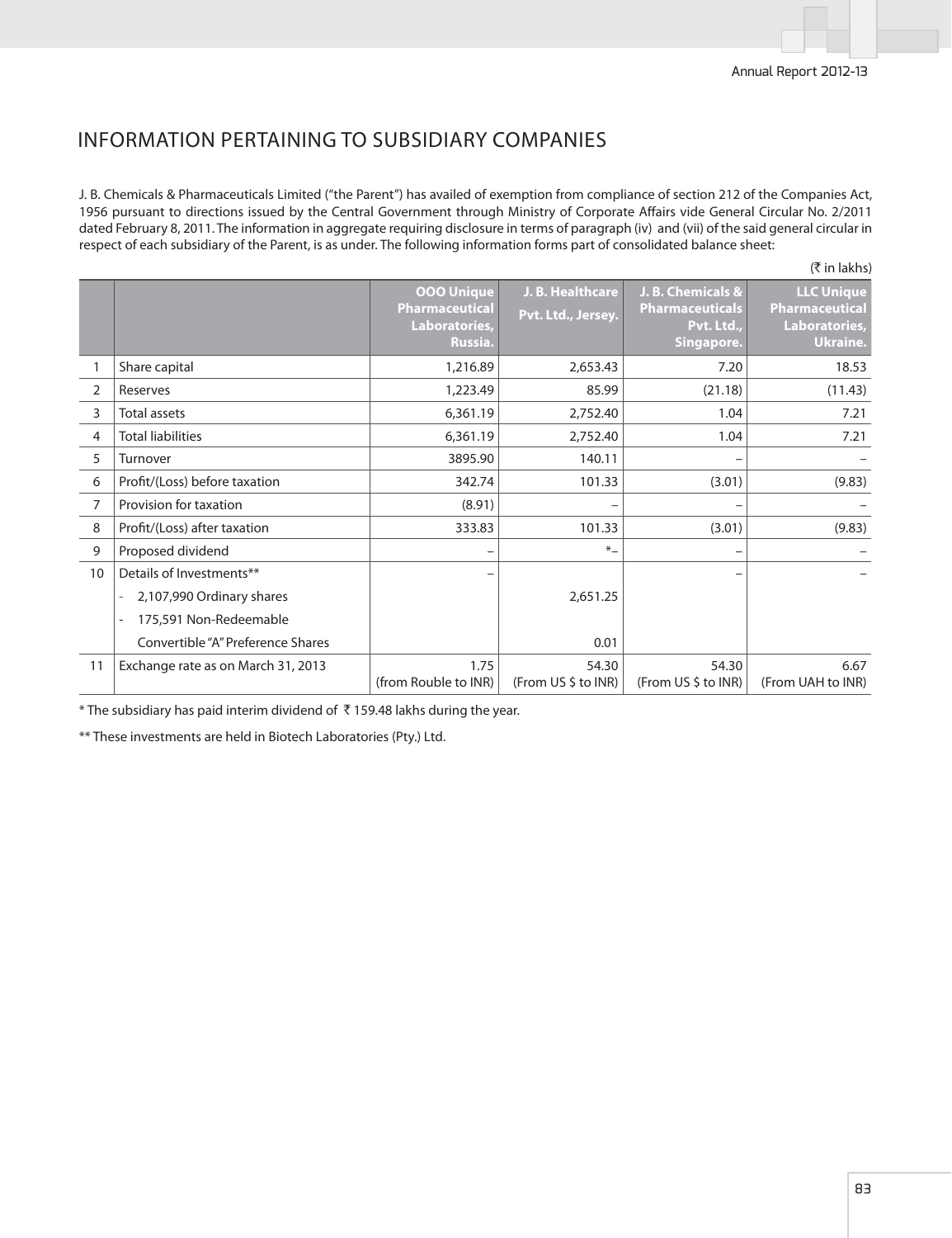## TEN YEAR FINANCIAL SUMMARY

|                                                                              |           |           |           |           |           |           |           |            |            | (Rs. in lakhs) |
|------------------------------------------------------------------------------|-----------|-----------|-----------|-----------|-----------|-----------|-----------|------------|------------|----------------|
| Particulars                                                                  | $03 - 04$ | $04 - 05$ | 05-06     | 06-07     | 07-08     | 08-09     | $09-10$   | $10 - 11$  | $11 - 12$  | $12 - 13$      |
| <b>Sources of Funds</b>                                                      |           |           |           |           |           |           |           |            |            |                |
| <b>Share Capital</b>                                                         | 1,605.90  | 1,605.90  | 1,607.36  | 1,686.53  | 1,686.53  | 1,686.53  | 1,686.53  | 1,690.34   | 1,694.15   | 1,694.15       |
| Share Application money                                                      |           |           |           | 1.02      |           |           |           |            |            |                |
| Reserves and Surplus                                                         | 23,290.23 | 27,012.68 | 31,701.29 | 40,426.27 | 44,632.06 | 51,518.92 | 59,650.61 | 69,637.93  | 93,692.17  | 99,206.03      |
| Secured Loans                                                                | 3,300.72  | 3,796.15  | 6,298.12  | 8,419.69  | 15,449.58 | 13,429.80 | 9,849.14  | 12,750.73  | 2,653.35   | 3,357.37       |
| <b>Unsecured Loans</b>                                                       | 1,008.23  | 2,708.24  | 3,264.45  | 8,971.74  | 4,102.42  | 3,639.01  | 3,773.31  | 4,105.59   | 4,344.55   | 1,603.54       |
| Deferred Tax Liability (Net)                                                 | 1,126.54  | 1,426.54  | 1,542.54  | 1,875.82  | 1,466.10  | 1,344.51  | 1,423.99  | 1,443.62   | 1,655.69   | 2,197.49       |
| <b>Total</b>                                                                 | 30,331.62 | 36,549.51 | 44,413.76 | 61,381.07 | 67,336.69 | 71,618.77 | 76,383.58 | 89,628.21  | 104,039.91 | 108,058.58     |
| <b>Application of Funds</b>                                                  |           |           |           |           |           |           |           |            |            |                |
| Net Fixed Assets (Incl. Capital WIP)                                         | 12,812.41 | 13,474.90 | 14,730.33 | 22,233.17 | 23,352.95 | 22,747.69 | 21,807.85 | 22,894.44  | 28,000.53  | 29,917.34      |
| Investments                                                                  | 282.19    | 297.87    | 298.02    | 3,353.74  | 4,290.55  | 4,559.44  | 6,246.43  | 12,328.84  | 33,771.16  | 43,365.78      |
| Current Assets, Loans and<br>Advances:                                       |           |           |           |           |           |           |           |            |            |                |
| Inventories                                                                  | 4,138.67  | 5,158.62  | 6,319.10  | 7,608.21  | 6,511.34  | 5,517.99  | 5,640.84  | 8,178.22   | 9,079.85   | 8,988.92       |
| <b>Sundry Debtors</b>                                                        | 15,806.34 | 18,887.32 | 25,258.30 | 31,762.72 | 32,804.08 | 37,449.92 | 40,727.14 | 38,545.42  | 13,120.82  | 19,464.31      |
| Cash & Bank Balances                                                         | 560.01    | 922.30    | 1,138.91  | 1,970.95  | 1,450.68  | 4,145.45  | 7,056.63  | 12,291.77  | 21,136.24  | 14,910.99      |
| <b>Loans and Advances</b>                                                    | 2,145.09  | 2,506.21  | 2,946.93  | 3,647.35  | 5,864.85  | 5,146.99  | 5,550.89  | 6,488.05   | 12,163.11  | 10,635.07      |
| <b>Total Currents Assets</b>                                                 | 22,650.11 | 27,474.45 | 35,663.24 | 44,989.23 | 46,630.95 | 52,260.35 | 58,975.50 | 65,503.46  | 55,500.02  | 53,999.29      |
| Less: Current Liabilities and<br>Provisions:                                 |           |           |           |           |           |           |           |            |            |                |
| <b>Current Liabilities</b>                                                   | 4,113.76  | 3,283.22  | 4,678.79  | 7,545.76  | 5,432.94  | 5,846.39  | 7,318.30  | 7,688.67   | 10,700.43  | 14,457.71      |
| Provisions                                                                   | 1,299.33  | 1,414.49  | 1,599.04  | 1,649.31  | 1,504.82  | 2,102.32  | 3,327.90  | 3,409.86   | 2,531.37   | 4,766.12       |
| <b>Net Current Assets</b>                                                    | 17,237.02 | 22,776.74 | 29,385.41 | 35,794.16 | 39,693.19 | 44,311.64 | 48,329.30 | 54,404.93  | 42,268.22  | 34,775.46      |
| <b>Total</b>                                                                 | 30,331.62 | 36,549.51 | 44,413.76 | 61,381.07 | 67,336.69 | 71,618.77 | 76,383.58 | 89,628.21  | 104,039.91 | 108,058.58     |
| Income                                                                       |           |           |           |           |           |           |           |            |            |                |
| Sales                                                                        | 30,075.32 | 35,809.04 | 46,600.07 | 53,145.92 | 54,809.43 | 72,315.53 | 67,006.45 | 78,757.94  | 63,577.48  | 79,446.05      |
| Other income                                                                 | 1,201.08  | 1,302.66  | 1,155.18  | 1,069.78  | 1,380.19  | 1,496.57  | 1,725.34  | 2,499.40   | 7,915.84   | 4,792.27       |
| <b>Total</b>                                                                 | 31,276.40 | 37,111.70 | 47,755.25 | 54,215.70 | 56,189.62 | 73,812.10 | 68,731.79 | 81,257.34  | 71,493.32  | 84,238.32      |
| <b>Expenditure</b>                                                           |           |           |           |           |           |           |           |            |            |                |
| (Increase)/decrease in stock in<br>trade                                     | (545.78)  | (782.72)  | (556.42)  | (53.37)   | 839.09    | 585.00    | (321.94)  | (1,564.67) | (547.18)   | 480.97         |
| Consumption of raw and packing<br>materials                                  | 8,461.07  | 9,718.46  | 13,048.00 | 15,218.88 | 14,499.16 | 15,869.86 | 16,126.49 | 20,900.33  | 20,320.53  | 26,190.38      |
| Purchase of traded goods                                                     | 2,700.29  | 2,837.90  | 4,105.34  | 3,349.89  | 3,932.35  | 5,505.45  | 4,410.23  | 4,970.06   | 6,999.76   | 7,155.17       |
| Employees cost                                                               | 3,727.89  | 4,774.81  | 5,723.00  | 7,717.95  | 8,994.98  | 9,340.88  | 9,846.93  | 11,642.70  | 10,131.32  | 12,012.87      |
| Operating and other expenses                                                 | 9,468.73  | 12,810.93 | 16,030.45 | 18,871.67 | 21,311.62 | 31,295.57 | 24,453.41 | 28,948.50  | 27,495.59  | 25,184.88      |
| Depreciation/amortisation                                                    | 944.92    | 1,048.92  | 1,073.07  | 1,133.39  | 1,701.66  | 2,037.26  | 2,122.25  | 2,265.08   | 2,230.40   | 2,439.58       |
| <b>Total</b>                                                                 | 24,757.12 | 30,408.30 | 39,423.44 | 46,238.41 | 51,278.86 | 64,634.02 | 56,637.37 | 67,162.00  | 66,630.42  | 73,463.85      |
| Profit before extraordinary item<br>and taxation                             | 6,519.28  | 6,703.40  | 8,331.81  | 7,977.29  | 4,910.76  | 9,178.08  | 12,094.42 | 14,095.34  | 4,862.90   | 10,774.47      |
| Add: Exceptional item: Income on<br>sale of Russia-CIS OTC business<br>(Net) |           |           |           |           |           |           |           |            | 76,059.34  |                |
| Less: Taxation                                                               | 1,415.24  | 788.60    | 1,239.03  | 875.01    | (258.37)  | 1,304.46  | 1,994.69  | 2,275.88   | 16,652.30  | 2,280.62       |
| <b>Profit after taxation</b>                                                 | 5,104.04  | 5,914.80  | 7,092.78  | 7,102.28  | 5,169.13  | 7,873.62  | 10,099.73 | 11,819.46  | 64,269.94  | 8,493.85       |
| <b>Ratios:</b>                                                               |           |           |           |           |           |           |           |            |            |                |
| Earning per share (Rs.)                                                      | 31.78     | 36.83     | #8.83     | 8.43      | 6.13      | 9.34      | 11.98     | 14.00      | 75.95      | 10.03          |
| Book Value per share (Rs.)                                                   | 155.03    | 178.21    | #41.45    | 49.94     | 54.93     | 63.09     | 72.74     | 84.40      | 112.61     | 119.12         |
| Debt Equity Ratio                                                            | 0.17:1    | 0.23:1    | 0.29:1    | 0.41:1    | 0.42:1    | 0.32:1    | 0.22:1    | 0.24:1     | 0.07:1     | 0.05:1         |
| <b>Current Ratio</b>                                                         | 4.18:1    | 5.85:1    | 5.68:1    | 4.89:1    | 6.72:1    | 6.57:1    | 5.54:1    | 5.90:1     | 4.19:1     | 2.81:1         |
| Dividend (%)                                                                 | 110       | 120       | 130       | 130       | 25        | 50        | 100       | 100        | *2050      | 150            |

# Per equity share of ₹ 2 each from 05-06 onwards. Figures of Previous year have been re-grouped, re-arranged and re-cast, whereever considered necessary.

\* Includes special interim dividend of  $\bar{c}$  40 (2000%) per share.